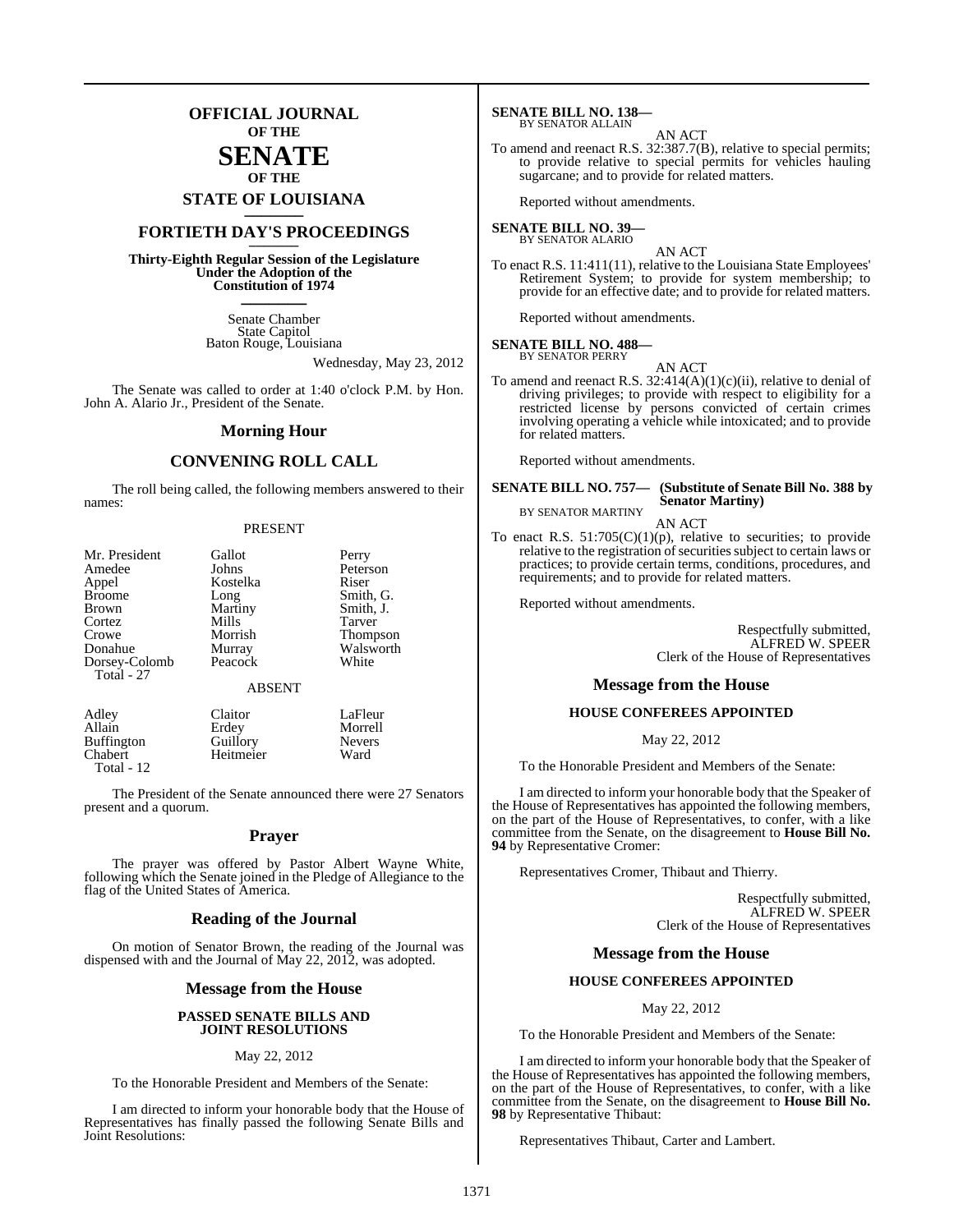## **Page 2 SENATE 40th DAY'S PROCEEDINGS**

May 23, 2012

Respectfully submitted, ALFRED W. SPEER Clerk of the House of Representatives

#### **Message from the House**

#### **HOUSE CONFEREES APPOINTED**

#### May 22, 2012

To the Honorable President and Members of the Senate:

I am directed to inform your honorable body that the Speaker of the House of Representatives has appointed the following members, on the part of the House of Representatives, to confer, with a like committee from the Senate, on the disagreement to **House Bill No. 167** by Representative Dixon:

Representatives Dixon, Lopinto and Moreno.

Respectfully submitted, ALFRED W. SPEER Clerk of the House of Representatives

#### **Message from the House**

#### **HOUSE CONFEREES APPOINTED**

#### May 22, 2012

To the Honorable President and Members of the Senate:

I am directed to inform your honorable body that the Speaker of the House of Representatives has appointed the following members, on the part of the House of Representatives, to confer, with a like committee from the Senate, on the disagreement to **House Bill No. 474** by Representative Abramson:

Representatives Abramson, Seabaugh and Shadoin.

Respectfully submitted, ALFRED W. SPEER Clerk of the House of Representatives

#### **Message from the House**

#### **HOUSE CONFEREES APPOINTED**

May 22, 2012

To the Honorable President and Members of the Senate:

I am directed to inform your honorable body that the Speaker of the House of Representatives has appointed the following members, on the part of the House of Representatives, to confer, with a like committee from the Senate, on the disagreement to **House Bill No. 596** by Representative St. Germain:

Representatives St. Germain, Abramson and Garofalo.

Respectfully submitted, ALFRED W. SPEER Clerk of the House of Representatives

#### **Privilege Report of the Legislative Bureau**

May 23, 2012

To the President and Members of the Senate:

I am directed by your Legislative Bureau to submit the following report:

The following bills are approved as to construction and duplication. We advise and suggest the following amendments to the engrossed bills.

**HOUSE BILL NO. 4—** BY REPRESENTATIVE LOPINTO

AN ACT

To amend and reenact R.S. 14:95.7(C), relative to the crime of possession or dealing in firearms with obliterated identification marks or serial numbers; to provide for increased penalties; and to provide for related matters.

Reported without amendments.

#### **HOUSE BILL NO. 204—**

BY REPRESENTATIVE GUILLORY AN ACT

To enact R.S. 14:95.2.3, relative to offenses affecting public safety; to create the crime of reckless discharge of a firearm on residential property in unincorporated areas of a parish; to provide for definitions; to provide for penalties; and to provide for related matters.

Reported without amendments.

#### **HOUSE BILL NO. 468—**

BY REPRESENTATIVES ABRAMSON AND THOMPSON AN ACT

To amend and reenact Civil Code Articles 689, 690, 691, 692, 694, and 705 and to enact Civil Code Article 696.1, relative to rights and servitudes of passage; to provide for the right of passage for utilities; to provide for limitations and locations of a servitude of passage; to provide for definitions; and to provide for related matters.

Reported without amendments.

#### **HOUSE BILL NO. 503—**

BY REPRESENTATIVE ARNOLD AN ACT

To amend and reenact R.S. 13:2501.1(F) and to enact R.S.  $13:1337(C)$ ,  $2151(E)$ , and  $2151.4(E)$ , relative to courts and judicial procedure; to provide relative to the jurisdiction of the Traffic Court of New Orleans and the First and Second City Courts of New Orleans; to provide relative to appeals by any person aggrieved by a decision concerning a traffic violation enforced by the city of New Orleans' automated traffic enforcement system; to provide certain terms and conditions; and to provide for related matters

Reported without amendments.

#### **HOUSE BILL NO. 866—**

BY REPRESENTATIVE ABRAMSON

- AN ACT
- To amend and reenact R.S. 36:802(introductory paragraph), Part XXII of Chapter 5 of Title 40 of the Louisiana Revised Statutes of 1950, to be comprised of R.S. 40:1299.39.5 through 1299.39.7, and R.S. 40:1299.58(C), 1299.131(A)(3), and 1300.11, and to enact R.S. 36:259(MM), relative to consent to medical treatment; to provide for methods by which informed consent may be obtained; to provide for definitions; to create the Louisiana Medical Disclosure Panel; to provide for membership, powers, and duties of such panel; to provide for attendance via telecommunications; to provide for limitations on liability; to provide for medical disclosure lists; to provide for exceptionsto obtaining informed consent; to provide for the promulgation of rules and regulations; to provide for placement of the Louisiana Medical Disclosure Panel within the Department of Health and Hospitals; to provide for an effective date; and to provide for related matters.

Reported with amendments.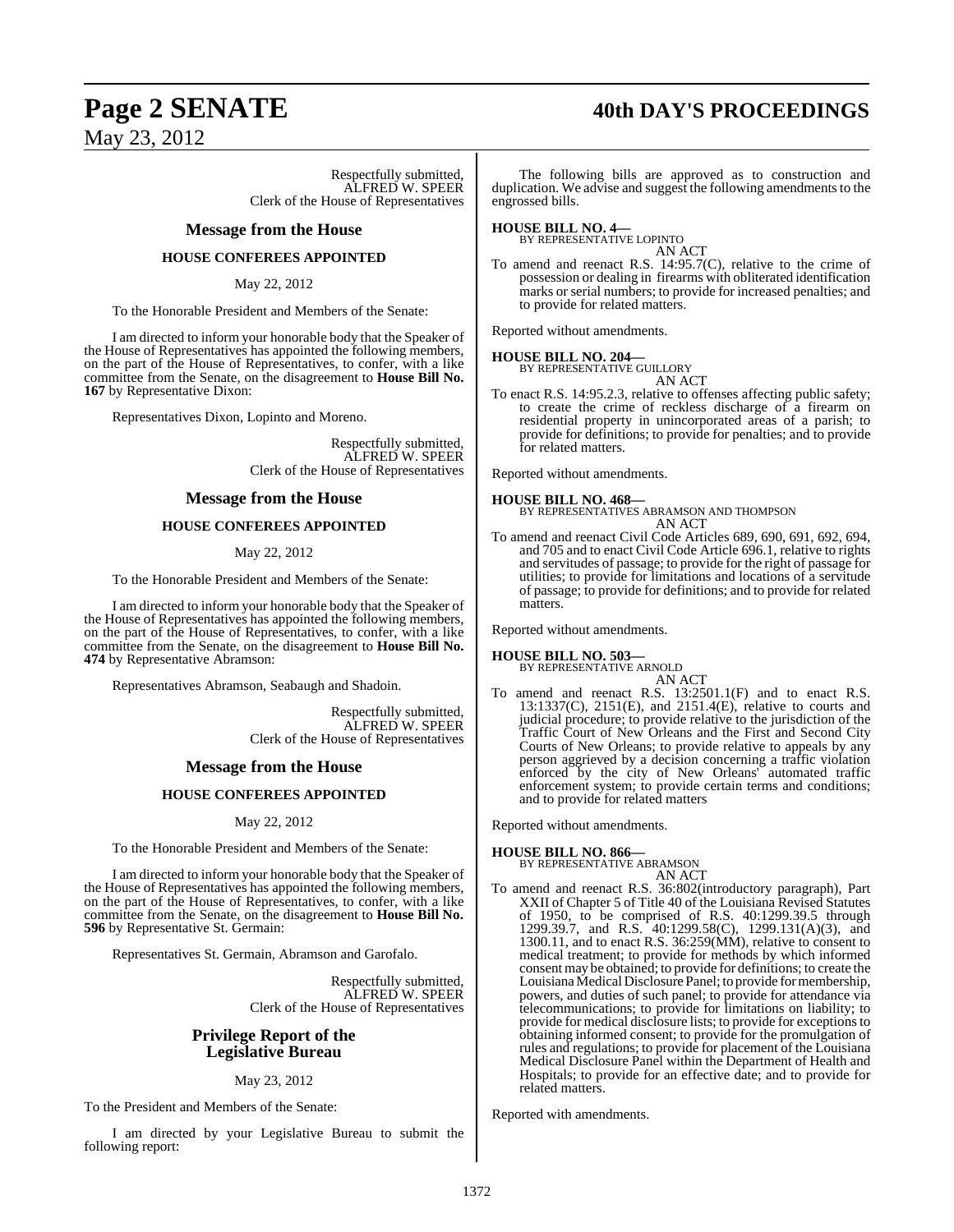# **40th DAY'S PROCEEDINGS Page 3 SENATE**

# May 23, 2012

#### **LEGISLATIVE BUREAU AMENDMENTS**

Amendments proposed by Legislative Bureau to Reengrossed House Bill No. 866 by Representative Abramson

AMENDMENT NO. 1

On page 9, line 22, following "surgery" and before "shall" delete "who"

AMENDMENT NO. 2 On page 9, line 26, following "state" and before "of" insert ","

AMENDMENT NO. 3 On page 10, line 24, following "member," delete "the"

AMENDMENT NO. 4 On page 13, line 5, following "claim" and before "is" change "which" to "that"

AMENDMENT NO. 5 On page 13, line 20, following "jury" and before "failure" change "; but" to ". However,"

AMENDMENT NO. 6 On page 15, line 9, following "meeting" and before "not" change "may" to "shall"

AMENDMENT NO. 7 On page 15, line 20, following "hospital" and before "or" delete ","

AMENDMENT NO. 8 On page 15, line 21, following "hospital" and before "has" delete ","

AMENDMENT NO. 9 On page 15, line 27, following "occurred" and before "the" delete "then"

AMENDMENT NO. 10 On page 16, line 21, following "personnel," and before "the" delete "then"

# **HOUSE BILL NO. 873—** BY REPRESENTATIVE ARNOLD

AN ACT

To enact Code of Civil Procedure Article 4850.2 and Section 2 of Chapter 2 of Title 1 of Book VIII of the Code of Civil Procedure, to be comprised of Code of Civil Procedure Article 4857, relative to the appellate jurisdiction and procedure; to provide the Traffic Court of New Orleans with exclusive jurisdiction for appealstaken froman administrative hearing for certain traffic violations; to authorize de novo review by the traffic court on administrative hearing appeals; to provide the First and Second City Court of New Orleans with appellate jurisdiction over appeals taken from the Traffic Court of New Orleans for certain traffic violations; to require the adoption of rules to implement the procedure for hearing and deciding such appeals; to direct the Louisiana State Law Institute to make certain conforming technical changes; and to provide for related matters.

Reported without amendments.

### **HOUSE BILL NO. 940—** BY REPRESENTATIVE ABRAMSON

AN ACT

To amend and reenactR.S. 13:3852(A) and to enactR.S. 13:3852(C), relative to seizure of property; to provide with respect to notice of seizure; to provide that additional notice of rescheduled sale dates is not required; and to provide for related matters.

Reported without amendments.

#### **HOUSE BILL NO. 1010—**

#### BY REPRESENTATIVES ARNOLD, EDWARDS, AND MACK AN ACT

To amend and reenact R.S. 13:392 and to enact R.S. 13:352(D), (E), and (F), and 588, relative to furniture and equipment purchased or owned by the courts of appeal and each judicial district court; to require the title of all furniture and equipment purchased and in possession of the courts of appeal to vest in the purchasing court; to require an itemized statement of furniture and equipment requested for purchase; to authorize certain persons to complete the sale of furniture or equipment; to authorize any judge to purchase furniture and equipment with nonpublic funds upon termination of office; to provide for the disposition of the sale proceeds; and to provide for related matters.

Reported without amendments.

#### **HOUSE BILL NO. 1067—**

BY REPRESENTATIVE ST. GERMAIN AN ACT

To amend and reenact R.S. 30:2418(I)(2), relative to recycling waste tires; to provide for payment to waste tire processors; and to provide for related matters.

Reported without amendments.

**HOUSE BILL NO. 1117—** BY REPRESENTATIVE BILLIOT

### AN ACT

To amend and reenact R.S. 33:1236(21)(a)(i), relative to liens; to provide relative to the recordation and enforcement of certain liens; to provide for an award of attorney fees and court costs in certain circumstances; and to provide for related matters.

Reported without amendments.

**HOUSE BILL NO. 1125—** BY REPRESENTATIVE BROADWATER AN ACT

To amend and reenact Code of Civil Procedure Article 1469(5), Code of Criminal Procedure Article 740, R.S. 13:3667.3(B), and R.S. 49:956.1, relative to the attendance and testimony of legislators in certain court and administrative hearings; to extend the requirement of a preliminary motion and hearing to former legislators where their attendance or testimony is being solicited on matters relating to their former service as lawmakers; to provide for definitions; and to provide for related matters.

Reported without amendments.

### **HOUSE BILL NO. 1150—**

BY REPRESENTATIVE HUNTER

AN ACT To amend and reenact R.S. 13:850(B)(introductory paragraph) and to enact R.S. 13:850(E), relative to facsimile filings in civil actions; to provide for exceptionsto filing an original document in certain circumstances; to provide for procedures; and to provide for related matters.

Reported without amendments.

#### **HOUSE BILL NO. 1159—**

BY REPRESENTATIVES ARNOLD AND LEGER AND SENATOR MORRELL

AN ACT

To amend and reenact Code of Civil Procedure Article 681, relative to real and actual interests; to provide for real and actual interests of certain legal entities; and to provide for related matters.

Reported without amendments.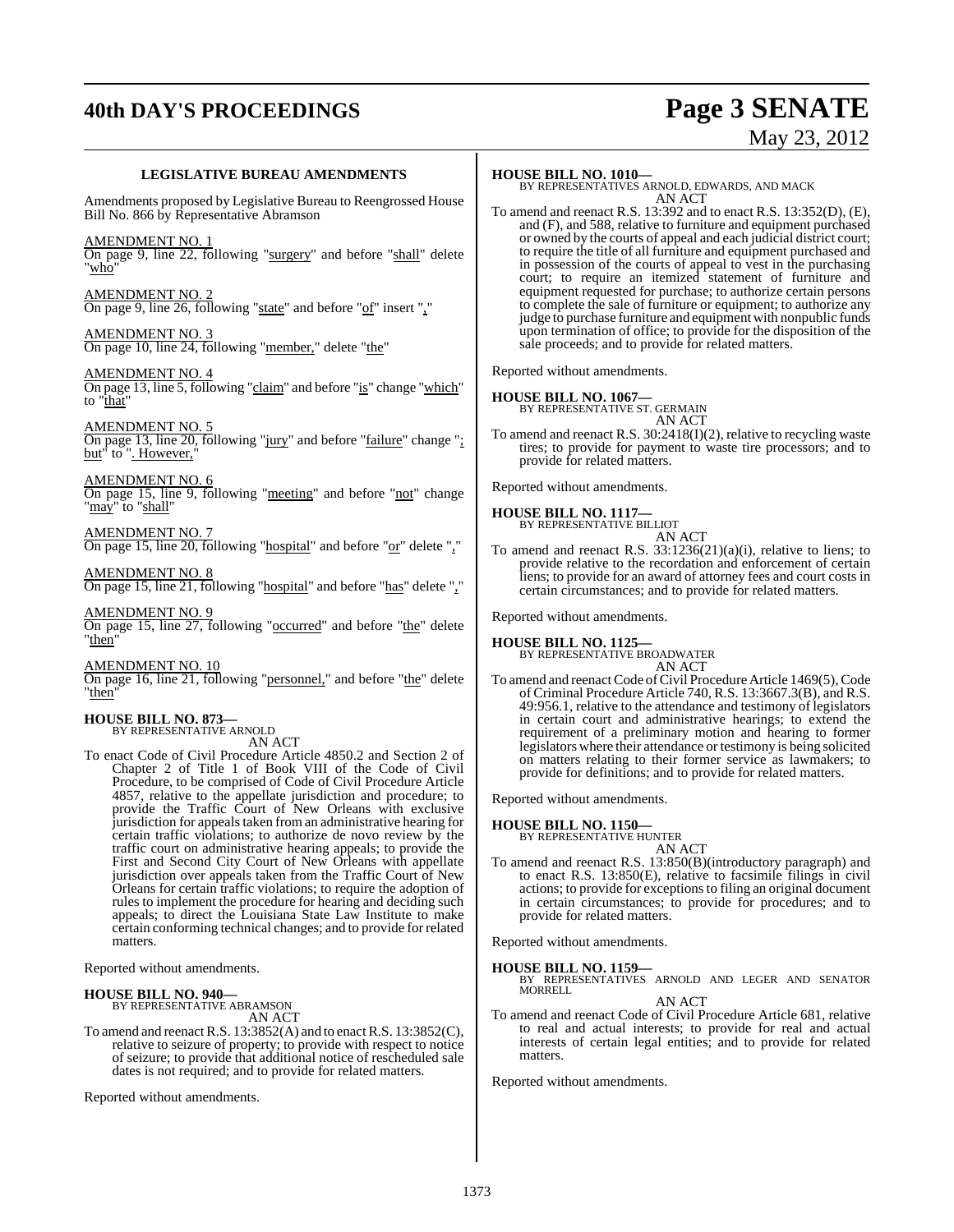## **Page 4 SENATE 40th DAY'S PROCEEDINGS**

May 23, 2012

### **HOUSE BILL NO. 1168—** BY REPRESENTATIVE TIM BURNS

AN ACT

To enact Code of Civil Procedure Article 1293(C), relative to service of process; to provide for the appointment of certain persons as private process servers; to provide for qualifications; and to provide for related matters.

Reported without amendments.

#### **HOUSE BILL NO. 1192— (Substitute for HouseBill No. 922 by Representative Barras)** BY REPRESENTATIVE BARRAS

AN ACT

To enact R.S. 35:191(W), relative to notaries public; to provide for qualifications of notaries in certain parishes; to provide for authority and jurisdiction; to provide for employment; to provide for bonding and liability; to provide for provisional status; to provide for enforceability of certain notarial acts; to provide for expiration of commissions; and to provide for related matters.

Reported with amendments.

#### **LEGISLATIVE BUREAU AMENDMENTS**

Amendments proposed by Legislative Bureau to Reengrossed House Bill No. 1192 by Representative Barras

#### AMENDMENT NO. 1

In Senate Committee Amendment No. 4 proposed by the Senate Committee on Judiciary A and adopted by the Senate on May 22, 2012, on page 1, line 9, change "only include" to "include only those"

#### AMENDMENT NO. 2

In Senate Committee Amendment No. 4 proposed by the Senate Committee on Judiciary A and adopted by the Senate on May 22, 2012, on page 1, line 18, change " $\cdot$ " to ":

#### AMENDMENT NO. 3

In Senate Committee Amendment No. 4 proposed by the Senate Committee on Judiciary A and adopted by the Senate on May 22, 2012, on page 1, line 22, change "including, but not limited to, an" to "including but not limited to an"

#### AMENDMENT NO. 4

On page 2, line 2, following "and before" and before "may be" change "August 1, 2016" to "July 1, 2015"

#### **HOUSE BILL NO. 1205— (Substitute for HouseBill No. 910 by Representative Johnson)**

BY REPRESENTATIVE JOHNSON AN ACT

To amend and reenact R.S. 46:236.2(A) and (B) and 236.14(E)(3)(a) and to enact R.S. 46:236.1.12, relative to obligations for child support; to provide for the transfer of an obligation for support to a caretaker; to provide for procedures; to provide for employer reporting requirements of the child support program; and to provide for related matters.

Reported without amendments.

#### **HOUSE BILL NO. 1208— (Substitute for HouseBill No. 840 by Representative Thompson)** BY REPRESENTATIVE THOMPSON AN ACT

To amend and reenact R.S. 9:315.47 and to enact R.S. 9:315.46(C) and (D), relative to the suspension of licenses for failure to pay child support; to provide for modification or lifting of suspensions for partial compliance; to provide for a court order lifting the suspension of a license in certain circumstances; to provide for reinstatement of licenses for partial compliance; and to provide for related matters.

Reported without amendments.

#### Respectfully submitted, DANIEL R. MARTINY Chairman

#### **Adoption of Legislative Bureau Report**

On motion of Senator Martiny, the Legislative Bureau amendments were adopted and the Bills and Joint Resolutions were read by title and passed to a third reading.

#### **Introduction of Senate Resolutions**

#### **SENATE RESOLUTION NO. 143—**

BY SENATOR MURRAY A RESOLUTION

To commend and congratulate Federal Magistrate Judge Louis Moore Jr. of the United States District Court for the Eastern District of Louisiana for his exemplary public service during his extraordinary career as a member of the bar and the judiciary on the occasion of his retirement.

The resolution was read by title and placed on the Calendar for a second reading.

#### **SENATE RESOLUTION NO. 144—** BY SENATOR PERRY

A RESOLUTION

To commend the city of Abbeville on being named the state winner in the Louisiana Garden Club Federation's Cleanest City Contest.

The resolution was read by title and placed on the Calendar for a second reading.

**SENATE RESOLUTION NO. 145—** BY SENATORS PEACOCK, ADLEY AND TARVER A RESOLUTION

To endorse the Louisiana State University Shreveport Commitment Plan, as adopted by the Board of Supervisors of Louisiana State University and Agricultural and Mechanical College to enhance programs to meet higher education needs in the region; to establish the Louisiana State University Shreveport Commitment Plan Implementation Group to monitor the implementation of the plan; and to require the Board of Supervisors of Louisiana State University and Agricultural and Mechanical College to provide a written report semiannually for the next five academic years on the progress of implementing the plan.

The resolution was read by title and placed on the Calendar for a second reading.

### **Introduction of Senate Concurrent Resolutions**

#### **SENATE CONCURRENT RESOLUTION NO. 131—** BY SENATOR JOHNS

A CONCURRENT RESOLUTION To commend the Children's Miracle network of CHRISTUS St.

Patrick Hospital on the occasion of twenty-five years of service to Southwest Louisiana.

The resolution was read by title and placed on the Calendar for a second reading.

#### **SENATE CONCURRENT RESOLUTION NO. 132—** BY SENATOR LONG

A CONCURRENT RESOLUTION

To urge and request the Department of Transportation and Development to designate the area along Louisiana Highway 485 approximately two miles north and one and one-half mile south of St. Anne's Church as the Adai Indian Community in Natchitoches Parish and to erect the appropriate signs to denote the area as the Adai Indian Community.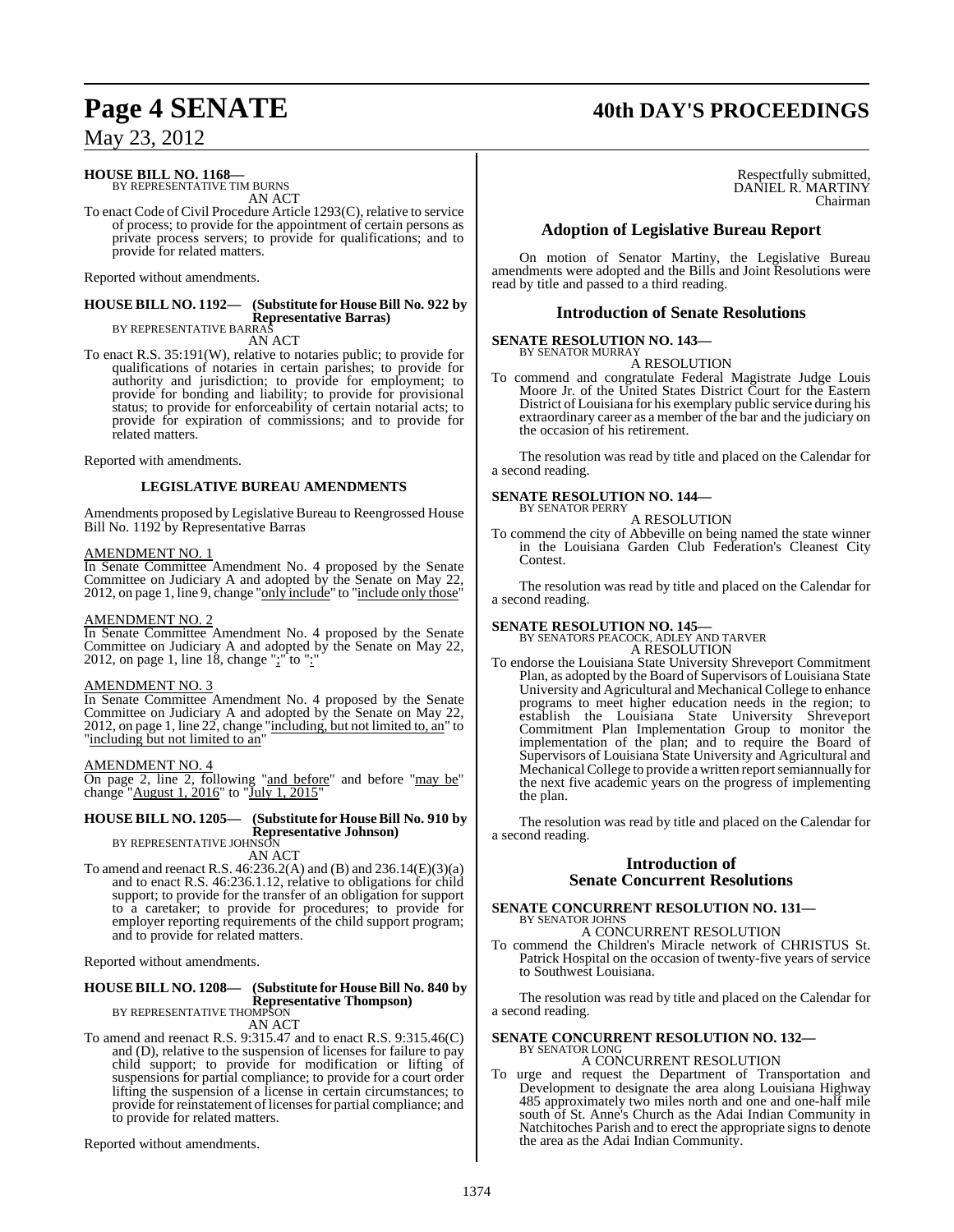# **40th DAY'S PROCEEDINGS Page 5 SENATE**

The resolution was read by title and placed on the Calendar for a second reading.

### **SENATE CONCURRENT RESOLUTION NO. 133-BY SENATOR BUFFINGTON**

A CONCURRENT RESOLUTION

To provide legislative findings relative to the Louisiana State University Shreveport Commitment Plan as unanimously endorsed by the Board of Supervisors of Louisiana State University and Agricultural and Mechanical College on April 27, 2012, to urge and request all public postsecondary education institutions in the region to fully cooperate and support plan implementation; and to specify that the Board of Supervisors of Louisiana State University and Agricultural and Mechanical College shall make certain written reports to the legislature, the legislative education committees, and the Board of Regents for the next three academic years on its progress in plan implementation.

The resolution was read by title and placed on the Calendar for a second reading.

#### **Senate Resolutions on Second Reading**

### **SENATE RESOLUTION NO. 139—** BY SENATOR PERRY

A RESOLUTION

To commend Charles Robichaux on his years of service as principal at Meaux Elementary School in Vermilion Parish and to recognize him on the occasion of his retirement.

On motion of Senator Perry the resolution was read by title and adopted.

#### **SENATE RESOLUTION NO. 140—** BY SENATOR PERRY

A RESOLUTION

To commend Benny Dronet for forty-three years of teaching and forty-one years of coaching at Delcambre High School and to congratulate him upon the occasion of his retirement.

On motion of Senator Perry the resolution was read by title and adopted.

# **SENATE RESOLUTION NO. 141—** BY SENATOR JOHN SMITH

A RESOLUTION

To commend Angela Ortiz, a student at Anacoco High School in Vernon Parish, upon the occasion of her signing a national letter ofintent committing her to play basketball at LouisianaCollege, beginning in the fall.

On motion of Senator John Smith the resolution was read by title and adopted.

### **Senate Concurrent Resolutions on Second Reading**

# **SENATE CONCURRENT RESOLUTION NO. 126—**<br>BY SENATORS LONG AND GALLOT AND REPRESENTATIVES<br>BROWN, COX AND HOWARD

A CONCURRENT RESOLUTION

To express the sincere condolences of the Legislature of Louisiana upon the death of Joe Sampite', former mayor of Natchitoches, to commend a life well spent in service to his community, and to note the proud legacy he leaves to the city of Natchitoches and the state of Louisiana.

The concurrent resolution was read by title. Senator Long moved to adopt the Senate Concurrent Resolution.

# May 23, 2012

### **ROLL CALL**

The roll was called with the following result:

YEAS

| Mr. President     | Gallot      | Perry           |
|-------------------|-------------|-----------------|
| Amedee            | Guillory    | Peterson        |
| Appel             | Johns       | Riser           |
| <b>Broome</b>     | Kostelka    | Smith, G.       |
| <b>Brown</b>      | Long        | Smith, J.       |
| <b>Buffington</b> | Martiny     | Tarver          |
| Cortez            | Mills       | <b>Thompson</b> |
| Crowe             | Morrell     | Walsworth       |
| Donahue           | Morrish     | Ward            |
| Dorsey-Colomb     | Murray      | White           |
| Erdey             | Peacock     |                 |
| Total - 32        |             |                 |
|                   | <b>NAYS</b> |                 |
| Total - 0         |             |                 |

ABSENT

| Adley     | Claitor   | <b>Nevers</b> |
|-----------|-----------|---------------|
| Allain    | Heitmeier |               |
| Chabert   | LaFleur   |               |
| Total - 7 |           |               |

The Chair declared the Senate adopted the Senate Concurrent Resolution and ordered it sent to the House.

# **SENATE CONCURRENT RESOLUTION NO. 127—**<br>BY SENATOR DORSEY-COLOMB<br>A CONCURRENT RESOLUTION

To expressthe sincere and heartfelt condolences of the Legislature of Louisiana upon the death of Dr. Wallace Hart Dunlap, to commend a life well spent in service to his community, and to note the proud legacy he leaves to the state of Louisiana.

The concurrent resolution was read by title. Senator Dorsey-Colomb moved to adopt the Senate Concurrent Resolution.

### **ROLL CALL**

The roll was called with the following result:

#### YEAS

| Mr. President<br>Amedee<br>Appel<br><b>Broome</b><br><b>Brown</b><br><b>Buffington</b><br>Claitor | Gallot<br>Guillory<br>Johns<br>Kostelka<br>LaFleur<br>Long<br>Martiny | Peacock<br>Perry<br>Peterson<br>Riser<br>Smith, G.<br>Smith, J.<br>Tarver |
|---------------------------------------------------------------------------------------------------|-----------------------------------------------------------------------|---------------------------------------------------------------------------|
|                                                                                                   |                                                                       |                                                                           |
| Cortez<br>Crowe                                                                                   | Mills<br>Morrell                                                      | Thompson<br>Walsworth                                                     |
| Donahue<br>Dorsey-Colomb                                                                          | Morrish<br>Murray                                                     | Ward<br>White                                                             |
| Erdey<br><b>Total - 35</b>                                                                        | <b>Nevers</b>                                                         |                                                                           |
|                                                                                                   | <b>NAYS</b>                                                           |                                                                           |
| Total - 0                                                                                         | ABSENT                                                                |                                                                           |

Heitmeier

Adley Chabert<br>Allain Heitmei Total - 4

The Chair declared the Senate adopted the Senate Concurrent Resolution and ordered it sent to the House.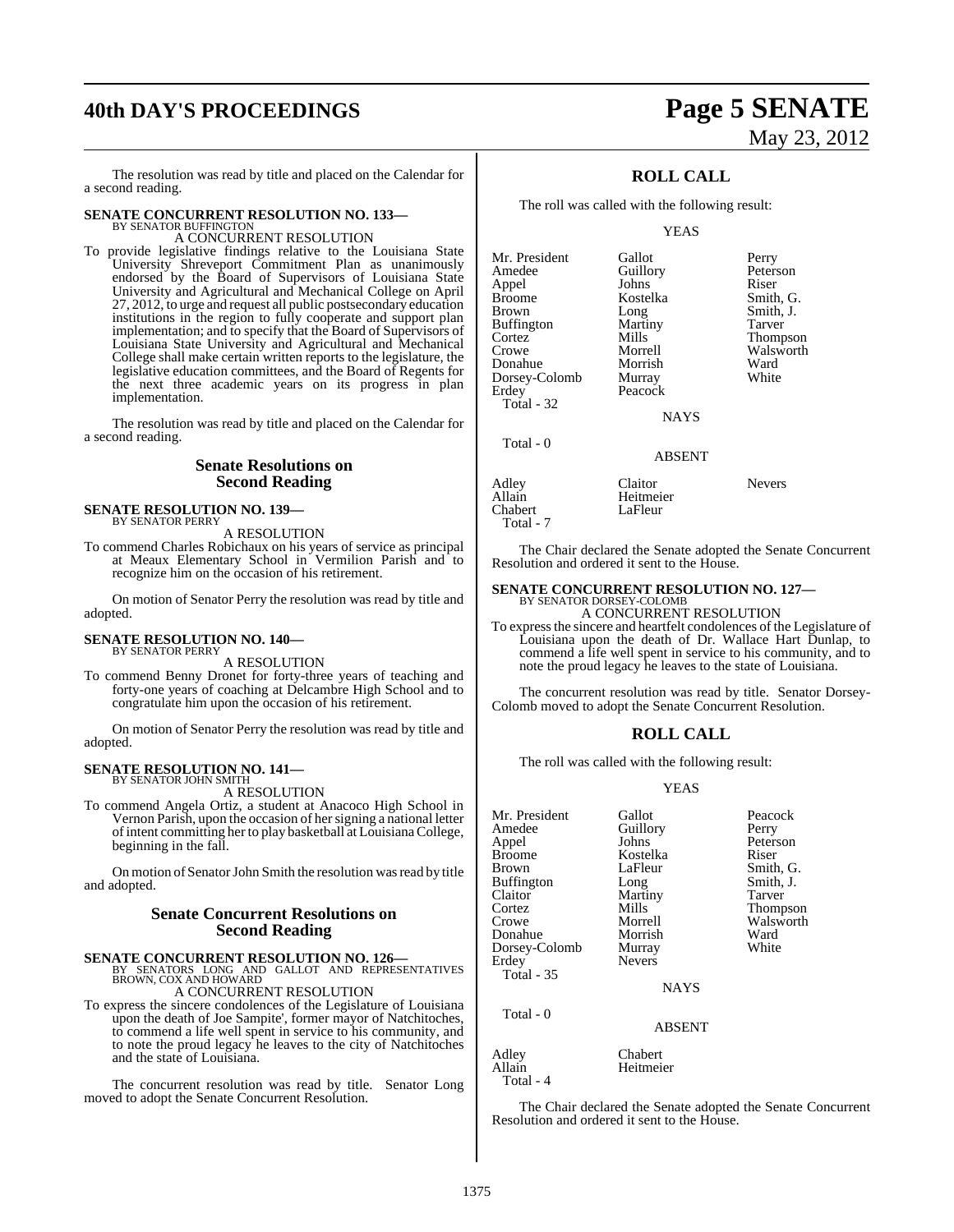# **SENATE CONCURRENT RESOLUTION NO. 130—** BY SENATORS PEACOCK, ADLEY AND TARVER A CONCURRENT RESOLUTION

To endorse the Louisiana State University Shreveport Commitment Plan, as adopted by the Board of Supervisors of Louisiana State University and Agricultural and Mechanical College, to enhance programs to meet higher education needs in the region, to establish the Louisiana State University Shreveport Commitment Plan Implementation Group to monitor the implementation of the plan, and to requires the Louisiana State University Board of Supervisors to provide a written report to the Senate and House committees on education semiannually for the next five academic years on the progress of implementing the plan.

#### **Floor Amendments**

Senator Peacock proposed the following amendments.

#### **SENATE FLOOR AMENDMENTS**

Amendments proposed by Senator Peacock to Original Senate Concurrent Resolution No. 130 by Senator Peacock

#### AMENDMENT NO. 1

On page 1, line 6, change "requires" to "require"

#### AMENDMENT NO. 2

On page 1, line 7, change "Louisiana State University Board of Supervisors" to "Board of Supervisors of Louisiana State University and Agricultural and Mechanical College"

#### AMENDMENT NO. 3

On page 3, line 28, change "Louisiana State University Board of Supervisors" to "Board of Supervisors of Louisiana State University and Agricultural and Mechanical College"

#### AMENDMENT NO. 4

On page 4, line 14 and 15, change "Louisiana State University Board of Supervisors" to "Board of Supervisors of Louisiana State University and Agricultural and Mechanical College"

### AMENDMENT NO. 5

On page 4, line 23, between "University" and ", the" insert "and Agricultural and Mechanical College"

On motion of Senator Peacock, the amendments were adopted.

The concurrent resolution was read by title. Senator Peacock moved to adopt the amended Senate Concurrent Resolution.

### **ROLL CALL**

The roll was called with the following result:

#### YEAS

| Mr. President     | Gallot        | Perry           |
|-------------------|---------------|-----------------|
| Allain            | Guillory      | Peterson        |
| Amedee            | Johns         | Riser           |
| Appel             | Kostelka      | Smith, G.       |
| <b>Broome</b>     | LaFleur       | Smith, J.       |
| <b>Brown</b>      | Long          | Tarver          |
| <b>Buffington</b> | Martiny       | <b>Thompson</b> |
| Claitor           | Mills         | Walsworth       |
| Cortez            | Morrish       | Ward            |
| Crowe             | Murray        | White           |
| Dorsey-Colomb     | <b>Nevers</b> |                 |
| Erdey             | Peacock       |                 |
| Total - 34        |               |                 |
|                   | <b>NAYS</b>   |                 |
|                   |               |                 |

Total - 0

### **Page 6 SENATE 40th DAY'S PROCEEDINGS**

#### ABSENT

Heitmeier

Adley **Donahue** Morrell<br>
Chabert Heitmeier Total - 5

The Chair declared the Senate adopted the amended Senate Concurrent Resolution and ordered it engrossed and sent to the House.

#### **Rules Suspended**

Senator Peacock asked for and obtained a suspension of the rules to take up at this time:

### **Senate Resolutions on Second Reading**

**SENATE RESOLUTION NO. 145—** BY SENATORS PEACOCK, ADLEY AND TARVER A RESOLUTION

To endorse the Louisiana State University Shreveport Commitment Plan, as adopted by the Board of Supervisors of Louisiana State University and Agricultural and Mechanical College to enhance programs to meet higher education needs in the region; to establish the Louisiana State University Shreveport Commitment Plan Implementation Group to monitor the implementation of the plan; and to require the Board of Supervisors of Louisiana State University and Agricultural and Mechanical College to provide a written report semiannually for the next five academic years on the progress of implementing the plan.

On motion of Senator Peacock the resolution was read by title and adopted.

#### **House Concurrent Resolutions on Second Reading**

# **HOUSE CONCURRENT RESOLUTION NO. 170—** BY REPRESENTATIVE MONTOUCET A CONCURRENT RESOLUTION

To urge and request the governor and the Department of Economic Development to embrace and support any and every activity, project, or opportunity that could provide monetary aid to local political subdivisions to provide infrastructure or services supporting businesses interested in locating or in the process of building or expanding in a rural or lower populated area, thus creating job growth and stimulating the economy.

The resolution was read by title. Senator Mills moved to concur in the House Concurrent Resolution.

### **ROLL CALL**

The roll was called with the following result:

#### YEAS

Mr. President Gallot Perry<br>
Allain Guillory Peterson Amedee Johns<br>
Appel Kostelka Appel Kostelka Smith, G. Brown Long Tarver<br>Buffington Martiny Thompson Buffington Martin<br>Claitor Mills Claitor Mills Walsworth Walsworth Walsworth Ward Donahue Murray<br>Dorsey-Colomb Nevers Dorsey-Colomb Erdey Peacock Total - 34

Allain Guillory<br>
Allan Guillors<br>
Biser<br>
Riser LaFleur Smith, J.<br>Long Tarver Morrish Ward<br>
Murray White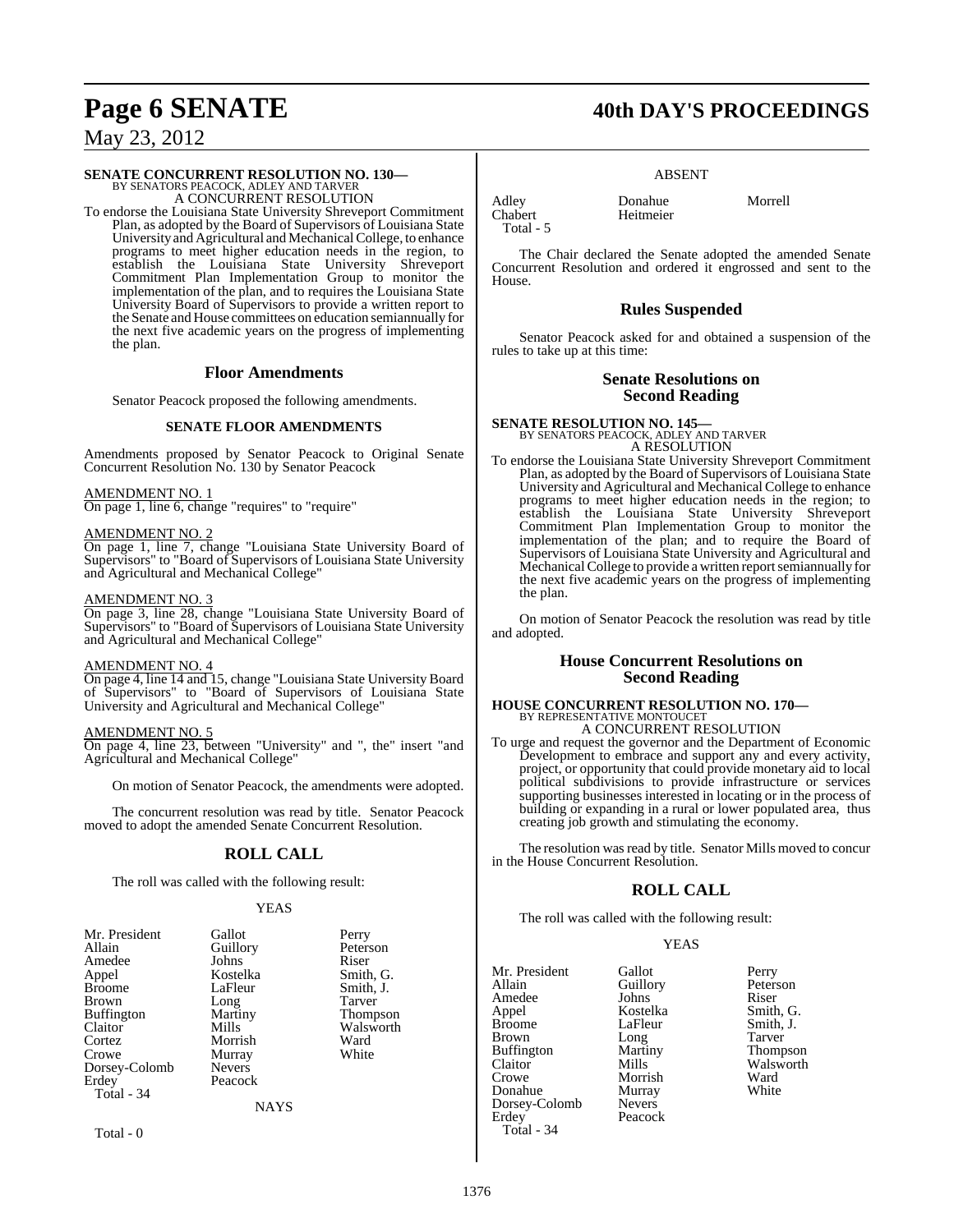## **40th DAY'S PROCEEDINGS Page 7 SENATE**

Total - 0

#### NAYS

|                               | <b>ABSENT</b>       |         |
|-------------------------------|---------------------|---------|
| Adley<br>Chabert<br>Total - 5 | Cortez<br>Heitmeier | Morrell |

The Chair declared the Senate concurred in the House Concurrent Resolution and ordered it returned to the House.

**HOUSE CONCURRENT RESOLUTION NO. 171—**<br>BY REPRESENTATIVES ST. GERMAIN, DOVE, GISCLAIR, HARRISON,<br>JONES, RICHARD, AND WHITNEY AND SENATORS ALLAIN AND<br>CHABERT

#### A CONCURRENT RESOLUTION

To commend Officer Neil Abbott of the Houma Police Department for his dedication to serving and protecting his fellow citizens.

The resolution was read by title. Senator Chabert moved to concur in the House Concurrent Resolution.

#### **ROLL CALL**

The roll was called with the following result:

#### YEAS

| Mr. President<br>Allain<br>Amedee<br>Appel<br><b>Broome</b><br><b>Brown</b><br><b>Buffington</b><br>Chabert<br>Claitor<br>Cortez | Dorsey-Colomb<br>Erdey<br>Gallot<br>Guillory<br>Johns<br>Kostelka<br>LaFleur<br>Long<br>Martiny<br>Mills | <b>Nevers</b><br>Peacock<br>Perry<br>Peterson<br>Riser<br>Smith, G.<br>Smith, J.<br>Tarver<br><b>Thompson</b><br>Walsworth |
|----------------------------------------------------------------------------------------------------------------------------------|----------------------------------------------------------------------------------------------------------|----------------------------------------------------------------------------------------------------------------------------|
| Crowe                                                                                                                            | Morrish                                                                                                  | Ward                                                                                                                       |
| Donahue<br><b>Total - 36</b>                                                                                                     | Murray                                                                                                   | White                                                                                                                      |
|                                                                                                                                  | <b>NAYS</b>                                                                                              |                                                                                                                            |
| Total - 0                                                                                                                        | ABSENT                                                                                                   |                                                                                                                            |

| Adley     | Heitmeier | Morrell |
|-----------|-----------|---------|
| Total - 3 |           |         |

The Chair declared the Senate concurred in the House Concurrent Resolution and ordered it returned to the House.

### **HOUSE CONCURRENT RESOLUTION NO. 172—** BY REPRESENTATIVE LEOPOLD

A CONCURRENT RESOLUTION To urge and request the Department of Transportation and Development to increase the speed limit on Louisiana Highway 23 in Port Sulphur, Plaquemines Parish.

The resolution was read by title. Senator Martiny moved to concur in the House Concurrent Resolution.

#### **ROLL CALL**

The roll was called with the following result:

#### YEAS

| Mr. President | Dorsey-Colomb | <b>Nevers</b> |
|---------------|---------------|---------------|
| Allain        | Erdey         | Peacock       |
| Amedee        | Gallot        | Perry         |
| Appel         | Guillory      | Peterson      |
| <b>Broome</b> | Johns         | Riser         |
| <b>Brown</b>  | Kostelka      | Smith, G.     |

# May 23, 2012

| Buffington<br>Chabert<br>Claitor<br>Cortez<br>Crowe<br>Donahue | LaFleur<br>Long<br>Martiny<br>Mills<br>Morrish<br>Murray | Smith, J.<br>Tarver<br><b>Thompson</b><br>Walsworth<br>Ward<br>White |
|----------------------------------------------------------------|----------------------------------------------------------|----------------------------------------------------------------------|
| Total - 36                                                     | <b>NAYS</b>                                              |                                                                      |
| Total - 0                                                      | <b>ABSENT</b>                                            |                                                                      |
| Adley<br>Total - 3                                             | Heitmeier                                                | Morrell                                                              |

The Chair declared the Senate concurred in the House Concurrent Resolution and ordered it returned to the House.

### **HOUSE CONCURRENT RESOLUTION NO. 173—** BY REPRESENTATIVE GUINN

A CONCURRENT RESOLUTION

To commend the Roastin' with Rosie Barbeque Festival in Jefferson Davis Parish and to recognize it as an official state championship barbeque contest.

The resolution was read by title. Senator Morrish moved to concur in the House Concurrent Resolution.

#### **ROLL CALL**

The roll was called with the following result:

#### YEAS

| Mr. President | Dorsey-Colomb | <b>Nevers</b> |
|---------------|---------------|---------------|
| Allain        | Erdey         | Peacock       |
| Amedee        | Gallot        | Perry         |
| Appel         | Guillory      | Peterson      |
| Broome        | Johns         | Riser         |
| Brown         | Kostelka      | Smith, G.     |
| Buffington    | LaFleur       | Smith, J.     |
| Chabert       | Long          | Tarver        |
| Claitor       | Martiny       | Thompson      |
| Cortez        | Mills         | Walsworth     |
| Crowe         | Morrish       | Ward          |
| Donahue       | Murray        | White         |
| Total - 36    |               |               |
|               | <b>NAYS</b>   |               |
| Total - 0     |               |               |
|               | <b>ABSENT</b> |               |
| Adley         | Heitmeier     | Morrell       |

The Chair declared the Senate concurred in the House Concurrent Resolution and ordered it returned to the House.

#### **Reports of Committees**

The following reports of committees were received and read:

#### **REPORT OF COMMITTEE ON**

#### **EDUCATION**

Senator Conrad Appel, Chairman on behalf of the Committee on Education, submitted the following report:

#### May 23, 2012

To the President and Members of the Senate:

Total - 3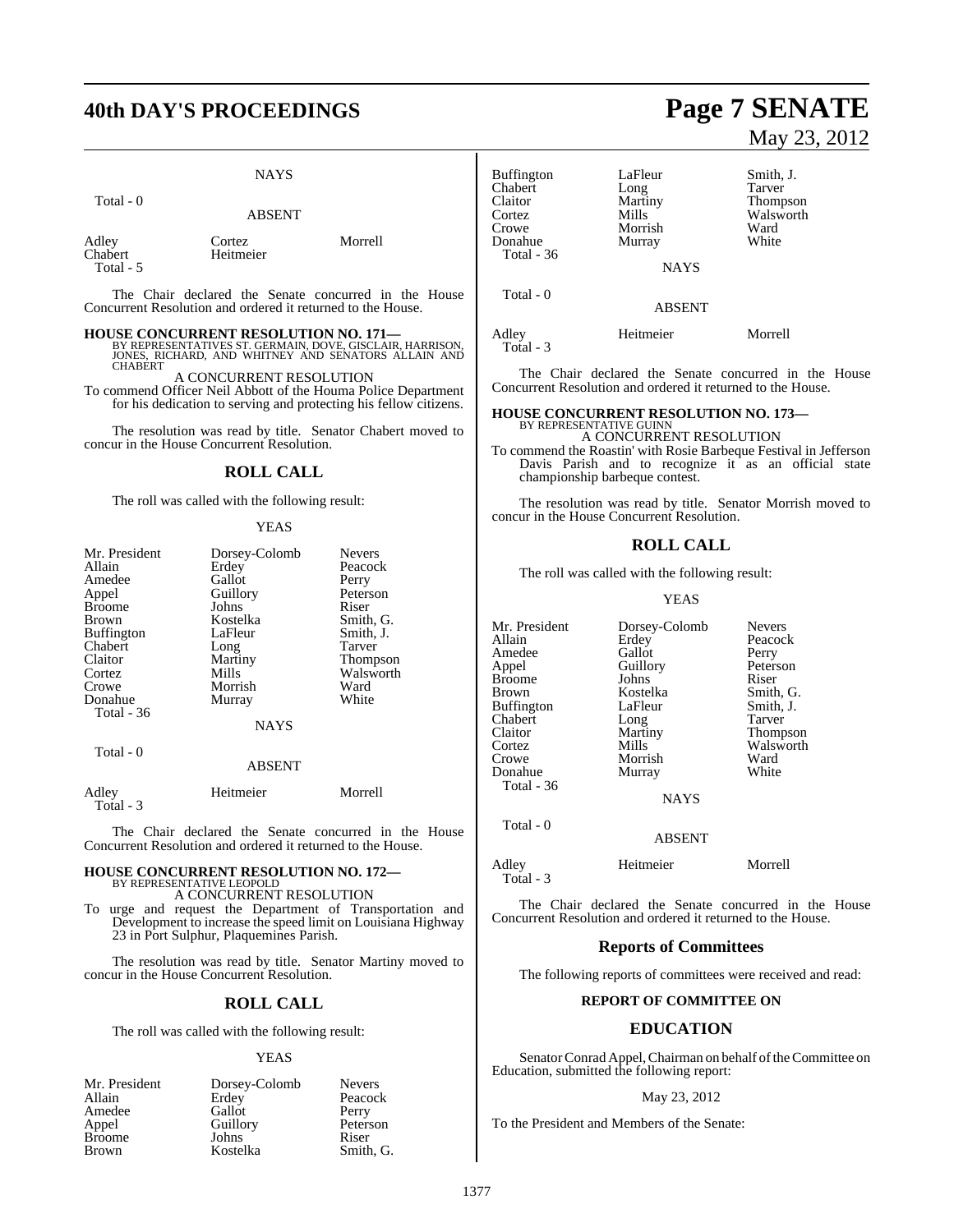## **Page 8 SENATE 40th DAY'S PROCEEDINGS**

### May 23, 2012

I am directed by your Committee on Education to submit the following report:

### **HOUSE CONCURRENT RESOLUTION NO. 86—** BY REPRESENTATIVE THOMPSON

A CONCURRENT RESOLUTION

To urge and request the State Board of Elementary and Secondary Education to study the advantages and disadvantages of enacting a state law to limit the salary amount paid to public school administrators, with certain exceptions, to the amount paid to teachers in the same school system and to report its findings and recommendations at least sixty days prior to the 2013 Regular Session of the Legislature of Louisiana.

Reported favorably.

# **HOUSE CONCURRENT RESOLUTION NO. 92—** BY REPRESENTATIVE CHAMPAGNE

A CONCURRENT RESOLUTION

To urge and request the Board of Regents to study executive compensation at the university system offices and boards and to report its findings to the legislature at least sixty days prior to the 2013 Regular Session of the Legislature of Louisiana.

Reported favorably.

# **HOUSE CONCURRENT RESOLUTION NO. 106—** BY REPRESENTATIVE HOFFMANN

A CONCURRENT RESOLUTION

To urge and request the State Board of Elementary and Secondary Education to provide for the inclusion of "read alouds" in early childhood education programs administered at the state level.

Reported favorably.

#### **HOUSE BILL NO. 740—** BY REPRESENTATIVE LEBAS

AN ACT

To amend and reenactR.S. 17:3137(B) and to repealR.S. 17:3137(C) and(D), relative to eligibility of high school students to participate in a dual enrollment program at participating postsecondary education institutions; to provide relative to participation in such program by a student who is enrolled in a Louisiana educational program; to provide residency requirements; to provide provisions relative to the use of state funds to pay the tuition costs of students enrolled in such a program; to remove provisions relative to a study and report by the Board of Regents concerning certain program cost estimates; to provide an effective date; and to provide for related matters.

Reported favorably.

Respectfully submitted, CONRAD APPEL Chairman

#### **REPORT OF COMMITTEE ON**

### **LOCAL AND MUNICIPAL AFFAIRS**

Senator Yvonne Dorsey-Colomb, Chairman on behalf of the Committee on Local and Municipal Affairs, submitted the following report:

#### May 23, 2012

To the President and Members of the Senate:

I am directed by your Committee on Local and Municipal Affairs to submit the following report:

#### **HOUSE BILL NO. 253—**

BY REPRESENTATIVE FOIL

AN ACT To enact R.S. 33:9097.13, relative to East Baton Rouge Parish; to create theMayfair Park/ParkEast/Heights Crime Prevention and Improvement District within the parish; to provide relative to the purpose, governance, powers, and duties of the district; to provide for the imposition of a parcel fee and for the use thereof; and to provide for related matters.

Reported with amendments.

#### **HOUSE BILL NO. 480—**

BY REPRESENTATIVE BARROW AN ACT

To enact R.S. 33:9097.13, relative to East Baton Rouge Parish; to create the Glen Oaks Crime Prevention and Improvement District within the parish; to provide relative to the purpose, boundaries, governance, and powers and duties of the district; to provide for the imposition of a parcel fee and for the use thereof; and to provide for related matters.

Reported favorably.

**HOUSE BILL NO. 625—** BY REPRESENTATIVE ST. GERMAIN AN ACT

To amend and reenact R.S. 22:1476(A)(2), relative to the dedication of assessments paid by certain insurers; to increase the dedication to the Municipal Fire and Police Civil Service Operating Fund; and to provide for related matters.

Reported favorably.

**HOUSE BILL NO. 1097—** BY REPRESENTATIVE CHAMPAGNE

AN ACT

To enact R.S. 40:1498(H), relative to Vermilion Parish Fire Protection District No. 7; to provide relative to the per diem paid for members of its governing board; and to provide for related matters.

Reported favorably.

Respectfully submitted, YVONNE DORSEY-COLOMB Chairman

#### **REPORT OF COMMITTEE ON**

### **JUDICIARY B**

Senator Jean-Paul "JP" Morrell, Chairman on behalf of the Committee on Judiciary B, submitted the following report:

#### May 22, 2012

To the President and Members of the Senate:

I am directed by your Committee on Judiciary B to submit the following report:

#### **HOUSE BILL NO. 982—**

BY REPRESENTATIVE BARROW AN ACT

To enact R.S. 15:1110(F), 1110.1, and 1110.2, relative to juvenile detention facilities; to provide for annual licensing fees; to provide for fines, sanctions, and penalties; to provide for the Juvenile Detention Licensing Trust Fund and for its uses; to require and provide relative to the disclosure of recordation on the state central registry for the abuse or neglect of children for certain persons associated with the juvenile detention facility; to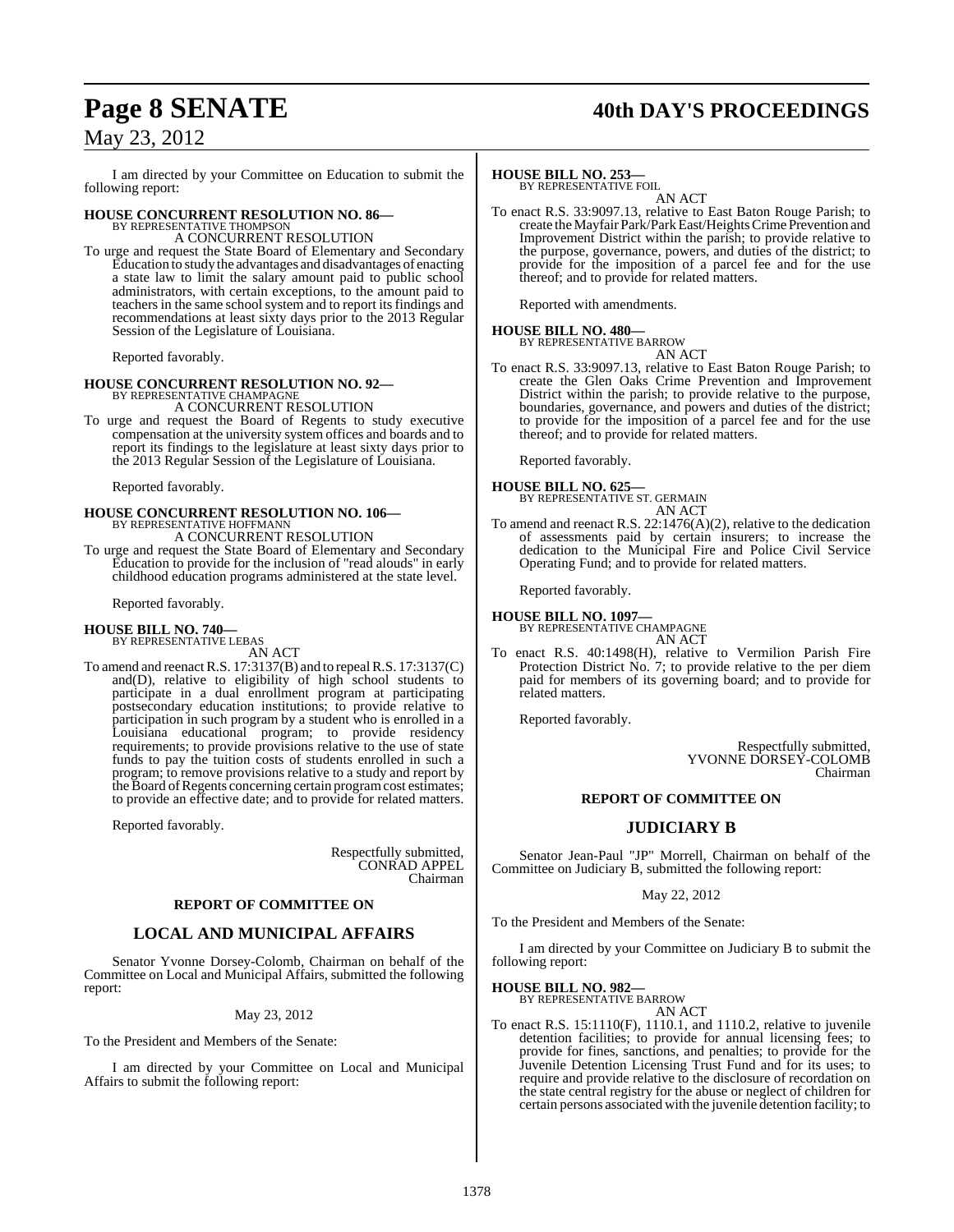# **40th DAY'S PROCEEDINGS Page 9 SENATE**

provide for a process of appeal; to provide for an effective date; and to provide for related matters.

Reported with amendments.

Respectfully submitted, JEAN-PAUL "JP" MORRELL Chairman

#### **REPORT OF COMMITTEE ON**

#### **HEALTH AND WELFARE**

Senator David R. Heitmeier, O.D., Chairman on behalf of the Committee on Health and Welfare, submitted the following report:

May 23, 2012

To the President and Members of the Senate:

I am directed by your Committee on Health and Welfare to submit the following report:

### **HOUSE CONCURRENT RESOLUTION NO. 78—** BY REPRESENTATIVE SMITH A CONCURRENT RESOLUTION

To create a study committee to study and make recommendations with respect to student athletes and the detection and prevention of heart disease.

Reported favorably.

## **HOUSE CONCURRENT RESOLUTION NO. 129—** BY REPRESENTATIVE LEGER

A CONCURRENT RESOLUTION

To urge and request the Louisiana Supreme Court, the Department of Children and Family Services, the Department of Health and Hospitals, the Department of Education, the Governor's Children's Cabinet, and the office of juvenile justice within the Department of Public Safety and Corrections, to implement the recommendations related to the Informal Families in Need of Services (FINS) process made by the Families in Need of Services Commission in its report issued February 10, 2012, and as set forth in this Resolution and to report to the legislature and the Juvenile Justice Reform Act Implementation Commission on the accomplishments and status of implementation of the recommendations no later than March 1, 2013.

Reported favorably.

#### **HOUSE BILL NO. 687—** BY REPRESENTATIVE GREENE

AN ACT

To enact R.S. 40:1299.96(A)(2)(b)(iii), relative to health care information; to provide notice; to provide for civil liability for noncompliance; and to provide for related matters.

Reported with amendments.

#### **HOUSE BILL NO. 861—**

BY REPRESENTATIVES SIMON AND LEGER AN ACT

To amend and reenact R.S. 46:1421 and to enact R.S. 46:1430, relative to child care facilities and child-placing agencies; to provide relative to the penalty for operating without or in violation of license; to authorize the Department of Children and Family Services to issue a written warning which includes a corrective action plan, in lieu of revocation, for certain violations; to provide for the issuance of sanctions for failure to comply with a corrective action plan; to require the department to adopt rules and regulations providing for notice and appeal procedures; to authorize the department to institute civil court actions to collect fines; to create the Child Care Licensing Trust

#### Fund; to provide for the use and administration of the fund; to provide an effective date; and to provide for related matters.

Reported favorably.

**HOUSE BILL NO. 1086—** BY REPRESENTATIVES SEABAUGH, ANDERS, BARROW, BURFORD, COX, FRANKLIN, HARRIS, HAVARD, HENSGENS, KATRINAJACKSON, LEBAS, POPE, SIMON, WHITNEY, PATRICK WILLIAMS, AND WILLMOTT AN ACT

To amend and reenact R.S. 40:1299.55 and 1299.58.10(A), relative to consent to medical treatment and procedures; to provide for general application of laws providing for medical consent and declarations concerning life-sustaining procedures; and to provide for related matters.

Reported favorably.

Respectfully submitted, DAVID R. HEITMEIER, O.D. Chairman

#### **REPORT OF COMMITTEE ON**

#### **COMMERCE, CONSUMER PROTECTION AND INTERNATIONAL AFFAIRS**

Senator Daniel R. Martiny, Chairman on behalf of the Committee on Commerce, Consumer Protection and International Affairs, submitted the following report:

#### May 23, 2012

To the President and Members of the Senate:

I am directed by your Committee on Commerce, Consumer Protection and International Affairs to submit the following report:

#### **SENATE RESOLUTION NO. 142—** BY SENATOR MORRELL

A RESOLUTION

To amend the membership for the Behavior Analysts Licensure and Regulation Study Commission that shall study the licensure and regulation of behavior analysts and to require a report on the baseline framework for such licensure and regulation on or before February 1, 2013.

Reported with amendments.

**SENATE BILL NO. 187—** BY SENATOR DORSEY-COLOMB

- AN ACT
- To enact R.S. 8:663, relative to human remains; to provide for the collection, analysis, and reburial of exposed human skeletal remains; to provide certain terms, conditions, definitions, procedures and requirements; to provide for certain limitation of liability; and to provide for related matters.

Reported favorably.

Respectfully submitted, DANIEL R. MARTINY Chairman

#### **REPORT OF COMMITTEE ON**

#### **SENATE AND GOVERNMENTAL AFFAIRS**

Senator Lee "Jody" Amedee, Chairman on behalf of the Committee on Senate and Governmental Affairs, submitted the following report:

# May 23, 2012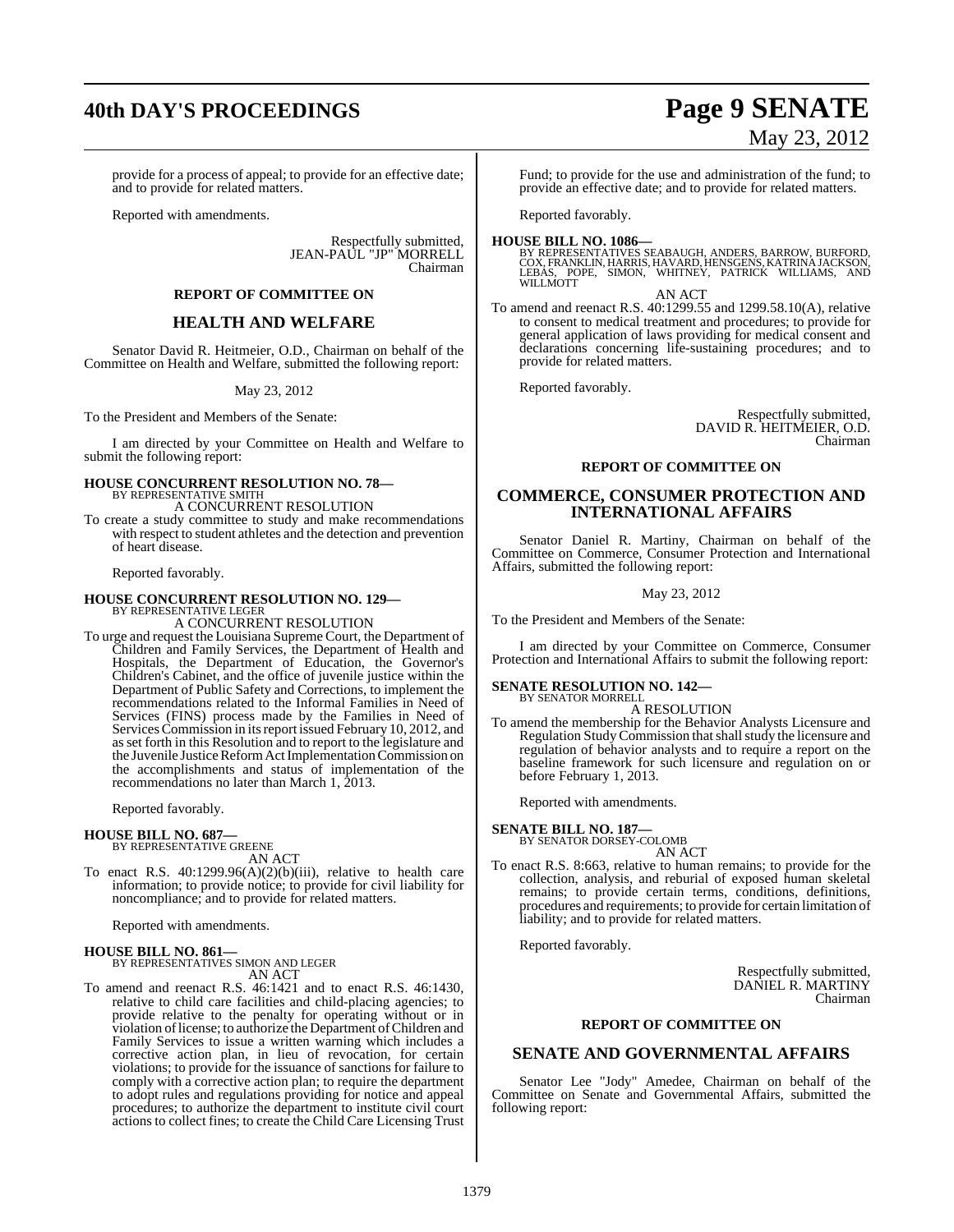# Page 10 **SENATE** 40th DAY'S PROCEEDINGS

May 23, 2012

#### May 23, 2012

To the President and Members of the Senate:

I am directed by your Committee on Senate and Governmental Affairs to submit the following report:

#### **SENATE CONCURRENT RESOLUTION NO. 89—** BY SENATOR CROWE

A CONCURRENT RESOLUTION

To urge and request the Senate Committee on Senate and Governmental Affairs and the House Committee on House and Governmental Affairs to meet and function as a joint committee to study and make recommendations with respect to the period of time between the dates of election of local and parishwide officials and the dates of assumption of office by such officials.

Reported favorably.

# **SENATE CONCURRENT RESOLUTION NO. 100—**<br>BY SENATORS BROWN, AMEDEE, GARY SMITH AND WARD AND<br>REPRESENTATIVES BERTHELOT, GAINES, HARRISON, LAMBERT,<br>MILLER, PRICE, SCHEXNAYDER, ST. GERMAIN, THIBAUT AND WILLMOTT

A CONCURRENT RESOLUTION

To establish the River Region Caucus of the Louisiana Senate and the Louisiana House of Representatives and to provide relative to the caucus.

Reported favorably.

#### **SENATE BILL NO. 696—** BY SENATOR WALSWORTH

AN ACT

To amend and reenact R.S. 24:31.1(B)(2), to provide for the signature required on check issued by the Senate; and to provide with respect to related matters.

Reported favorably.

#### **HOUSE BILL NO. 209—** BY REPRESENTATIVE FOIL

AN ACT

To amend and reenact R.S. 18:134(E) and 541, relative to voting; to provide for the hours of voting; to provide for the time for opening of the polls; to provide for the hours of the principal office of the registrar on election day; and to provide for related matters.

Reported favorably.

### **HOUSE BILL NO. 279—**

BY REPRESENTATIVE SIMON AN ACT

To enact Subsection B of Section 2 of Act No. 180 of the 1984 Regular Session of the Legislature, as amended by Act No. 353 of the 1986 Regular Session of the Legislature, Act No. 999 of the 1991 Regular Session of the Legislature, Act No. 570 of the 1992 Regular Session of the Legislature, Act No. 440 of the 1997 Regular Session ofthe Legislature, Act Nos. 562 and 1214 of the 2003 Regular Session of the Legislature, and Act No. 394 of the 2010 Regular Session of the Legislature, relative to the St. Tammany Parish Hospital Service District No. 1; to remove certain restrictions relative to contracting, ownership interests, and employment applicable to members and former members of the board of commissioners of the district; to provide for recusal; to provide for disclosure; to provide limitations; to provide for applicability; to provide for effectiveness; and to provide for related matters.

Reported favorably.

#### **HOUSE BILL NO. 321—** BY REPRESENTATIVE FANNIN

AN ACT

To amend and reenact R.S. 42:1170(A)(3), relative to mandatory ethics education and training; to exempt uncompensated

volunteer firemen and uncompensated auxiliary or reserve law enforcement officers from such education and training; and to provide for related matters.

Reported favorably.

#### **HOUSE BILL NO. 373—** BY REPRESENTATIVE TIM BURNS AN ACT

To enact R.S.  $49:191(5)(n)$  and to repeal R.S.  $49:191(4)(g)$ , relative to the Department of State Civil Service, including provisions to provide for the re-creation of the Department of State Civil Service and the statutory entities made a part of the department by law; to provide for the effective termination date for all statutory authority for the existence of such statutory entities; and to provide for related matters.

Reported favorably.

#### **HOUSE BILL NO. 509—**

BY REPRESENTATIVE LORUSSO AN ACT

To enact R.S. 18:1461.5(A)(4), relative to elections; to prohibit certain conduct relative to the withdrawal from an election of a candidate for public office; to provide for penalties; and to provide for related matters.

Reported favorably.

#### **HOUSE BILL NO. 511—** BY REPRESENTATIVE LEGER

AN ACT

To enact R.S. 44:4.1(B)(37), relative to public records; to provide for the application ofthe Public Records Lawto certain information regarding archaeological sites; and to provide for related matters.

Reported favorably.

### **HOUSE BILL NO. 657—** BY REPRESENTATIVE LEGER

AN ACT

To amend and reenact R.S. 41:1603(B), relative to the Department of Culture, Recreation, and Tourism; provides relative to the division of archaeology; provides relative to the minimum qualifications of the state archaeologist; and to provide for related matters.

Reported favorably.

#### **HOUSE BILL NO. 698—**

BY REPRESENTATIVE ANDERS

AN ACT To amend and reenact R.S. 42:441(2) and (3), 442, 443(A), (C), (D), and (F), 445(A), and 447, relative to the state employee leave transfer program; to allow for the donation, receipt, and use of compensatory leave; and to provide for related matters.

Reported favorably.

**HOUSE BILL NO. 711** BY REPRESENTATIVE PUGH

AN ACT

To amend and reenact R.S.  $18:463(A)(2)(a)(v)$  through (vii) and to enact R.S.  $18:463(A)(2)(a)(viii)$ , relative to the notice of candidacy; to require certain candidates to make certain certifications regarding campaign finance reports; to provide for penalties; and to provide for related matters.

Reported with amendments.

#### **HOUSE BILL NO. 784—**

BY REPRESENTATIVE RICHARD AN ACT

To enact R.S. 44:4(45), relative to records exempt from the public records law; to provide for an exemption for information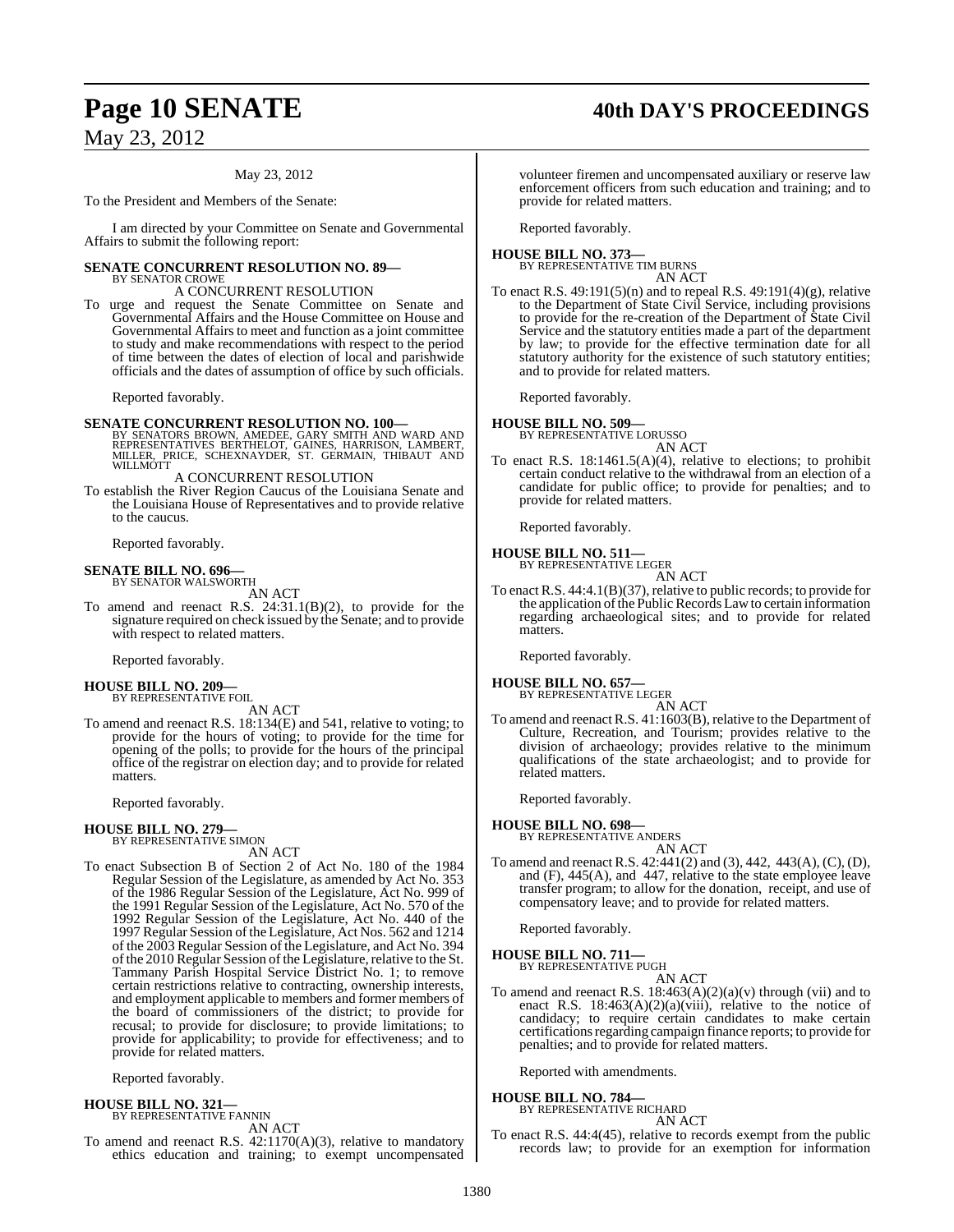# **40th DAY'S PROCEEDINGS Page 11 SENATE**

contained on certain electronic devices used by court reporters; to provide for an exemption for certain physical medium used in or as an electronic storage device by a court reporter; to provide an exemption for certain paper documents created by court reporters; to provide for definitions; to provide for exceptions; and to provide for related matters.

Reported favorably.

#### **HOUSE BILL NO. 1210— (Substitute for HouseBill No. 807 by Representative Huval)** BY REPRESENTATIVE HUVAL

AN ACT

To amend and reenact R.S. 42:1123(37), relative to ethics; to provide exceptions to the Code of Governmental Ethics relative to the provision of certain insurance services and compensation related thereto; and to provide for related matters.

Reported with amendments.

Respectfully submitted, LEE "JODY" AMEDEE Chairman

#### **Senate Bills and Joint Resolutions on Second Reading Just Reported by Committees**

Senator Dorsey-Colomb asked for and obtained a suspension of the rules to take up Senate Bills and Joint Resolutions just reported by Committees.

### **SENATE BILL NO. 187—** BY SENATOR DORSEY-COLOMB

AN ACT

To enact R.S. 8:663, relative to human remains; to provide for the collection, analysis, and reburial of exposed human skeletal remains; to provide certain terms, conditions, definitions, procedures and requirements; to provide for certain limitation of liability; and to provide for related matters.

Reported favorably by the Committee on Commerce, Consumer Protection, and International Affairs. The bill was read by title, ordered engrossed and passed to a third reading.

#### **SENATE BILL NO. 696—** BY SENATOR WALSWORTH

AN ACT

To amend and reenact R.S. 24:31.1(B)(2), to provide for the signature required on check issued by the Senate; and to provide with respect to related matters.

Reported favorably by the Committee on Senate and Governmental Affairs. The bill was read by title, ordered engrossed and passed to a third reading.

#### **House Bills and Joint Resolutions on Second Reading Just Reported by Committees**

Senator Dorsey-Colomb asked for and obtained a suspension of the rules to take up House Bills and Joint Resolutions just reported by Committees.

#### **HOUSE BILL NO. 209—** BY REPRESENTATIVE FOIL

AN ACT

To amend and reenact R.S. 18:134(E) and 541, relative to voting; to provide for the hours of voting; to provide for the time for opening of the polls; to provide for the hours of the principal office of the registrar on election day; and to provide for related matters.

# May 23, 2012

Reported favorably by the Committee on Senate and Governmental Affairs. The bill was read by title and referred to the Legislative Bureau.

### **HOUSE BILL NO. 253—** BY REPRESENTATIVE FOIL

AN ACT To enact R.S. 33:9097.13, relative to East Baton Rouge Parish; to create theMayfair Park/Park East/Heights Crime Prevention and Improvement District within the parish; to provide relative to the purpose, governance, powers, and duties of the district; to provide for the imposition of a parcel fee and for the use thereof; and to provide for related matters.

Reported with amendments by the Committee on Local and Municipal Affairs.

#### **SENATE COMMITTEE AMENDMENTS**

Amendments proposed bySenate Committee on Local and Municipal Affairs to Engrossed House Bill No. 253 by Representative Foil

AMENDMENT NO. 1

On page 3, line 29, after "district" and before the period "." insert the semi-colon ";" and insert "however, the fee shall not be imposed on a parcel if any of the owners of the parcel are persons sixty-five years of age or older"

On motion of Senator Dorsey-Colomb, the committee amendment was adopted. The concurrent resolution was read by title and referred to the Legislative Bureau.

### **HOUSE BILL NO. 279—** BY REPRESENTATIVE SIMON

AN ACT To enact Subsection B of Section 2 of Act No. 180 of the 1984 Regular Session of the Legislature, as amended by Act No. 353 of the 1986 Regular Session of the Legislature, Act No. 999 of the 1991 Regular Session of the Legislature, Act No. 570 of the 1992 Regular Session of the Legislature, Act No. 440 of the 1997Regular Session ofthe Legislature, Act Nos. 562 and 1214 of the 2003 Regular Session of the Legislature, and Act No. 394 of the 2010 Regular Session of the Legislature, relative to the St. Tammany Parish Hospital Service District No. 1; to remove certain restrictions relative to contracting, ownership interests, and employment applicable to members and former members of the board of commissioners of the district; to provide for recusal; to provide for disclosure; to provide limitations; to provide for applicability; to provide for effectiveness; and to provide for related matters.

Reported favorably by the Committee on Senate and Governmental Affairs. The bill was read by title and referred to the Legislative Bureau.

**HOUSE BILL NO. 321—** BY REPRESENTATIVE FANNIN AN ACT

To amend and reenact R.S. 42:1170(A)(3), relative to mandatory ethics education and training; to exempt uncompensated volunteer firemen and uncompensated auxiliary or reserve law enforcement officers from such education and training; and to provide for related matters.

Reported favorably by the Committee on Senate and Governmental Affairs. The bill was read by title and referred to the Legislative Bureau.

#### **HOUSE BILL NO. 373—** BY REPRESENTATIVE TIM BURNS

AN ACT

To enact R.S. 49:191(5)(n) and to repeal R.S. 49:191(4)(g), relative to the Department of State Civil Service, including provisions to provide for the re-creation of the Department of State Civil Service and the statutory entities made a part of the department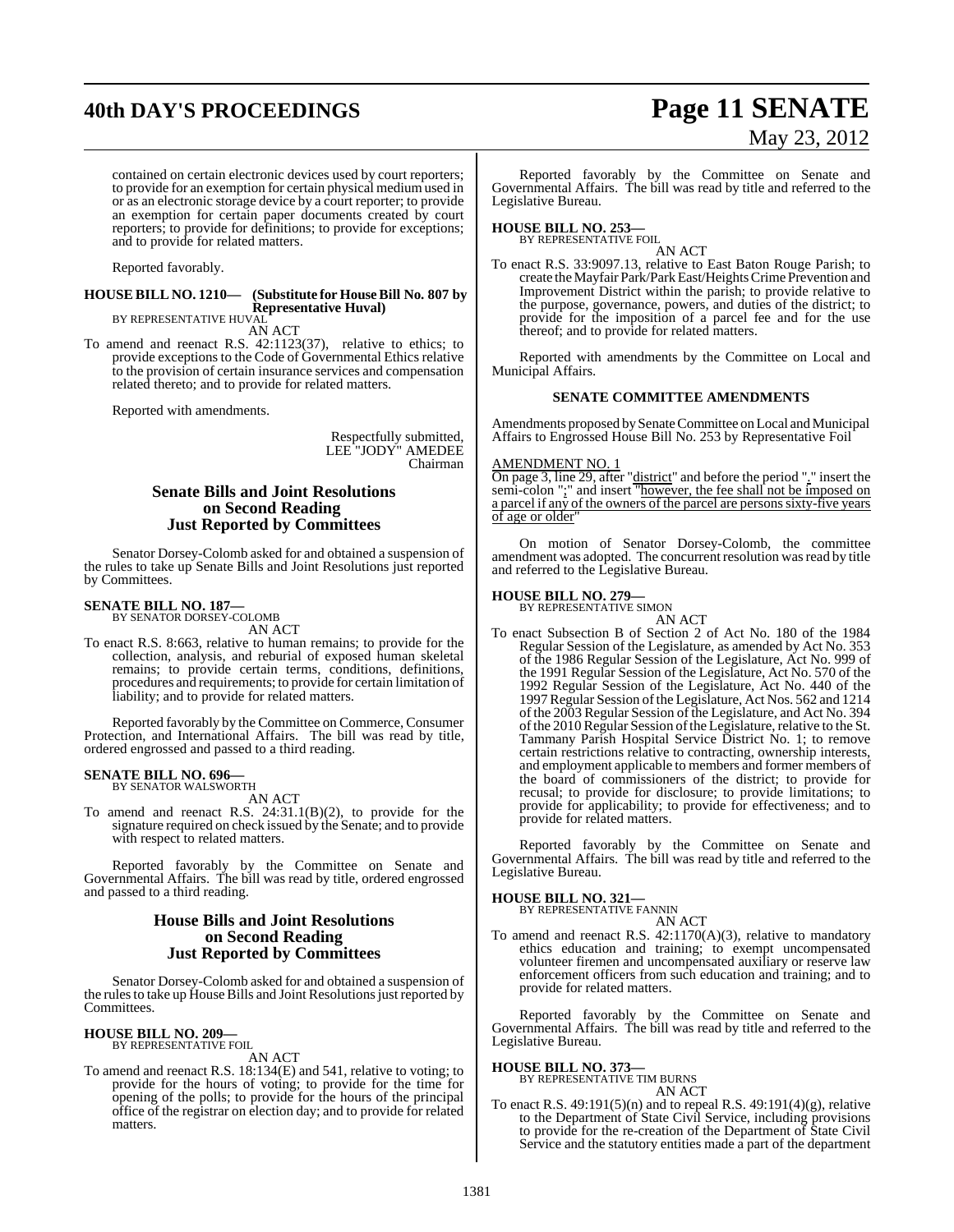### **Page 12 SENATE 40th DAY'S PROCEEDINGS**

### May 23, 2012

by law; to provide for the effective termination date for all statutory authority for the existence of such statutory entities; and to provide for related matters.

Reported favorably by the Committee on Senate and Governmental Affairs. The bill was read by title and referred to the Legislative Bureau.

## **HOUSE BILL NO. 480—** BY REPRESENTATIVE BARROW

AN ACT

To enact R.S. 33:9097.13, relative to East Baton Rouge Parish; to create the Glen Oaks Crime Prevention and Improvement District within the parish; to provide relative to the purpose, boundaries, governance, and powers and duties of the district; to provide for the imposition of a parcel fee and for the use thereof; and to provide for related matters.

Reported favorably by the Committee on Local and Municipal Affairs. The bill was read by title and referred to the Legislative Bureau.

#### **HOUSE BILL NO. 509—** BY REPRESENTATIVE LORUSSO

AN ACT

To enact R.S. 18:1461.5(A)(4), relative to elections; to prohibit certain conduct relative to the withdrawal from an election of a candidate for public office; to provide for penalties; and to provide for related matters.

Reported favorably by the Committee on Senate and Governmental Affairs. The bill was read by title and referred to the Legislative Bureau.

#### **HOUSE BILL NO. 511—** BY REPRESENTATIVE LEGER

AN ACT

To enact R.S. 44:4.1(B)(37), relative to public records; to provide for the application of the Public Records Law to certain information regarding archaeological sites; and to provide for related matters.

Reported favorably by the Committee on Senate and Governmental Affairs. The bill was read by title and referred to the Legislative Bureau.

#### **HOUSE BILL NO. 625—**

BY REPRESENTATIVE ST. GERMAIN AN ACT

To amend and reenact R.S. 22:1476(A)(2), relative to the dedication of assessments paid by certain insurers; to increase the dedication to the Municipal Fire and Police Civil Service Operating Fund; and to provide for related matters.

Reported favorably by the Committee on Local and Municipal Affairs. The bill was read by title and recommitted to the Committee on Finance.

#### **HOUSE BILL NO. 657—** BY REPRESENTATIVE LEGER

AN ACT

To amend and reenact R.S. 41:1603(B), relative to the Department of Culture, Recreation, and Tourism; provides relative to the division of archaeology; provides relative to the minimum qualifications of the state archaeologist; and to provide for related matters.

Reported favorably by the Committee on Senate and Governmental Affairs. The bill was read by title and referred to the Legislative Bureau.

#### **HOUSE BILL NO. 687—**

BY REPRESENTATIVE GREENE AN ACT

To enact R.S. 40:1299.96(A)(2)(b)(iii), relative to health care information; to provide notice; to provide for civil liability for noncompliance; and to provide for related matters.

Reported with amendments by the Committee on Health and Welfare.

#### **SENATE COMMITTEE AMENDMENTS**

Amendments proposed by Senate Committee on Health and Welfare to Reengrossed House Bill No. 687 by Representative Greene

#### AMENDMENT NO. 1

On page 1, delete lines 17 through 19 and insert: "contact information with a physical address for receipt of notices, the notice shall be sent by certified mail or commercial carrier. If the violation is not based on a written'

#### AMENDMENT NO. 2

On page 1, line 20, delete "an email address,"

#### AMENDMENT NO. 3

On page 1, line 21, delete ", or facsimile telephone number"

#### AMENDMENT NO. 4

On page 2, line 1, after "sent" insert "by certified mail or commercial carrier"

#### AMENDMENT NO. 5

On page 2, line 2, change "three" to "fifteen" and after "receipt of" and before "notice" insert "the certified mail or the commercial carrier"

#### AMENDMENT NO. 6

On page 2, lines 3 and 4, change "one thousand" to "five hundred"

#### AMENDMENT NO. 7

On page 2, line 4, after "violation" delete the remainder of the line and insert ", plus attorney fees and costs at the discretion of the court, payable to the requestor

On motion of Senator Heitmeier, the committee amendment was adopted. The amended bill was read by title and referred to the Legislative Bureau.

#### **HOUSE BILL NO. 698—**

BY REPRESENTATIVE ANDERS

AN ACT To amend and reenact R.S. 42:441(2) and (3), 442, 443(A), (C), (D), and  $(F)$ , 445(A), and 447, relative to the state employee leave transfer program; to allow for the donation, receipt, and use of compensatory leave; and to provide for related matters.

Reported favorably by the Committee on Senate and Governmental Affairs. The bill was read by title and referred to the Legislative Bureau.

#### **HOUSE BILL NO. 711—** BY REPRESENTATIVE PUGH

AN ACT

To amend and reenact R.S.  $18:463(A)(2)(a)(v)$  through (vii) and to enact R.S.  $18:463(A)(2)(a)(viii)$ , relative to the notice of candidacy; to require certain candidates to make certain certifications regarding campaign finance reports; to provide for penalties; and to provide for related matters.

Reported with amendments by the Committee on Senate and Governmental Affairs.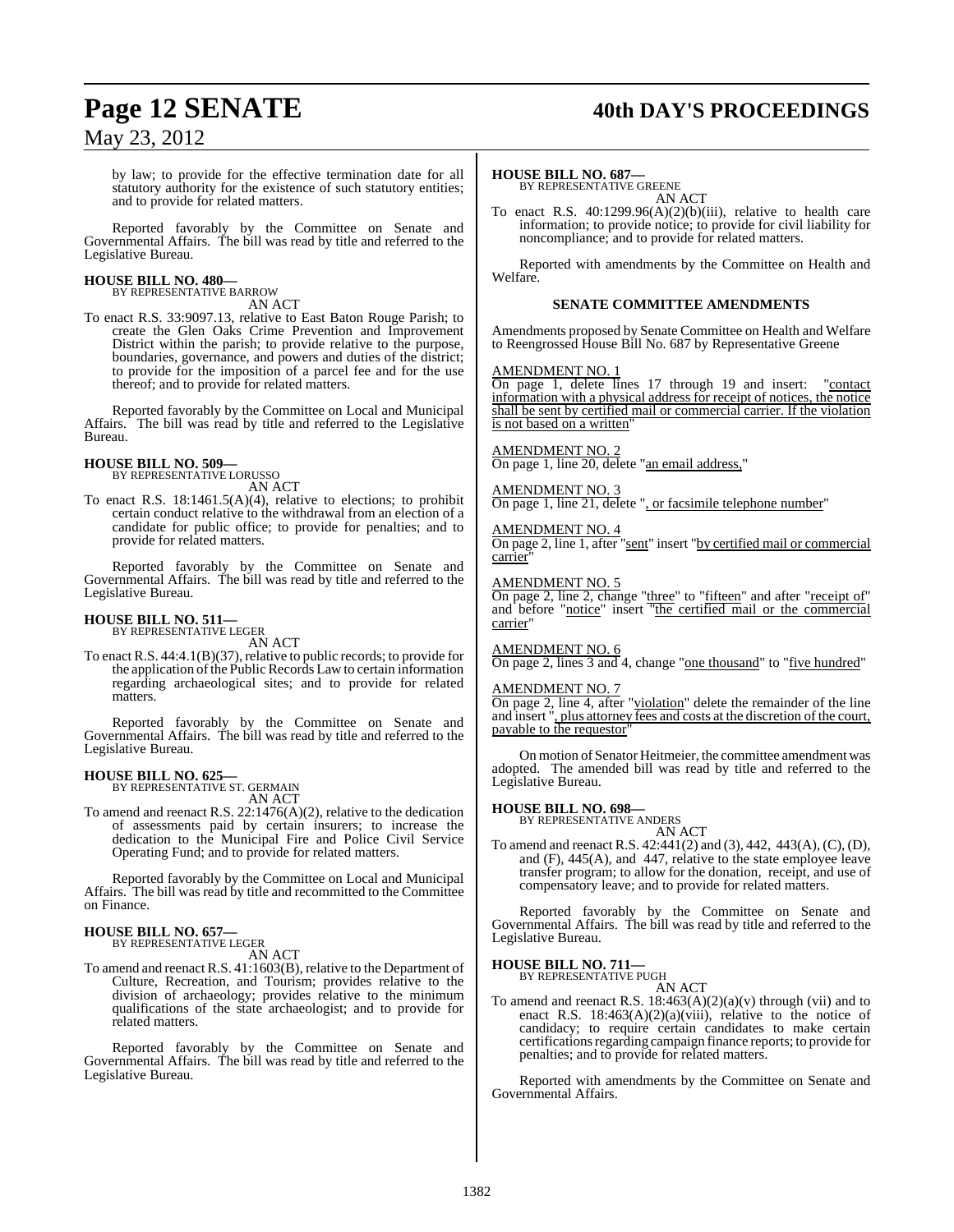# **40th DAY'S PROCEEDINGS Page 13 SENATE**

#### **SENATE COMMITTEE AMENDMENTS**

Amendments proposed by Senate Committee on Senate and Governmental Affairs to Engrossed House Bill No. 711 by Representative Pugh

#### AMENDMENT NO. 1

On page 1, line 2, between "R.S. 18:" and "463" insert "444(F) and"

#### AMENDMENT NO. 2

On page 1, line 3, change "notice of candidacy" to "Election Code"

#### AMENDMENT NO. 3

On page 1, line 5, between "penalties;" and "and" insert "to provide for filling vacancies in parish executive committee membership;"

#### AMENDMENT NO. 4

On page 1, line 7, between "R.S. 18:" and "463" insert "444(F) and"

#### AMENDMENT NO. 5

On page 1, between lines 8 and 9, insert the following: "§444. Parish executive committees

\* \* \* F. Vacancies. $(1)$  \* \* \*

 $(2)(a)$  A vacancy in the membership of a parish executive committee shall be filled by any qualified resident of the parish appointed by the parish executive committee for a vacancy in an atlarge position.

 $(b)$  A vacancy in the membership left by a representative of a district shall be filled by any qualified resident of the district appointed by the parish executive committee. If no qualified resident of the district will accept the membership, the committee may appoint any qualified resident of the parish to fill the vacancy. \* \* \*"

On motion of Senator Amedee, the committee amendment was adopted. The amended bill was read by title and referred to the Legislative Bureau.

### **HOUSE BILL NO. 740—** BY REPRESENTATIVE LEBAS

AN ACT

To amend and reenactR.S. 17:3137(B) and to repealR.S. 17:3137(C) and(D), relative to eligibility of high school students to participate in a dual enrollment program at participating postsecondary education institutions; to provide relative to participation in such program by a student who is enrolled in a Louisiana educational program; to provide residency requirements; to provide provisions relative to the use of state funds to pay the tuition costs of students enrolled in such a program; to remove provisions relative to a study and report by the Board of Regents concerning certain program cost estimates; to provide an effective date; and to provide for related matters.

Reported favorably by the Committee on Education. The bill was read by title and recommitted to the Committee on Finance.

### **HOUSE BILL NO. 784—** BY REPRESENTATIVE RICHARD

AN ACT

To enact R.S. 44:4(45), relative to records exempt from the public records law; to provide for an exemption for information contained on certain electronic devices used by court reporters; to provide for an exemption for certain physical medium used in or as an electronic storage device by a court reporter; to provide an exemption for certain paper documents created by court reporters; to provide for definitions; to provide for exceptions; and to provide for related matters.

Reported favorably by the Committee on Senate and Governmental Affairs. The bill was read by title and referred to the Legislative Bureau.

#### **HOUSE BILL NO. 861—**

BY REPRESENTATIVES SIMON AND LEGER AN ACT

To amend and reenact R.S. 46:1421 and to enact R.S. 46:1430, relative to child care facilities and child-placing agencies; to provide relative to the penalty for operating without or in violation oflicense; to authorize theDepartment ofChildren and Family Services to issue a written warning which includes a corrective action plan, in lieu of revocation, for certain violations; to provide for the issuance of sanctions for failure to comply with a corrective action plan; to require the department to adopt rules and regulations providing for notice and appeal procedures; to authorize the department to institute civil court actions to collect fines; to create the Child Care Licensing Trust Fund; to provide for the use and administration of the fund; to provide an effective date; and to provide for related matters.

Reported favorably by the Committee on Health and Welfare. The bill was read by title and referred to the Legislative Bureau.

# **HOUSE BILL NO. 982—** BY REPRESENTATIVE BARROW

AN ACT To enact R.S. 15:1110(F), 1110.1, and 1110.2, relative to juvenile detention facilities; to provide for annual licensing fees; to provide for fines, sanctions, and penalties; to provide for the Juvenile Detention Licensing Trust Fund and for its uses; to require and provide relative to the disclosure of recordation on the state central registry for the abuse or neglect of children for certain persons associated with the juvenile detention facility; to provide for a process of appeal; to provide for an effective date; and to provide for related matters.

Reported with amendments by the Committee on Judiciary B.

#### **SENATE COMMITTEE AMENDMENTS**

Amendments proposed by Senate Committee on Judiciary B to Reengrossed House Bill No. 982 by Representative Barrow

#### AMENDMENT NO. 1

On page 5, line 15, change "January" to "July"

On motion of Senator Morrell, the committee amendment was adopted. The amended bill was read by title and referred to the Legislative Bureau.

#### **HOUSE BILL NO. 1086—**

BY REPRESENTATIVES SEABAUGH, ANDERS, BARROW, BURFORD,<br>COX, FRANKLIN, HARRIS, HAVARD, HENSGENS, KATRINA JACKSON,<br>LEBAS, POPE, SIMON, WHITNEY, PATRICK WILLIAMS, AND<br>WILLMOTT

AN ACT

To amend and reenact R.S. 40:1299.55 and 1299.58.10(A), relative to consent to medical treatment and procedures; to provide for general application of laws providing for medical consent and declarations concerning life-sustaining procedures; and to provide for related matters.

Reported favorably by the Committee on Health and Welfare. The bill was read by title and referred to the Legislative Bureau.

**HOUSE BILL NO. 1097—** BY REPRESENTATIVE CHAMPAGNE

AN ACT

To enact R.S. 40:1498(H), relative to Vermilion Parish Fire Protection District No. 7; to provide relative to the per diem paid for members of its governing board; and to provide for related matters.

Reported favorably by the Committee on Local and Municipal Affairs. The bill was read by title and referred to the Legislative Bureau.

# May 23, 2012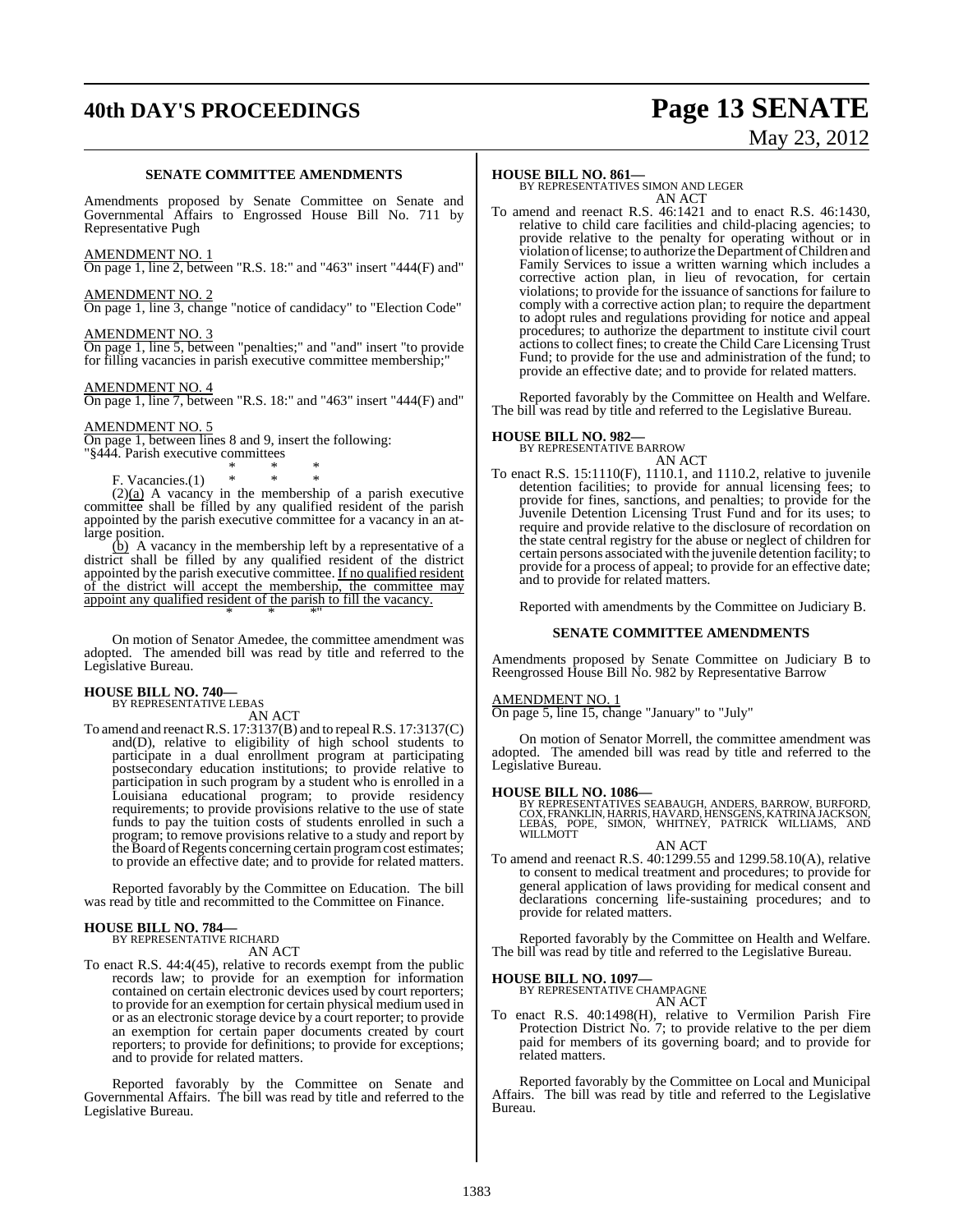## **Page 14 SENATE 40th DAY'S PROCEEDINGS**

May 23, 2012

#### **HOUSE BILL NO. 1210— (Substitute for HouseBill No. 807 by Representative Huval)** BY REPRESENTATIVE HUVAL

AN ACT

To amend and reenact R.S. 42:1123(37), relative to ethics; to provide exceptions to the Code of Governmental Ethics relative to the provision of certain insurance services and compensation related thereto; and to provide for related matters.

Reported with amendments by the Committee on Senate and Governmental Affairs.

#### **SENATE COMMITTEE AMENDMENTS**

Amendments proposed by Senate Committee on Senate and Governmental Affairs to Reengrossed House Bill No. 1210 by Representative Huval

#### AMENDMENT NO. 1

On page 3, between lines 8 and 9 insert the following:

"(e) Nothing in this Section shall prevent a governmental entity from contracting with an insurance or risk management consultant who is not an insurance producer.

On motion of Senator Amedee, the committee amendment was adopted. The amended bill was read by title and referred to the Legislative Bureau.

#### **Reconsideration**

#### **HOUSE BILL NO. 378—**

- BY REPRESENTATIVES HOFFMANN, ADAMS, ANDERS, CHANEY,<br>CONNICK, COX, FRANKLIN, GISCLAIR, GREENE, HARRIS, HAVARD,<br>HILL, KATRINA JACKSON, NANCY LANDRY, LEBAS, MACK, JAY<br>MORRIS, ORTEGO, POPE, REYNOLDS, RICHARDSON, SEABAUGH,<br>SIMO
- To amend and reenact R.S. 40:1300.252 and 1300.256, relative to prohibition of smoking; to provide for legislative findings; to prohibit outdoor smoking within a certain distance of buildings or other enclosed areas in which smoking is prohibited; to provide for an exception to a prohibition on outdoor smoking; to provide for actions of an owner or manager of a business which cause an outdoor area to become an area where smoking is prohibited by law; to provide for an effective date; and to provide for related matters.

On motion of Senator Walsworth, the bill was read by title and returned to the Calendar, subject to call.

#### **Senate Bills and Joint Resolutions Returned from the House of Representatives with Amendments**

#### **SENATE BILL NO. 242—** BY SENATOR MURRAY

AN ACT

To amend and reenact R.S. 22:822(A) and (B)(3), relative to criminal bail bond annual license fees; to provide with respect to exceptions for bonds written for charges to be prosecuted in the Criminal District Court of the Parish of Orleans; and to provide for related matters.

The bill was read by title. Returned from the House of Representatives with amendments:

#### **HOUSE COMMITTEE AMENDMENTS**

Amendments proposed by House Committee on Insurance to Reengrossed Senate Bill No. 242 by Senator Murray

AMENDMENT NO. 1

On page 1, line 2, after "R.S. 22:822(A)" delete the remainder of the line and lines 3 and 4 and insert in lieu thereof the following:

"(2) and to repeal R.S. 13:2500.3, relative to criminal bail bond annual license fees; to provide relative to certain fee amounts; to repeal certain provisions relative to the bail bond fee for Municipal Court and Traffic Court of New Orleans cases; and to provide"

#### AMENDMENT NO. 2

On page 1, delete line 7 and insert in lieu thereof the following: "Section 1. R.S. 22:822(A)(2) is hereby amended and reenacted to read as"

#### AMENDMENT NO. 3

On page 1, delete lines 12 through 17 and insert in lieu thereof the following:

"\* \* \* (2) In the parish of Orleans, the fee shall be equal to three dollars for each one hundred dollars worth of liability underwritten by the commercial surety. This shall be the exclusive fee or tax on any criminal bail bond premium, including thereto premium taxes owed. In furtherance of the payment of this premium fee, all commercial surety underwriters underwriting criminal bail bonds in the parish of Orleansshall, upon submitting the appearance bond and their power of attorney, simultaneously pay to the sheriff a fee of five **three** dollars for each one hundred dollars worth of liability on the bail bond being presented for the release of a person on bail. Failure to pay the fee shall prevent the sheriff from accepting the appearance bond and power of attorney. The sheriff may receive the fee by check or cash and shall only accept it from the surety or the agent of the surety. In the event a surety or agent of the surety presents payment of the fee by an instrument which is returned for insufficient funds, the agent or the agent of the surety shall be prevented from presenting the appearance bonds with their power of attorney attached until the outstanding fees are paid to the sheriff. \* \* \*"

#### AMENDMENT NO. 4

Delete pages 2 and 3 in their entirety and insert in lieu thereof the following:

"Section 2. R.S. 13:2500.3 is hereby repealed in its entirety."

#### **LEGISLATIVE BUREAU AMENDMENTS**

Amendments proposed by Legislative Bureau to Reengrossed Senate Bill No. 242 by Senator Murray

#### AMENDMENT NO. 1

In House Committee Amendment No. 3 proposed by the House Committee on Insurance to Reengrossed Senate Bill No. 242, by Senator Murray, on line 24, change "only accept" to "accept **only**"

Senator Murray moved to concur in the amendments proposed by the House.

### **ROLL CALL**

The roll was called with the following result:

#### YEAS

| Mr. President     | Donahue       | Morrish         |
|-------------------|---------------|-----------------|
| Adley             | Dorsey-Colomb | Murray          |
| Allain            | Gallot        | <b>Nevers</b>   |
| Amedee            | Guillory      | Peacock         |
| Appel             | Heitmeier     | Riser           |
| <b>Broome</b>     | Johns         | Smith, G.       |
| <b>Brown</b>      | Kostelka      | Smith, J.       |
| <b>Buffington</b> | LaFleur       | Tarver          |
| Chabert           | Long          | <b>Thompson</b> |
| Claitor           | Martiny       | Walsworth       |
| Cortez            | Mills         | Ward            |
| Crowe             | Morrell       | White           |
| Total - 36        |               |                 |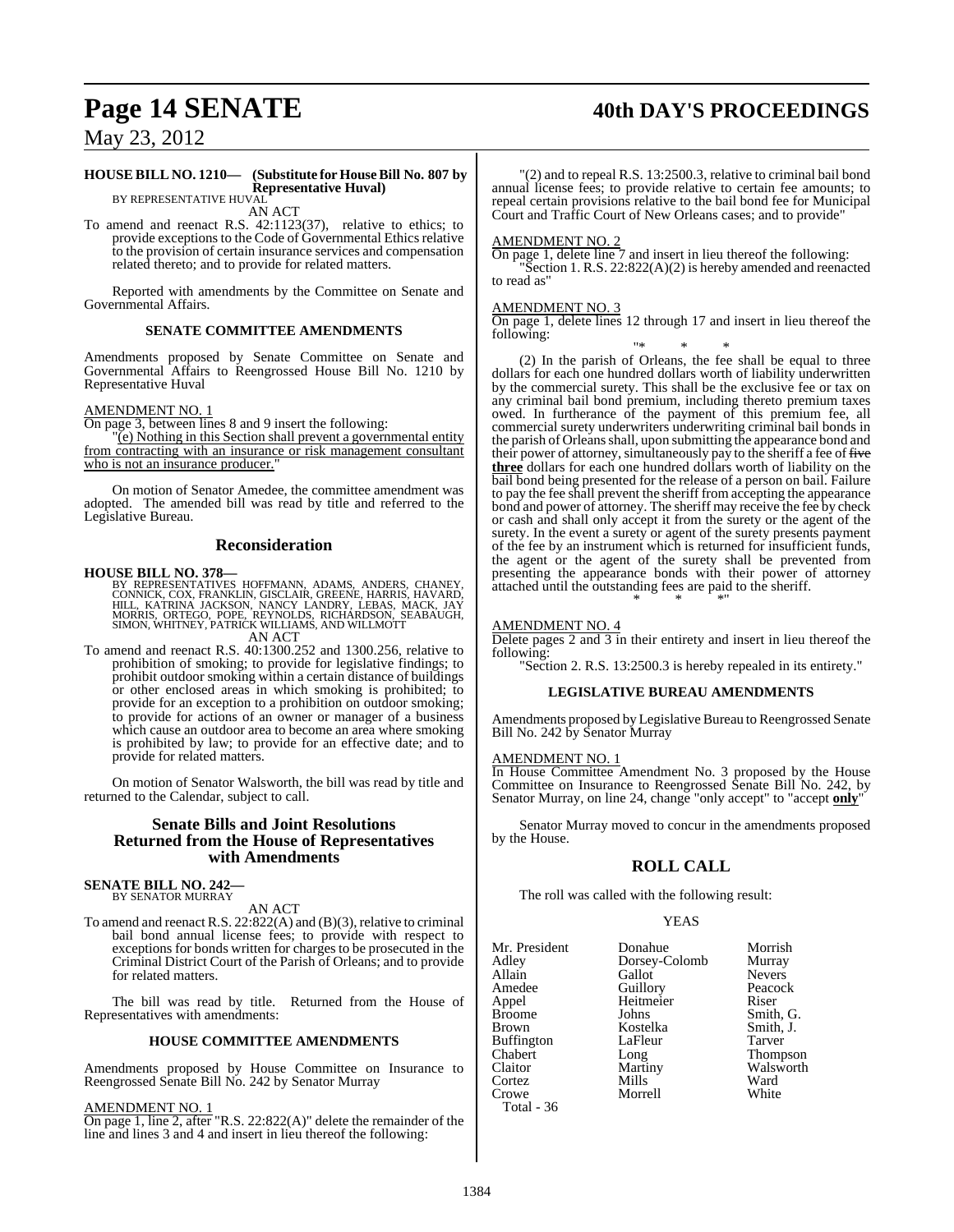### **40th DAY'S PROCEEDINGS Page 15 SENATE**

**NAYS** 

Total - 0

ABSENT

Erdey Perry Peterson Total - 3

The Chair declared the Senate concurred in the amendments

# **SENATE BILL NO. 317—** BY SENATOR MARTINY

proposed by the House.

AN ACT

To amend and reenact R.S. 15:574.4(B) and to enact R.S. 15:574.4(D), relative to juvenile parole eligibility; to provide for parole eligibility for juveniles sentenced to life imprisonment for certain offenses; to provide for exceptions; to provide for conditions; and to provide for related matters.

The bill was read by title. Returned from the House of Representatives with amendments:

#### **HOUSE COMMITTEE AMENDMENTS**

Amendments proposed by House Committee on Administration of Criminal Justice to Reengrossed Senate Bill No. 317 by Senator Martiny

#### AMENDMENT NO. 1

On page 2, line 17, after "served" delete the remainder of the line, delete line 18 in its entirety, and insert "thirty years of the sentence" imposed."

#### AMENDMENT NO. 2

On page 2, line 19, after "any" delete the remainder of the line, delete lines 20 through 22 in their entirety, and insert the following: "disciplinary offenses in the twelve consecutive months prior to the parole eligibility date.

(c) The offender has completed the mandatory minimum of one hundred hours of prerelease programming in accordance with R.S. 15:827.1.

(d) The offender has completed substance abuse treatment as applicable.

(e) The offender has obtained a GED, unless the offender has previously obtained a high school diploma or is deemed by a certified educator as being incapable of obtaining a GED due to a learning disability. If the offender is deemed incapable of obtaining a GED, the offender shall complete at least one of the following:

(i) A literacy program.

(ii) An adult basic education program.

(iii) A job skills training program.

(f) The offender has obtained a low-risk level designation determined by a validated risk assessment instrument approved by the secretary of the Department of Public Safety and Corrections.

(g) The offender has completed a reentry program to be determined by the Department of Public Safety and Corrections.

(h) If the offender was convicted of aggravate rape, he shall be designated a sex offender and upon release shall comply with all sex offender registration and notification provisions as required by law."

#### AMENDMENT NO. 3

On page 2, delete lines 25 through 29 in their entirety, and insert the following: "each member of the panel shall be provided with and shall consider a written evaluation of the offender by a person who has expertise in adolescent brain development and behavior and any other relevant evidence pertaining to the offender."

#### AMENDMENT NO. 4

On page 3, delete lines 1 through 6 in their entirety

#### AMENDMENT NO. 5

On page 3, at the beginning of line 7, change " $(c)$ " to " $(3)$ "

# May 23, 2012

**LEGISLATIVE BUREAU AMENDMENTS**

Amendments proposed by Legislative Bureau to Reengrossed Senate Bill No. 317 by Senator Martiny

#### AMENDMENT NO. 1

In House Committee Amendment No. 2 proposed by the House Committee on Administration of Criminal Justice to Reengrossed Senate Bill No. 317 by Senator Martiny, on lines 13, 15 and 16, following "GED" insert "certification"

#### AMENDMENT NO. 2

In House Committee Amendment No. 2 proposed by the House Committee on Administration of Criminal Justice to Reengrossed Senate Bill No. 317 by Senator Martiny, on line 26, change 'aggravate" to "aggravated"

Senator Martiny moved to concur in the amendments proposed by the House.

### **ROLL CALL**

The roll was called with the following result:

#### YEAS

| Mr. President | Dorsey-Colomb | <b>Nevers</b>   |
|---------------|---------------|-----------------|
| Allain        | Gallot        | Peacock         |
| Amedee        | Heitmeier     | Perry           |
| Appel         | Johns         | Peterson        |
| Broome        | Kostelka      | Riser           |
|               |               |                 |
| Brown         | LaFleur       | Smith, G.       |
| Buffington    | Long          | Smith, J.       |
| Chabert       | Martiny       | Tarver          |
| Claitor       | Mills         | <b>Thompson</b> |
| Cortez        | Morrell       | Walsworth       |
| Crowe         | Morrish       | Ward            |
| Donahue       | Murray        | White           |
| Total - 36    |               |                 |
|               | <b>NAYS</b>   |                 |
|               |               |                 |
| Total - 0     |               |                 |
|               | <b>ABSENT</b> |                 |
|               |               |                 |

Adley Erdey Guillory Total - 3

The Chair declared the Senate concurred in the amendments proposed by the House.

#### **SENATE BILL NO. 391—** BY SENATOR RISER

AN ACT

To amend and reenact R.S. 22:833(A)(1) and to enact R.S.  $22:833(E)$ , relative to the authorization of local taxes; to provide with respect to the exemption of Louisiana Medicaid programs from taxes imposed by a municipal or parochial corporation; to provide for an effective date; and to provide for related matters.

The bill was read by title. Returned from the House of Representatives with amendments:

#### **HOUSE FLOOR AMENDMENTS**

Amendments proposed by Representative Ritchie to Reengrossed Senate Bill No. 391 by Senator Riser

#### AMENDMENT NO. 1

On page 1, line 15, after "than" delete "**insurers providing services or benefits**" and at the beginning of line 16, delete "**through a contract with Louisiana Medicaid programs or**"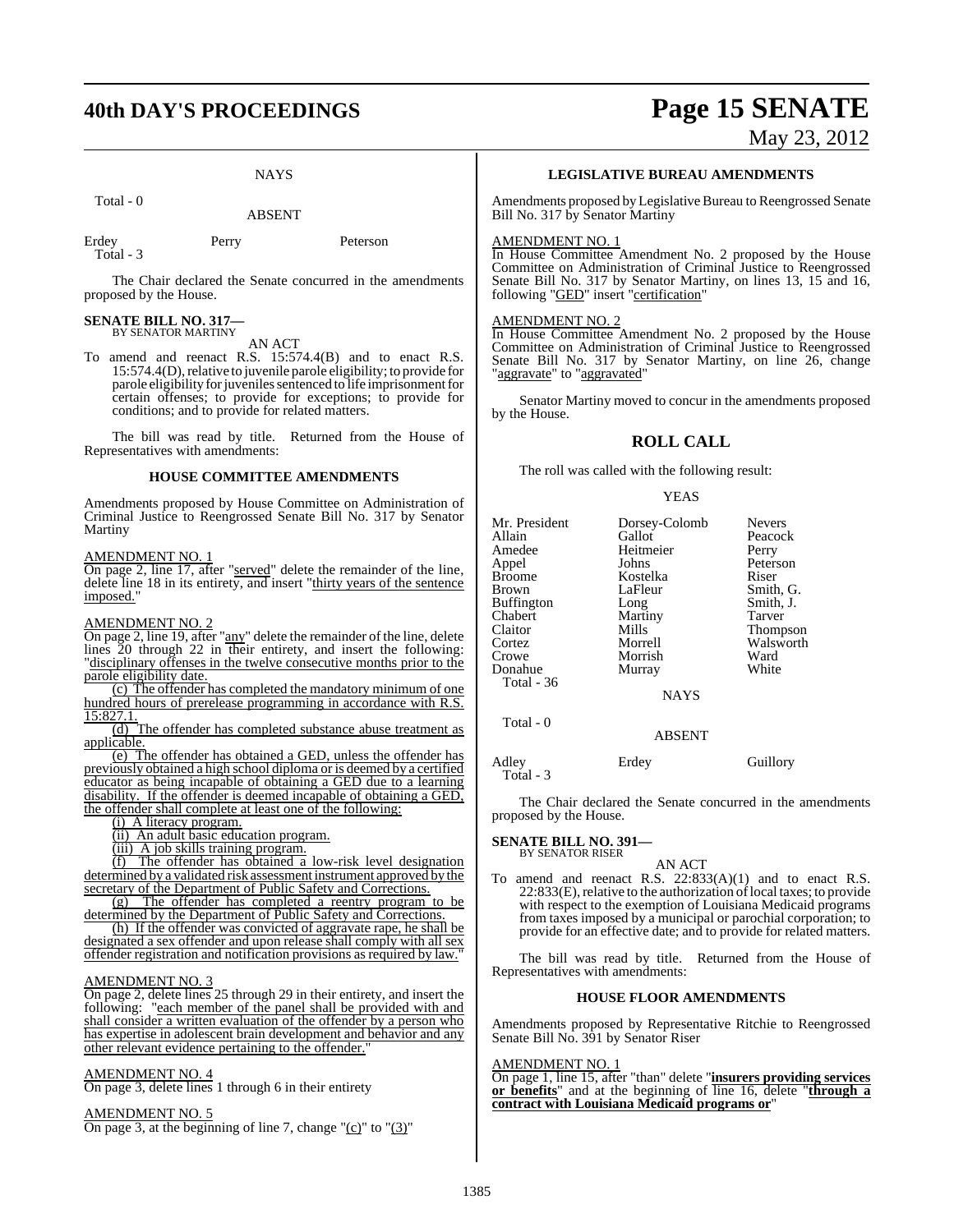#### AMENDMENT NO. 2

On page 2, line 11, after the period "."" insert "**Premiums paid to an insurer by Louisiana Medicaid programs shall be exempt from the tax imposed by this Section.**"

AMENDMENT NO. 3 On page 2, line 14, after "before" change "**June 30,**" to "**August 15,**"

AMENDMENT NO. 4 On page 2, line 15, after "effective" change "**July 1,**" to "**August 16,**"

Senator Riser moved to reject the amendments proposed by the House.

### **ROLL CALL**

The roll was called with the following result:

YEAS

| Mr. President | Dorsey-Colomb | Peacock   |
|---------------|---------------|-----------|
| Adley         | Gallot        | Perry     |
| Allain        | Guillory      | Peterson  |
| Amedee        | Heitmeier     | Riser     |
| Appel         | Johns         | Smith, G. |
| <b>Broome</b> | LaFleur       | Smith, J. |
| <b>Brown</b>  | Long          | Tarver    |
| Buffington    | Martiny       | Thompson  |
| Chabert       | Mills         | Walsworth |
| Claitor       | Morrell       | Ward      |
| Cortez        | Morrish       | White     |
| Crowe         | Murray        |           |
| Donahue       | <b>Nevers</b> |           |
| Total - 37    |               |           |
|               | <b>NAYS</b>   |           |

#### ABSENT

Erdey Kostelka

Total - 0

Total - 2

The Chair declared the Senate rejected the amendments proposed by the House.

#### **SENATE BILL NO. 394—** BY SENATOR GARY SMITH

AN ACT

To amend and reenact the heading of R.S. 22:2005 and R.S.  $22:2008(B), 2009(E)(3), 2028(D)(3),$  and  $2036(A)$  and to enact R.S. 22:2005.1 and 2043.1, relative to rehabilitation and liquidation of insurers; to comply with the federal Dodd-Frank Act; to provide for notice by mail when the receiver allows or disallows a claim; to provide for actions by and against a receiver; and to provide for related matters.

The bill was read by title. Returned from the House of Representatives with amendments:

#### **LEGISLATIVE BUREAU AMENDMENTS**

Amendments proposed by Legislative Bureau to Reengrossed Senate Bill No. 394 by Senator Gary Smith

AMENDMENT NO. 1

On page 5, line 17, following "**otherwise**" and before "**the**" change "**; provided however that**" to "**. However,**"

AMENDMENT NO. 2

On page 5, line 19, following "**contract**" and before "**under**" change "**, and a principal**" to "**. A principal**"

## **Page 16 SENATE 40th DAY'S PROCEEDINGS**

Senator Gary Smith moved to concur in the amendments proposed by the House.

### **ROLL CALL**

The roll was called with the following result:

#### YEAS

| Mr. President<br>Adley<br>Allain<br>Amedee<br>Appel<br><b>Broome</b><br><b>Brown</b> | Dorsey-Colomb<br>Gallot<br>Guillory<br>Heitmeier<br>Johns<br>Kostelka<br>LaFleur | <b>Nevers</b><br>Peacock<br>Perry<br>Peterson<br>Riser<br>Smith, J.<br>Tarver |
|--------------------------------------------------------------------------------------|----------------------------------------------------------------------------------|-------------------------------------------------------------------------------|
|                                                                                      |                                                                                  |                                                                               |
|                                                                                      |                                                                                  |                                                                               |
|                                                                                      |                                                                                  |                                                                               |
|                                                                                      |                                                                                  |                                                                               |
|                                                                                      |                                                                                  |                                                                               |
| Buffington                                                                           | Long                                                                             | <b>Thompso</b>                                                                |
| Chabert                                                                              | Martiny                                                                          | Walswor                                                                       |
| Claitor                                                                              | Mills                                                                            | Ward                                                                          |
| Cortez                                                                               | Morrell                                                                          | White                                                                         |
| Crowe                                                                                | Morrish                                                                          |                                                                               |
| Donahue                                                                              | Murray                                                                           |                                                                               |
| Total - 37                                                                           |                                                                                  |                                                                               |
|                                                                                      | <b>NAYS</b>                                                                      |                                                                               |
|                                                                                      |                                                                                  |                                                                               |

In Tarver Thompson y Walsworth<br>Ward I White

ABSENT

Erdey Smith, G. Total - 2

Total - 0

The Chair declared the Senate concurred in the amendments proposed by the House.

#### **SENATE BILL NO. 456—**

BY SENATORS AMEDEE AND BROWN AN ACT

To enact R.S. 15:1098.8, relative to juvenile detention centers; to provide for the creation of a multi-jurisdictional board of commissioners to support the operation of a juvenile detention facility; to provide the purpose and boundaries of the district; to provide for the governance of the district; to provide for the duties and powers of the district; to provide for special costs; and to provide for related matters.

The bill was read by title. Returned from the House of Representatives with amendments:

#### **HOUSE COMMITTEE AMENDMENTS**

Amendments proposed by House Committee on Administration of Criminal Justice to Reengrossed Senate Bill No. 456 by Senator Amedee

#### AMENDMENT NO. 1

On page 2, line 4, after "forty-six thousand;" and before "in" insert "in excess of twenty-two thousand seven hundred seventy-five but not more than twenty-three thousand; and

Senator Amedee moved to concur in the amendments proposed by the House.

### **ROLL CALL**

The roll was called with the following result:

#### YEAS

| Mr. President | Dorsey-Colomb | Peacock   |
|---------------|---------------|-----------|
| Adley         | Gallot        | Perry     |
| Allain        | Guillory      | Peterson  |
| Amedee        | Heitmeier     | Riser     |
| Appel         | Johns         | Smith, G. |
| <b>Broome</b> | Kostelka      | Smith, J. |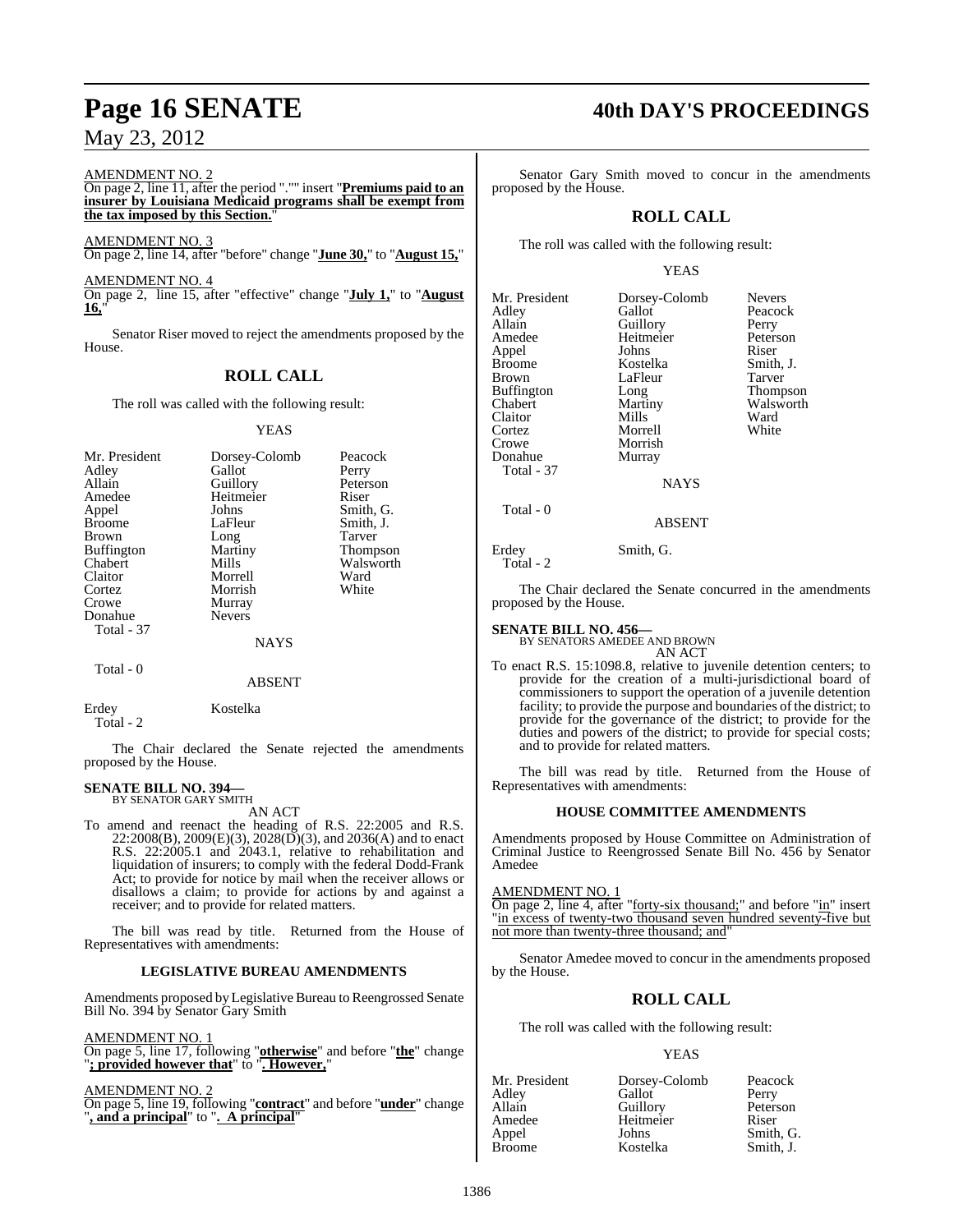# **40th DAY'S PROCEEDINGS Page 17 SENATE**

| Brown             |
|-------------------|
|                   |
| Buffington        |
| Chabert           |
| Claitor           |
| Cortez            |
| Crowe             |
| Donahue           |
| <b>Total - 37</b> |

LaFleur Tarver<br>Long Thomp Long Thompson<br>Martiny Walsworth Mills Ward<br>
Morrell White Morrell Morrish Murray

Walsworth<br>Ward

NAYS

Total - 0

#### ABSENT

Erdey Nevers Total - 2

The Chair declared the Senate concurred in the amendments proposed by the House.

#### **SENATE BILL NO. 468—** BY SENATOR ALLAIN

AN ACT

To amend and reenact R.S. 56:325.2(A), (B), and (C), relative to saltwater recreational fish; to provide requirements of possession; to provide exceptions for possession; to provide terms and conditions; and to provide for related matters.

The bill was read by title. Returned from the House of Representatives with amendments:

#### **HOUSE COMMITTEE AMENDMENTS**

Amendments proposed by House Committee on Natural Resources and Environment to Reengrossed Senate Bill No. 468 by Senator Allain

AMENDMENT NO. 1 On page 1, line 8, change "**fin**fish" to "fish **finfish**"

AMENDMENT NO. 2

On page 1, line 9, after "A." delete "All" and insert in lieu thereof "**Except as provided elsewhere in this Section, all**"

AMENDMENT NO. 3

On page 2, line 3, after "B." delete "**No**" and insert in lieu thereof "**Except as provided elsewhere in this Section, no**"

AMENDMENT NO. 4 On page 2, line 10, after "**finfish**" insert "**for which there is no size limit, that is**"

AMENDMENT NO. 5 On page 2, line 11, delete "**that does not have a size limit**"

AMENDMENT NO. 6 On page 2, line 13, after "**bait**" insert a comma "**,**"

AMENDMENT NO. 7

On page 2, line 15, after "**vessel,**" delete the remainder of the line and delete lines 16 through 17 in their entirety and insert "**so that size and number of fish possessed may be determined.**"

Senator Allain moved to concur in the amendments proposed by the House.

### **ROLL CALL**

The roll was called with the following result:

#### YEAS

| Mr. President | Dorsey-Colomb | Peacock  |
|---------------|---------------|----------|
| Adley         | Gallot        | Perry    |
| Allain        | Guillory      | Peterson |

# May 23, 2012

Amedee Heitmeier Riser<br>
Appel Johns Smith Appel Johns Smith, G.<br>Broome Kostelka Smith, J. Broome Kostelka Smith,<br>Brown LaFleur Tarver LaFleur Tarver<br>
Long Thompson Buffington Long<br>
Chabert Martiny Martiny Walsworth<br>
Mills Ward Claitor Mills Ward<br>Cortez Morrish White Morrish Crowe Murray<br>Donahue Nevers Donahue Total - 37 **NAYS**  Total - 0 ABSENT

Erdey Morrell Total - 2

The Chair declared the Senate concurred in the amendments proposed by the House.

**SENATE BILL NO. 495—** BY SENATOR LONG

AN ACT

To amend and reenact R.S. 36:359(K) and (L) and 802.18, and R.S. 38:3076(A)(24), 3087.136(4), 3087.266(A)(1),Chapter 13 A-1 ofTitle 38 (Heading), 3097.2(3), 3097.4(A),(D)(4),(5), and (6), and 3097.7, and to enact R.S. 38:3097.4(D)(7), relative to the Ground Water Resources Commission; to change the name of the Ground Water Resources Commission; to provide for additional members to the commission; to provide for the powers and duties of the commission; to change the name of the GroundWaterManagement AdvisoryTask Force; to provide for the study of the surface waters of the state; and to provide for related matters.

The bill was read by title. Returned from the House of Representatives with amendments:

#### **HOUSE COMMITTEE AMENDMENTS**

Amendments proposed by House Committee on Natural Resources and Environment to Reengrossed Senate Bill No. 495 by Senator Long

<u>AMENDMENT NO. 1</u> On page 1, line 8, after "Force;" insert "to add members;"

AMENDMENT NO. 2

On page 9, between lines 18 and 19, insert the following: "**(45) A representative of the Louisiana Water Environment Association.**"

### **LEGISLATIVE BUREAU AMENDMENTS**

Amendments proposed by Legislative Bureau to Reengrossed Senate Bill No. 495 by Senator Long

AMENDMENT NO. 1

On page 5, line 28, before "**, the dean**" change "**School**" to "**Center**" and following "**University**" change "**School**" to "**New Orleans College**"

AMENDMENT NO. 2 On page 5, line 29, following "**Law**" and before "**, and**" change "**School**" to "**Center**" and following "**University**" delete "**School**"

AMENDMENT NO. 3 On page 6, line 1, change "**of Law**" to "**Law School**"

AMENDMENT NO. 4

On page 6, line 3, following "**Resources**" and before "**Committee**" insert "**and Environment**"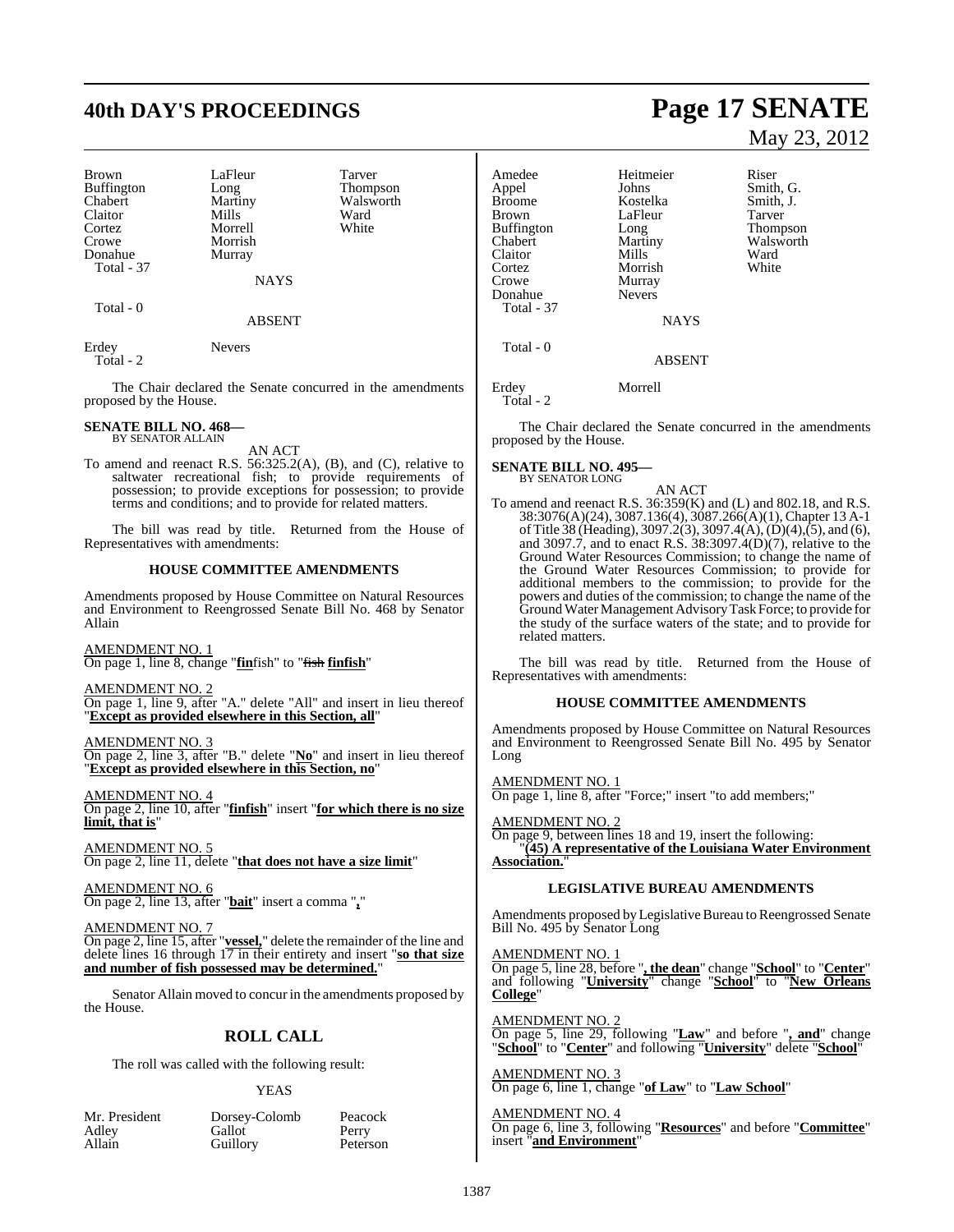#### AMENDMENT NO. 5 On page 6, line 10, change "**chairman**" to "**chairmen**"

AMENDMENT NO. 6 On page 6, line 18, following "**demands**" and before "**inventory**" change "**;**" to "**,**" and following "**supplies**" change "**;**" to "**,**"

AMENDMENT NO. 7 On page 6, line 19, following "**water**" change "**;**" to "**,**"

AMENDMENT NO. 8 On page 6, line 20, following "**areas**" change "**;**" to "**,**"

AMENDMENT NO. 9 On page 6, line 21, following "**treatment**" and before "**investigate**" change "**and transmission systems, and reclamation;**" to "**, transmission systems, and reclamation, and**"

#### AMENDMENT NO. 10

On page 6, line 26, following "**(6)**" and before "the commissioner" change "The commission may direct" to "Direct"

AMENDMENT NO. 11 On page 9, line 22, following "Such" and before "water" delete "ground"

AMENDMENT NO. 12 On page 10, line 3, following "**demands**" and before "**inventory**" change "**;**" to "**,**"

AMENDMENT NO. 13 On page 10, line 4, following "**supplies**" and before "**identify**" change "**;**" to "**,**"

#### AMENDMENT NO. 14

On page 10, line 5, following "**water**" and before "**study**" change "**;**" to "**,**" and following "**conservation**" and before "**identify**" change "**;**" to "**,**"

#### AMENDMENT NO. 15

On page 10, line 6, following "**areas**" and before "**study**" change "**;**" to "**,**" and following "**treatment**" change "**and**" to "**,**"

#### AMENDMENT NO. 16

On page 10, line 7,following "**reclamation**" and before "**investigate**" change "**;**" to "**, and**"

Senator Long moved to concur in the amendments proposed by the House.

#### **ROLL CALL**

The roll was called with the following result:

#### YEAS

|             | <b>Nevers</b>                       |
|-------------|-------------------------------------|
|             |                                     |
|             | Peacock                             |
|             | Perry                               |
| Heitmeier   | Peterson                            |
| Johns       | Riser                               |
| Kostelka    | Smith, G.                           |
| LaFleur     | Smith, J.                           |
| Long        | Tarver                              |
| Martiny     | <b>Thompson</b>                     |
| Mills       | Walsworth                           |
| Morrish     | Ward                                |
| Murray      | White                               |
|             |                                     |
| <b>NAYS</b> |                                     |
|             | Dorsey-Colomb<br>Gallot<br>Guillory |

Total - 0

## **Page 18 SENATE 40th DAY'S PROCEEDINGS**

#### ABSENT

Donahue Erdey Morrell Total - 3

The Chair declared the Senate concurred in the amendments proposed by the House.

**Senate Bills and Joint Resolutions Returned from the House of Representatives with Amendments, Subject to Call**

#### **Called from the Calendar**

Senator Murray asked that Senate Bill No. 173 be called from the Calendar.

**SENATE BILL NO. 173—** BY SENATOR MURRAY

AN ACT

To amend and reenact R.S. 13:2519(B) and to repeal R.S. 13:2501.1(J), 2502, 2503, 2504, 2504.1, 2505(A), 2508, 2510, 2511, 2517, and 2518, relative to the Traffic Court of New Orleans; to repeal provisions relative to certain multiple misdemeanors or ordinance violations; to repeal provisions relative to certain judicial employees and their compensation; to repeal provisions relative to certain fidelity bonds; and to provide for related matters.

The bill was read by title. Returned from the House of Representatives with amendments:

#### **HOUSE COMMITTEE AMENDMENTS**

Amendments proposed by House Committee on Judiciary to Engrossed Senate Bill No. 173 by Senator Murray

#### AMENDMENT NO. 1

On page 1, line 3, after "2504.1," and before "2508" delete  $"2505(A),"$ 

#### AMENDMENT NO. 2

On page 2, line 1, after "2504.1," and before "2508" delete  $"2505(A),"$ 

Senator Murray moved to reject the amendments proposed by the House.

#### **ROLL CALL**

The roll was called with the following result:

#### YEAS

Mr. President Dorsey-Colomb Nevers<br>Adley Gallot Perry Adley Gallot Perry Allain Guillory Peters<br>
Appel Heitmeier Riser Appel Heitmeier<br>Broome Johns Brown Kostelka Smith, J. Buffington LaFle<br>Chabert Long Chabert Long Thompson<br>Claitor Martiny Walsworth Claitor Martiny Walsworth<br>
Cortez Mills Ward Cortez Mills Ward Crowe Morrish White<br>
Donahue Murray Donahue Total - 35

Smith, G.

**NAYS** 

Total - 0

1388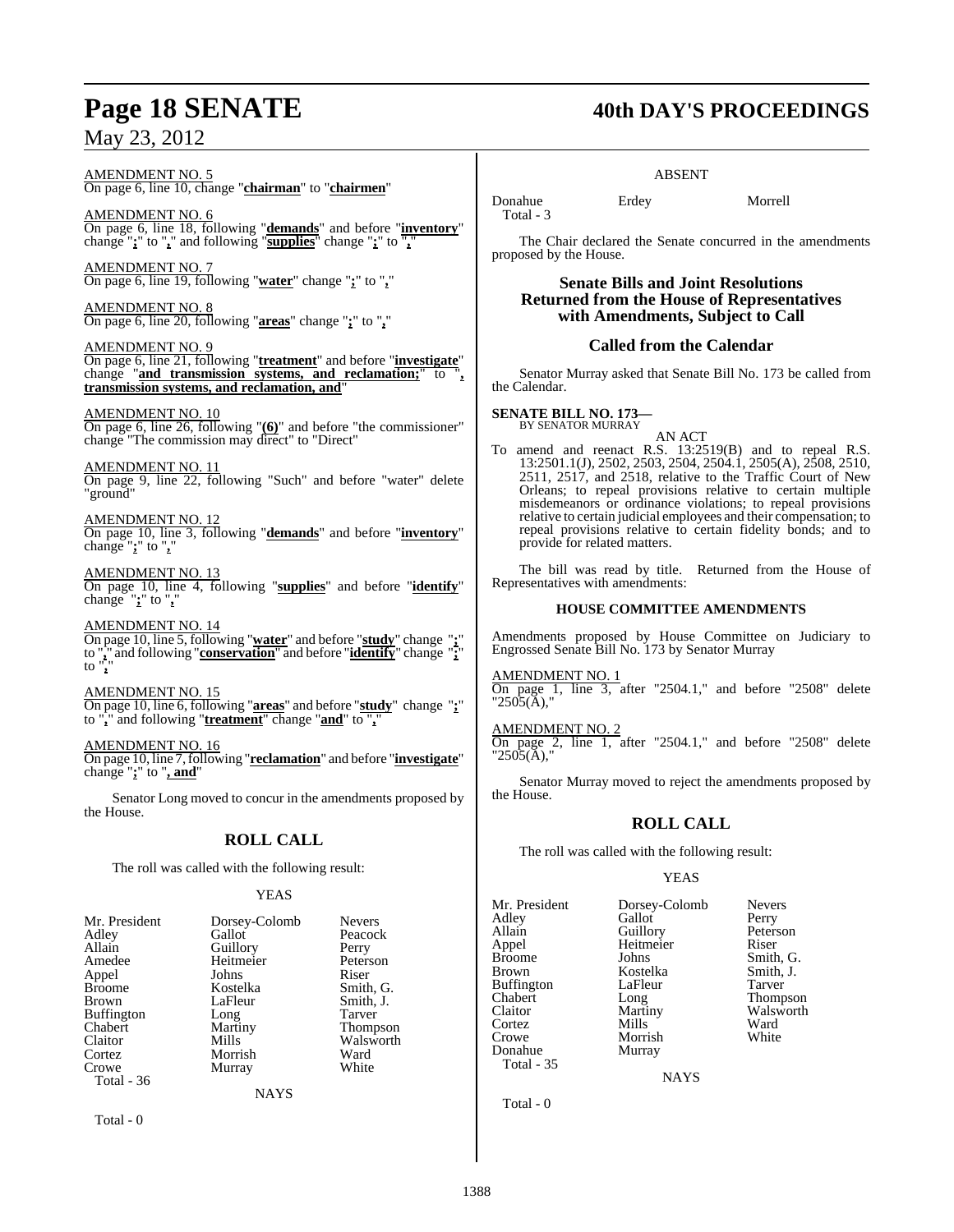# **40th DAY'S PROCEEDINGS Page 19 SENATE**

Peacock

#### ABSENT

Amedee Morrell<br>Erdey Peacocl Total - 4

The Chair declared the Senate rejected the amendments proposed by the House.

#### **Senate Resolutions on Second Reading Reported by Committees**

#### **SENATE RESOLUTION NO. 120—** BY SENATOR APPEL

A RESOLUTION

To urge and request the Board of Regents to develop a strategy to attract more students to, and graduate more students from, the state's colleges and universities in the fields of Science, Technology, Engineering, and Math (STEM).

Reported favorably by the Committee on Education.

The resolution was read by title. On motion of Senator Appel, the Senate Resolution was adopted.

#### **Senate Bills and Joint Resolutions on Third Reading and Final Passage**

#### **SENATE BILL NO. 767— (Substitute of Senate Bill No. 573 by Senator Murray)** BY SENATOR MURRAY

AN ACT

To enact Subpart B-28 of Part IV of Chapter 1 of Title 33 of the Louisiana Revised Statutes of 1950, to be comprised of R.S. 33:130.551 through 130.558, relative to economic and community development in Orleans Parish; to provide for the levy and collection of taxes, with voter approval; to provide relative to the avails of the taxes; to provide for annual reporting; to provide for public records; to provide for an effective date and a termination date; and to provide for related matters.

On motion of Senator Murray, the bill was read by title and returned to the Calendar, subject to call.

#### **Senate Bills and Joint Resolutions on Third Reading and Final Passage, Subject to Call**

#### **Called from the Calendar**

Senator Murray asked that Senate Bill No. 408 be called from the Calendar.

#### **SENATE BILL NO. 408—** BY SENATOR MURRAY

AN ACT

To amend and reenact R.S. 33:4080(A), relative to the sewerage system in the city of New Orleans; to provide for the shifting of high voltage electric lines and certain wires, at the owner's expense, to accommodate public systemprojects; and to provide for related matters.

#### **Floor Amendments**

Senator Murray proposed the following amendments.

#### **SENATE FLOOR AMENDMENTS**

Amendments proposed by Senator Murray to Engrossed Senate Bill No. 408 by Senator Murray

#### AMENDMENT NO. 1

On page 1, delete lines 2 through 17, and insert the following:

"To amend and reenact R.S.  $3\overline{8}$ :2225.2.1(A)(1) and (3), relative to sewerage and water boards; to authorize the Sewerage and Water Board of New Orleans to use design-build contracts; to extend the authorization time for use of design-build contracts by certain public entities in areas damaged by Hurricane Katrina, Hurricane Rita, or both; and to provide for related matters.

Notice of intention to introduce this Act has been published. Be it enacted by the Legislature of Louisiana:

Section 1. R.S. 38:2225.2.1(A)(1) and (3) are hereby amended and reenacted to read as follows:

§2225.2.1. Design-build contracts; authorized use by certain public entities in areas damaged by Hurricane Katrina, Hurricane Rita, or both

A.(1) Notwithstanding any law to the contrary, the following public entities may utilize the design-build method in the construction or repair of any public building or structure which has been destroyed or damaged by Hurricane Katrina, Hurricane Rita, or both or any public building or structure to be constructed or repaired to meet a homeland security or criminal justice need pursuant to a hurricane recovery plan: the division of administration, the Recovery School District, the city of New Orleans, **the Sewerage and Water Board of New Orleans,** sheriffs, housing authorities, and parish governments in Calcasieu, Cameron, Jefferson, Orleans, Plaquemines, St. Bernard, St. Tammany, and Vermilion parishes and the Port of New Orleans.

\* \* \* (3) For the purposes of this Section, "design-builder" means the entity contractually responsible for delivering the project design and construction. This authority shall extend for five **six** years from July 10, 2007, after which time only those projects that were contracted for prior to that date may proceed.

\* \* \* Section 2. This Act shall become effective upon signature by the governor or, if not signed by the governor, upon expiration of the time for bills to become law without signature by the governor, as provided by Article III, Section 18 of the Constitution of Louisiana. If vetoed by the governor and subsequently approved by the legislature, this Act shall become effective on the day following such approval."

AMENDMENT NO. 2

On page 2, delete line 1

On motion of Senator Murray, the amendments were adopted.

The bill was read by title. Senator Murray moved the final passage of the amended bill.

#### **ROLL CALL**

The roll was called with the following result:

#### YEAS

| Mr. President<br>Adley<br>Allain<br>Amedee<br>Appel<br><b>Broome</b><br><b>Brown</b> | Dorsey-Colomb<br>Gallot<br>Heitmeier<br>Johns<br>Kostelka<br>LaFleur<br>Long | Murray<br><b>Nevers</b><br>Perry<br>Peterson<br>Smith, G.<br>Smith, J.<br>Tarver |
|--------------------------------------------------------------------------------------|------------------------------------------------------------------------------|----------------------------------------------------------------------------------|
| <b>Buffington</b><br>Chabert<br>Donahue<br>Total $-30$                               | Mills<br>Morrell<br>Morrish<br><b>NAYS</b>                                   | <b>Thompson</b><br>Ward<br>White                                                 |
| Claitor<br>Cortez                                                                    | Erdey<br>Riser                                                               |                                                                                  |

Cortez Total - 4

# May 23, 2012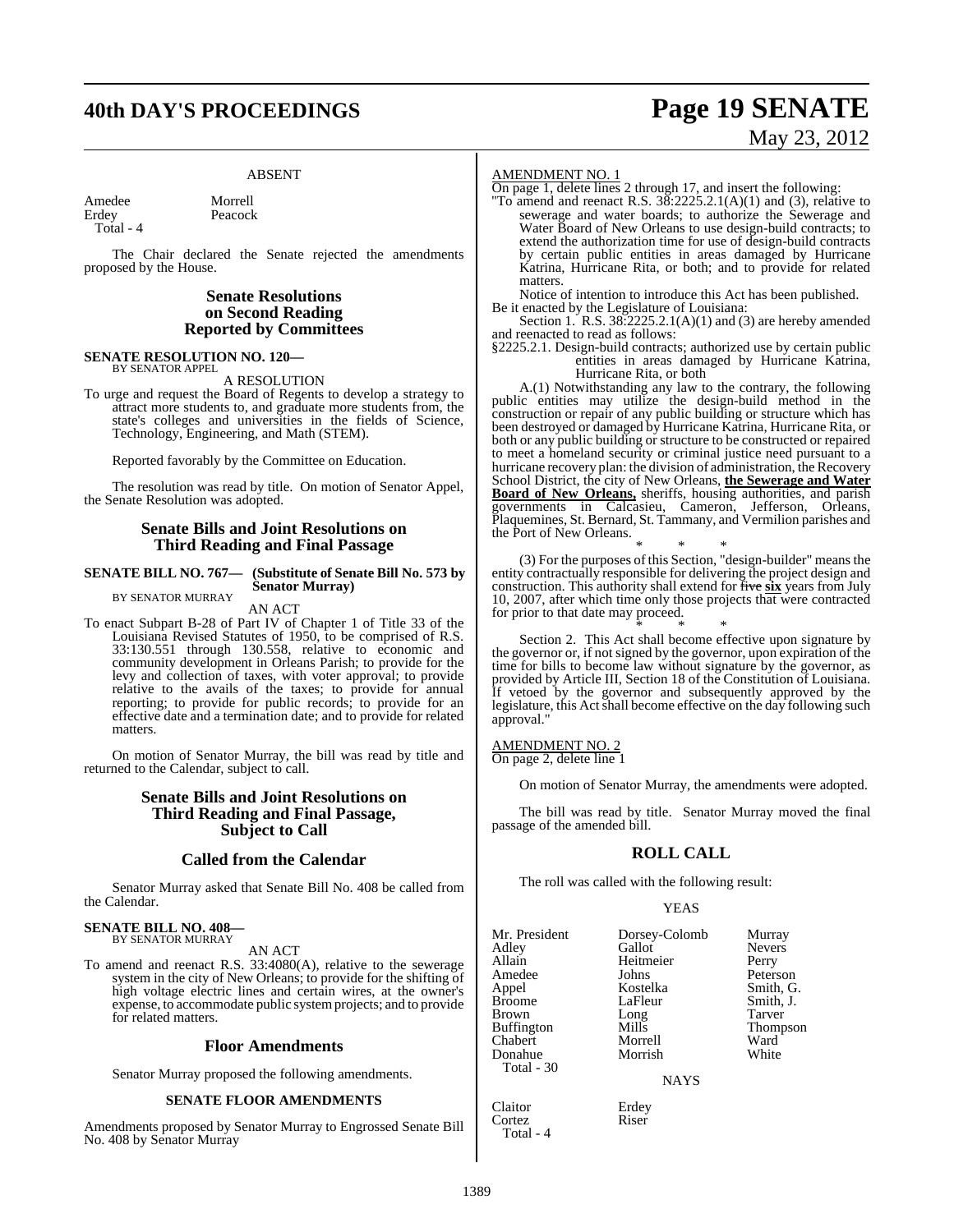#### ABSENT

| Crowe    |  |
|----------|--|
| Guillorv |  |
| Total -  |  |

Martiny Walsworth Peacock

The Chair declared the amended bill was passed, ordered reengrossed and sent to the House. Senator Murray moved to reconsider the vote by which the bill was passed and laid the motion on the table.

#### **House Concurrent Resolutions on Second Reading Reported by Committees**

## **HOUSE CONCURRENT RESOLUTION NO. 13—** BY REPRESENTATIVE TIM BURNS

A CONCURRENT RESOLUTION

To urge and request the Louisiana State Law Institute to study Louisiana's existing laws governing peremptory exceptions and immunity and to make specific recommendations as to whether immunity should be added as a peremptory exception.

Reported favorably by the Committee on Judiciary A.

The resolution was read by title. Senator Donahue moved to concur in the House Concurrent Resolution.

### **ROLL CALL**

The roll was called with the following result:

#### YEAS

| Mr. President     | Dorsey-Colomb | Murray          |
|-------------------|---------------|-----------------|
| Adley             | Erdey         | <b>Nevers</b>   |
| Allain            | Gallot        | Perry           |
| Amedee            | Guillory      | Peterson        |
| Appel             | Johns         | Riser           |
| <b>Broome</b>     | Kostelka      | Smith, G.       |
| Brown             | LaFleur       | Smith, J.       |
| <b>Buffington</b> | Long          | Tarver          |
| Chabert           | Martiny       | <b>Thompson</b> |
| Cortez            | Mills         | Walsworth       |
| Crowe             | Morrell       | Ward            |
| Donahue           | Morrish       | White           |
| Total - 36        |               |                 |
|                   | <b>NAYS</b>   |                 |
| Total - 0         |               |                 |
|                   | ABSENT        |                 |

Claitor Heitmeier Peacock Total - 3

The Chair declared the Senate concurred in the House Concurrent Resolution and ordered it returned to the House.

### **HOUSE CONCURRENT RESOLUTION NO. 76—** BY REPRESENTATIVE SMITH

A CONCURRENT RESOLUTION

To urge and request the Louisiana State Law Institute to study procedures for the filing of liens for unpaid wages and to make specific recommendations for legislation.

Reported favorably by the Committee on Judiciary A.

The resolution was read by title. Senator Dorsey-Colomb moved to concur in the House Concurrent Resolution.

### **Page 20 SENATE 40th DAY'S PROCEEDINGS**

### **ROLL CALL**

The roll was called with the following result:

Erdey<br>Gallot

YEAS

Mr. President Dorsey-Colomb Nevers<br>Adley Erdey Perry Allain Gallot Peterson<br>
Amedee Guillory Riser Amedee Guillory Riser<br>
Appel Heitmeier Smith, G. Appel Heitmeier<br>Broome Johns Broome Johns Smith, J.<br>Brown Kostelka Tarver Buffington<br>Chabert Cortez Mills Ward Donahue Total - 35 Total - 0

Kostelka Tarver<br>LaFleur Thompson Long Walsworth<br>
Mills Ward

NAYS

Morrish<br>Murray

#### ABSENT

| Claitor   | Morrell |
|-----------|---------|
| Martinv   | Peacock |
| Total - 4 |         |

The Chair declared the Senate concurred in the House Concurrent Resolution and ordered it returned to the House.

**HOUSE CONCURRENT RESOLUTION NO. 81—**<br>BY REPRESENTATIVES HUVAL, ABRAMSON, ARNOLD, BADON, STUART BISHOP, BORROW, STUART BISHOP AGRAMSONE, COMPAGNE, GAROFALO, GAROFALO, GAROFALO, SANG BAROFALO, SANG BAY MORRIS, ORTEGO, PIERR A CONCURRENT RESOLUTION

To urge and request the Louisiana State Law Institute to study jury trial procedures in order to create an expedited or summary jury trial and to make specific recommendations for legislation.

Reported favorably by the Committee on Judiciary A.

The resolution was read by title. Senator Mills moved to concur in the House Concurrent Resolution.

### **ROLL CALL**

The roll was called with the following result:

#### YEAS

| Mr. President | Dorsey-Colomb | Murray          |
|---------------|---------------|-----------------|
| Adley         | Erdey         | <b>Nevers</b>   |
| Allain        | Gallot        | Peacock         |
| Amedee        | Guillory      | Perry           |
| Appel         | Heitmeier     | Peterson        |
| Broome        | Johns         | Riser           |
| Brown         | Kostelka      | Smith, G.       |
| Buffington    | LaFleur       | Tarver          |
| Chabert       | Long          | <b>Thompson</b> |
| Cortez        | Martiny       | Walsworth       |
| Crowe         | Mills         | Ward            |
| Donahue       | Morrish       | White           |
| Total - 36    |               |                 |
|               | <b>NAYS</b>   |                 |
| Claitor       |               |                 |
| Total - 1     |               |                 |

ABSENT

Morrell Smith, J. Total - 2

 $\epsilon$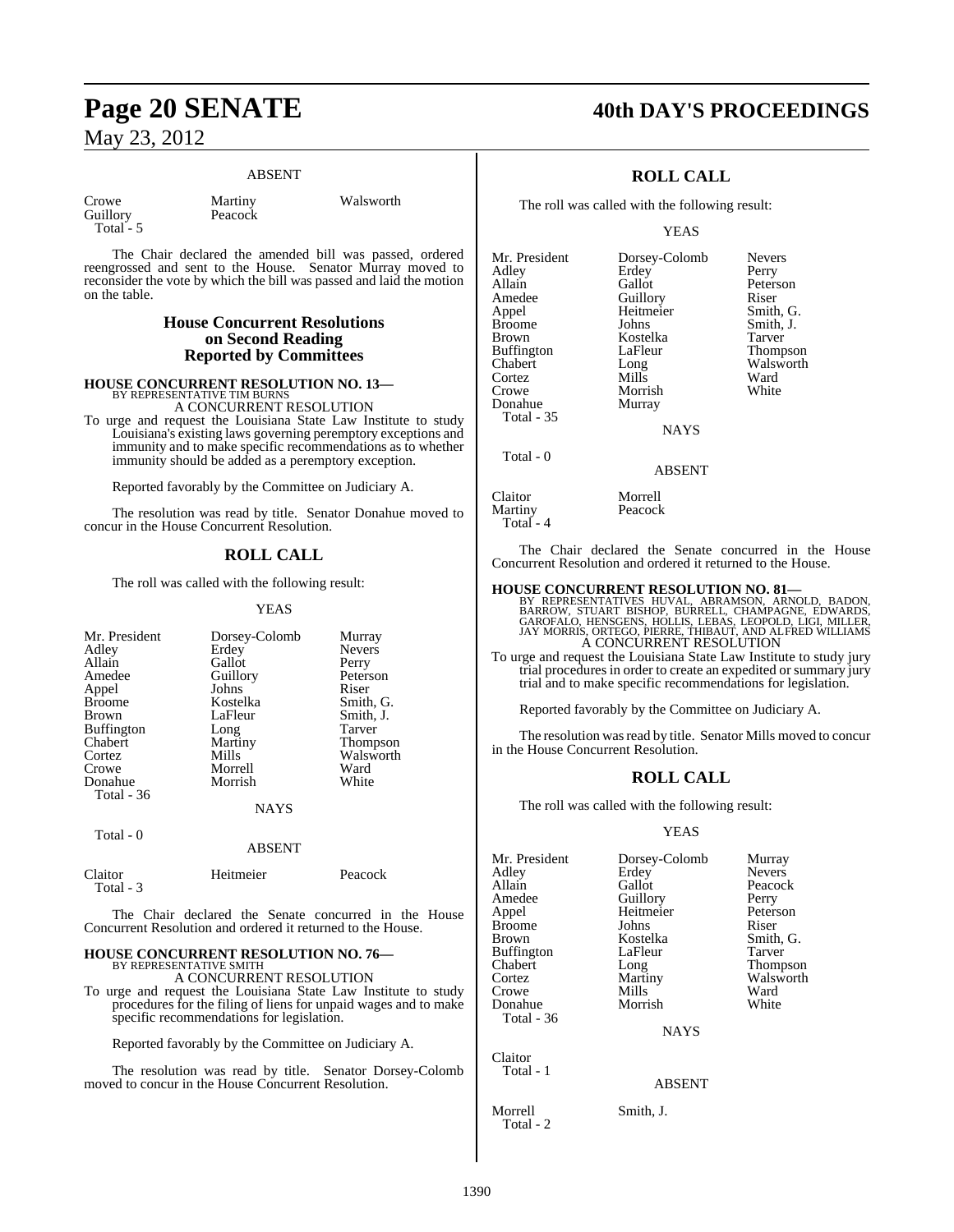# **40th DAY'S PROCEEDINGS Page 21 SENATE**

The Chair declared the Senate concurred in the House Concurrent Resolution and ordered it returned to the House.

#### **HOUSE CONCURRENT RESOLUTION NO. 93—** BY REPRESENTATIVE BILLIOT

A CONCURRENT RESOLUTION

To urge and request the Louisiana State Law Institute to study creating procedures that would enable a surety to take possession of collateral in certain circumstances and to report its findings on or after January 1, 2014.

Reported favorably by the Committee on Judiciary A.

The resolution was read by title. Senator Murray moved to concur in the House Concurrent Resolution.

#### **ROLL CALL**

The roll was called with the following result:

#### YEAS

| Mr. President     | Erdey       | <b>Nevers</b>   |
|-------------------|-------------|-----------------|
| Adley             | Gallot      | Perry           |
| Allain            | Guillory    | Peterson        |
| Amedee            | Johns       | Riser           |
| Appel             | Kostelka    | Smith, G.       |
| <b>Brown</b>      | LaFleur     | Smith, J.       |
| <b>Buffington</b> | Long        | Tarver          |
| Chabert           | Martiny     | <b>Thompson</b> |
| Cortez            | Mills       | Walsworth       |
| Crowe             | Morrell     | Ward            |
| Donahue           | Morrish     | White           |
| Dorsey-Colomb     | Murray      |                 |
| Total $-35$       |             |                 |
|                   | <b>NAYS</b> |                 |
|                   |             |                 |

### Total - 0

|                   | ADƏLIN I             |  |
|-------------------|----------------------|--|
| Broome<br>Claitor | Heitmeier<br>Peacock |  |
| Total - 4         |                      |  |

The Chair declared the Senate concurred in the House Concurrent Resolution and ordered it returned to the House.

ABSENT

### **HOUSE CONCURRENT RESOLUTION NO. 131—** BY REPRESENTATIVE LOPINTO

A CONCURRENT RESOLUTION

To urge and request the Louisiana State Law Institute to study the testamentary disposition of the right to bring a survival action pursuant to Civil Code Article 2315.1 and to report its findings and recommendations in the form of specific proposed legislation to the legislature on or before January 1, 2013.

Reported favorably by the Committee on Judiciary A.

The resolution was read by title. Senator Martiny moved to concur in the House Concurrent Resolution.

#### **ROLL CALL**

The roll was called with the following result:

#### YEAS

| Mr. President | Erdey     | Murray        |
|---------------|-----------|---------------|
| Adley         | Gallot    | <b>Nevers</b> |
| Allain        | Guillory  | Peacock       |
| Amedee        | Heitmeier | Perry         |
| Appel         | Johns     | Peterson      |
| Brown         | Kostelka  | Riser         |
| Buffington    | LaFleur   | Smith, G.     |
|               |           |               |

May 23, 2012

| Chabert<br>Cortez<br>Crowe<br>Donahue<br>Dorsey-Colomb<br>Total - $36$ | Long<br>Martiny<br>Mills<br>Morrell<br>Morrish | Smith, J.<br>Tarver<br>Thompson<br>Walsworth<br>Ward |
|------------------------------------------------------------------------|------------------------------------------------|------------------------------------------------------|
|                                                                        | <b>NAYS</b>                                    |                                                      |
| Total - 0                                                              | <b>ABSENT</b>                                  |                                                      |
| Broome                                                                 | Claitor                                        | White                                                |

The Chair declared the Senate concurred in the House Concurrent Resolution and ordered it returned to the House.

#### **HOUSE CONCURRENT RESOLUTION NO. 134—** BY REPRESENTATIVE FOIL

A CONCURRENT RESOLUTION

To urge and request the Louisiana State Law Institute to study procedures relative to the abandonment of civil actions and to report its findings and recommendations to the legislature on or before January 1, 2014.

Reported favorably by the Committee on Judiciary A.

The resolution was read by title. Senator Claitor moved to concur in the House Concurrent Resolution.

#### **ROLL CALL**

The roll was called with the following result:

#### YEAS

| Mr. President<br>Adley<br>Allain<br>Amedee<br>Appel<br>Broome<br>Brown<br>Buffington<br>Chabert<br>Claitor | Dorsey-Colomb<br>Erdey<br>Gallot<br>Guillory<br>Heitmeier<br>Johns<br>Kostelka<br>LaFleur<br>Long<br>Martiny | <b>Nevers</b><br>Peacock<br>Perry<br>Peterson<br>Riser<br>Smith, G.<br>Smith, J.<br>Tarver<br><b>Thompson</b><br>Walsworth |
|------------------------------------------------------------------------------------------------------------|--------------------------------------------------------------------------------------------------------------|----------------------------------------------------------------------------------------------------------------------------|
|                                                                                                            |                                                                                                              |                                                                                                                            |
| Cortez                                                                                                     | Mills                                                                                                        | Ward                                                                                                                       |
| Crowe<br>Donahue                                                                                           | Morrish<br>Murray                                                                                            | White                                                                                                                      |
| Total - 38                                                                                                 | <b>NAYS</b>                                                                                                  |                                                                                                                            |

Total - 0

Total - 3

ABSENT

Morrell Total - 1

The Chair declared the Senate concurred in the House Concurrent Resolution and ordered it returned to the House.

### **HOUSE CONCURRENT RESOLUTION NO. 140—**

BY REPRESENTATIVE ABRAMSON A CONCURRENT RESOLUTION

To authorize and request the Louisiana State Law Institute to study the potential impact of creating a child support calculation system in cases of "dual paternity" on other areas of the law and to report its findings and recommendations in the form of specific proposed legislation at least sixty days prior to the convening of the 2013 Regular Session of the Legislature of Louisiana.

Reported favorably by the Committee on Judiciary A.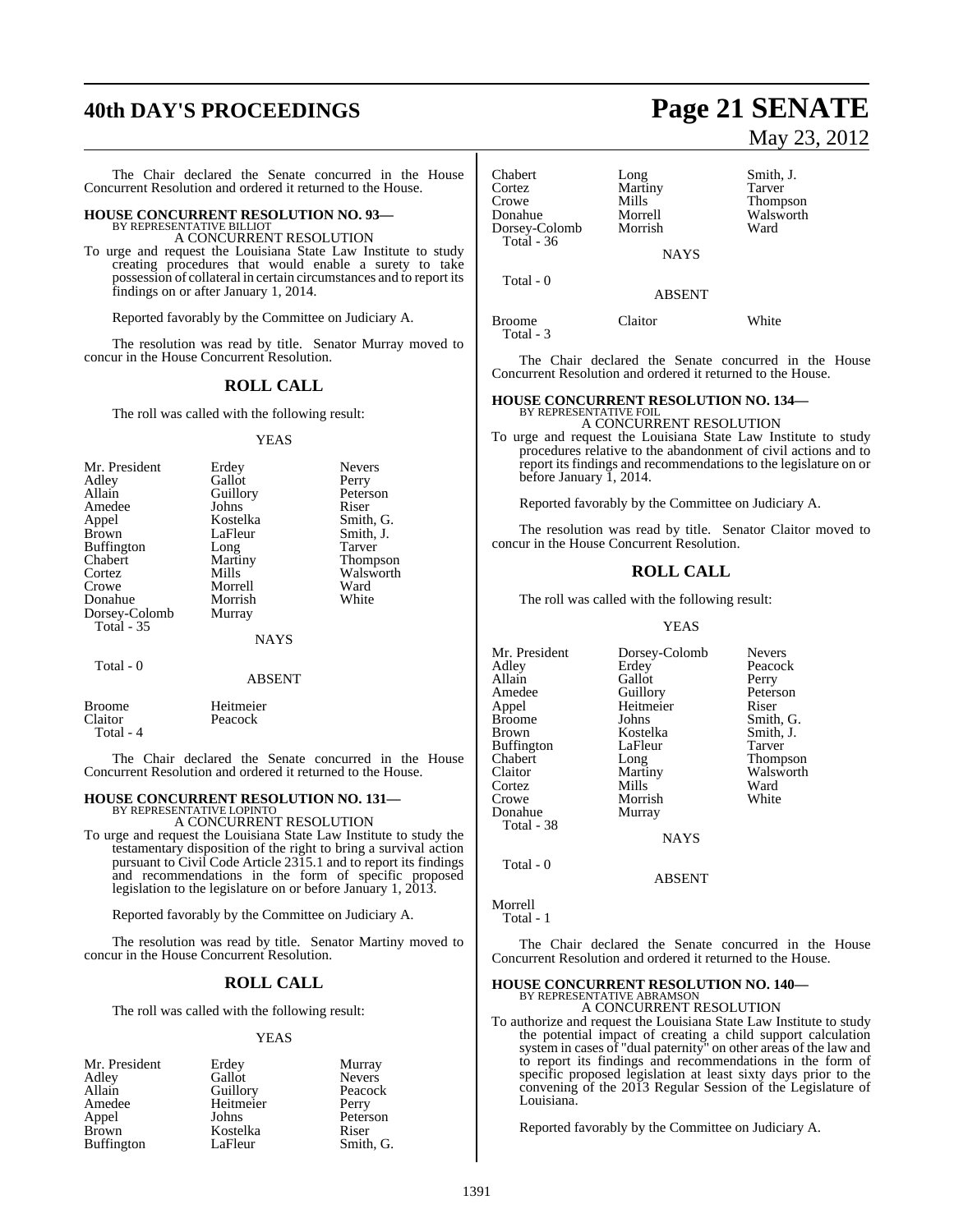The resolution was read by title. Senator Martiny moved to concur in the House Concurrent Resolution.

#### **ROLL CALL**

The roll was called with the following result:

#### YEAS

| Mr. President     | Dorsey-Colomb | Murray        |
|-------------------|---------------|---------------|
| Adley             | Erdey         | <b>Nevers</b> |
| Allain            | Gallot        | Peacock       |
| Amedee            | Guillory      | Perry         |
| Appel             | Heitmeier     | Peterson      |
| <b>Broome</b>     | Johns         | Riser         |
| <b>Brown</b>      | Kostelka      | Smith, G.     |
| <b>Buffington</b> | LaFleur       | Smith, J.     |
| Chabert           | Long          | Tarver        |
| Claitor           | Martiny       | Thompson      |
| Cortez            | Mills         | Walsworth     |
| Crowe             | Morrell       | Ward          |
| Donahue           | Morrish       | White         |
| Total - 39        |               |               |
|                   | <b>NAYS</b>   |               |

Total - 0

ABSENT

Total - 0

The Chair declared the Senate concurred in the House Concurrent Resolution and ordered it returned to the House.

#### **House Concurrent Resolutions on Second Reading Reported by Committees, Subject to Call**

#### **Called from the Calendar**

Senator Mills asked that House Concurrent Resolution No. 23 be called from the Calendar.

#### **HOUSE CONCURRENT RESOLUTION NO. 23—**

BY REPRESENTATIVES ORTEGO, BARRAS, BERTHELOT,<br>CHAMPAGNE, GISCLAIR,GUILLORY,HARRISON,HUVAL,JOHNSON,<br>JONES,LEBAS,MONTOUCET,SCHEXNAYDER,ANDWHITNEY A CONCURRENT RESOLUTION

To authorize and direct creation of the Uniform Bilingual Signage and Map Task Force; to provide for membership, powers, and duties of the task force; to provide for a report of its business; and to provide for related matters.

Reported favorably by the Committee on Transportation, Highways and Public Works.

The resolution was read by title. Senator Mills moved to concur in the House Concurrent Resolution.

### **ROLL CALL**

The roll was called with the following result:

#### YEAS

| Mr. President     | Dorsey-Colomb | Murray        |
|-------------------|---------------|---------------|
| Adley             | Erdey         | <b>Nevers</b> |
| Allain            | Gallot        | Peacock       |
| Amedee            | Guillory      | Perry         |
| Appel             | Heitmeier     | Peterson      |
| <b>Broome</b>     | Johns         | Riser         |
| <b>Brown</b>      | Kostelka      | Smith, G.     |
| <b>Buffington</b> | LaFleur       | Smith, J.     |
| Chabert           | Long          | Tarver        |
| Claitor           | Martiny       | Thompson      |

### **Page 22 SENATE 40th DAY'S PROCEEDINGS**

Cortez Mills Walsworth Morrell Ward<br>
Morrish White Donahue Total - 39 **NAYS** 

ABSENT

Total - 0

Total - 0

The Chair declared the Senate concurred in the House Concurrent Resolution and ordered it returned to the House.

#### **Called from the Calendar**

Senator Mills asked that House Concurrent Resolution No. 100 be called from the Calendar.

### **HOUSE CONCURRENT RESOLUTION NO. 100—** BY REPRESENTATIVE ORTEGO A CONCURRENT RESOLUTION

To urge and request the re-creation of the Complete Streets Work Group created by Senate Concurrent Resolution No. 110 of the 2009 Regular Session of the Legislature.

Reported favorably by the Committee on Transportation, Highways and Public Works.

The resolution was read by title. Senator Mills moved to concur in the House Concurrent Resolution.

### **ROLL CALL**

The roll was called with the following result:

#### YEAS

Mr. President Dorsey-Colomb Murray<br>Adley Erdey Nevers Adley Erdey Never<br>Allain Gallot Perry Allain Gallot<br>Amedee Guillory Amedee Guillory Peterson<br>Appel Heitmeier Riser Appel Heitmeier<br>Broome Johns Broome Johns Smith, G.<br>Brown Kostelka Smith, J. Kostelka Smith,<br>LaFleur Tarver Buffington LaFle<br>Chabert Long Thompson Claitor Martiny Ward Cortez Mills White Crowe Morrell<br>
Donahue Morrish Donahue Total - 37

NAYS

#### ABSENT

Peacock Walsworth

Total - 2

Total - 0

The Chair declared the Senate concurred in the House Concurrent Resolution and ordered it returned to the House.

#### **Called from the Calendar**

Senator Mills asked that House Concurrent Resolution No. 152 be called from the Calendar.

#### **HOUSE CONCURRENT RESOLUTION NO. 152—** BY REPRESENTATIVE ORTEGO

A CONCURRENT RESOLUTION

To urge and request the office of facility planning and control and the office of state buildings to study the use of products which have been determined to have low volatile organic compound (VOC)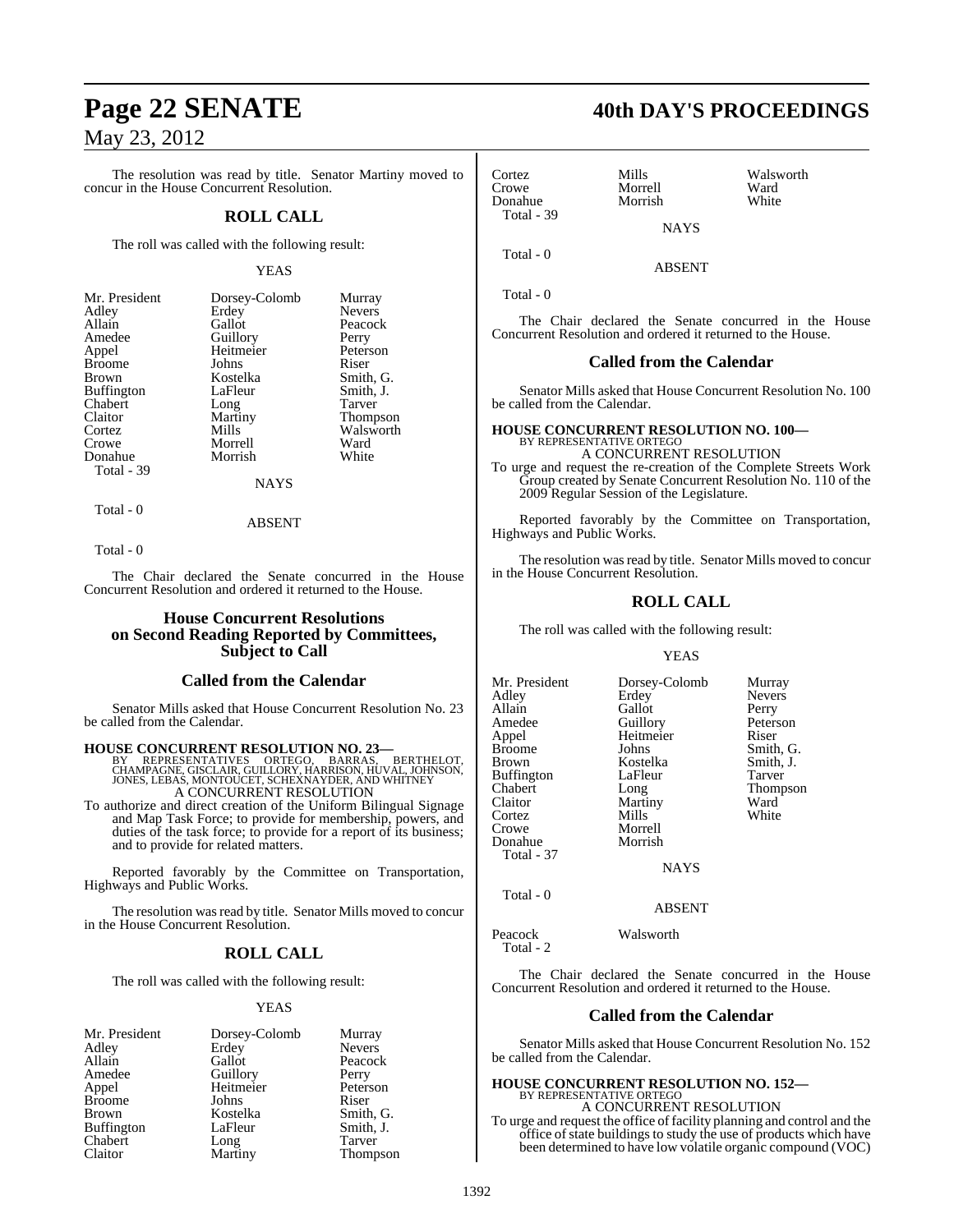# **40th DAY'S PROCEEDINGS Page 23 SENATE**

May 23, 2012

content in the maintenance, renovation, or construction of public buildings and report the findings to the Legislature of Louisiana no later than December 31, 2012.

Reported favorably by the Committee on Transportation, Highways and Public Works.

The resolution was read by title. Senator Mills moved to concur in the House Concurrent Resolution.

### **ROLL CALL**

The roll was called with the following result:

#### YEAS

| Mr. President     | Erdey     | Murray        |
|-------------------|-----------|---------------|
| Adley             | Gallot    | <b>Nevers</b> |
| Allain            | Guillory  | Perry         |
| Appel             | Heitmeier | Peterso       |
| <b>Broome</b>     | Johns     | Riser         |
| <b>Brown</b>      | Kostelka  | Smith,        |
| <b>Buffington</b> | LaFleur   | Smith,.       |
| Chabert           | Long      | Tarver        |
| Cortez            | Martiny   | Thomp:        |
| Crowe             | Mills     | Walswo        |
| Donahue           | Morrell   | Ward          |
| Dorsey-Colomb     | Morrish   | White         |
| Total - 36        |           |               |
|                   | NAVS      |               |

### Heitmeier Peters<br>Johns Riser Johns<br>Kostelka LaFleur Smith, J.<br>Long Tarver Long Tarver<br>
Martiny Thome Martiny Thompson<br>Mills Walsworth

 $Smith, G.$ 

Walsworth<br>Ward

**NAYS** 

#### Total - 0

| <b>ABSENT</b> |
|---------------|
|               |

| Amedee    | Claitor | Peacock |
|-----------|---------|---------|
| Total - 3 |         |         |

The Chair declared the Senate concurred in the House Concurrent Resolution and ordered it returned to the House.

#### **House Bills and Joint Resolutions on Third Reading and Final Passage**

**HOUSE BILL NO. 10—**<br>BY REPRESENTATIVES LIGI, ABRAMSON, ADAMS, ARNOLD,<br>BILLIOT, STUART BISHOP, BROADWATER, BROSSETT, BURFORD,<br>TIM BURNS, CHAMPAGNE, CHANEY, DANAHAY, DIXON, EDWARDS,<br>GAINES, GAROFALO, GISCLAIR, GUINN, HARRIS

#### AN ACT

To amend and reenact the heading of Subpart L of Part II of Chapter 4 of Subtitle I of Title 11 of the Louisiana Revised Statutes of 1950 and to enact R.S. 11:293, relative to retirement benefits; to provide relative to public servants who are members, former members, or retirees of public retirement systems; to provide relative to forfeiture of a portion of retirement benefits by such persons who are convicted of certain felonies related to their offices; to provide relative to amounts awarded to spouses or dependents; to provide relative to restitution; to provide relative to the rights of spouses and former spouses; to provide relative to the employer and employee contributions made on behalf of such persons; to require the Department of Public Safety and Corrections and the secretary of state to report such officerelated felonies; and to provide for related matters.

#### **Floor Amendments**

Senator Mills proposed the following amendments.

#### **SENATE FLOOR AMENDMENTS**

Amendments proposed by Senator Mills to Reengrossed House Bill No. 10 by Representative Ligi

#### AMENDMENT NO. 1

On page 1, line 3 change "11:293" to "11:272(E) and 293"

#### AMENDMENT NO. 2

On page 1, line 5 after "systems;" insert the following: "to provide for eligibility to receive such benefits;

AMENDMENT NO. 3 On page 2, line 3, change "11:293" to "11:272(E) and 293"

AMENDMENT NO. 4 On page 2, line 4 change "is" to "are"

### AMENDMENT NO. 5

On page 2 between lines 4 and 5 insert the following: "§272. Early retirement eligibility \* \* \*

E. Notwithstanding any provision of law to the contrary, service credit originally earned on or before September 1, 1985, in a retirement system named in Subsection A of this Section shall be utilized to determine applicability of the provisions of Subsection B ofthis Section, even ifthe member received a refund of contributions for such service, provided that the member has repaid the refund prior to application for retirement. \* \* \*"

On motion of Senator Mills, the amendments were adopted.

The bill was read by title. Senator Appel moved the final passage of the amended bill.

### **ROLL CALL**

The roll was called with the following result:

#### YEAS

| Mr. President<br>Adley<br>Allain<br>Amedee<br>Appel<br><b>Broome</b><br>Brown<br><b>Buffington</b><br>Chabert<br>Claitor<br>Cortez<br>Crowe<br>Donahue<br>Total - 37 | Dorsey-Colomb<br>Erdey<br>Gallot<br>Guillory<br>Johns<br>Kostelka<br>LaFleur<br>Long<br>Martiny<br>Mills<br>Morrell<br>Morrish<br>Murray<br><b>NAYS</b> | <b>Nevers</b><br>Peacock<br>Perry<br>Peterson<br>Riser<br>Smith, G.<br>Smith, J.<br>Tarver<br>Walsworth<br>Ward<br>White |
|----------------------------------------------------------------------------------------------------------------------------------------------------------------------|---------------------------------------------------------------------------------------------------------------------------------------------------------|--------------------------------------------------------------------------------------------------------------------------|
| Total - 0                                                                                                                                                            | <b>ABSENT</b>                                                                                                                                           |                                                                                                                          |
| $\mathbf{r}$ $\mathbf{r}$ $\mathbf{r}$ $\mathbf{r}$ $\mathbf{r}$                                                                                                     | m                                                                                                                                                       |                                                                                                                          |

Heitmeier Thompson Total - 2

The Chair declared the amended bill was passed and ordered it returned to the House. Senator Appel moved to reconsider the vote by which the bill was passed and laid the motion on the table.

#### **HOUSE BILL NO. 9—**

BY REPRESENTATIVES LIGI AND CHAMPAGNE

A JOINT RESOLUTION Proposing to add Article X, Section 29(G) of the Constitution of Louisiana, to provide relative to public retirement systems and persons in such systems; to provide for legislative authority with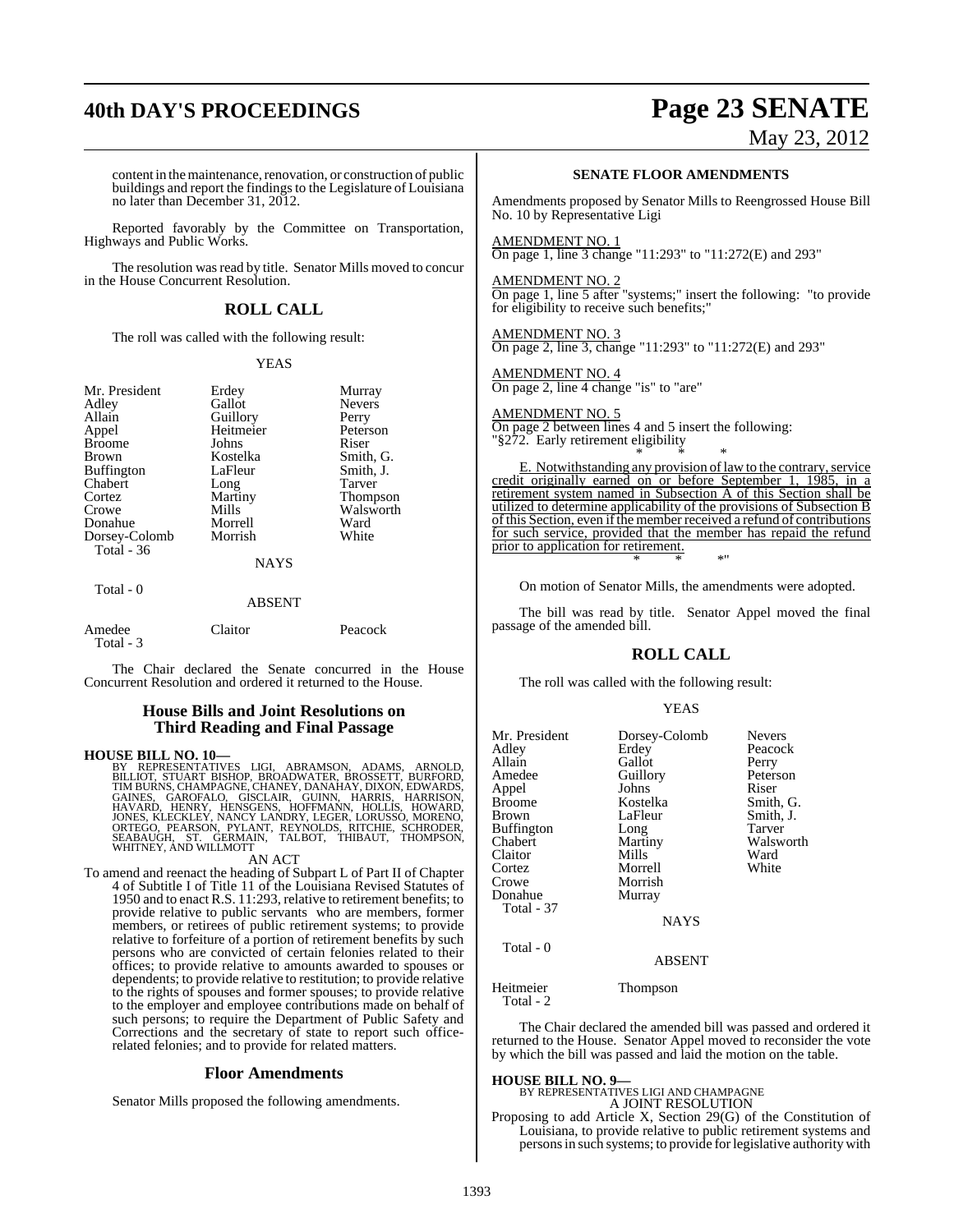respect to the forfeiture of retirement benefits by persons who are convicted of certain felonies; to provide for submission of the proposed amendment to the electors; and to provide for related matters.

The bill was read by title. Senator Appel moved the final passage of the bill.

### **ROLL CALL**

The roll was called with the following result:

#### YEAS

| Mr. President<br>Adley<br>Allain<br>Amedee<br>Appel<br><b>Broome</b><br><b>Brown</b><br><b>Buffington</b><br>Chabert<br>Claitor | Donahue<br>Dorsey-Colomb<br>Erdey<br>Gallot<br>Heitmeier<br>Johns<br>Kostelka<br>LaFleur<br>Long<br>Martiny | Murray<br><b>Nevers</b><br>Peacock<br>Perry<br>Peterson<br>Riser<br>Smith, G.<br>Smith, J.<br>Tarver<br>Walsworth |
|---------------------------------------------------------------------------------------------------------------------------------|-------------------------------------------------------------------------------------------------------------|-------------------------------------------------------------------------------------------------------------------|
| Cortez                                                                                                                          | Mills                                                                                                       | Ward                                                                                                              |
| Crowe<br><b>Total - 36</b>                                                                                                      | Morrish<br><b>NAYS</b>                                                                                      | White                                                                                                             |
|                                                                                                                                 |                                                                                                             |                                                                                                                   |
| Total - 0                                                                                                                       | ABSENT                                                                                                      |                                                                                                                   |

| Guillory  | Morrell | <b>Thompson</b> |
|-----------|---------|-----------------|
| Total - 3 |         |                 |
|           |         |                 |

The Chair declared the bill was passed and ordered it returned to the House. Senator Appel moved to reconsider the vote by which the bill was passed and laid the motion on the table.

## **HOUSE BILL NO. 38—** BY REPRESENTATIVE JONES

AN ACT

To enact R.S. 11:142(M), relative to the payment of retirement benefits; to provide for reports when such benefits should be stopped; to provide for certification by the employee; to provide relative to the fiduciary duty of affected boards; to provide relative to the recovery of erroneously paid benefits; and to provide for related matters.

The bill was read by title. Senator Guillory moved the final passage of the bill.

### **ROLL CALL**

The roll was called with the following result:

#### YEAS

| Mr. President     | Dorsey-Colomb | <b>Nevers</b>   |
|-------------------|---------------|-----------------|
|                   |               |                 |
| Adley             | Erdey         | Perry           |
| Allain            | Gallot        | Peterson        |
| Amedee            | Guillory      | Riser           |
| Appel             | Heitmeier     | Smith, G.       |
| <b>Broome</b>     | Johns         | Smith, J.       |
| <b>Brown</b>      | Kostelka      | <b>Tarver</b>   |
| <b>Buffington</b> | LaFleur       | <b>Thompson</b> |
| Chabert           | Long          | Walsworth       |
| Claitor           | Martiny       | Ward            |
| Cortez            | Mills         | White           |
| Crowe             | Morrish       |                 |
| Donahue           | Murray        |                 |
| Total - 37        |               |                 |

# **Page 24 SENATE 40th DAY'S PROCEEDINGS**

#### **NAYS**

ABSENT

Morrell Peacock

Total - 2

Total - 0

The Chair declared the bill was passed and ordered it returned to the House. Senator Guillory moved to reconsider the vote by which the bill was passed and laid the motion on the table.

# **HOUSE BILL NO. 47—** BY REPRESENTATIVE MACK

AN ACT To amend and reenact R.S. 14:98(C)(1)(introductory paragraph) and to enact R.S. 14:98(C)(4), relative to operating a vehicle while intoxicated; to provide for a minimum mandatory prison sentence and treatment for certain offenses of operating a vehicle while intoxicated; and to provide for related matters.

The bill was read by title. Senator White moved the final passage of the bill.

### **ROLL CALL**

The roll was called with the following result:

#### YEAS

| Mr. President<br>Adley<br>Allain<br>Amedee<br>Appel<br><b>Broome</b><br>Buffington<br>Cortez<br>Crowe<br>Donahue<br>Dorsey-Colomb<br><b>Total - 33</b> | Erdey<br>Guillory<br>Heitmeier<br>Johns<br>Kostelka<br>LaFleur<br>Long<br>Martiny<br>Mills<br>Morrell<br>Morrish<br><b>NAYS</b> | <b>Nevers</b><br>Perry<br>Peterson<br>Riser<br>Smith, G.<br>Smith, J.<br>Tarver<br>Thompson<br>Walsworth<br>Ward<br>White |
|--------------------------------------------------------------------------------------------------------------------------------------------------------|---------------------------------------------------------------------------------------------------------------------------------|---------------------------------------------------------------------------------------------------------------------------|
| <b>Brown</b><br>Total - 3                                                                                                                              | Claitor<br><b>ABSENT</b>                                                                                                        | Murray                                                                                                                    |
| Chabert<br>Total - 3                                                                                                                                   | Gallot                                                                                                                          | Peacock                                                                                                                   |

The Chair declared the bill was passed and ordered it returned to the House. Senator White moved to reconsider the vote by which the bill was passed and laid the motion on the table.

**HOUSE BILL NO. 145—** BY REPRESENTATIVE WESLEY BISHOP AN ACT

To enact R.S. 33:9091.19, relative to Orleans Parish; to create the North Kenilworth Improvement and Security District within the parish; to provide relative to the purpose, governance, and powers and duties of the district; to provide for the imposition of a parcel fee and for the use thereof; and to provide for related matters.

#### **Floor Amendments**

Senator Murray proposed the following amendments.

#### **SENATE FLOOR AMENDMENTS**

Amendments proposed by Senator Murray to Engrossed House Bill No. 145 by Representative Wesley Bishop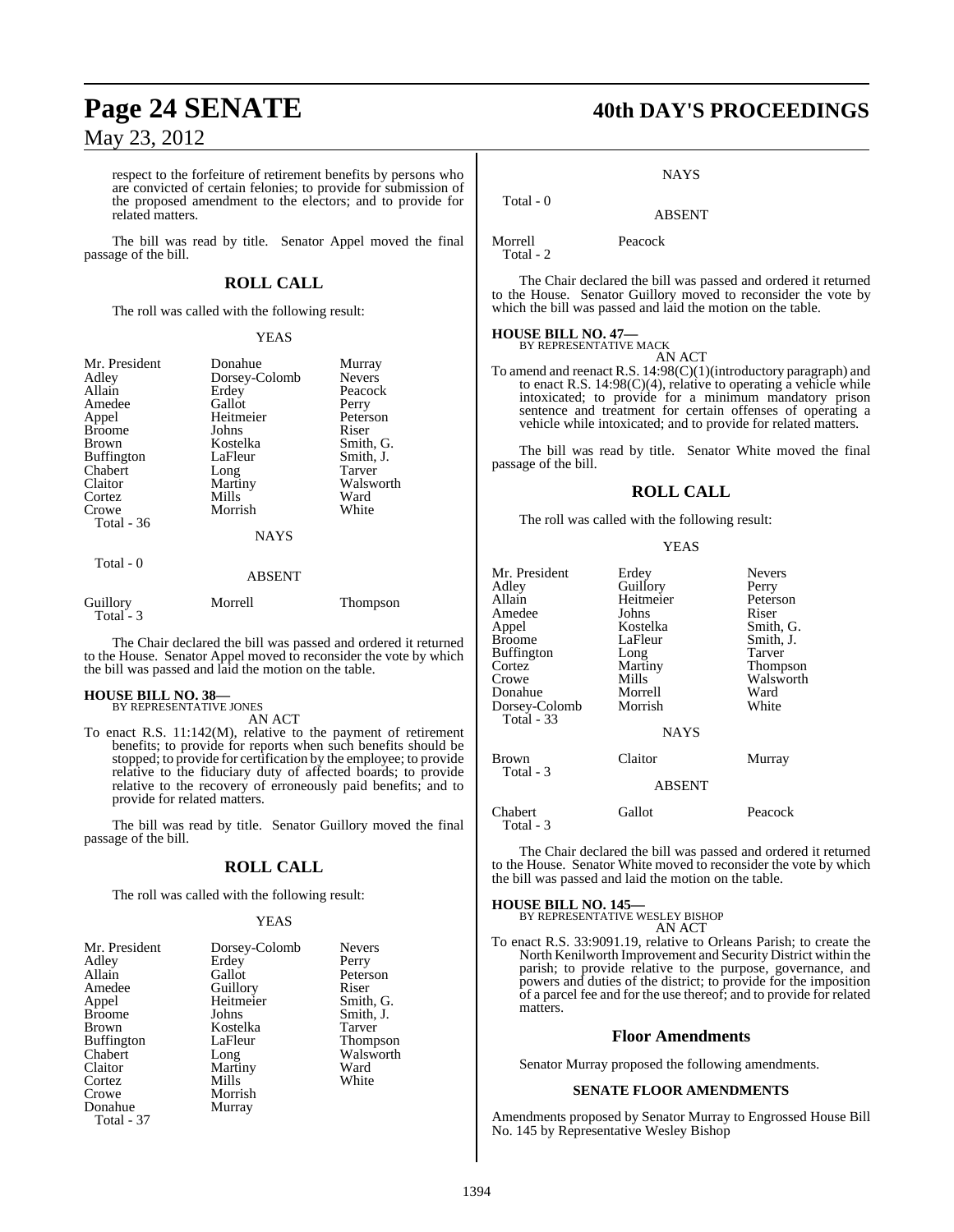### **40th DAY'S PROCEEDINGS Page 25 SENATE**

AMENDMENT NO. 1

On page 3, line 3, change "three" to "two"

On motion of Senator Murray, the amendments were adopted.

The bill was read by title. Senator Murray moved the final passage of the amended bill.

### **ROLL CALL**

The roll was called with the following result:

YEAS

| Mr. President<br>Adley<br>Allain<br>Amedee<br>Appel<br><b>Broome</b><br><b>Brown</b><br><b>Buffington</b><br>Chabert<br>Cortez<br>Crowe<br>Donahue<br>Total - 36 | Dorsey-Colomb<br>Erdey<br>Gallot<br>Guillory<br>Heitmeier<br>Johns<br>Kostelka<br>LaFleur<br>Long<br>Martiny<br>Mills<br>Morrell<br>NAYS | Morrish<br>Murray<br><b>Nevers</b><br>Perry<br>Peterson<br>Riser<br>Smith, G.<br>Smith, J.<br>Tarver<br><b>Thompson</b><br>Walsworth<br>Ward |
|------------------------------------------------------------------------------------------------------------------------------------------------------------------|------------------------------------------------------------------------------------------------------------------------------------------|----------------------------------------------------------------------------------------------------------------------------------------------|
| Claitor                                                                                                                                                          | Peacock                                                                                                                                  |                                                                                                                                              |
| Total - 2                                                                                                                                                        | ABSENT                                                                                                                                   |                                                                                                                                              |

White

Total - 1

The Chair declared the amended bill was passed and ordered it returned to the House. Senator Murray moved to reconsider the vote by which the bill was passed and laid the motion on the table.

### **HOUSE BILL NO. 168—** BY REPRESENTATIVE THIERRY

AN ACT

To amend and reenact R.S. 27:392(B)(3)(b)(i), relative to the St. Landry Parish Excellence Fund; to provide for use of monies appropriated from the fund; and to provide for related matters.

#### **Floor Amendments**

Senator Guillory proposed the following amendments.

#### **SENATE FLOOR AMENDMENTS**

Amendments proposed by Senator Guillory to Engrossed House Bill No. 168 by Representative Thierry

AMENDMENT NO. 1 On page 1, line 2, after "R.S.  $27:392(B)(3)(b)(i)$ " insert "and 47:332.20(B)"

AMENDMENT NO. 2

On page 1, at the beginning of line 3, after "Fund;" insert "to provide with respect to the St. Landry Parish Historical Development Fund No. 1;"

#### AMENDMENT NO. 3

On page 1, after line 19, insert the following: Section 2. R.S. 47:332.20(B) is hereby amended and reenacted to read as follows:

§332.20. Disposition of certain collections in St. Landry Parish

\* \* \* B. The monies in the St. Landry Parish Historical Development Fund No. 1 shall be subject to an annual appropriation by the legislature. An amount equal to the avails of the tax imposed by R.S.

# May 23, 2012

Thompson<br>Ward

47:302 shall be allocated exclusively for renovation, repair, reconstruction, maintenance, or for payment of principal, interest, or premium, if any, and other obligations incident to the issuance, security, and payment of bonds or other evidences of indebtedness, all related to the improvement and/or preservation of the Old City Hall - City Market in Opelousas <del>and for capital projects related to</del> tourism operations of the Delta Grand and any other related tourism activities in St. Landry Parish. An amount equal to the avails of the tax imposed by R.S. 47:321 and 331 shall be allocated to the St. Landry Parish Tourist Commission for use exclusively in planning, development, or capital improvements of tourism sites in the parish of St. Landry."

On motion of Senator Guillory, the amendments were adopted.

The bill was read by title. Senator Guillory moved the final passage of the amended bill.

#### **ROLL CALL**

The roll was called with the following result:

#### YEAS

| Mr. President     | Dorsey-Colomb | Murray          |
|-------------------|---------------|-----------------|
| Adley             | Erdey         | <b>Nevers</b>   |
| Allain            | Gallot        | Peacock         |
| Amedee            | Guillory      | Perry           |
| Appel             | Heitmeier     | Peterson        |
| <b>Broome</b>     | Johns         | Riser           |
| <b>Brown</b>      | Kostelka      | Smith, G.       |
| <b>Buffington</b> | LaFleur       | Smith, J.       |
| Chabert           | Long          | Tarver          |
| Claitor           | Martiny       | <b>Thompson</b> |
| Cortez            | Mills         | Ward            |
| Crowe             | Morrell       | White           |
| Donahue           | Morrish       |                 |
| Total - 38        |               |                 |
|                   | <b>NAYS</b>   |                 |
| Total - 0         |               |                 |

Walsworth Total - 1

The Chair declared the amended bill was passed and ordered it returned to the House. Senator Guillory moved to reconsider the vote by which the bill was passed and laid the motion on the table.

ABSENT

#### **HOUSE BILL NO. 236—** BY REPRESENTATIVE HODGES

AN ACT

To amend and reenact R.S. 17:280 and to enact R.S. 17:3996(B)(30), relative to instruction in public schools regarding Internet and cell phone safety; to provide relative to guidelines and teaching materials for such instruction; to provide for limitation of liability; and to provide for related matters.

The bill was read by title. Senator White moved the final passage of the bill.

#### **ROLL CALL**

The roll was called with the following result:

#### YEAS

| Mr. President | Dorsey-Colomb | <b>Nevers</b> |
|---------------|---------------|---------------|
| Adley         | Erdey         | Peacock       |
| Allain        | Gallot        | Perry         |
| Amedee        | Guillory      | Riser         |
| Appel         | Heitmeier     | Smith, G.     |
| <b>Broome</b> | Johns         | Smith, J.     |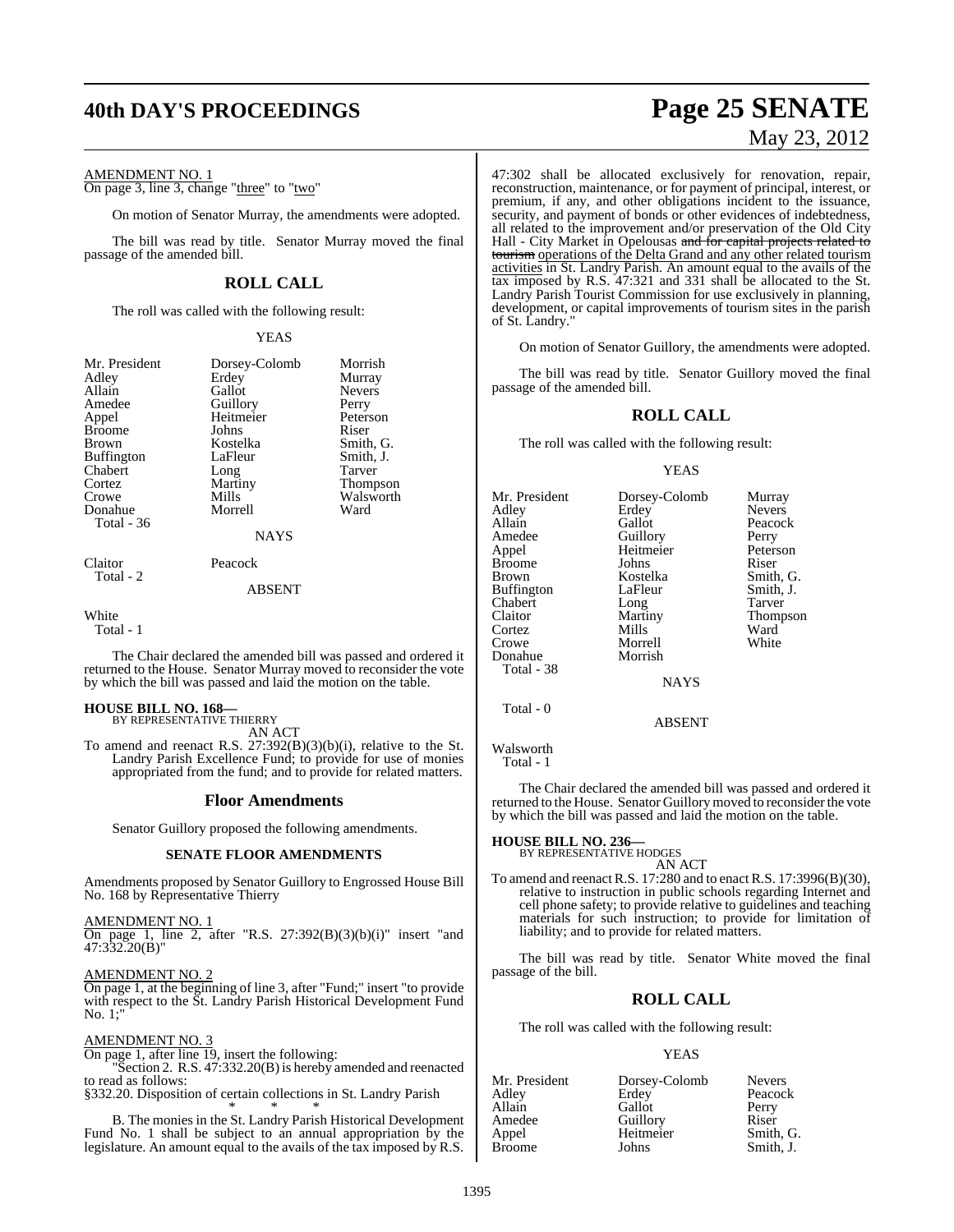Brown Kostelka Tarver<br>Buffington LaFleur Thompson Buffington LaFle<br>Chabert Long Chabert Long Walsworth<br>
Claitor Martiny Ward Cortez Crowe Morrell<br>Donahue Murray Donahue Total - 37

Martiny Ward<br>
Mills White

NAYS

Morrish Total - 1

#### ABSENT

Peterson Total - 1

The Chair declared the bill was passed and ordered it returned to the House. Senator White moved to reconsider the vote by which the bill was passed and laid the motion on the table.

#### **HOUSE BILL NO. 293—**

- BY REPRESENTATIVE HARRISON AN ACT
- To amend and reenact R.S. 17:491 and 492, relative to tenure of school bus operators; to provide relative to a school bus operator becoming a regular and permanent employee of the employing school board; to provide definitions; to provide applicability; to provide relative to the removal of certain operators; to provide an effective date; and to provide for related matters.

### **Floor Amendments**

Senator Morrell proposed the following amendments.

### **SENATE FLOOR AMENDMENTS**

Amendments proposed by Senator Morrell to Engrossed House Bill No. 293 by Representative Harrison

#### AMENDMENT NO. 1

On page 3, between lines 8 and 9, insert the following: "**E. On or after July 1, 2012, any operator who owns his bus shall become a regular and permanent operator in the employ of the school board of the school system in which he has served satisfactorily as a school bus operator for more than seven consecutive years.**"

Senator Morrell moved the adoption of the amendments.

Senator Appel objected.

### **ROLL CALL**

The roll was called with the following result:

#### YEAS

| Adley             | Erdey       | <b>Nevers</b> |
|-------------------|-------------|---------------|
| Amedee            | Gallot      | Peterson      |
| <b>Broome</b>     | Guillory    | Smith, G.     |
| <b>Brown</b>      | Heitmeier   | Tarver        |
| <b>Buffington</b> | Long        | Thompson      |
| Chabert           | Morrell     | Walsworth     |
| Dorsey-Colomb     | Murray      |               |
| Total - 20        |             |               |
|                   | <b>NAYS</b> |               |

**Martiny** 

Mr. President Donahue Peacock<br>
Allain Johns Perry Allain Johns Perry Appel Kostelka Riser

## **Page 26 SENATE 40th DAY'S PROCEEDINGS**

Cortez Mills Ward Total - 17

Morrish

ABSENT

LaFleur White Total - 2

The Chair declared the amendments were adopted.

The bill was read by title. Senator Appel moved the final passage of the amended bill.

### **ROLL CALL**

The roll was called with the following result:

YEAS

| Mr. President<br>Adley<br>Allain<br>Amedee<br>Appel<br>Broome<br>Buffington<br>Chabert<br>Claitor<br>Cortez<br>Crowe<br>Total - 32 | Donahue<br>Erdey<br>Guillory<br>Heitmeier<br>Johns<br>Kostelka<br>Long<br>Martiny<br>Mills<br>Morrell<br>Morrish<br><b>NAYS</b> | Peacock<br>Perry<br>Riser<br>Smith, G.<br>Smith, J.<br>Tarver<br><b>Thompson</b><br>Walsworth<br>Ward<br>White |
|------------------------------------------------------------------------------------------------------------------------------------|---------------------------------------------------------------------------------------------------------------------------------|----------------------------------------------------------------------------------------------------------------|
| Brown                                                                                                                              | Gallot                                                                                                                          | <b>Nevers</b>                                                                                                  |
| Dorsey-Colomb<br>Total - 6                                                                                                         | Murray                                                                                                                          | Peterson                                                                                                       |

ABSENT

LaFleur

Total - 1

The Chair declared the amended bill was passed and ordered it returned to the House. Senator Appel moved to reconsider the vote by which the bill was passed and laid the motion on the table.

#### **HOUSE BILL NO. 325—**

BY REPRESENTATIVE ARNOLD AN ACT

To amend and reenact R.S. 15:168(B)(1), relative to the judicial district indigent defender fund; to increase the special cost assessed in criminal cases in each judicial district court for the district indigent defender fund; to provide for effectiveness; and to provide for related matters.

The bill was read by title. Senator Morrell moved the final passage of the bill.

### **ROLL CALL**

The roll was called with the following result:

Kostelka

#### YEAS

Mr. President Erdey Nevers<br>Adley Gallot Peacoc Adley Gallot Peacock<br>
Allain Guillory Perry Allain Guillory<br>Amedee Heitmei Amedee Heitmeier Peterson<br>
Appel Johns Smith, G Appel Johns Smith, G. Brown LaFleur Tarver<br>Buffington Long Thompson Buffington Long<br>Chabert Martiny Claitor Mills Ward Cortez Morrell White

Martiny Walsworth<br>
Mills Ward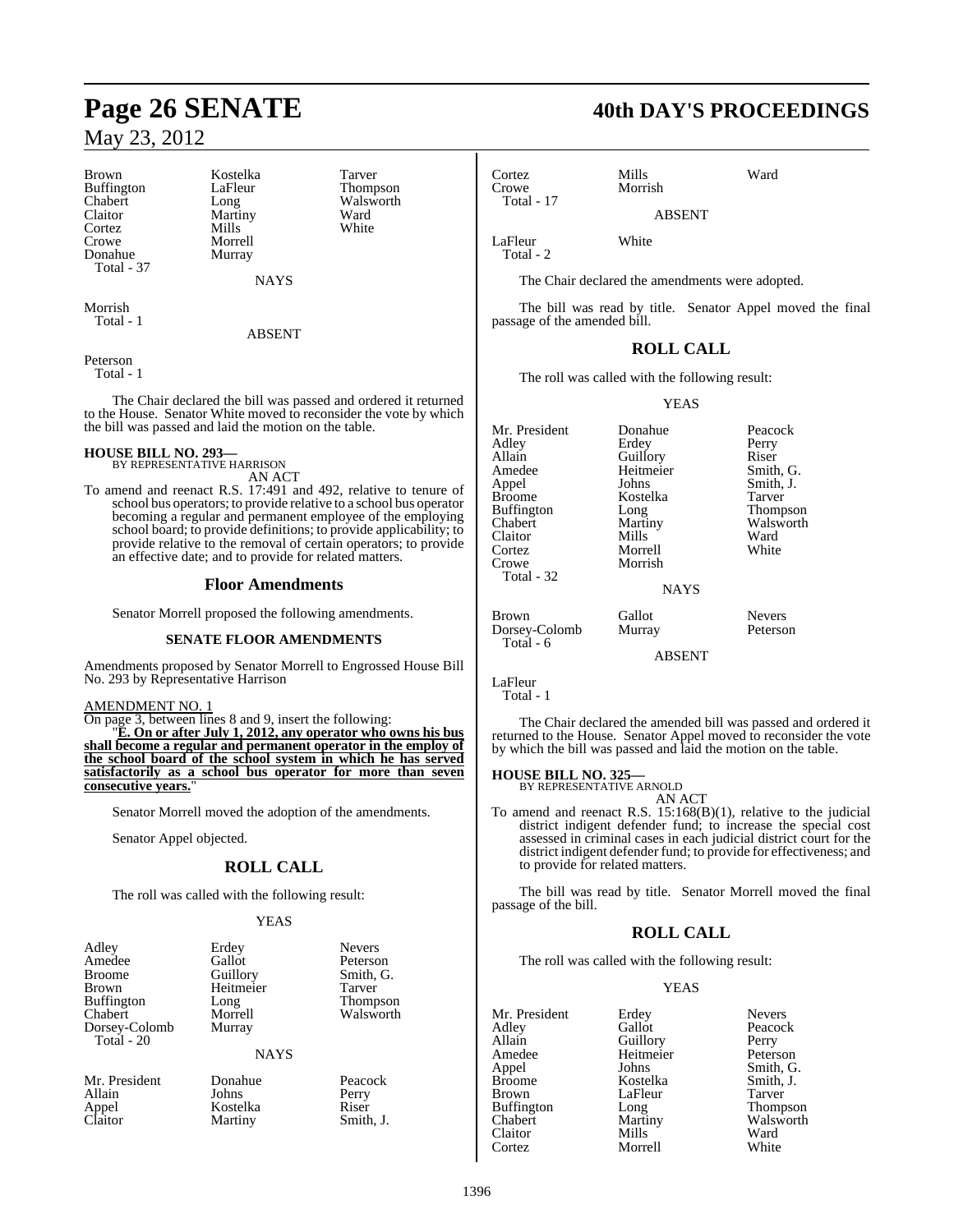## **40th DAY'S PROCEEDINGS Page 27 SENATE**

Crowe Morrish<br>Dorsey-Colomb Murray Dorsey-Colomb Total - 37

NAYS

Donahue Total - 1

ABSENT

Riser Total - 1

The Chair declared the bill was passed and ordered it returned to the House. Senator Morrell moved to reconsider the vote by which the bill was passed and laid the motion on the table.

### **HOUSE BILL NO. 335—** BY REPRESENTATIVE LORUSSO

AN ACT

To amend and reenact R.S. 33:9038.59(G), relative to the New Orleans City Park Taxing District; to provide relative to tax increment financing and the dedication of state sales tax increments for such purpose; to provide relative to approval of agreements related to such state sales tax increment financing; and to provide for related matters.

The bill was read by title. Senator Murray moved the final passage of the bill.

### **ROLL CALL**

The roll was called with the following result:

#### YEAS

| Mr. President     | Erdey       | <b>Nevers</b>   |
|-------------------|-------------|-----------------|
| Adley             | Gallot      | Perry           |
| Allain            | Guillory    | Peterson        |
| Amedee            | Heitmeier   | Riser           |
| Appel             | Johns       | Smith, G.       |
| <b>Broome</b>     | Kostelka    | Smith, J.       |
| <b>Brown</b>      | LaFleur     | Tarver          |
| <b>Buffington</b> | Long        | <b>Thompson</b> |
| Chabert           | Martiny     | Walsworth       |
| Cortez            | Mills       | Ward            |
| Crowe             | Morrell     | White           |
| Donahue           | Morrish     |                 |
| Dorsey-Colomb     | Murray      |                 |
| <b>Total - 37</b> |             |                 |
|                   | <b>NAYS</b> |                 |

Claitor Total - 1

ABSENT

Peacock Total - 1

The Chair declared the bill was passed and ordered it returned to the House. Senator Murray moved to reconsider the vote by which the bill was passed and laid the motion on the table.

#### **HOUSE BILL NO. 354—**

BY REPRESENTATIVE CROMER AN ACT

To enact R.S. 22:1751 and R.S. 23:1769, relative to registration and regulation of Professional Employer Organizations by the Department of Insurance and the Louisiana Workforce Commission; to authorize such organizations to register electronically and through certain approved assurance organizations; and to provide for related matters.

The bill was read by title. Senator Crowe moved the final passage of the bill.

# May 23, 2012

### **ROLL CALL**

The roll was called with the following result:

YEAS

| Mr. President | Dorsey-Colomb | Murray        |
|---------------|---------------|---------------|
| Adlev         | Erdey         | <b>Nevers</b> |
| Allain        | Gallot        | Peacock       |
| Amedee        | Guillory      | Perry         |
| Appel         | Heitmeier     | Peterson      |
| <b>Broome</b> | Johns         | Riser         |
| Brown         | Kostelka      | Smith, G.     |
| Buffington    | LaFleur       | Smith, J.     |
| Chabert       | Long          | Tarver        |
| Claitor       | Martiny       | Thompson      |
| Cortez        | Mills         | Walsworth     |
| Crowe         | Morrell       | Ward          |
| Donahue       | Morrish       | White         |
| Total - 39    |               |               |
|               | <b>NAYS</b>   |               |
|               |               |               |
|               |               |               |

Total - 0

Total - 0

The Chair declared the bill was passed and ordered it returned to the House. Senator Crowe moved to reconsider the vote by which the bill was passed and laid the motion on the table.

ABSENT

#### **HOUSE BILL NO. 410—**

BY REPRESENTATIVE FANNIN AN ACT

To amend and reenact R.S. 33:4564.5, relative to a recreation district in Jackson Parish; to provide relative to the board of commissioners of such a district; to provide relative to the authority of the governing authority of Jackson Parish with respect to the budget and taxing authority and the compensation and expenses of board members, the secretary-treasurer, and director of such a district; and to provide for related matters.

The bill was read by title. Senator Kostelka moved the final passage of the bill.

#### **ROLL CALL**

The roll was called with the following result:

#### **YEAS**

ABSENT

| Mr. President | Dorsey-Colomb | Murray          |
|---------------|---------------|-----------------|
| Adley         | Erdey         | <b>Nevers</b>   |
| Allain        | Gallot        | Peacock         |
| Amedee        | Guillory      | Perry           |
| Appel         | Heitmeier     | Peterson        |
| Broome        | Johns         | Riser           |
| Brown         | Kostelka      | Smith, G.       |
| Buffington    | LaFleur       | Smith, J.       |
| Chabert       | Long          | Tarver          |
| Claitor       | Martiny       | <b>Thompson</b> |
| Cortez        | Mills         | Walsworth       |
| Crowe         | Morrell       | Ward            |
| Donahue       | Morrish       | White           |
| Total - 39    |               |                 |
|               | <b>NAYS</b>   |                 |
|               |               |                 |
|               |               |                 |

Total - 0

Total - 0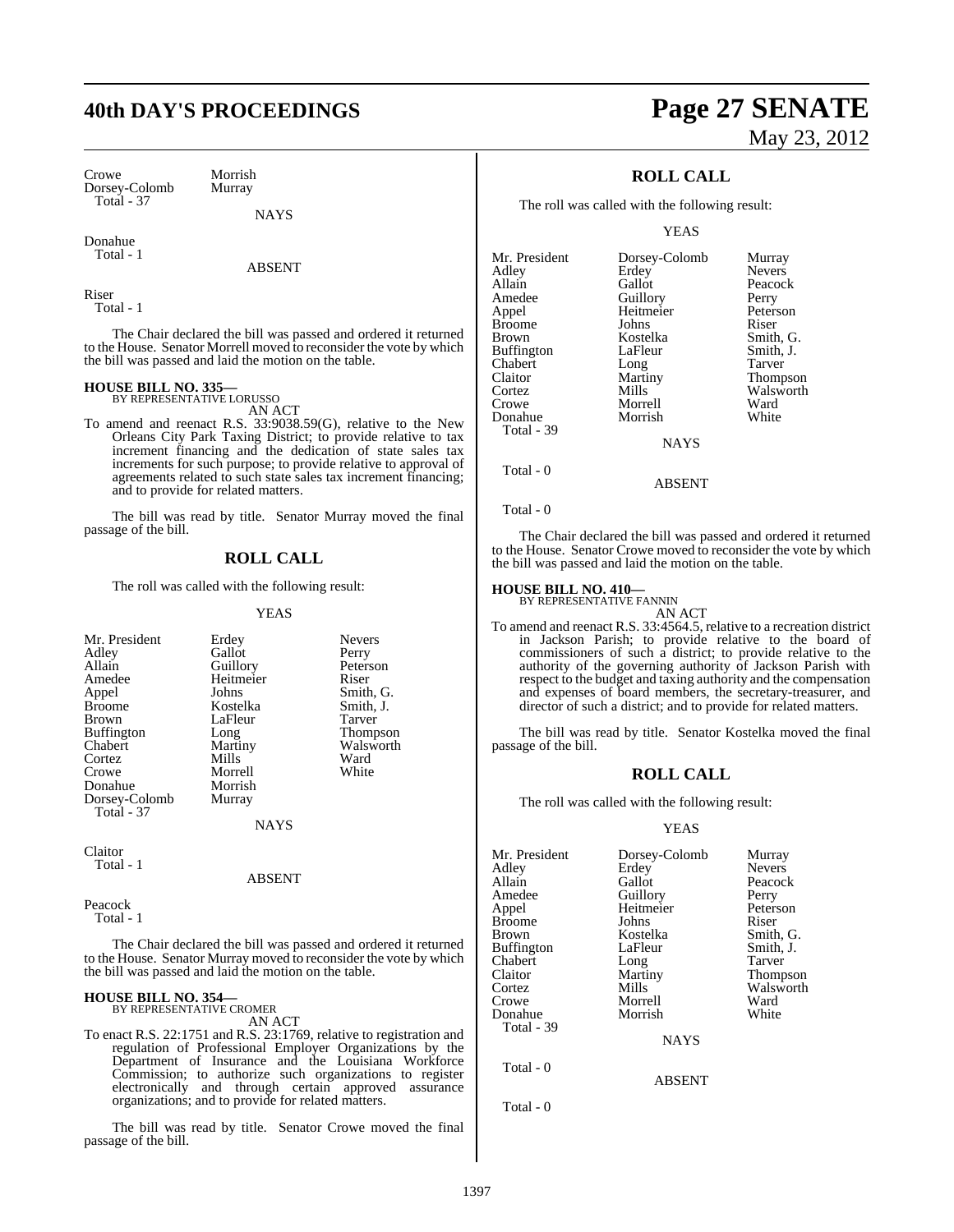The Chair declared the bill was passed and ordered it returned to the House. Senator Kostelka moved to reconsider the vote by which the bill was passed and laid the motion on the table.

### **HOUSE BILL NO. 411—** BY REPRESENTATIVE ABRAMSON

AN ACT

To amend and reenact R.S. 17:3982(B), relative to educational facilities and property in Orleans Parish; to provide relative to the sale of such facilities and property by a charter school organization when they are no longer needed for an educational purpose; and to provide for related matters.

#### **Floor Amendments**

Senator Appel proposed the following amendments.

#### **SENATE FLOOR AMENDMENTS**

Amendments proposed by Senator Appel to Engrossed House Bill No. 411 by Representative Abramson

AMENDMENT NO. 1 On page 1, line 4, change "organization" to "group"

AMENDMENT NO. 2 On page 1, line 14, change "organizations" to "groups"

AMENDMENT NO. 3 On page 2, lines 4 and 6, change "organization" to "group"

On motion of Senator Appel, the amendments were adopted.

The bill was read by title. Senator Morrell moved the final passage of the amended bill.

### **ROLL CALL**

The roll was called with the following result:

#### YEAS

| Mr. President<br>Adley<br>Allain<br>Amedee<br>Appel<br><b>Broome</b><br><b>Brown</b><br>Buffington<br>Chabert<br>Claitor<br>Cortez<br>Crowe | Erdey<br>Gallot<br>Guillory<br>Heitmeier<br>Johns<br>Kostelka<br>LaFleur<br>Long<br>Martiny<br>Mills<br>Morrell<br>Morrish | <b>Nevers</b><br>Peacock<br>Perry<br>Peterson<br>Riser<br>Smith, G.<br>Smith, J.<br>Tarver<br><b>Thompson</b><br>Walsworth<br>Ward<br>White |
|---------------------------------------------------------------------------------------------------------------------------------------------|----------------------------------------------------------------------------------------------------------------------------|---------------------------------------------------------------------------------------------------------------------------------------------|
| Dorsey-Colomb<br>Total - 38                                                                                                                 | Murray<br>NAYS                                                                                                             |                                                                                                                                             |
| Total - 0                                                                                                                                   |                                                                                                                            |                                                                                                                                             |

### ABSENT

Donahue

Total - 1

The Chair declared the amended bill was passed and ordered it returned to the House. Senator Morrell moved to reconsider the vote by which the bill was passed and laid the motion on the table.

#### **HOUSE BILL NO. 412—**

BY REPRESENTATIVE JOHNSON AN ACT

To amend and reenact R.S. 47:338.210(A)(1), (B), (C), and (D), relative to the hotel occupancy tax; to provide for legislative intent relative to substitution of the city of Bunkie for

## **Page 28 SENATE 40th DAY'S PROCEEDINGS**

municipalities in a particular population range in existing law which is authorized to levy and collect a hotel occupancy tax; and to provide for related matters.

The bill was read by title. Senator LaFleur moved the final passage of the bill.

### **ROLL CALL**

The roll was called with the following result:

#### YEAS

| Mr. President<br>Adley<br>Allain<br>Amedee<br>Appel<br>Broome<br>Brown<br>Buffington | Dorsey-Colomb<br>Erdey<br>Gallot<br>Guillory<br>Heitmeier<br>Johns<br>Kostelka<br>LaFleur | Murray<br><b>Nevers</b><br>Peacock<br>Perry<br>Riser<br>Smith, G.<br>Smith, J.<br>Tarver |
|--------------------------------------------------------------------------------------|-------------------------------------------------------------------------------------------|------------------------------------------------------------------------------------------|
| Chabert                                                                              | Long                                                                                      | <b>Thompson</b>                                                                          |
| Claitor                                                                              | Martiny                                                                                   | Walsworth                                                                                |
| Cortez                                                                               | Mills                                                                                     | Ward                                                                                     |
| Donahue                                                                              | Morrish                                                                                   | White                                                                                    |
| Total - 36                                                                           |                                                                                           |                                                                                          |
|                                                                                      | <b>NAYS</b>                                                                               |                                                                                          |
| Total - 0                                                                            | <b>ABSENT</b>                                                                             |                                                                                          |

Crowe Morrell Peterson Total - 3

The Chair declared the bill was passed and ordered it returned to the House. Senator LaFleur moved to reconsider the vote by which the bill was passed and laid the motion on the table.

#### **HOUSE BILL NO. 421—**

BY REPRESENTATIVE ST. GERMAIN AN ACT

To amend and reenact R.S. 32:2(A)(2) and to enact R.S. 32:2(A)(3), relative to rules, regulations, and orders of the Department of Transportation and Development; to remove certain requirements for filing certain regulations in clerks of court offices; to remove specific requirements for references; to provide for effectiveness of certain orders issued by the Department of Transportation and Development; and to provide for related matters.

The bill was read by title. Senator Buffington moved the final passage of the bill.

#### **ROLL CALL**

The roll was called with the following result:

#### YEAS

| Mr. President | Dorsey-Colomb | Murray        |
|---------------|---------------|---------------|
| Adley         | Erdey         | <b>Nevers</b> |
| Allain        | Gallot        | Peacock       |
| Amedee        | Guillory      | Perry         |
| Appel         | Heitmeier     | Peterson      |
| Broome        | Johns         | Riser         |
| Brown         | Kostelka      | Smith, G.     |
| Buffington    | LaFleur       | Smith, J.     |
| Chabert       | Long          | Tarver        |
| Claitor       | Martiny       | Thompson      |
| Cortez        | Mills         | Walsworth     |
| Crowe         | Morrell       | Ward          |
| Donahue       | Morrish       | White         |
| $Total - 39$  |               |               |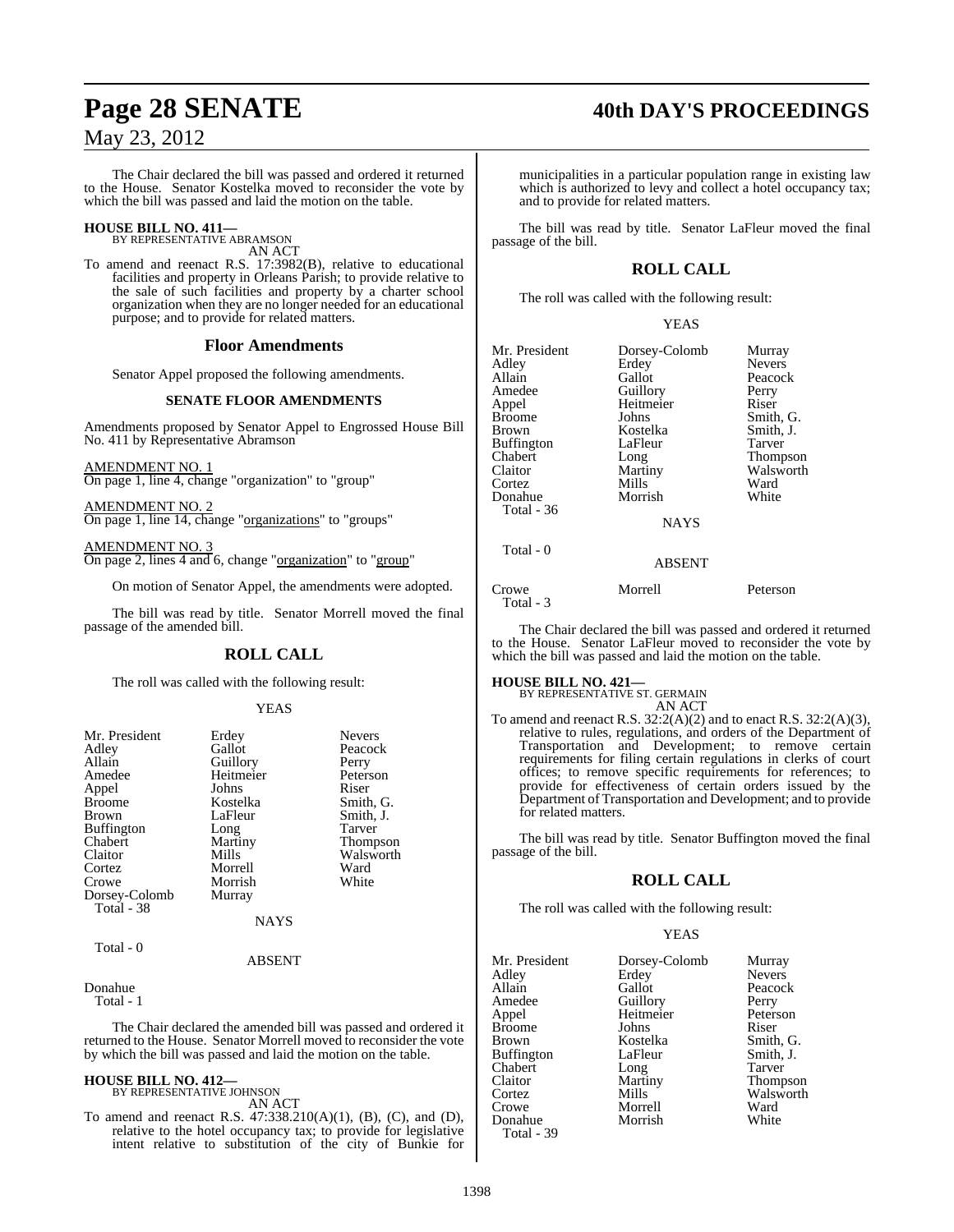### **40th DAY'S PROCEEDINGS Page 29 SENATE**

#### **NAYS**

#### Total - 0

#### ABSENT

Total - 0

The Chair declared the bill was passed and ordered it returned to the House. Senator Buffington moved to reconsider the vote by which the bill was passed and laid the motion on the table.

#### **HOUSE BILL NO. 436—**

BY REPRESENTATIVES HARRISON, ADAMS, BERTHELOT, STUART<br>BISHOP,BROADWATER,BROWN,BURFORD,TIMBURNS,CARMODY,<br>COX, GISCLAIR, HARRIS, HAVARD, HENRY, HENSGENS, HILL,<br>HODGES, HOFFMANN, HUVAL, JONES, KLECKLEY, MACK, PUGH,<br>PYLANT,SCH

AN ACT

To enact R.S. 17:264 and 3996(B)(30), relative to required instruction in public schools; to require certain public school governing authoritiesto provide instruction on certain aspects of American history; to provide for guidelines pertaining to such instruction; and to provide for related matters.

The bill was read by title. Senator Chabert moved the final passage of the bill.

#### **ROLL CALL**

The roll was called with the following result:

#### **YEAS**

| Mr. President | Dorsey-Colomb | <b>Nevers</b>   |
|---------------|---------------|-----------------|
| Adley         | Erdey         | Peacock         |
| Allain        | Gallot        | Perry           |
| Amedee        | Guillory      | Peterson        |
| Appel         | Heitmeier     | Riser           |
| <b>Broome</b> | Johns         | Smith, G.       |
| Brown         | Kostelka      | Smith, J.       |
| Buffington    | LaFleur       | Tarver          |
| Chabert       | Long          | <b>Thompson</b> |
| Claitor       | Martiny       | Walsworth       |
| Cortez        | Mills         | Ward            |
| Crowe         | Morrell       | White           |
| Donahue       | Murray        |                 |
| Total - 38    |               |                 |
|               | <b>NAYS</b>   |                 |
| Total - 0     |               |                 |
|               | <b>ABSENT</b> |                 |
|               |               |                 |

Morrish Total - 1

The Chair declared the bill was passed and ordered it returned to the House. Senator Chabert moved to reconsider the vote by which the bill was passed and laid the motion on the table.

#### **HOUSE BILL NO. 507—** BY REPRESENTATIVE PONTI

AN ACT

To amend and reenact R.S. 39:2006(A)(4) and 2176(A)(4), relative to small businesses; to increase the maximum gross receipts threshold for small businesses applying to the Louisiana Initiative for Small Entrepreneurships (Hudson Initiative); to increase the maximum gross receipts threshold for small businesses applying to the Louisiana Initiative for Veteran and Service-Connected Disabled Veteran-Owned Small Entrepreneurships (Veteran Initiative); to provide for an effective date; and to provide for related matters.

The bill was read by title. Senator White moved the final passage of the bill.

# May 23, 2012

### **ROLL CALL**

The roll was called with the following result:

YEAS

| Mr. President     | Dorsey-Colomb | <b>Nevers</b> |
|-------------------|---------------|---------------|
| Adley             | Erdey         | Peacock       |
| Allain            | Gallot        | Perry         |
| Amedee            | Guillory      | Riser         |
| Appel             | Heitmeier     | Smith, G.     |
| <b>Broome</b>     | Johns         | Smith, J.     |
| <b>Brown</b>      | Kostelka      | Tarver        |
| <b>Buffington</b> | LaFleur       | Thompson      |
| Chabert           | Long          | Walsworth     |
| Claitor           | Martiny       | Ward          |
| Cortez            | Mills         | White         |
| Crowe             | Morrish       |               |
| Donahue           | Murray        |               |
| Total - 37        |               |               |
|                   |               |               |

NAYS

Peterson Total - 1

ABSENT

### Morrell

Total - 1

The Chair declared the bill was passed and ordered it returned to the House. Senator White moved to reconsider the vote by which the bill was passed and laid the motion on the table.

### **HOUSE BILL NO. 610—** BY REPRESENTATIVE ST. GERMAIN

AN ACT

To amend and reenact R.S. 34:1221(A)(introductory paragraph) and (5), relative to the Greater Baton Rouge Port Commission; to increase the membership of the commission; and to provide for related matters.

On motion of Senator Broome, the bill was read by title and returned to the Calendar, subject to call.

#### **HOUSE BILL NO. 618—**

BY REPRESENTATIVE ABRAMSON AN ACT

To enact Code of Civil Procedure Article 1563, relative to liability for environmental damage; to provide for limitations on the effect of an admission of liability; to provide for admissibility of evidence; to provide for referral to the Department of Natural Resources; to provide for admissibility of admission of responsibility; to provide for funding of the department's review; to provide for reimbursement to plaintiff; to provide for primary jurisdiction; and to provide for related matters.

The bill was read by title. Senator Adley moved the final passage of the bill.

#### **ROLL CALL**

The roll was called with the following result:

#### YEAS

| Mr. President     | Dorsey-Colomb | Murray        |
|-------------------|---------------|---------------|
| Adley             | Erdey         | <b>Nevers</b> |
| Allain            | Gallot        | Peacock       |
| Amedee            | Guillory      | Perry         |
| Appel             | Heitmeier     | Peterson      |
| <b>Broome</b>     | Johns         | Riser         |
| Brown             | Kostelka      | Smith, G.     |
| <b>Buffington</b> | LaFleur       | Smith, J.     |
| Chabert           | Long          | Tarver        |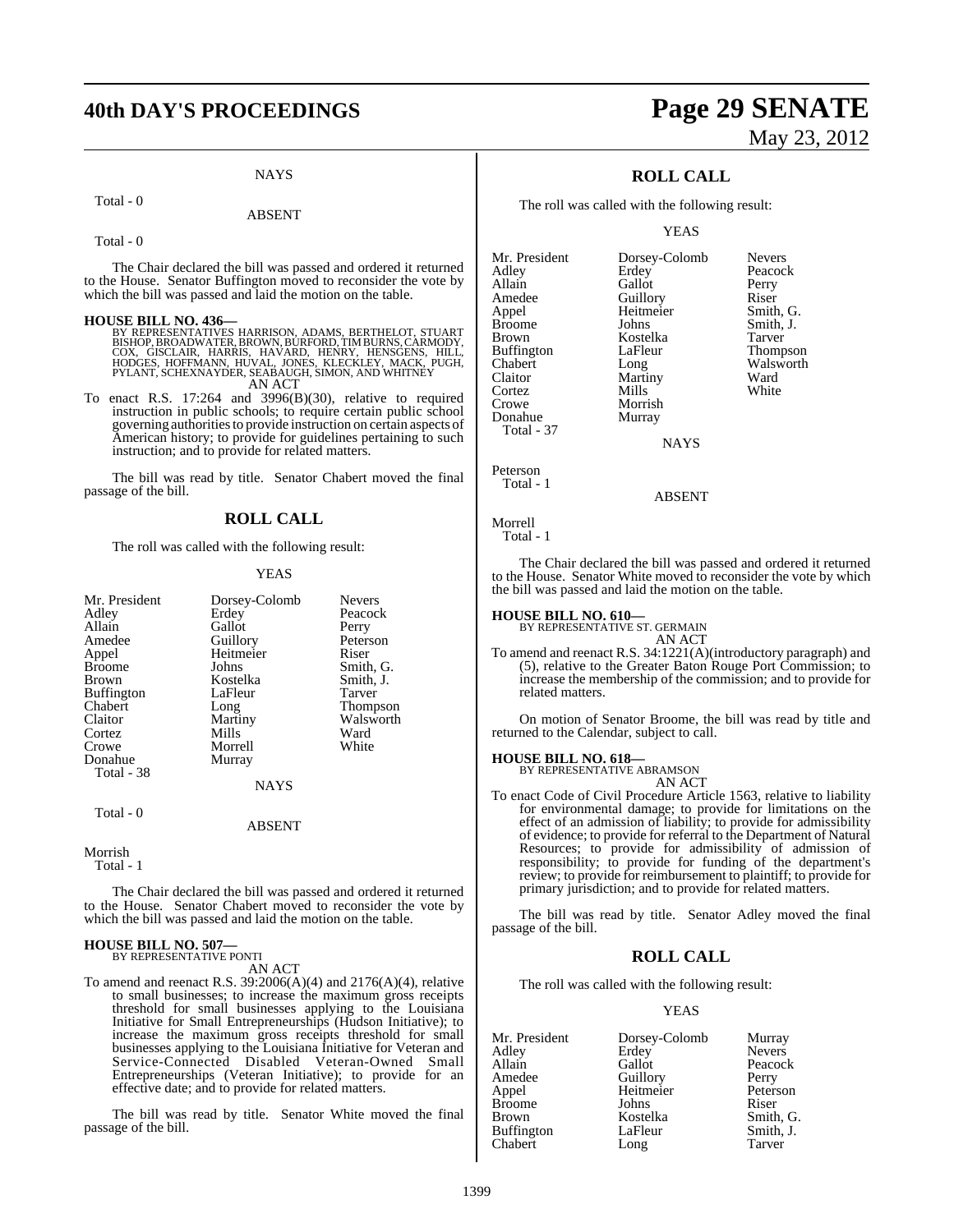| Claitor           | Martiny     | <b>Thompson</b> |
|-------------------|-------------|-----------------|
| Cortez            | Mills       | Walsworth       |
| Crowe             | Morrell     | Ward            |
| Donahue           | Morrish     | White           |
| <b>Total - 39</b> |             |                 |
|                   | <b>NAYS</b> |                 |
|                   |             |                 |

Total - 0

ABSENT

Total - 0

The Chair declared the bill was passed and ordered it returned to the House. Senator Adley moved to reconsider the vote by which the bill was passed and laid the motion on the table.

**HOUSE BILL NO. 497—** BY REPRESENTATIVE BARRAS AND SENATOR MILLS A JOINT RESOLUTION

Proposing to add Article VII, Section 21(L) of the Constitution of Louisiana, to authorize the governing authority of the city of New Iberia to grant ad valorem tax exemption contracts for certain property annexed by the city; to provide for the approval of contracts; to provide for certain contract limitations; to provide with respect to the assessment and taxation of property subject to a contract; to authorize the legislature to provide for implementation; to provide for submission of the proposed amendment to the electors; and to provide for related matters.

The bill was read by title. Senator Mills moved the final passage of the bill.

### **ROLL CALL**

The roll was called with the following result:

#### YEAS

| Mr. President     | Dorsey-Colomb | Murray          |
|-------------------|---------------|-----------------|
| Adley             | Erdey         | <b>Nevers</b>   |
| Allain            | Gallot        | Peacock         |
| Amedee            | Guillory      | Perry           |
| Appel             | Heitmeier     | Peterson        |
| <b>Broome</b>     | Johns         | Riser           |
| <b>Brown</b>      | Kostelka      | Smith, G.       |
| <b>Buffington</b> | LaFleur       | Smith, J.       |
| Chabert           | Long          | Tarver          |
| Claitor           | Martiny       | <b>Thompson</b> |
| Cortez            | Mills         | Walsworth       |
| Crowe             | Morrell       | Ward            |
| Donahue           | Morrish       | White           |
| Total - 39        |               |                 |
|                   | NAYS          |                 |

Total - 0

#### ABSENT

Total - 0

The Chair declared the bill was passed and ordered it returned to the House. Senator Mills moved to reconsider the vote by which the bill was passed and laid the motion on the table.

### **HOUSE BILL NO. 637—** BY REPRESENTATIVE LEGER

AN ACT

To amend and reenact R.S. 23:368(E)(3)(c) and R.S. 51:2231(A) and (C) and 2256, relative to discrimination; to provide with respect to genetic discrimination; to provide with respect to discrimination in the workplace; to provide with respect to the Louisiana Commission on Human Rights and the Louisiana Workforce Commission; and to provide for related matters.

### **Page 30 SENATE 40th DAY'S PROCEEDINGS**

### **Floor Amendments**

Senator Donahue proposed the following amendments.

#### **SENATE FLOOR AMENDMENTS**

Amendments proposed by Senator Donahue to Engrossed House Bill No. 637 by Representative Leger

#### AMENDMENT NO. 1

On page 3, line 2, after "practice for" delete the remainder of the line and insert "an employer to"

On motion of Senator Donahue, the amendments were adopted.

#### **Floor Amendments**

Senator Perry proposed the following amendments.

#### **SENATE FLOOR AMENDMENTS**

Amendments proposed by Senator Perry to Engrossed House Bill No. 637 by Representative Leger

#### AMENDMENT NO. 1

On page 1, line 2, after "R.S.  $51:2231(A)$  and  $(C)$ " insert ",  $2232(11)(b)$ "

#### AMENDMENT NO. 2

On page 2, line 1, after "R.S.  $51:2231(A)$  and  $(C)$ " insert ",  $2232(11)(b)$ "

#### AMENDMENT NO. 3

On page 2, after line 27, insert the following: "§2232. Definitions " As used in this Chapter: \* \* \*

(11) \* \* \* (b) The following shall not be considered disabilities nor shall any of the following be construed to create a cause of action for discrimination based upon sex: homosexuality, bisexuality, transvestism, transexualism, pedophilia, exhibitionism, voyeurism, gender identity disorders not resulting fromphysical impairments, or other sexual behavior disorders, compulsive gambling, kleptomania, pyromania, psychoactive substance use disorders resulting from current illegal use of drugs, or use of alcohol which adversely affects job performance or conduct. \* \* \*"

On motion of Senator Perry, the amendments were adopted.

The bill was read by title. Senator Morrell moved the final passage of the amended bill.

### **ROLL CALL**

The roll was called with the following result:

Morrell<br>Murray

**YEAS** 

Cortez Mills Thompson Dorsey-Colomb Murra<br>Gallot Perry Gallot Total - 10

Mr. President Guillory Peacock<br>Amedee Heitmeier Peterson Appel Johns<br>Brown Kostelka Brown Kostelka Smith, G.<br>Buffington LaFleur Smith, J. Buffington LaFleur Smith,<br>
Chabert Long Tarver Chabert Long<br>Claitor Martiny

#### NAYS

Heitmeier Peters<br>
Johns Riser Walsworth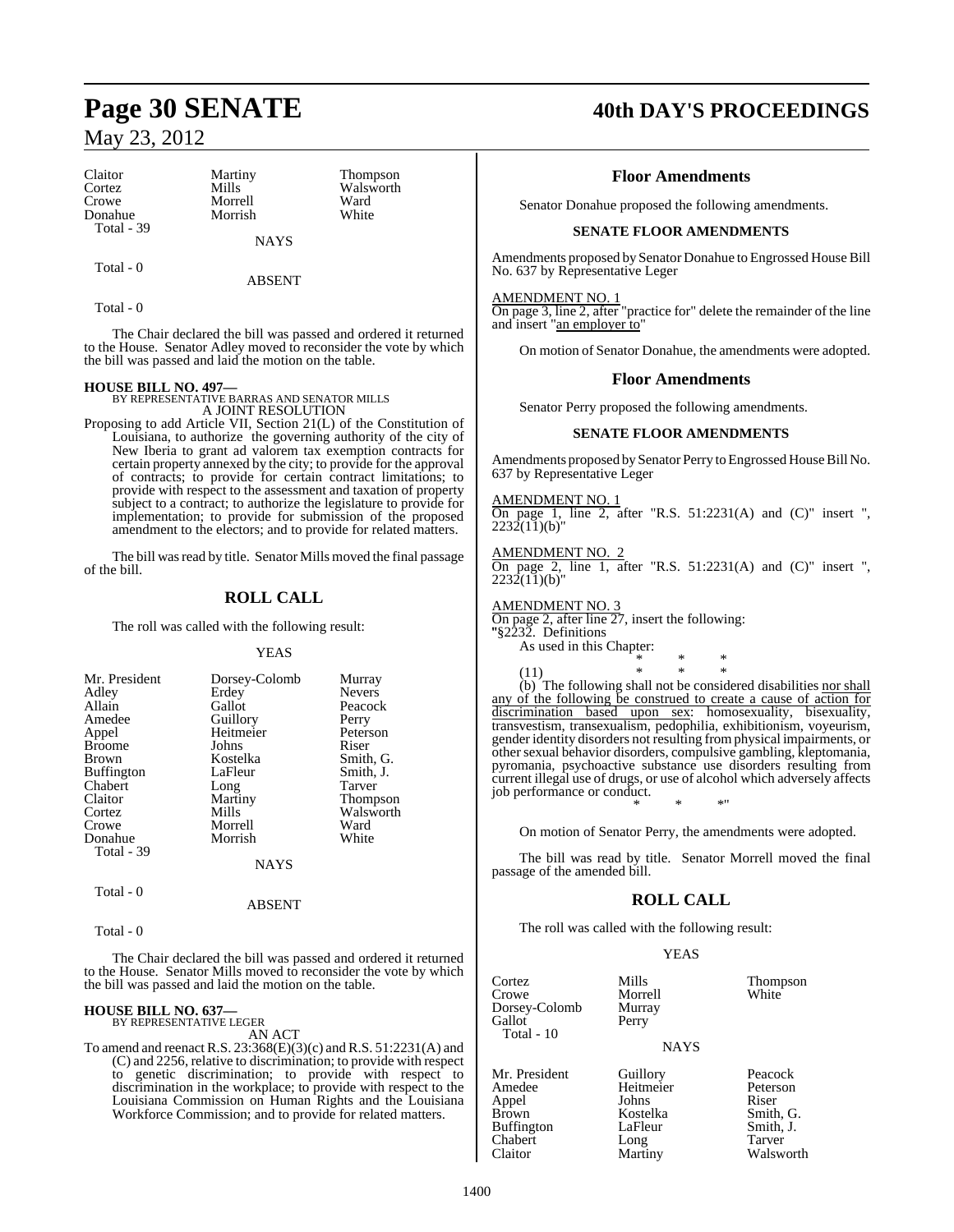# **40th DAY'S PROCEEDINGS Page 31 SENATE**

| Donahue<br>Erdey<br>Total $-26$ | Morrish<br><b>Nevers</b> | Ward          |
|---------------------------------|--------------------------|---------------|
|                                 | <b>ABSENT</b>            |               |
| Adley<br>Total - 3              | Allain                   | <b>Broome</b> |

The Chair declared the amended bill failed to pass.

#### **Notice of Reconsideration**

Senator Morrell moved to reconsider on the next Legislative Day the vote by which the bill failed to pass.

### **HOUSE BILL NO. 674—** BY REPRESENTATIVE ROBIDEAUX

A JOINT RESOLUTION

Proposing to add Article VII, Section 21(L) of the Constitution of Louisiana, to authorize the granting of ad valorem tax exemption contracts to certain businesses; to authorize the Board of Commerce and Industry to enter into contracts; to provide with respect to contract approvals; to provide for certain contract limitations; to provide with respect to the assessment and taxation of property subject to a contract; to require the legislature to establish a program for the granting of contracts; to provide for effectiveness; to provide for submission of the proposed amendment to the electors; and to provide for related matters.

#### **Floor Amendments**

Senator Riser proposed the following amendments.

#### **SENATE FLOOR AMENDMENTS**

Amendments proposed by Senator Riser to Reengrossed House Bill No. 674 by Representative Robideaux

#### AMENDMENT NO. 1

In Senate Committee Amendment No. 3 proposed by the Senate Committee on Revenue and Fiscal Affairs and adopted by the Senate on May 21, 2012: On page 1, line 10, delete "(a)"

On page 1, line 13, after "operation," insert "according to a program and"

On page 1, line 14, after "conditions" change "as" to "which shall be"

On page 1, line 19, change " $(b)$ " to " $(2)$ "

On page 1, line 22, change " $(c)$ " to " $(3)$ "

On page 1, line 29, change " $(d)$ " to " $(4)$ "

On motion of Senator Riser, the amendments were adopted.

The bill was read by title. Senator Riser moved the final passage of the amended bill.

### **ROLL CALL**

The roll was called with the following result:

#### YEAS

| Mr. President | Guillory  | Peacock       |
|---------------|-----------|---------------|
| Amedee        | Heitmeier | Perry         |
| Appel         | Johns     | Riser         |
| Broome        | LaFleur   | Smith, C      |
| Brown         | Long      | Smith, J      |
| Buffington    | Martiny   | Tarver        |
| Chabert       | Mills     | <b>Thomps</b> |

Broome Lagrence Smith, G. Smith, J. ny Tarver Thompson

# May 23, 2012

Peterson<br>White

Crowe Morrell Walsworth<br>
Donahue Morrish Ward Donahue<br>Gallot Nevers Total - 29 **NAYS** Adley Dorsey-Colomb Murray Cortez Kostelka Total - 9 ABSENT

Allain Total - 1

The Chair declared the amended bill was passed and ordered it returned to the House. Senator Riser moved to reconsider the vote by which the bill was passed and laid the motion on the table.

#### **HOUSE BILL NO. 694—**

BY REPRESENTATIVE ROBIDEAUX AN ACT

To amend and reenact R.S. 44:4.1(B)(29) and to enact Chapter 5 of Subtitle V of Title 47 of the Louisiana Revised Statutes of 1950, to be comprised of R.S. 47:4351 through 4355, relative to ad valorem taxation; to establish a program for the granting of ad valorem tax exemption contracts for certain businesses; to provide for the administration of the program; to provide for optional participation by parishes, municipalities, and school districts; to provide relative to the confidentiality of certain records in the possession of parish governing authorities relative thereto; to provide for eligibility for participation in the program; to authorize contracts under certain circumstances; to provide for contract terms, conditions, and limitations; to provide with respect to approval of contracts and notification of certain entities relative to contracts; to provide with respect to contract suspension and cancellation; to authorize rulemaking; to provide for effectiveness; and to provide for related matters.

#### **Floor Amendments**

Senator Riser proposed the following amendments.

#### **SENATE FLOOR AMENDMENTS**

Amendments proposed by Senator Riser to Re-Reengrossed House Bill No. 694 by Representative Robideaux

#### AMENDMENT NO. 1

In Senate Committee Amendment No. 15, proposed by the Senate Committee on Revenue and Fiscal Affairs and adopted by the Senate on May 21, 2012:

On page 3, at the beginning of line 1, change " $\underline{A}$ ." to " $(1)$ "

On page 3, at the beginning of line 3, change " $\underline{B}$ ." to " $(2)$ "

On page 3, at the beginning of line 7, change " $C$ ." to " $(3)$ "

On page 3, at the beginning of line 12, change "D." to "(4)"

On page 3, at the beginning of line 15, change " $E$ ." to " $(5)$ "

On motion of Senator Riser, the amendments were adopted.

#### **Floor Amendments**

Senator Adley proposed the following amendments.

#### **SENATE FLOOR AMENDMENTS**

Amendments proposed by Senator Adley to Re-Reengrossed House Bill No. 694 by Representative Robideaux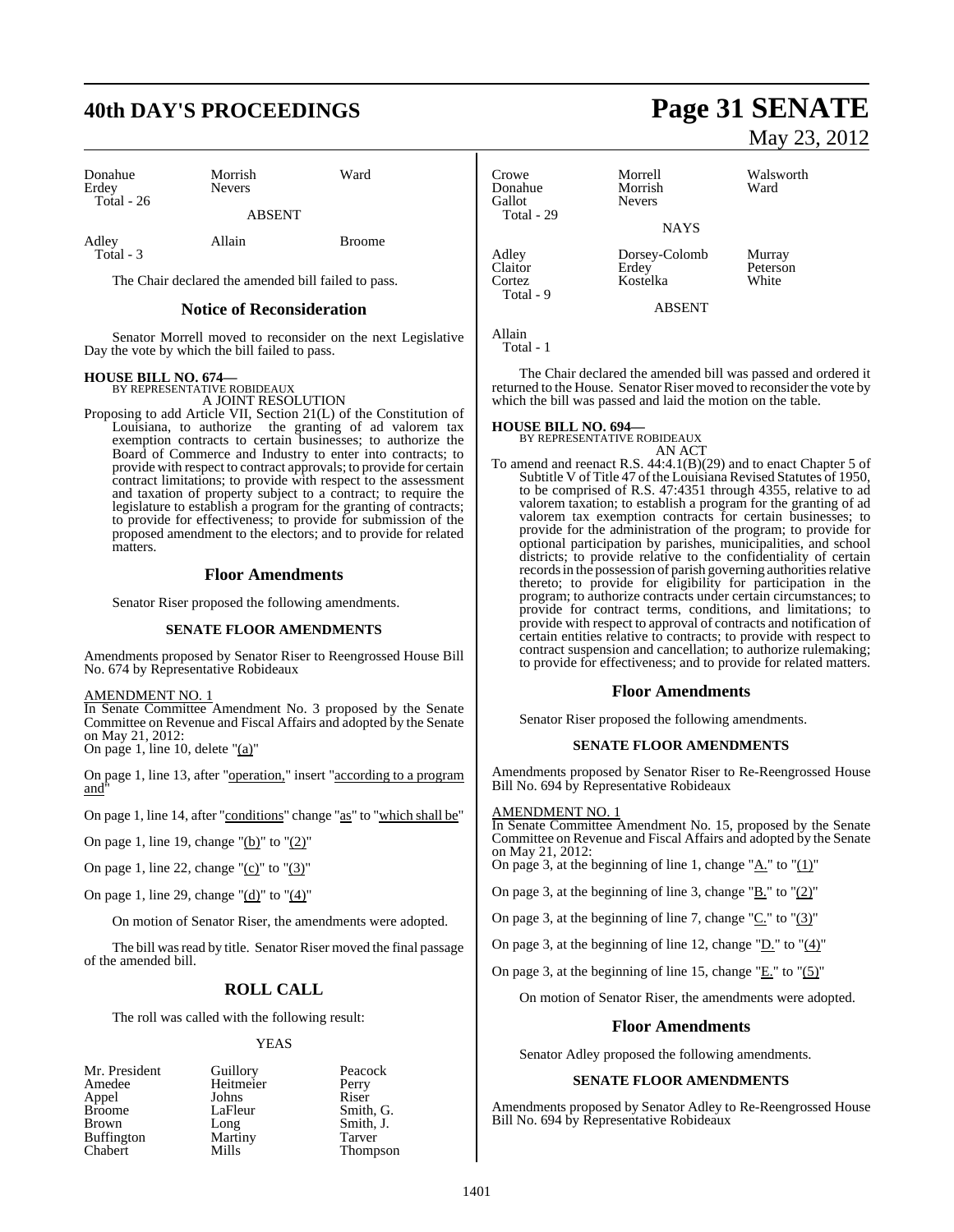#### AMENDMENT NO. 1

In Senate Committee Amendment No. 15, proposed by the Senate Committee on Revenue and Fiscal Affairs and adopted by the Senate on May 21, 2012, on page 2, at the end of line 25, delete the period "." and insert: "except that the department may promulgate such rules only after approval of the House Committee on Ways and Means and the Senate Committee on Revenue and Fiscal Affairs meeting jointly within sixty days of publication of such proposed rules in the State Register.

On motion of Senator Adley, the amendments were adopted.

The bill was read by title. Senator Riser moved the final passage of the amended bill.

### **ROLL CALL**

The roll was called with the following result:

#### YEAS

| Mr. President<br>Adley<br>Amedee<br>Appel                   | Dorsey-Colomb<br>Gallot<br>Guillory<br>Heitmeier | <b>Nevers</b><br>Peacock<br>Perry<br>Riser |
|-------------------------------------------------------------|--------------------------------------------------|--------------------------------------------|
| <b>Broome</b><br>Brown                                      | Johns<br>LaFleur                                 | Smith, G.<br>Smith, J.                     |
| <b>Buffington</b><br>Chabert<br>Claitor<br>Crowe<br>Donahue | Long<br>Martiny<br>Mills<br>Morrell<br>Morrish   | Tarver<br>Thompson<br>Walsworth<br>Ward    |
| Total - 32                                                  | <b>NAYS</b>                                      |                                            |
| Cortez<br>Erdey<br>Total - 5                                | Kostelka<br>Murray                               | Peterson                                   |
|                                                             | <b>ABSENT</b>                                    |                                            |
| Allain<br>Total - 2                                         | White                                            |                                            |

The Chair declared the amended bill was passed and ordered it returned to the House. Senator Riser moved to reconsider the vote by which the bill was passed and laid the motion on the table.

### **HOUSE BILL NO. 705—** BY REPRESENTATIVE HOFFMANN

AN ACT

To amend and reenact R.S.  $17:81(Q)(2)(c)$ , to provide relative to the reporting of certain electronic communication between an employee at a public elementary or secondary school and a student enrolled at that school; to provide relative to the manner and frequency of reporting certain communication that is made or received by an employee using a means other than one provided by or made available by the school system; to provide guidelines; to provide applicability; to provide an effective date; and to provide for related matters.

The bill was read by title. Senator Claitor moved the final passage of the bill.

### **ROLL CALL**

The roll was called with the following result:

#### YEAS

| Mr. President | Dorsey-Colomb | Murray        |
|---------------|---------------|---------------|
| Adley         | Erdey         | <b>Nevers</b> |
| Allain        | Gallot        | Peacock       |
| Amedee        | Guillory      | Perry         |
| Appel         | Heitmeier     | Peterson      |

### **Page 32 SENATE 40th DAY'S PROCEEDINGS**

| Broome     | Johns       | Riser           |
|------------|-------------|-----------------|
|            |             |                 |
| Brown      | Kostelka    | Smith, G.       |
| Buffington | LaFleur     | Smith, J.       |
| Chabert    | Long        | Tarver          |
| Claitor    | Martiny     | <b>Thompson</b> |
| Cortez     | Mills       | Walsworth       |
| Crowe      | Morrell     | Ward            |
| Donahue    | Morrish     | White           |
| Total - 39 |             |                 |
|            | <b>NAYS</b> |                 |
| Total - 0  |             |                 |
|            |             |                 |

Total - 0

The Chair declared the bill was passed and ordered it returned to the House. Senator Claitor moved to reconsider the vote by which the bill was passed and laid the motion on the table.

ABSENT

### **HOUSE BILL NO. 761—** BY REPRESENTATIVES HONORE AND SMITH

AN ACT

To amend and reenact R.S. 17:194(B), relative to school nutrition programs; to except certain elementary and secondary schools operated by certain public postsecondary institutions from certain requirements relative to the funding of school nutrition programs; and to provide for related matters.

The bill was read by title. Senator Dorsey-Colomb moved the final passage of the bill.

#### **ROLL CALL**

The roll was called with the following result:

#### YEAS

| Mr. President | Dorsey-Colomb | Murray        |
|---------------|---------------|---------------|
| Adley         | Erdey         | <b>Nevers</b> |
| Allain        | Gallot        | Peacock       |
| Amedee        | Guillory      | Perry         |
| Appel         | Heitmeier     | Peterson      |
| Broome        | Johns         | Riser         |
| Brown         | Kostelka      | Smith, G.     |
| Buffington    | LaFleur       | Smith, J.     |
| Chabert       | Long          | Tarver        |
| Claitor       | Martiny       | Thompson      |
| Cortez        | Mills         | Walsworth     |
| Crowe         | Morrell       | Ward          |
| Donahue       | Morrish       | White         |
| Total - 39    |               |               |

NAYS

ABSENT

Total - 0

#### Total - 0

The Chair declared the bill was passed and ordered it returned to the House. Senator Dorsey-Colomb moved to reconsider the vote by which the bill was passed and laid the motion on the table.

**HOUSE BILL NO. 788—** BY REPRESENTATIVE ST. GERMAIN AN ACT

To amend and reenact R.S. 33:180(B), relative to annexation; to provide for exclusion of certain areas for annexation; and to provide for related matters.

The bill was read by title. Senator Buffington moved the final passage of the bill.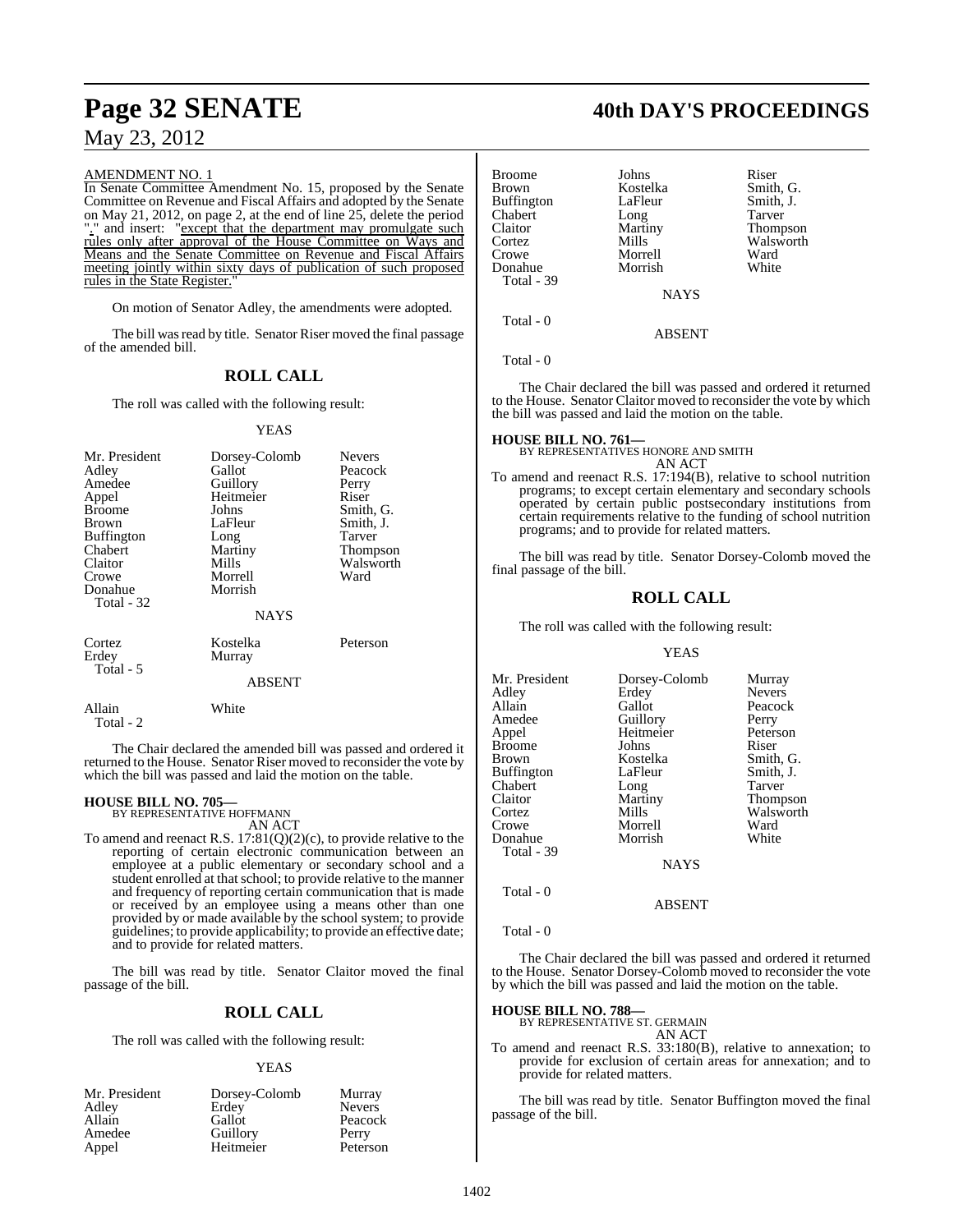# **40th DAY'S PROCEEDINGS Page 33 SENATE**

### **ROLL CALL**

The roll was called with the following result:

#### YEAS

| Mr. President     | Dorsey-Colomb | Murray          |
|-------------------|---------------|-----------------|
| Adley             | Erdey         | <b>Nevers</b>   |
| Allain            | Gallot        | Peacock         |
| Amedee            | Guillory      | Perry           |
| Appel             | Heitmeier     | Peterson        |
| <b>Broome</b>     | Johns         | Riser           |
| <b>Brown</b>      | Kostelka      | Smith, G.       |
| <b>Buffington</b> | LaFleur       | Smith, J.       |
| Chabert           | Long          | Tarver          |
| Claitor           | Martiny       | <b>Thompson</b> |
| Cortez            | Mills         | Walsworth       |
| Crowe             | Morrell       | Ward            |
| Donahue           | Morrish       | White           |
| Total - 39        |               |                 |
|                   | <b>NAYS</b>   |                 |

Total - 0

Total - 0

The Chair declared the bill was passed and ordered it returned to the House. Senator Buffington moved to reconsider the vote by which the bill was passed and laid the motion on the table.

ABSENT

#### **HOUSE BILL NO. 801—**

BY REPRESENTATIVE MONTOUCET AN ACT

To enact R.S. 33:2490(E) and 2550(E), relative to the municipal fire and police civil service; to provide relative to employees who have resigned or retired from the classified service due to injury; to provide that any such employee may be reemployed at any time after his resignation or retirement; to provide relative to the position and class to which he may be reemployed; to provide relative to the qualifications and seniority of any such employee; to provide limitations; and to provide for related matters.

The bill was read by title. Senator Cortez moved the final passage of the bill.

### **ROLL CALL**

The roll was called with the following result:

#### YEAS

| Mr. President     | Dorsey-Colomb | Murray        |
|-------------------|---------------|---------------|
| Adley             | Erdey         | <b>Nevers</b> |
| Allain            | Gallot        | Peacock       |
| Amedee            | Guillory      | Perry         |
| Appel             | Heitmeier     | Peterson      |
| <b>Broome</b>     | Johns         | Riser         |
| <b>Brown</b>      | Kostelka      | Smith, G.     |
| <b>Buffington</b> | LaFleur       | Smith, J.     |
| Chabert           | Long          | Tarver        |
| Claitor           | Martiny       | Thompson      |
| Cortez            | Mills         | Walsworth     |
| Crowe             | Morrell       | Ward          |
| Donahue           | Morrish       | White         |
| Total - 39        |               |               |
|                   | <b>NAYS</b>   |               |
| Total - 0         |               |               |
|                   | <b>ABSENT</b> |               |

Total - 0

# May 23, 2012

The Chair declared the bill was passed and ordered it returned to the House. Senator Cortez moved to reconsider the vote by which the bill was passed and laid the motion on the table.

## **HOUSE BILL NO. 831—** BY REPRESENTATIVE HAZEL

AN ACT

To amend and reenact R.S. 38:2227(A), relative to bidders on public contracts; to revise provisions prohibiting certain contractors from bidding on public contracts; and to provide for related matters.

On motion of Senator Appel, the bill was read by title and returned to the Calendar, subject to call.

#### **HOUSE BILL NO. 838—**

BY REPRESENTATIVE CHAMPAGNE AN ACT

To enact R.S. 49:214.5.4(I), relative to the Coastal Protection and Restoration Fund; to dedicate certain monies into the fund; to provide for effectiveness; and to provide for related matters.

On motion of Senator Murray, the bill was read by title and returned to the Calendar, subject to call.

#### **HOUSE BILL NO. 843—**



To amend and reenact R.S. 33:9091.5, relative to Orleans Parish; to provide relative to the Lake Vista Crime Prevention District; to provide relative to the purpose and governance of the district; to provide relative to district funding; to change provisions relative to the levy of a parcel fee; and to provide for related matters.

The bill was read by title. Senator Murray moved the final passage of the bill.

#### **ROLL CALL**

The roll was called with the following result:

#### **YEAS**

| Mr. President     | Erdey         | <b>Nevers</b>   |
|-------------------|---------------|-----------------|
| Adley             | Gallot        | Peacock         |
| Allain            | Guillory      | Perry           |
| Amedee            | Heitmeier     | Peterson        |
| Appel             | Johns         | Riser           |
| <b>Broome</b>     | Kostelka      | Smith, G.       |
| <b>Brown</b>      | LaFleur       | Smith, J.       |
| <b>Buffington</b> | Long          | Tarver          |
| Chabert           | Martiny       | <b>Thompson</b> |
| Cortez            | Mills         | Walsworth       |
| Crowe             | Morrell       | Ward            |
| Donahue           | Morrish       | White           |
| Dorsey-Colomb     | Murray        |                 |
| Total - 38        |               |                 |
|                   | <b>NAYS</b>   |                 |
| Total - 0         |               |                 |
|                   | <b>ARSENT</b> |                 |

ABSENT

Claitor Total - 1

The Chair declared the bill was passed and ordered it returned to the House. Senator Murray moved to reconsider the vote by which the bill was passed and laid the motion on the table.

#### **HOUSE BILL NO. 856—**

BY REPRESENTATIVES HONORE AND SMITH AN ACT

To enact R.S. 17:1855.2(3), relative to tuition increases at Southern University Laboratory School; to authorize a tuition increase; and to provide for related matters.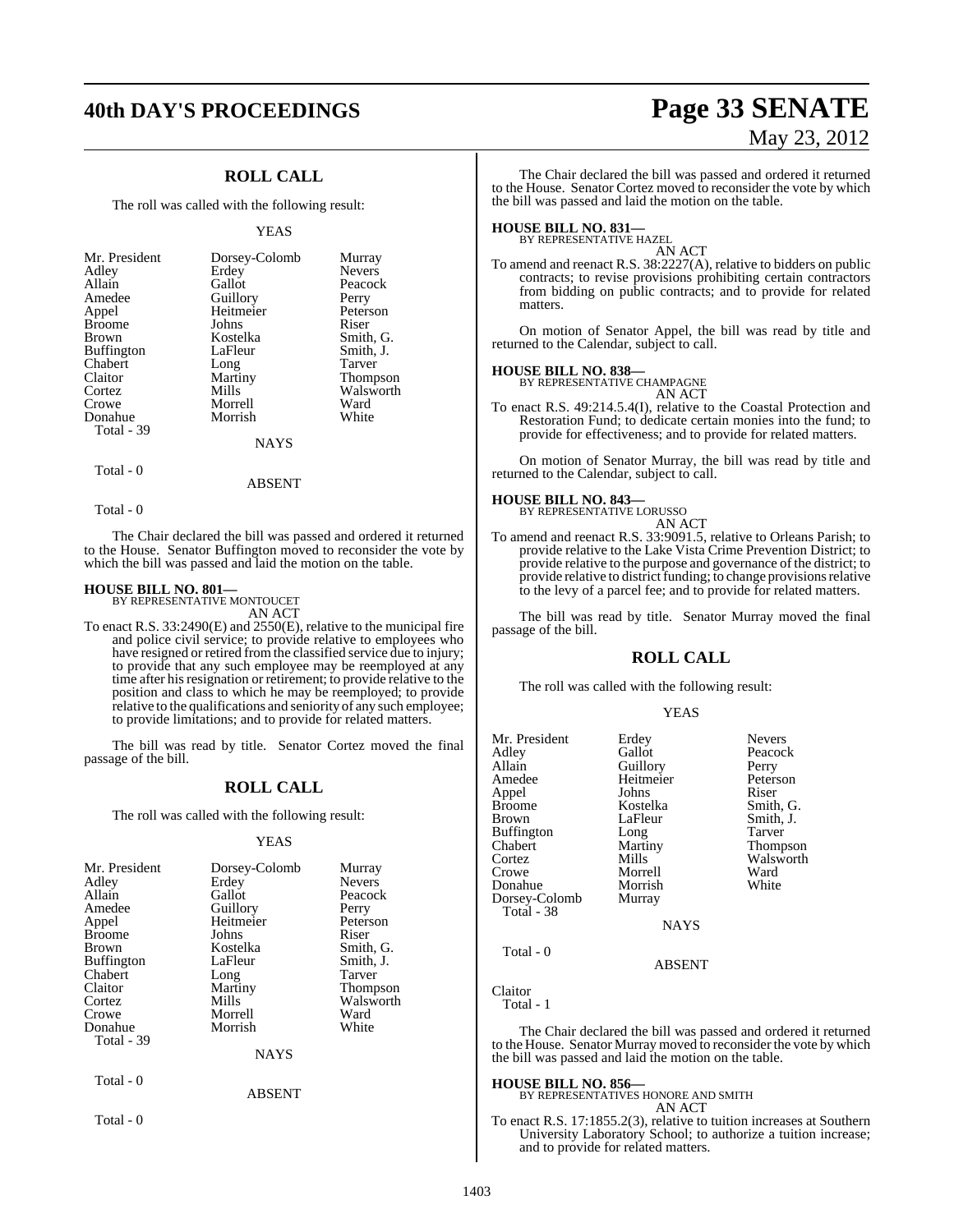The bill was read by title. Senator Dorsey-Colomb moved the final passage of the bill.

### **ROLL CALL**

The roll was called with the following result:

#### YEAS

| Mr. President<br>Adley<br>Allain<br>Amedee<br>Appel<br><b>Broome</b><br><b>Brown</b><br><b>Buffington</b><br>Chabert<br>Claitor<br>Cortez<br>Donahue<br>Total - 36 | Dorsey-Colomb<br>Erdey<br>Gallot<br>Guillory<br>Heitmeier<br>Johns<br>Kostelka<br>LaFleur<br>Long<br>Martiny<br>Mills<br>Morrell | Morrish<br>Murray<br><b>Nevers</b><br>Peacock<br>Perry<br>Smith, G.<br>Smith, J.<br>Tarver<br>Thompson<br>Walsworth<br>Ward<br>White |
|--------------------------------------------------------------------------------------------------------------------------------------------------------------------|----------------------------------------------------------------------------------------------------------------------------------|--------------------------------------------------------------------------------------------------------------------------------------|
|                                                                                                                                                                    | <b>NAYS</b>                                                                                                                      |                                                                                                                                      |
| Total - 0                                                                                                                                                          |                                                                                                                                  |                                                                                                                                      |

ABSENT

| Crowe     | Peterson | Riser |
|-----------|----------|-------|
| Total - 3 |          |       |

The Chair declared the bill was passed and ordered it returned to the House. Senator Dorsey-Colomb moved to reconsider the vote by which the bill was passed and laid the motion on the table.

### **HOUSE BILL NO. 857—** BY REPRESENTATIVE JOHNSON

AN ACT

To enact R.S. 32:900.1, relative to for-hire motor vehicles used to transport railroad workers; to provide for minimum liability coverage for passengers; and to provide for related matters.

The bill was read by title. Senator Adley moved the final passage of the bill.

### **ROLL CALL**

The roll was called with the following result:

#### YEAS

| Mr. President<br>Adley<br>Allain<br>Appel<br><b>Broome</b><br><b>Brown</b><br><b>Buffington</b><br>Chabert<br>Claitor<br>Cortez<br>Crowe<br>Donahue<br><b>Total</b> - 36 | Dorsey-Colomb<br>Erdey<br>Gallot<br>Guillory<br>Heitmeier<br>Johns<br>Kostelka<br>LaFleur<br>Long<br>Martiny<br>Mills<br>Morrell<br><b>NAYS</b> | Morrish<br>Murray<br><b>Nevers</b><br>Peacock<br>Perry<br>Peterson<br>Riser<br>Smith, G.<br><b>Thompson</b><br>Walsworth<br>Ward<br>White |
|--------------------------------------------------------------------------------------------------------------------------------------------------------------------------|-------------------------------------------------------------------------------------------------------------------------------------------------|-------------------------------------------------------------------------------------------------------------------------------------------|
| Total - 0                                                                                                                                                                |                                                                                                                                                 |                                                                                                                                           |
|                                                                                                                                                                          | <b>ABSENT</b>                                                                                                                                   |                                                                                                                                           |

| Amedee    | Smith, J. | Tarver |
|-----------|-----------|--------|
| Total - 3 |           |        |

The Chair declared the bill was passed and ordered it returned to the House. Senator Adley moved to reconsider the vote by which the bill was passed and laid the motion on the table.

### **Page 34 SENATE 40th DAY'S PROCEEDINGS**

#### **HOUSE BILL NO. 900—**

BY REPRESENTATIVE DIXON AN ACT

To enact Subpart J of Part I of Chapter 14 of Title 33 of the Louisiana Revised Statutes of 1950, to be comprised of R.S. 33:4780.81 through 4780.91, relative to Rapides Parish; to authorize the governing authority ofthe parish to provide zoning regulations and restrictions in a certain district within the parish; to provide procedures relative to the amendment and enforcement of any such regulation or restriction; to provide relative to the applicability of the Act; and to provide for related matters.

The bill was read by title. Senator Gallot moved the final passage of the bill.

#### **ROLL CALL**

The roll was called with the following result:

#### YEAS

| Mr. President     | Erdey       | <b>Nevers</b> |
|-------------------|-------------|---------------|
| Adley             | Gallot      | Peacock       |
| Allain            | Guillory    | Perry         |
| Appel             | Heitmeier   | Peterson      |
| <b>Broome</b>     | Johns       | Riser         |
| <b>Brown</b>      | Kostelka    | Smith, G.     |
| <b>Buffington</b> | LaFleur     | Smith, J.     |
| Chabert           | Long        | Thompson      |
| Claitor           | Martiny     | Walsworth     |
| Cortez            | Mills       | Ward          |
| Crowe             | Morrell     | White         |
| Donahue           | Morrish     |               |
| Dorsey-Colomb     | Murray      |               |
| <b>Total - 37</b> |             |               |
|                   | <b>NAYS</b> |               |
| Total - 0         |             |               |
|                   | ABSENT      |               |

Amedee Tarver Total - 2

The Chair declared the bill was passed and ordered it returned to the House. Senator Gallot moved to reconsider the vote by which the bill was passed and laid the motion on the table.

### **HOUSE BILL NO. 911—** BY REPRESENTATIVE FOIL

AN ACT To amend and reenact the heading of Part II of Chapter 43 of Title 17 of the Louisiana Revised Statutes of 1950 and R.S. 17:4031(A), (B), and (E), relative to the School Choice Pilot Program for Certain Students with Exceptionalities; to remove the limitation that the programbe a two-year pilot program; to provide relative to student eligibility; to remove certain reporting requirements; and to provide for related matters.

The bill was read by title. Senator White moved the final passage of the bill.

### **ROLL CALL**

The roll was called with the following result:

#### YEAS

| Dorsey-Colomb | Murray        |
|---------------|---------------|
| Erdey         | <b>Nevers</b> |
| Gallot        | Peacock       |
| Guillory      | Perry         |
| Heitmeier     | Peterson      |
| Johns         | Riser         |
|               |               |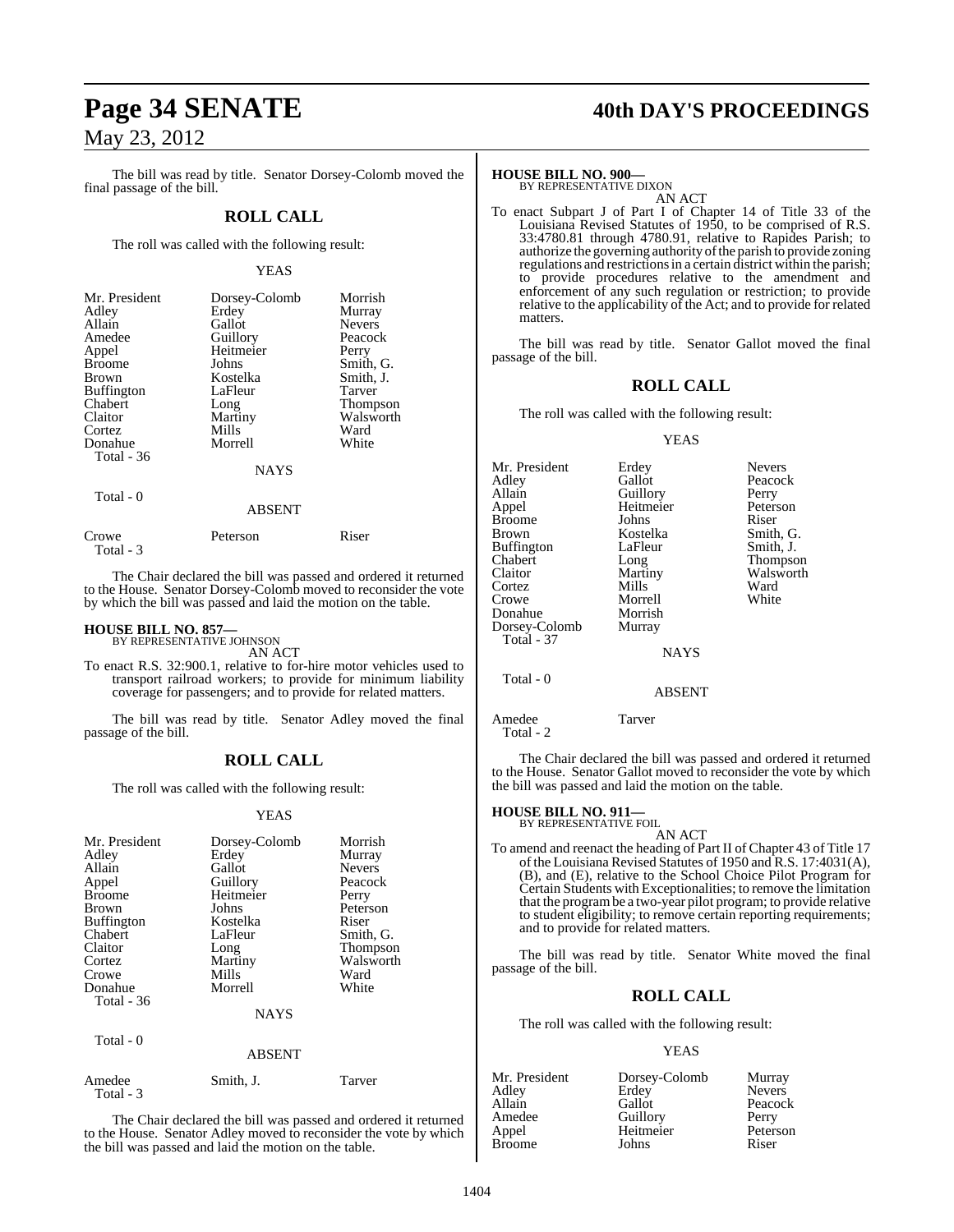## **40th DAY'S PROCEEDINGS Page 35 SENATE**

Brown Kostelka Smith, G.<br>Buffington LaFleur Smith, J. Buffington LaFle<br>
Chabert Long Chabert Long Thompson<br>Claitor Martiny Walsworth Cortez Crowe Morrell<br>
Donahue Morrish Donahue Total - 37

Martiny Walsworth<br>
Mills White

NAYS

ABSENT

Tarver Ward Total - 2

Total - 0

The Chair declared the bill was passed and ordered it returned to the House. Senator White moved to reconsider the vote by which the bill was passed and laid the motion on the table.

# **HOUSE BILL NO. 924—** BY REPRESENTATIVE WESLEY BISHOP

AN ACT

To enact R.S. 33:2740.70.1, relative to Orleans Parish; to create the Downman Road Economic Development District within the parish; to provide relative to the boundaries, purpose, and powers and duties of the district; to provide relative to district funding, including the authority to levy taxes; and to provide for related matters.

#### **Floor Amendments**

Senator Morrell proposed the following amendments.

#### **SENATE FLOOR AMENDMENTS**

Amendments proposed by Senator Morrell to Engrossed House Bill No. 924 by Representative Wesley Bishop

#### AMENDMENT NO. 1

On page 5, between lines 5 and 6, insert the following:

 "(5) Any property owned, operated or administered by the board of commissioners of the Port of New Orleans shall be excluded from the district and not subject to the jurisdiction of the district.

On motion of Senator Morrell, the amendments were adopted.

The bill was read by title. Senator Murray moved the final passage of the amended bill.

#### **ROLL CALL**

The roll was called with the following result:

#### YEAS

| Mr. President     | Dorsey-Colomb | Murray        |
|-------------------|---------------|---------------|
| Adley             | Erdey         | <b>Nevers</b> |
| Allain            | Gallot        | Perry         |
| Amedee            | Guillory      | Peterson      |
| Appel             | Heitmeier     | Riser         |
| <b>Broome</b>     | Johns         | Smith, G.     |
| <b>Brown</b>      | LaFleur       | Smith, J.     |
| <b>Buffington</b> | Long          | Thompson      |
| Chabert           | Martiny       | Walsworth     |
| Cortez            | Mills         | Ward          |
| Crowe             | Morrell       | White         |
| Donahue           | Morrish       |               |
| Total - 35        |               |               |
|                   | <b>NAYS</b>   |               |

Claitor Peacock Total - 2

#### **ROLL CALL**

The roll was called with the following result:

**YEAS** 

| Mr. President     | Gallot      | <b>Nevers</b> |
|-------------------|-------------|---------------|
| Adley             | Guillory    | Peacock       |
| Allain            | Heitmeier   | Perry         |
| Appel             | Johns       | Peterson      |
| <b>Broome</b>     | Kostelka    | Riser         |
| Brown             | LaFleur     | Smith, G.     |
| <b>Buffington</b> | Long        | Smith, J.     |
| Chabert           | Martiny     | Thompson      |
| Cortez            | Mills       | Walsworth     |
| Donahue           | Morrell     | White         |
| Dorsey-Colomb     | Morrish     |               |
| Erdey             | Murray      |               |
| Total - 34        |             |               |
|                   | <b>NAYS</b> |               |
| Total - 0         |             |               |
|                   | ABSENT      |               |
| Amedee            | Crowe       | Ward          |
| Claitor           | Tarver      |               |

The Chair declared the bill was passed and ordered it returned to the House. Senator Morrell moved to reconsider the vote by which the bill was passed and laid the motion on the table.

**HOUSE BILL NO. 1043—**

BY REPRESENTATIVE HENRY BURNS AN ACT

To amend and reenact R.S. 39:100.61(B), relative to the New Opportunities Waiver Fund; to provide for the deposit of monies into the New Opportunities Waiver Fund; provides for an effective date; and to provide for related matters.

The bill was read by title. Senator Peacock moved the final passage of the bill.

#### **ROLL CALL**

The roll was called with the following result:

The Chair declared the amended bill was passed and ordered it returned to the House. Senator Murray moved to reconsider the vote

Kostelka Tarver

Total - 2

**HOUSE BILL NO. 956—** BY REPRESENTATIVE BADON AN ACT

by which the bill was passed and laid the motion on the table.

To amend and reenact R.S. 33:9100.12(A) and to enact R.S. 33:9100.10, relative to Orleans Parish; to provide relative to the East New Orleans Neighborhood Advisory Commission; to authorize the governing authority of the city of New Orleans to levy and collect a parcel fee within the area of the commission; to provide relative to the disposition of the proceeds of the fee; to require the executive board of the commission to propose an annual budget to the commission; and to provide for related matters.

ABSENT

The bill was read by title. Senator Morrell moved the final passage of the bill.

Claitor Total - 5

1405

# May 23, 2012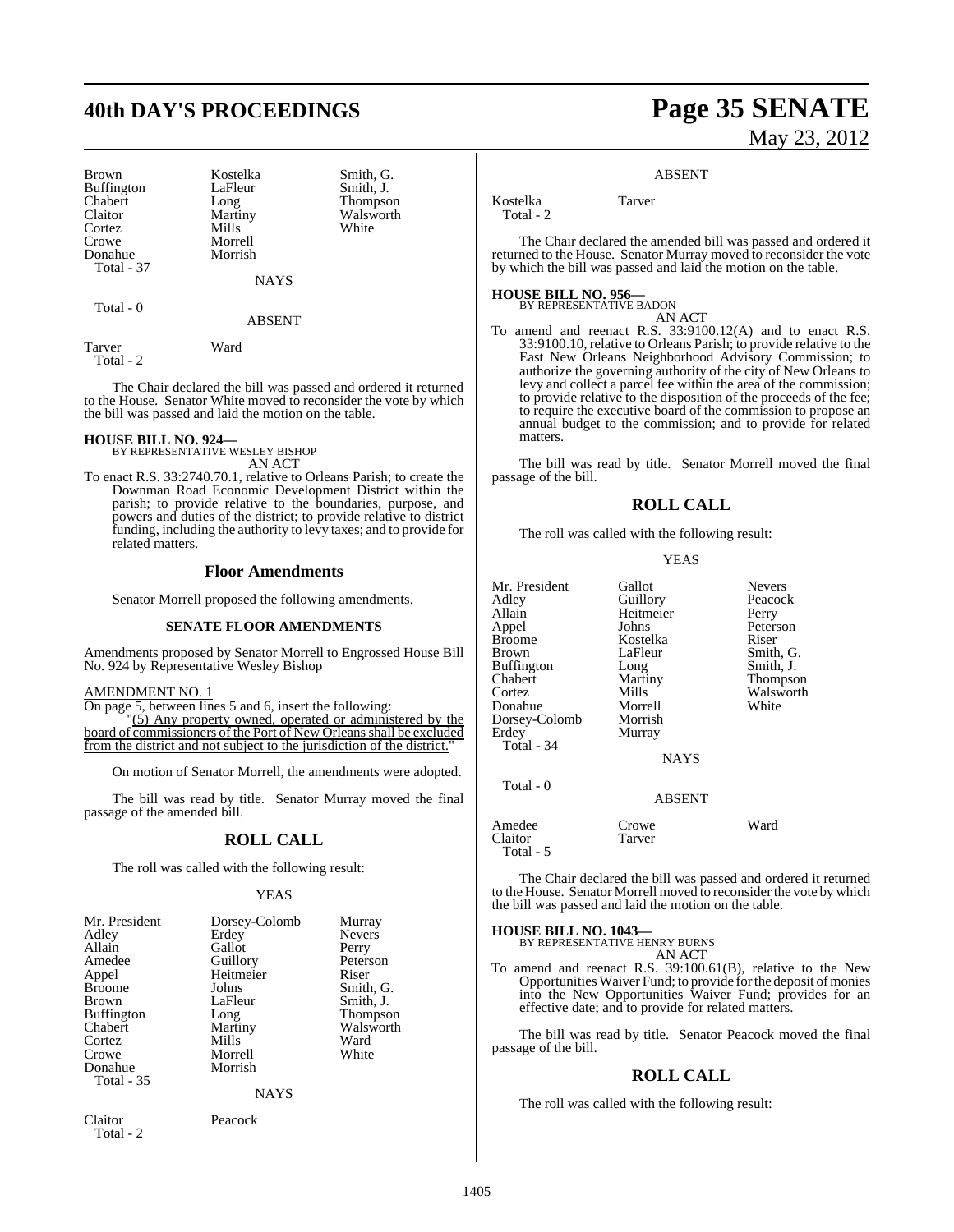|                                                                                                                                                        | <b>YEAS</b>                                                                                                                                 |                                                                                                                                      |
|--------------------------------------------------------------------------------------------------------------------------------------------------------|---------------------------------------------------------------------------------------------------------------------------------------------|--------------------------------------------------------------------------------------------------------------------------------------|
| Mr. President<br>Adley<br>Allain<br>Amedee<br>Appel<br>Broome<br>Brown<br>Buffington<br>Chabert<br>Claitor<br>Cortez<br>Crowe<br>Donahue<br>Total - 38 | Dorsey-Colomb<br>Erdey<br>Gallot<br>Guillory<br>Heitmeier<br>Johns<br>Kostelka<br>LaFleur<br>Long<br>Martiny<br>Mills<br>Morrell<br>Morrish | Murray<br><b>Nevers</b><br>Peacock<br>Perry<br>Peterson<br>Riser<br>Smith, G.<br>Smith, J.<br>Thompson<br>Walsworth<br>Ward<br>White |
|                                                                                                                                                        | <b>NAYS</b>                                                                                                                                 |                                                                                                                                      |
| Total - 0                                                                                                                                              | <b>ABSENT</b>                                                                                                                               |                                                                                                                                      |

Tarver

Total - 1

The Chair declared the bill was passed and ordered it returned to the House. Senator Peacock moved to reconsider the vote by which the bill was passed and laid the motion on the table.

#### **HOUSE BILL NO. 1045—** BY REPRESENTATIVE SEABAUGH

AN ACT

To amend and reenact R.S.  $13:5108.1(A)(1)$  and  $(E)(2)$  and  $(3)$  and to enact R.S. 13:5108.1(E)(4), relative to individuals covered under the Louisiana Governmental Claims Act; to provide for indemnification; to provide for the definition of "covered individual"; and to provide for related matters.

The bill was read by title. Senator Johns moved the final passage of the bill.

### **ROLL CALL**

The roll was called with the following result:

#### YEAS

| Mr. President     | Dorsey-Colomb | Murray          |
|-------------------|---------------|-----------------|
| Adley             | Erdey         | <b>Nevers</b>   |
| Allain            | Gallot        | Peacock         |
| Amedee            | Guillory      | Perry           |
| Appel             | Heitmeier     | Riser           |
| <b>Broome</b>     | Johns         | Smith, G.       |
| <b>Brown</b>      | Kostelka      | Smith, J.       |
| <b>Buffington</b> | LaFleur       | Tarver          |
| Chabert           | Long          | <b>Thompson</b> |
| Claitor           | Martiny       | Walsworth       |
| Cortez            | Mills         | Ward            |
| Crowe             | Morrell       | White           |
| Donahue           | Morrish       |                 |
| Total - 38        |               |                 |
|                   | NAYS          |                 |

#### ABSENT

Peterson

Total - 1

Total - 0

The Chair declared the bill was passed and ordered it returned to the House. Senator Johns moved to reconsider the vote by which the bill was passed and laid the motion on the table.

# **Page 36 SENATE 40th DAY'S PROCEEDINGS**

#### **HOUSE BILL NO. 1051—**

BY REPRESENTATIVE SMITH AN ACT

To amend and reenact R.S.  $33:2740.8(A)(1)$  and  $(D)(1)(d)$ , relative to downtown development districts; to provide relative to the Downtown Development District of the city of Baton Rouge; to provide relative to the boundaries and the governing board of the district; and to provide for related matters.

The bill was read by title. Senator Dorsey-Colomb moved the final passage of the bill.

### **ROLL CALL**

The roll was called with the following result:

Morrish

#### YEAS

Mr. President Erdey Nevers<br>Adley Gallot Perry Adley Gallot<br>Allain Guillory Amedee Heitmeier Riser<br>
Appel Johns Smith Appel Johns Smith, G.<br>Broome Kostelka Smith, J. Brown LaFleur Tarver<br>
Buffington Long Thompson Buffington Long<br>Chabert Martiny Claitor Mills Ward<br>Crowe Morrell White Crowe Morrell<br>
Donahue Morrish Dorsey-Colomb Murray Total - 37

Kostelka Smith,<br>LaFleur Tarver Martiny Walsworth<br>
Mills Ward

Peterson

**NAYS** 

ABSENT

Peacock Total - 1

Cortez Total - 1

The Chair declared the bill was passed and ordered it returned to the House. Senator Dorsey-Colomb moved to reconsider the vote by which the bill was passed and laid the motion on the table.

#### **HOUSE BILL NO. 661—**

BY REPRESENTATIVE HARRISON AN ACT

To enact R.S. 17:7(33), relative to the powers and duties of the State Board of Elementary and Secondary Education; to require the board to assist governing authorities in maximizing reimbursement of certain school-based health care services; to identify certain funding sources in order to create and maintain electronic health reports; and to provide for related matters.

On motion of Senator Broome, the bill was read by title and returned to the Calendar, subject to call.

### **Rules Suspended**

Senator Thompson asked for and obtained a suspension of the rules to revert to the Morning Hour.

### **Message from the House**

#### **CONCURRING IN SENATE CONCURRENT RESOLUTIONS**

#### May 23, 2012

To the Honorable President and Members of the Senate: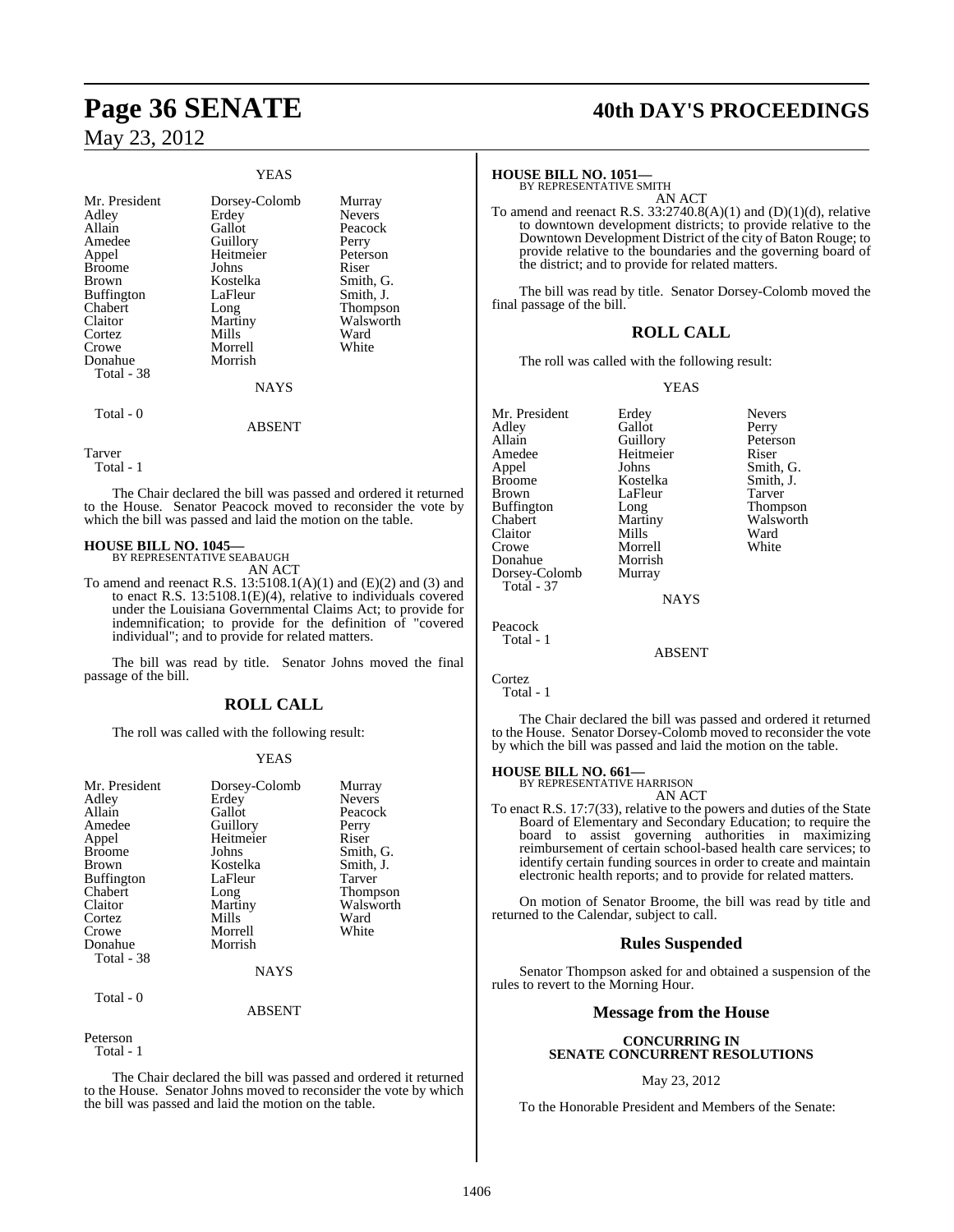# **40th DAY'S PROCEEDINGS Page 37 SENATE**

I am directed to inform your honorable body that the House of Representatives has finally concurred in the following Senate Concurrent Resolutions:

#### **SENATE CONCURRENT RESOLUTION NO. 116—** BY SENATOR ERDEY

A CONCURRENT RESOLUTION

To urge and request that the Department of Transportation and Development study LA 37, between its intersection with Sullivan Road and its intersection with LA 409 (Liberty Road) in East Baton Rouge Parish, to improve its safety to the traveling public.

Reported without amendments.

### **SENATE CONCURRENT RESOLUTION NO. 122—** BY SENATOR MILLS A CONCURRENT RESOLUTION

To urge and request the State Board of Elementary and Secondary Education to make recommendations relative to the consideration of family involvement or use of family involvement data in measuring school performance and educator effectiveness.

Reported without amendments.

# **SENATE CONCURRENT RESOLUTION NO. 124—** BY SENATOR CLAITOR

A CONCURRENT RESOLUTION

To urge and request the State Board of Elementary and Secondary Education to study and determine the most equitable funding methodology to appropriately address the individual needs of children with special needs within the Minimum Foundation Program formula and to incorporate such methodology into the formula as expeditiously as possible.

Reported without amendments.

Respectfully submitted, ALFRED W. SPEER Clerk of the House of Representatives

#### **Appointment of Conference Committee on Senate Bill No. 520**

The President of the Senate appointed the following members to confer with a like committee from the House to consider the disagreement on **Senate Bill No. 520**:

> Senators Broome, Crowe and Murray.

#### **Appointment of Conference Committee on House Bill No. 94**

The President of the Senate appointed to the Conference Committee on **House Bill No. 94** the following members of the Senate:

> Senators Morrish, LaFleur and Johns.

#### **Appointment of Conference Committee on House Bill No. 98**

The President of the Senate appointed to the Conference Committee on **House Bill No. 98** the following members of the Senate:

> Senators Brown, Appel and Riser.

# May 23, 2012

#### **Appointment of Conference Committee on House Bill No. 167**

The President of the Senate appointed to the Conference Committee on **House Bill No. 167** the following members of the Senate:

> Senators Morrell, Donahue and Walsworth.

#### **Appointment of Conference Committee on House Bill No. 447**

The President of the Senate appointed to the Conference Committee on **House Bill No. 447** the following members of the Senate:

> Senators Morrell, Martiny and Crowe.

#### **Appointment of Conference Committee on House Bill No. 474**

The President of the Senate appointed to the Conference Committee on **House Bill No. 474** the following members of the Senate:

> Senators Martiny, Nevers and Claitor.

#### **Appointment of Conference Committee on House Bill No. 586**

The President of the Senate appointed to the Conference Committee on **House Bill No. 586** the following members of the Senate:

> Senators Adley, Broome and Heitmeier.

#### **Appointment of Conference Committee on House Bill No. 589**

The President of the Senate appointed to the Conference Committee on **House Bill No. 589** the following members of the Senate:

> Senators Adley, John Smith and Heitmeier.

#### **Appointment of Conference Committee on House Bill No. 596**

The President of the Senate appointed to the Conference Committee on **House Bill No. 596** the following members of the Senate:

> Senators Martiny, Claitor and Ward.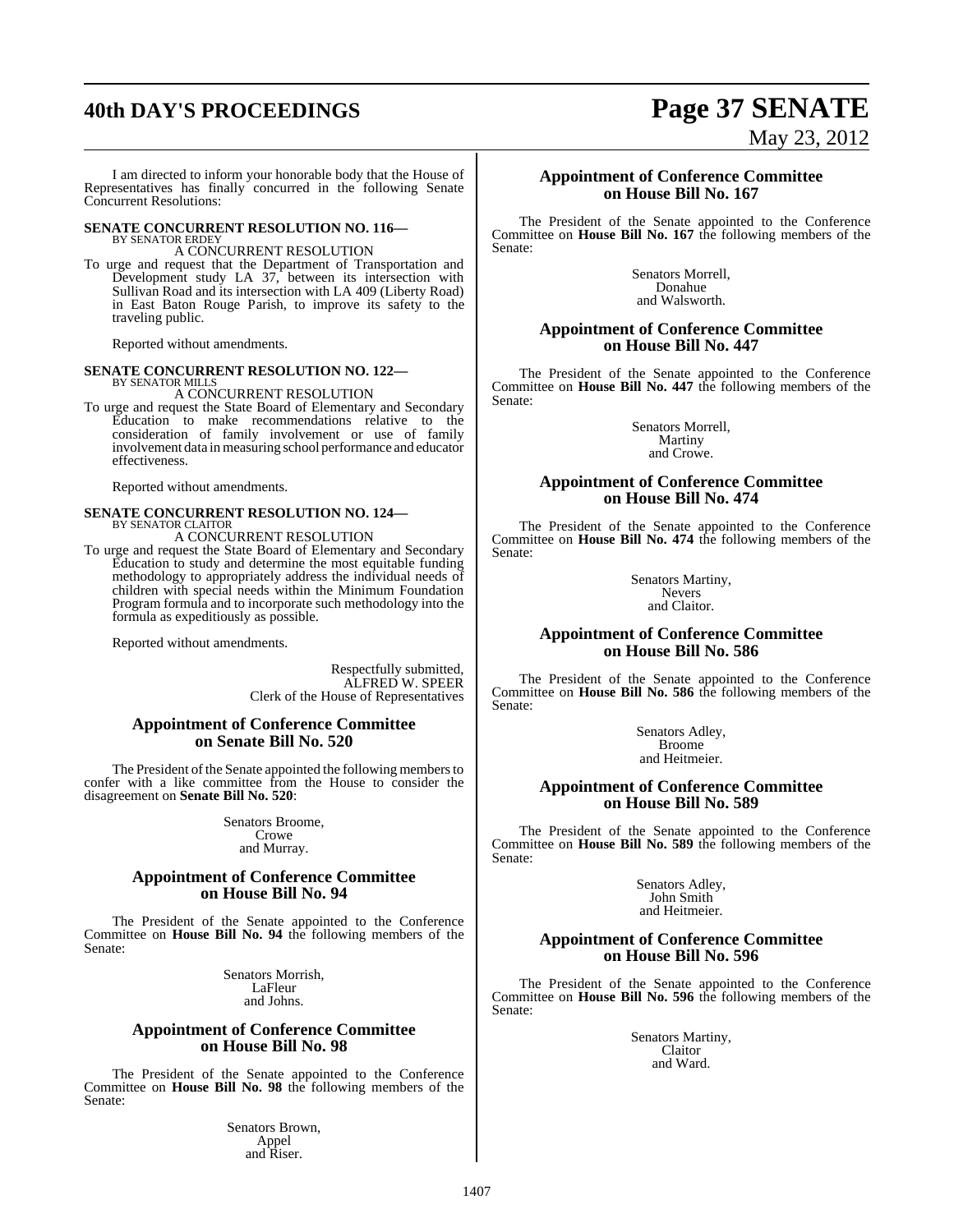# **Page 38 SENATE 40th DAY'S PROCEEDINGS**

May 23, 2012

#### **Appointment of Conference Committee on House Bill No. 615**

The President of the Senate appointed to the Conference Committee on **House Bill No. 615** the following members of the Senate:

> Senators Adley, White and Heitmeier.

#### **Message from the House**

#### **ASKING CONCURRENCE IN HOUSE BILLS AND JOINT RESOLUTIONS**

May 23, 2012

To the Honorable President and Members of the Senate:

I am directed to inform your honorable body that the House of Representatives has finally passed and asks your concurrence in the following House Bills and Joint Resolutions:

| <b>HB NO. 22</b> | <b>HB NO. 31</b> | <b>HB NO. 370</b> |
|------------------|------------------|-------------------|
|                  |                  |                   |

HB NO. 906 HB NO. 1216

Respectfully submitted, ALFRED W. SPEER Clerk of the House of Representatives

#### **House Bills and Joint Resolutions**

Senator Adley asked for and obtained a suspension of the rules to read House Bills and Joint Resolutions a first and second time by title and refer them to committee.

**HOUSE BILL NO. 22—** BY REPRESENTATIVE MONTOUCET

AN ACT

To amend and reenact R.S. 11:546(C) and to enact R.S.  $11:444(A)(2)(d)$ , 546(D), (E), and (F), and 605(D), relative to retirement benefits of adult probation and parole officers in the Louisiana State Employees' Retirement System; to provide for benefit calculation; to provide for funding; to provide an effective date; and to provide for related matters.

The bill was read by title and referred by the President to the Committee on Retirement.

# **HOUSE BILL NO. 31—** BY REPRESENTATIVE ARNOLD

AN ACT

To amend and reenact R.S. 11:3682(1) and (18), 3685(A)(2)(d) and (e) and (C)(6), (7)(introductory paragraph), (9), (10), (13), and  $(14)$ (introductory paragraph),  $3686(A)$  and  $(D)(1)$  and  $(2)$ ,  $3688(A)$ (introductory paragraph),  $(1)$ ,  $(2)$ , and  $(8)$ , and  $(D)(5)(a)(iii)$ , and  $3698(A)(3)$  and (B) and to repeal R.S.  $11:3685(B)$  and  $3687(A)(7)$ , relative to the Harbor Police Retirement System; to provide for technical changes; to provide for definitions; to provide relative to eligibility for disability benefits; to provide for payment of benefits to a totally handicapped or disabled child; to provide relative to the board of trustees; to provide relative to unusual benefit adjustments, and to provide for related matters.

The bill was read by title and referred by the President to the Committee on Retirement.

#### **HOUSE BILL NO. 370—**

BY REPRESENTATIVE HOFFMANN AN ACT

To enact R.S. 40:1094, relative to prenatal addiction; to provide for the convening of a multidisciplinary team by a district attorney in parishes with certain population ranges regarding the disposition of cases involving pregnant women who test positive for controlled dangerous substances while under arrest; to provide for the makeup of the multidisciplinary team; to provide for the term of members of the multidisciplinary team; to provide for definitions; and to provide for related matters.

The bill was read by title and referred by the President to the Committee on Judiciary B.

#### **HOUSE BILL NO. 906—**

BY REPRESENTATIVE GAINES AN ACT

To amend and reenact R.S. 33:4780.46(A)(2), relative to zoning boards of adjustment; to provide relative to the membership of any such board in certain parishes; to provide for the appointment of additional members to any such board; to provide relative to the terms and qualifications of board members; and to provide for related matters.

The bill was read by title and referred by the President to the Committee on Local and Municipal Affairs.

# **HOUSE BILL NO. 1216— (Substitute for House Bill No. 717**

**by Representative Thompson)**<br>BY REPRESENTATIVES THOMPSON, BILLIOT, BROWN, BURFORD,<br>HENRY BURNS, BURRELL, CARMODY, JEFFERSON, JIM MORRIS,<br>NORTON, REYNOLDS, SEABAUGH, AND PATRICK WILLIAMS<br>AN ACT

To amend and reenact R.S. 27:92(B)(2)(b)(i) and (c) and to enact R.S. 27:92(B)(2)(d) and (D), relative to the collection and disposition of fees from the conduct of gaming activities on a riverboat; to dedicate a portion of fees collected from certain riverboats operating within Bossier Parish and Caddo Parish; to require the deposit of proceeds under certain circumstances; to establish the Caddo-Bossier Economic Development and Tourism Fund as a special treasury fund; to provide for deposits into a special treasury fund; to provide for uses of a special treasury fund; to provide for reporting; to provide for an effective date; and to provide for related matters.

The bill was read by title and referred by the President to the Committee on Judiciary B.

### **Message from the House**

#### **ASKING CONCURRENCE IN HOUSE CONCURRENT RESOLUTIONS**

May 23, 2012

To the Honorable President and Members of the Senate:

I am directed to inform your honorable body that the House of Representatives has finally passed and asks your concurrence in the following House Concurrent Resolutions:

HCR NO. 174 HCR NO. 175

Respectfully submitted, ALFRED W. SPEER Clerk of the House of Representatives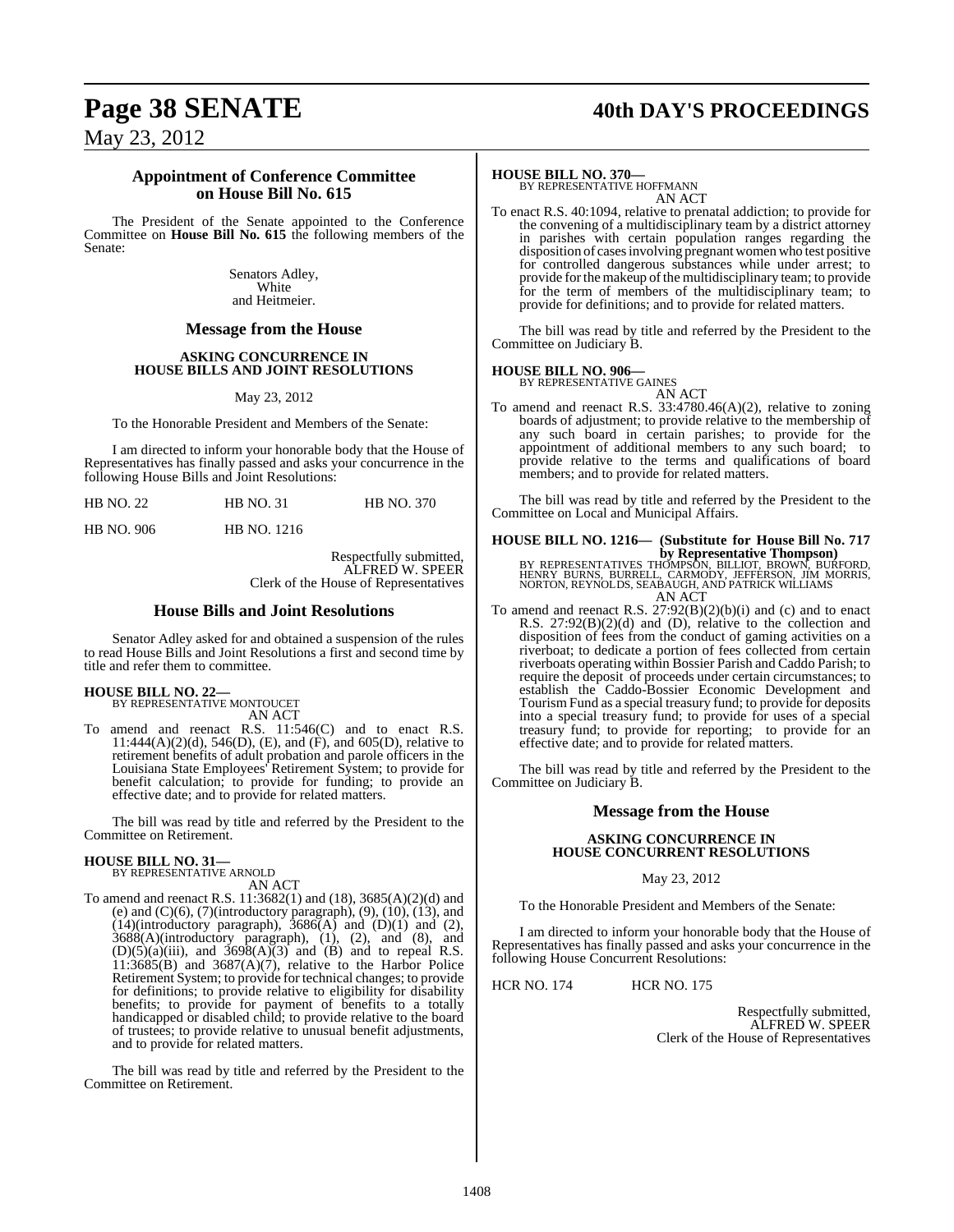# **40th DAY'S PROCEEDINGS Page 39 SENATE**

# May 23, 2012

### **House Concurrent Resolutions on First Reading**

### **HOUSE CONCURRENT RESOLUTION NO. 174—** BY REPRESENTATIVES KATRINA JACKSON AND MORENO A CONCURRENT RESOLUTION

To urge and request the secretary of the Department of Children and Family Services, the secretary of the Department of Health and Hospitals, the secretary of the Department of Economic Development, the director of the Department of State Civil Service, the state superintendent of the Department of Education, the commissioner of the division of administration, the executive director of the Louisiana Workforce Commission, and the head of the Louisiana State University Health Sciences Center- Health Care Services Division, to study and submit a report on the number of women in their workforces based on age, race, and job category.

The resolution was read by title and placed on the Calendar for a second reading.

### **HOUSE CONCURRENT RESOLUTION NO. 175—** BY REPRESENTATIVE WESLEY BISHOP A CONCURRENT RESOLUTION

To urge and request the Recovery School District to rename Little Woods Elementary School in New Orleans East in honor of Dolores T. Aaron, a longtime educator, public servant, and pillar of the community who passed away in January of 2012.

The resolution was read by title and placed on the Calendar for a second reading.

### **Reports of Committees**

The following reports of committees were received and read:

#### **REPORT OF COMMITTEE ON**

### **TRANSPORTATION, HIGHWAYS AND PUBLIC WORKS**

Senator Robert Adley, Chairman on behalf of the Committee on Transportation, Highways and Public Works, submitted the following report:

#### May 23, 2012

To the President and Members of the Senate:

I am directed by your Committee on Transportation, Highways and Public Works to submit the following report:

#### **SENATE CONCURRENT RESOLUTION NO. 129—** BY SENATOR BROWN

A CONCURRENT RESOLUTION

To direct parish councils on aging, regional offices of aging and adult services, and regional offices of citizens with developmental disabilities to establish voluntary registry of persons with special needs who request assistance during times of evacuation, including voluntary, advisory, mandatory, or forced evacuations.

Reported with amendments.

#### **HOUSE BILL NO. 713—**

BY REPRESENTATIVE HUNTER AN ACT

To amend and reenact R.S. 32:295.4(introductory paragraph) and to enact R.S. 32:295.4(5), relative to law enforcement checkpoints; to require advance notice to the public of seat belt and insurance checkpoints; and to provide for related matters.

Reported with amendments.

**HOUSE BILL NO. 1189— (Substitute for House Bill No. 892 by Representative Hodges)** BY REPRESENTATIVE HODGES

AN ACT

To enact R.S. 32:1717(D), relative to motor vehicles; to provide that certain operators of car carriers are not required to have certain license plates or insurance; and to provide for related matters.

Reported with amendments.

### **HOUSE BILL NO. 1212— (Substitute for House Bill No. 935 by Representative St. Germain**)<br>BY REPRESENTATIVE ST. GERMAIN AN ACT

To enact R.S. 47:820.5.8, Chapter 2 of Subtitle VIII of Title 47 of the Louisiana Revised Statutes of 1950, to be comprised of R.S. 47:7011 through 7018, and R.S. 48:954 and 954.1, relative to the Department of Transportation and Development; to provide for an election to determine if tolls are collected on the Crescent City Connection Bridge; to provide relative to collection of tolls; to provide relative to the distribution of toll collections; to create a fund; to provide for an advisory body; to provide for ferry fares; to provide for privatization; to authorize the State Bond Commission to issue bonds secured by certain funds; to provide for the use of the proceeds of the bonds; to provide for a special fund; to provide for certain requirements and limitations on the issuance of bonds; to provide for a procedure to contest the validity of issuance of the bonds; to provide for the rights of bondholders; to authorize the issuance of refunding bonds; and to provide for related matters.

Reported with amendments.

Respectfully submitted, ROBERT ADLEY Chairman

#### **House Bills and Joint Resolutions on Second Reading Just Reported by Committees**

Senator Adley asked for and obtained a suspension of the rules to take up House Bills and Joint Resolutions just reported by Committees.

### **HOUSE BILL NO. 713—**

BY REPRESENTATIVE HUNTER AN ACT

To amend and reenact R.S. 32:295.4(introductory paragraph) and to enact R.S. 32:295.4(5), relative to law enforcement checkpoints; to require advance notice to the public of seat belt and insurance checkpoints; and to provide for related matters.

Reported with amendments by the Committee on Transportation, Highways and Public Works.

#### **SENATE COMMITTEE AMENDMENTS**

Amendments proposed by Senate Committee on Transportation, Highways and Public Works to Engrossed House Bill No. 713 by Representative Hunter

#### AMENDMENT NO. 1

On page 1, line 2, after "paragraph)" delete "and to enact R.S. 32:295.4(5)"

#### AMENDMENT NO. 2

On page 1, line 3, after "to require" delete the remainder of line 3 and on line 4, delete "seat belt and insurance" and insert "guidelines for motor vehicle inspection sticker"

#### AMENDMENT NO. 3

On page 1, line 6, after "amended" delete "and R.S." and on line 7, at the beginning of the line delete "32:295.4(5) is hereby enacted"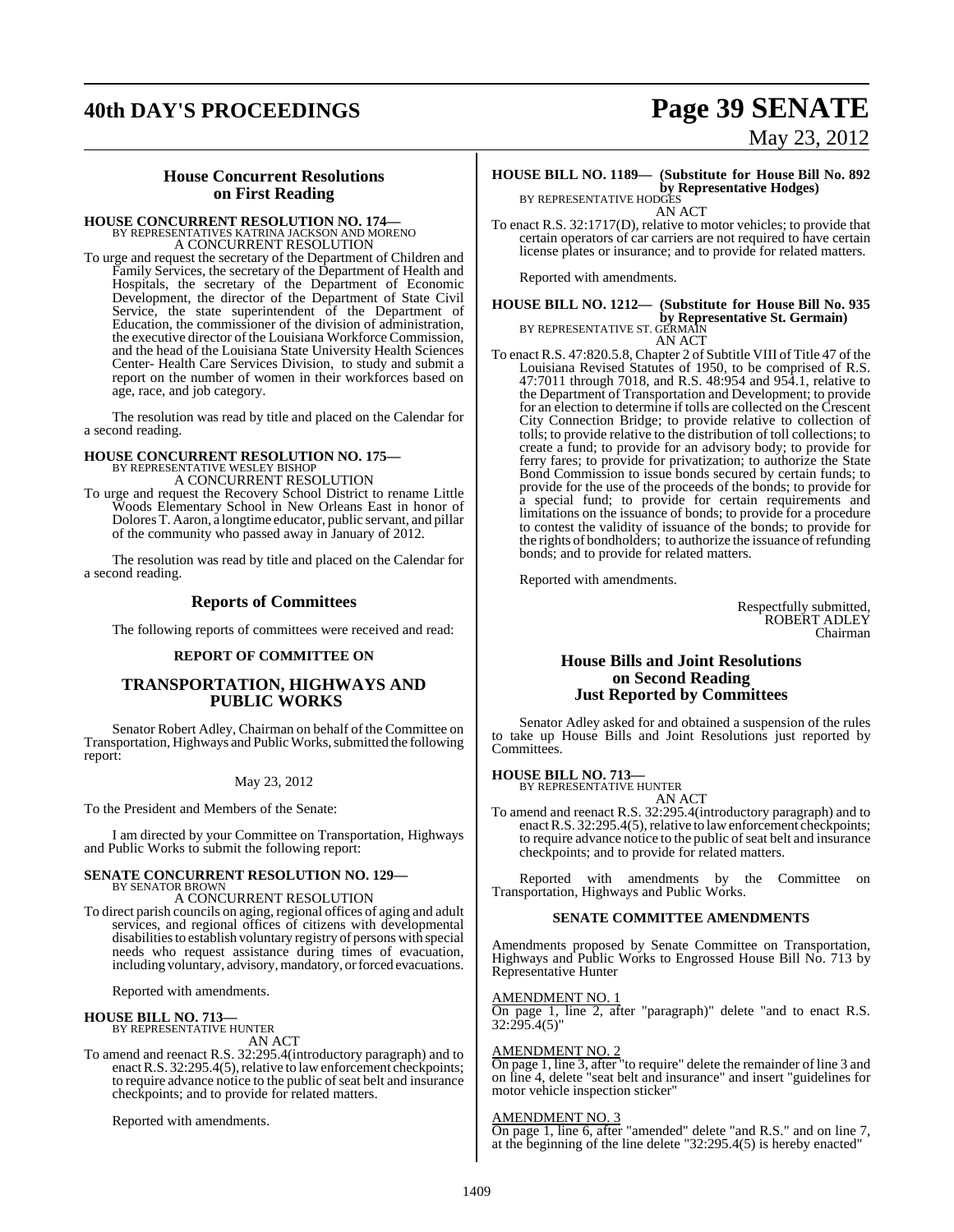### Page 40 **SENATE** 40th DAY'S PROCEEDINGS

### May 23, 2012

AMENDMENT NO. 4

On page 1, line 9, after "agencies" delete "; advance notice"

AMENDMENT NO. 5 On page 2, delete lines 3 and 4

On motion of Senator Adley, the committee amendment was adopted. The amended bill was read by title and recommitted to the Committee on Finance.

### **HOUSE BILL NO. 1189— (Substitute for HouseBill No. 892 by Representative Hodges)** BY REPRESENTATIVE HODGES

AN ACT

To enact R.S. 32:1717(D), relative to motor vehicles; to provide that certain operators of car carriers are not required to have certain license plates or insurance; and to provide for related matters.

Reported with amendments by theCommittee on Transportation, Highways and Public Works.

#### **SENATE COMMITTEE AMENDMENTS**

Amendments proposed by Senate Committee on Transportation, Highways and Public Works to Engrossed House Bill No. 1189 by Representative Hodges

AMENDMENT NO. 1

On page 1, line 10, change "who" to "which"

AMENDMENT NO. 2 On page 1, line 17, before "Louisiana" insert "the"

On motion of Senator Adley, the committee amendment was adopted. The amended bill was read by title and recommitted to the Committee on Finance.

### **HOUSE BILL NO. 1212— (Substitute for HouseBill No. 935 by Representative St. Germain)** BY REPRESENTATIVE ST. GERMAIN

AN ACT To enact R.S. 47:820.5.8, Chapter 2 of Subtitle VIII of Title 47 of the Louisiana Revised Statutes of 1950, to be comprised of R.S. 47:7011 through 7018, and R.S. 48:954 and 954.1, relative to the Department of Transportation and Development; to provide for an election to determine if tolls are collected on the Crescent City Connection Bridge; to provide relative to collection of tolls; to provide relative to the distribution of toll collections; to create a fund; to provide for an advisory body; to provide for ferry fares; to provide for privatization; to authorize the State Bond Commission to issue bonds secured by certain funds; to provide for the use of the proceeds of the bonds; to provide for a special fund; to provide for certain requirements and limitations on the issuance of bonds; to provide for a procedure to contest the validity of issuance of the bonds; to provide for the rights of bondholders; to authorize the issuance of refunding bonds; and to provide for related matters.

Reported with amendments by theCommittee on Transportation, Highways and Public Works.

#### **SENATE COMMITTEE AMENDMENTS**

Amendments proposed by Senate Committee on Transportation, Highways and Public Works to Reengrossed House Bill No. 1212 by Representative St. Germain

#### AMENDMENT NO. 1

On page 1, line 13, after "bonds;" insert "to provide certain funds to operate a ferry;"

#### AMENDMENT NO. 2

On page 2, line 15, after "roadways" insert "and with further authorization for such tolls to be funded into revenue bonds for any one or more capital projects"

#### AMENDMENT NO. 3

On page 3, line 27, after "violations" insert "in accordance with the provisions of the Administrative Procedure Act"

#### AMENDMENT NO. 4

On page 9, line 6, change "R.S. 47:7014" to "R.S. 47:7015"

#### AMENDMENT NO. 5

On page 9, line 24, after "R.S. 47:7012" delete the remainder of the line and delete lines 25 and 26 and insert "and R.S. 47:7013, in such amounts as remain after the deposit of monies not to exceed ten million dollars annually into the special fund for the payment of amounts due on bonds and related expenses and used to make payments under the bond documents pursuant to which any bonds were issued under the provisions of R.S. 47:7016.

#### AMENDMENT NO. 6

On page 10, delete lines 9 through 13 and insert the following:

"(2) Monies appropriated from the fund to the Department of Public Safety and Corrections, public safety services shall not exceed two million dollars annually and shall be allocated to and disbursed solely for police functions on the Crescent City Connection Bridge and along US 90Z between Interstate 10 and US 90.

(3) Monies appropriated from the fund to the Department of Transportation and Development shall be allocated and disbursed solely for operations, maintenance,

#### AMENDMENT NO. 7

On page 11, between lines 2 and 3, insert the following:

"(5) No Transportation Trust Fund - Regular monies shall be utilized to fund any police functions or any services and capital projects as provided in Paragraphs (2) and (3) of Subsection C of this Section.

#### AMENDMENT NO. 8

On page 11, line 10, change "be the first" to "not exceed"

#### AMENDMENT NO. 9

On page 11, delete lines 15 through17 and insert "issued solely for capital projects for and related to the Crescent City Connection Bridge and along US 90Z between Interstate 10 and US 90, including but not limited to, the following:

#### AMENDMENT NO. 10

On page 11, line 19, change "Increasing and expanding" to "Improving"

#### AMENDMENT NO. 11

On page 12, line 20, change "this Section" to "of the documents pursuant to which any bonds shall be issued'

#### AMENDMENT NO. 12

On page 13, line 14, delete "Except for the provisions of R.S. 39:1367, the" and insert "The"

#### AMENDMENT NO. 13

On page 13, at the end of line 18, insert the following: "Any bond or note, including the full principal of and interest on any refunding bond or note, issued by the commission pursuant to the provisions of the Act which originated as House Bill No.1212 of the 2012 Regular Session of the Legislature shall not be considered as "net tax supported debt" under the provisions of R.S. 39:1367."

#### AMENDMENT NO. 14

On page 16, line 8, change "R.S. 48:25" to "Chapter 1 of Title 48 of the Louisiana Revised Statutes of 1950"

#### AMENDMENT NO. 15

On page 16, between lines 21 and 22, insert:

"§7017.1 Algiers-Canal Street Ferry Fund; ferry operations

A. There is hereby created, as a special fund in the state treasury, the Algiers-Canal Street Ferry Fund, hereinafter referred to as the "fund". Notwithstanding any provision of law to the contrary, beginning January 1, 2013, and each fiscal year thereafter, after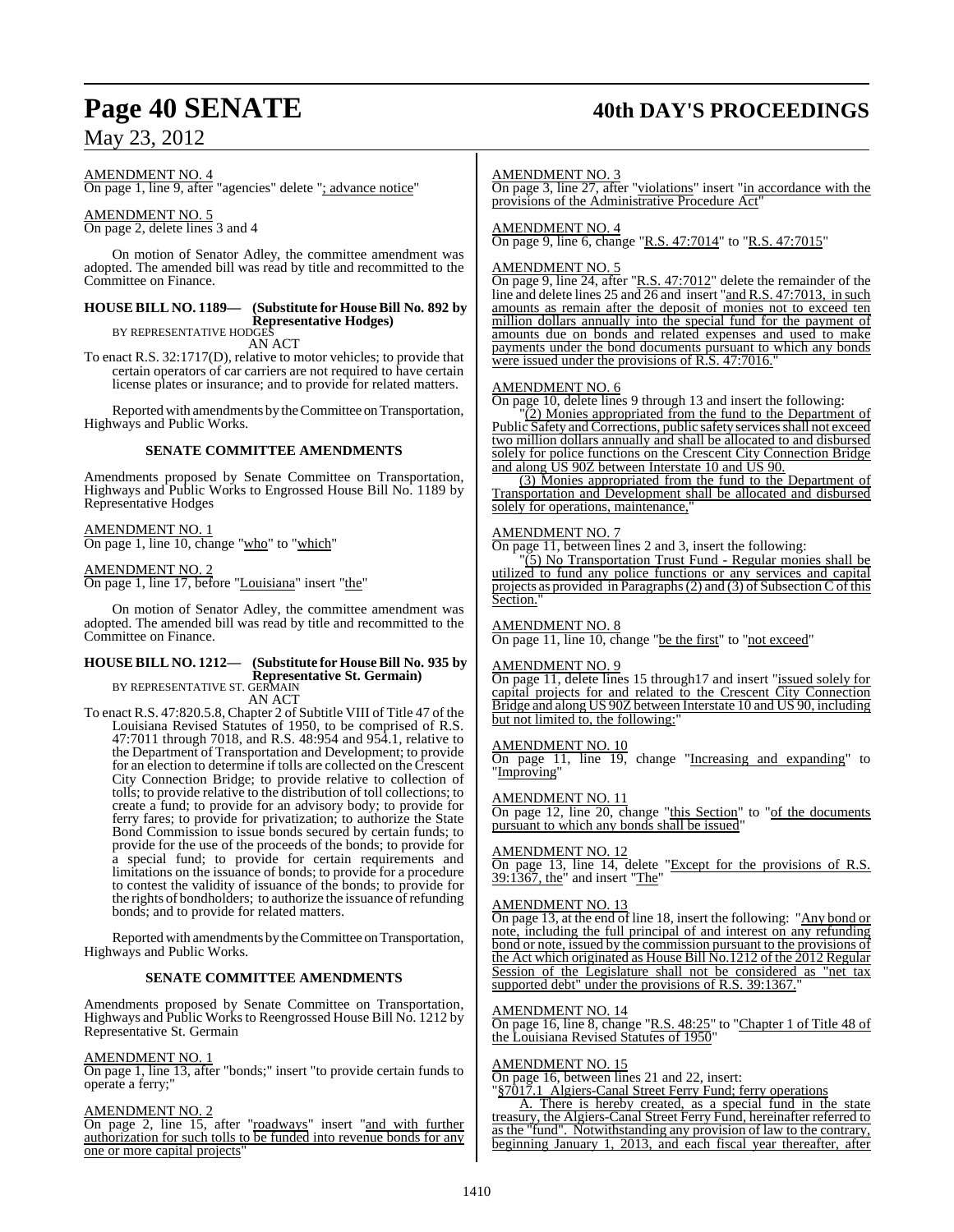# **40th DAY'S PROCEEDINGS Page 41 SENATE**

# May 23, 2012

compliance with the requirements of Article VII, Section 9(B) of the Constitution of Louisiana, and after making the allocation for state highway fund No. 2, the treasurer shall deposit into the fund, all of the funds derived from the collection of registration and license fees and taxes collected by the state pursuant to R.S. 47:462, and as provided in R.S. 47:481, in the parish of Orleans.

B. The monies in the fund shall be subject to an annual appropriation by the legislature and shall only be used as provided in Subsection C of this Section. The monies in the fund shall be invested by the treasurer in the same manner as the monies in the state general fund, and all interest earned shall be deposited and credited to the fund. All unexpended or unencumbered monies remaining in the fund at the end of the fiscal year shall remain to the credit of the fund.

C. Monies appropriated from the fund shall be used exclusively by the Department of Transportation and Development to fund operations of the Algiers-Canal Street ferry.

On motion of Senator Adley, the committee amendment was adopted. The amended bill was read by title and recommitted to the Committee on Finance.

#### **Privilege Report of the Committee on Senate and Governmental Affairs**

### **ENROLLMENTS**

Senator Amedee, Chairman on behalf of the Committee on Senate and Governmental Affairs, submitted the following report:

#### May 23, 2012

To the President and Members of the Senate:

I am directed by your Committee on Senate and Governmental Affairs to submit the following report:

The following Senate Bills have been properly enrolled:

**SENATE BILL NO. 98—** BY SENATORS MORRELL AND GARY SMITH AN ACT

To enact R.S. 40:1510, relative to fire protection districts, municipal fire departments or volunteer fire departments; to allow expenditure of public funds in connection with certain activities; and to provide for related matters.

### **SENATE BILL NO. 235—** BY SENATORS MILLS AND THOMPSON

AN ACT

To enact Part LXXII of Chapter 5 of Title 40 of the Louisiana Revised Statutes of 1950, to be comprised of R.S. 40:1300.351, relative to funding for health care; to authorize parish and municipal entities to consult with the Department of Health and Hospitals for technical assistance relative to funding; and to provide for related matters.

### **SENATE BILL NO. 313—** BY SENATOR DONAHUE

AN ACT

To amend and reenact R.S. 47:302.26, relative to the disposition of certain state sales tax collections in St. Tammany Parish; to provide for annual appropriations to the St. Tammany Parish Fund and for the disposition and use of the money in such fund; and to provide for related matters.

**SENATE BILL NO. 289—** BY SENATOR ALLAIN

#### AN ACT

To amend and reenact R.S. 38:3086.6, relative to the Teche-Vermilion Fresh Water District; to authorize the Coastal Protection and Restoration Authority to provide engineering assistance and services to the district; and to provide for related matters.

#### **SENATE BILL NO. 462—**

BY SENATORS AMEDEE AND BROWN AN ACT

To amend and reenact R.S. 15:1110(E), relative to juvenile detention centers; to provide relative to the effective date for required license; and to provide for related matters.

**SENATE BILL NO. 249—** BY SENATOR LONG AND REPRESENTATIVE DOVE AN ACT

To enact R.S. 49:191(6) and to repeal R.S. 49:191(4)(a), relative to the Department of Wildlife and Fisheries, including provisions to provide for the re-creation of the Department of Wildlife and Fisheries and the statutory entities made a part of the department by law; to provide for the effective termination date for all statutory authority for the existence of such statutory entities; and to provide for related matters.

## **SENATE BILL NO. 218—** BY SENATOR JOHNS

AN ACT To amend and reenact R.S. 37:1208, relative to the Louisiana Board of Pharmacy; to authorize the board to waive the annual license renewal requirements for pharmacists in certain circumstances; to authorize the board to waive the annual certification renewal requirements for certified technicians in certain circumstances; and to provide for related matters.

#### **SENATE BILL NO. 214—** BY SENATOR MILLS

AN ACT

To amend and reenact R.S. 37:1202(A)(5), 1203(A)(5), 1207(B), 1213, 1214, and 1230(C), and to repeal R.S. 37:1215, relative to the Louisiana Board of Pharmacy; to provide with respect to certain qualifications to engage in the practice of pharmacy; to require submission of an application by any applicant for licensure by examination; to provide with respect to submission of an application by any applicant for licensure as a pharmacist by reciprocity; to provide for applications for certain renewals; to provide for certain notifications of change; to provide for certain permit renewal applications; to remove the requirement to display certain licenses, certificates, and registrations; and to provide for related matters.

#### **SENATE BILL NO. 114—** BY SENATOR MILLS

AN ACT

To amend and reenact R.S. 40:1299.58.5(A)(2)(a) and (b) and (3), relative to declarations concerning medical procedures; to provide with respect to the order of priority for the procedure for making a declaration for a qualified patient who has not previously made a declaration; to provide for voting number when the class involves multiple persons; and to provide for related matters.

### **SENATE BILL NO. 112—** BY SENATOR JOHNS

AN ACT

To amend and reenact R.S. 40:1007(A), (B), (G), and (H), and to enact R.S. 40:1007(I) and (J), relative to the Louisiana Board of Pharmacy; relative to the Uniform Controlled Dangerous Substance Law; to provide for accessto prescription monitoring program information; and to provide for related matters.

> Respectfully submitted, "JODY" AMEDEE Chairman

The foregoing Senate Bills were signed by the President of the Senate.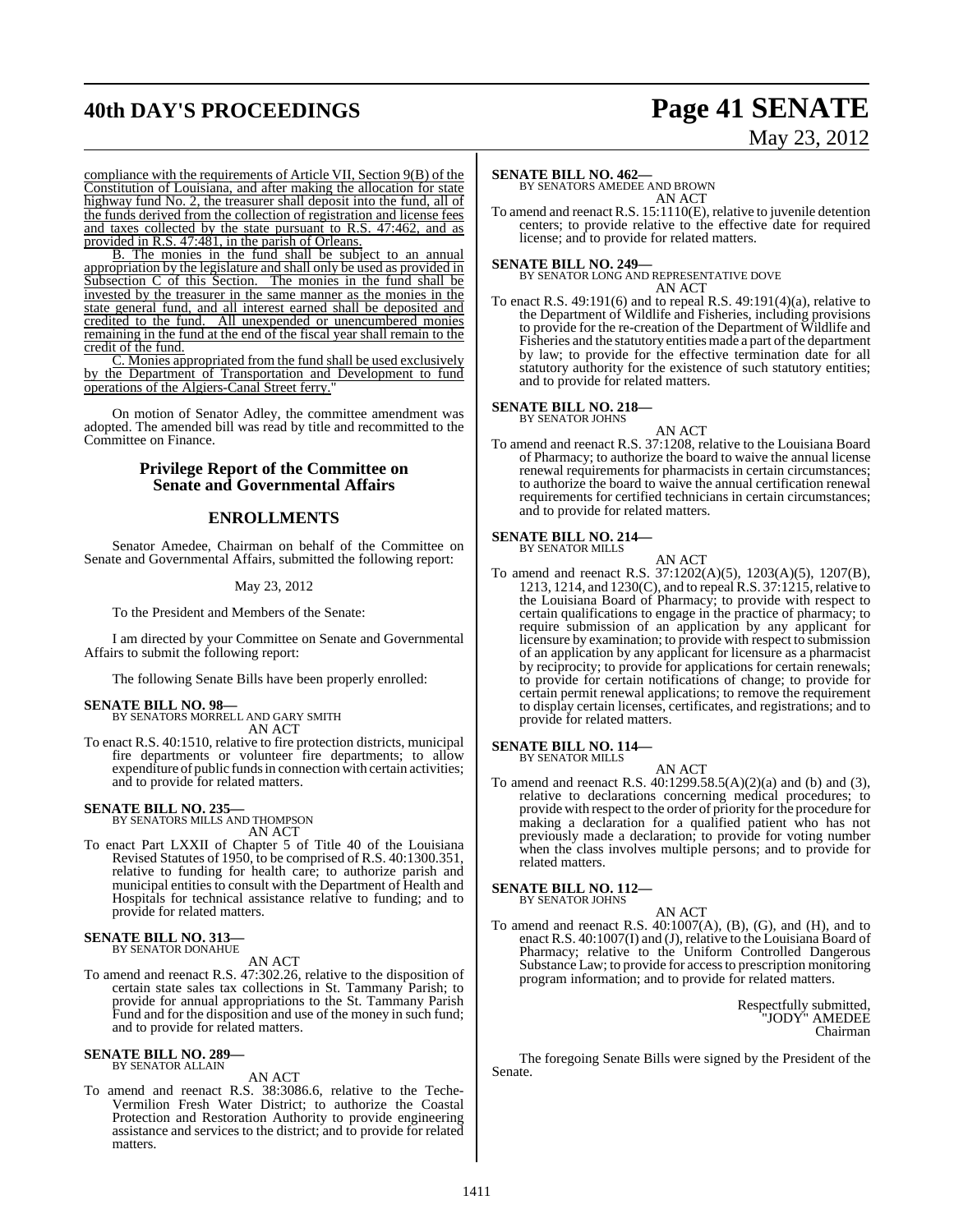## **Page 42 SENATE 40th DAY'S PROCEEDINGS**

May 23, 2012

#### **Privilege Report of the Committee on Senate and Governmental Affairs**

### **ENROLLMENTS**

Senator Amedee, Chairman on behalf of the Committee on Senate and Governmental Affairs, submitted the following report:

#### May 23, 2012

To the President and Members of the Senate:

I am directed by your Committee on Senate and Governmental Affairs to submit the following report:

The following Senate Concurrent Resolutions have been properly enrolled:

#### **SENATE CONCURRENT RESOLUTION NO. 9—** BY SENATOR DORSEY-COLOMB

A CONCURRENT RESOLUTION

To urge and request the Department of Transportation and Development to study widening and lengthening the on-ramp to Interstate 110 from which traffic traveling from the state capitol enters Interstate 110 north in Baton Rouge.

#### **SENATE CONCURRENT RESOLUTION NO. 53—** BY SENATOR CLAITOR

A CONCURRENT RESOLUTION

To urge and request the Louisiana State Law Institute to study legal issues surrounding groundwater and surface water law and report its recommendation to the legislature on or before March 1, 2013.

# **SENATE CONCURRENT RESOLUTION NO. 60—**<br>BY SENATOR PERRY AND REPRESENTATIVE HENSGENS A CONCURRENT RESOLUTION

To urge and request the State Board of Elementary and Secondary Education and the state Department of Education to develop and implement a comprehensive curriculum for a high school communications course that will prepare students to communicate effectively, both orally and in writing.

### **SENATE CONCURRENT RESOLUTION NO. 62—** BY SENATORS MURRAY AND THOMPSON A CONCURRENT RESOLUTION

To request that the commissioner of administration determine that the "best use and disposition" of the former site of the state insurance building near the state capitol is to transfer the property to the control of the legislature for the use of the legislative auditor and the legislature, and to implement the transfer.

**SENATE CONCURRENT RESOLUTION NO. 70—**<br>BY SENATOR BROWN AND REPRESENTATIVES BERTHELOT,<br>LAMBERT, PRICE AND SCHEXNAYDER A CONCURRENT RESOLUTION

To urge and request the Department of Transportation and Development to study the feasibility and costs of the four lane widening of LA 73 between LA 30 and Interstate 10 and the four lane widening of LA 30 between Interstate 10 and LA 44, all in Ascension Parish.

# **SENATE CONCURRENT RESOLUTION NO. 120—**<br>BY SENATOR HEITMEIER AND REPRESENTATIVE SIMON A CONCURRENT RESOLUTION

To commend Jodi Wilson upon her thirty-three years of outstanding service and dedication to the citizens of the state of Louisiana and to congratulate her on the occasion of her retirement from the Department of Health and Hospitals.

# **SENATE CONCURRENT RESOLUTION NO. 17—**<br>BY SENATOR DORSEY-COLOMB<br>A CONCURRENT RESOLUTION

To urge and request the Board of Regents and the Board of Supervisors of Community and Technical Colleges to study the feasibility of merging Capital Area Technical College and Baton Rouge CommunityCollege in order to more adequately address the educational needs of students and the economic and workforce development needs of the greater Baton Rouge area.

# **SENATE CONCURRENT RESOLUTION NO. 45—** BY SENATOR KOSTELKA

A CONCURRENT RESOLUTION

To urge and request the Louisiana State Law Institute to study and make recommendations relative to a potential conflict between provisions of law regarding the notice that must be provided to a criminal defendant as to his right to waive trial by jury, and the defendant's right to waive formal arraignment.

### **SENATE CONCURRENT RESOLUTION NO. 123—** BY SENATOR WHITE

A CONCURRENT RESOLUTION

To commemorate the two hundredth anniversary of the War of 1812 and "The Star Spangled Banner".

**SENATE CONCURRENT RESOLUTION NO. 46—**<br>BY SENATORS MORRISH, BROWN, BUFFINGTON, HEITMEIER,<br>MURRAY AND GARY SMITH AND REPRESENTATIVES ARNOLD,<br>BADON, WESLEY BISHOP, BROSSETT, DOVE AND LEGER A CONCURRENT RESOLUTION

To approve the comprehensive master plan for integrated coastal protection projects, as adopted by the Coastal Protection and Restoration Authority.

#### **SENATE CONCURRENT RESOLUTION NO. 31—**

BY SENATORS CROWE, DONAHUE AND NEVERS AND<br>REPRESENTATIVES ARNOLD, BURFORD, HENRY BURNS, TIM<br>BURNS, GAROFALO, GISCLAIR, GUILLORY, HARRIS, HOFFMANN,<br>HOLLIS, HUNTER, KLECKLEY, LIGI, LORUSSO, RICHARD,<br>SCHRODER,SEABAUGH,SIMON,S A CONCURRENT RESOLUTION

To memorialize the Congress of the United States to urge the United States Army Corps of Engineers, New Orleans District, to follow the recommendations of the Louisiana Department of Natural Resources, office of coastal management, as to the implementation of fair and reasonable regulations on wetland habitat assessment and compensation for wetland impacts.

**SENATE CONCURRENT RESOLUTION NO. 49—**<br>BY SENATORS BROOME, BUFFINGTON AND PETERSON AND<br>REPRESENTATIVES BARROW, HODGES, KATRINA JACKSON,<br>MORENO, NORTON, SMITH, ST. GERMAIN, THIERRY AND WHITNEY A CONCURRENT RESOLUTION

To recognize the need to devise strategies, with a strong emphasis on recognizing the warning signs of a cardiovascular event, that encompasses socioeconomic factors, cultural barriers, and lifestyle choices, for women at highest risk, to decrease the incidence of women dying of heart disease and stroke.

### **SENATE CONCURRENT RESOLUTION NO. 121—** BY SENATOR CORTEZ

A CONCURRENT RESOLUTION

To express the sincere condolences of the Legislature of Louisiana upon the death of George Norris Hebert.

#### **SENATE CONCURRENT RESOLUTION NO. 41—**

BY SENATORS MORRISH AND MURRAY AND REPRESENTATIVES<br>ARNOLD, BADON, BILLIOT, WESLEY BISHOP, BROSSETT, BROWN,<br>COX, DOVE, GAROFALO, GISCLAIR, HARRISON, HENSGENS,<br>HOWARD, KATRINA JACKSON, KLECKLEY, LEGER, LIGI, MILLER,<br>ORTEGO,

### A CONCURRENT RESOLUTION

To approve the annual integrated coastal protection plan for Fiscal Year 2012-2013, as adopted by the Coastal Protection and Restoration Authority.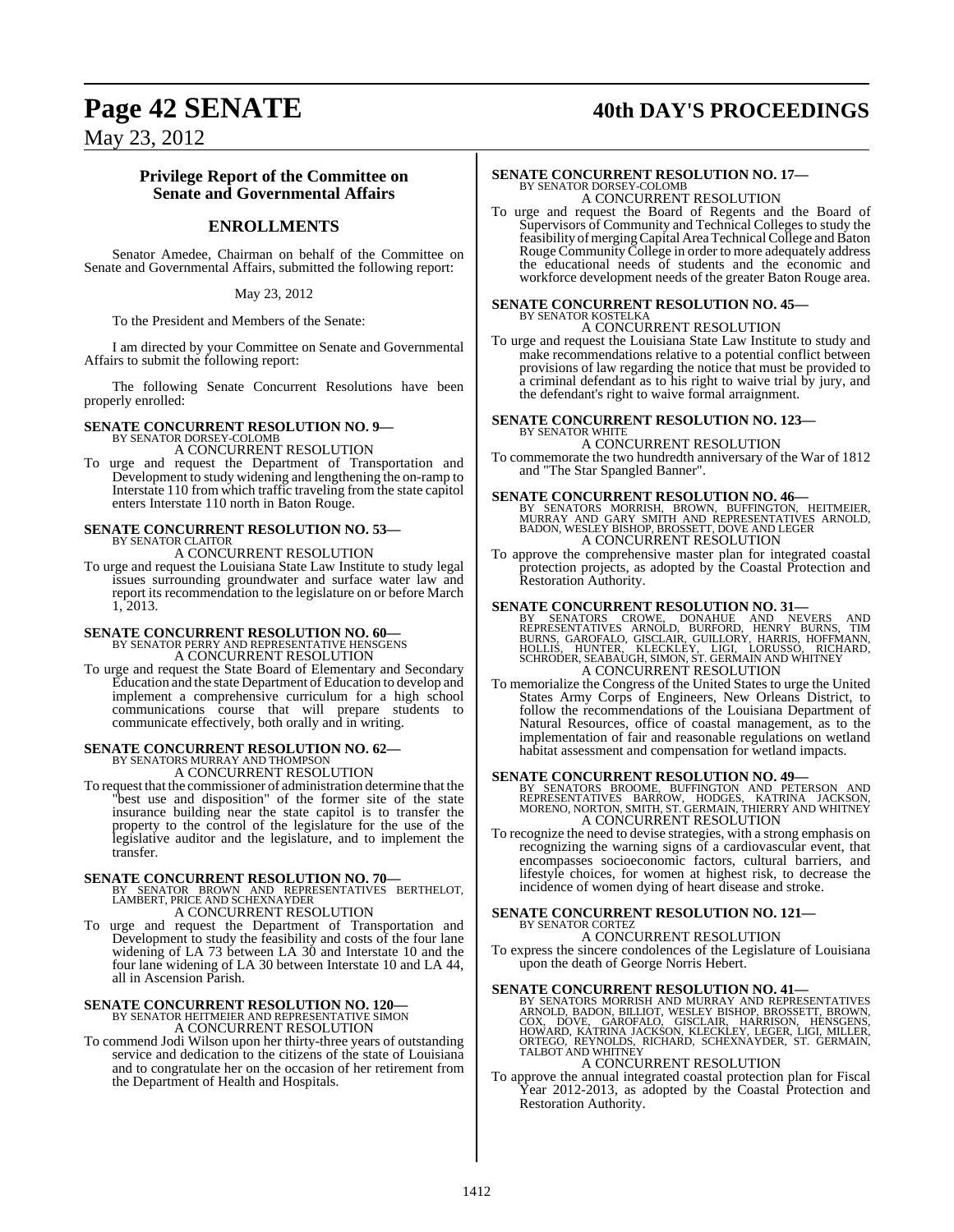# **40th DAY'S PROCEEDINGS Page 43 SENATE**

# May 23, 2012

Respectfully submitted, "JODY" AMEDEE Chairman

The foregoing Senate Concurrent Resolutions were signed by the President of the Senate.

#### **Message to the Governor**

#### **SIGNED SENATE BILLS**

#### May 23, 2012

To the Honorable Governor of the State of Louisiana:

The President of the Senate and the Speaker of the House of Representatives have signed the following Senate Bills:

#### **SENATE BILL NO. 77—**

BY SENATORS GALLOT, GARY SMITH AND WALSWORTH AN ACT

To amend and reenact R.S.  $32:402.3(C)$  and  $408(C)(1)$ , relative to motorcycle endorsements on drivers' licenses; to provide that persons meeting certain qualifications are not required to take a written knowledge test to obtain an "M" endorsement on a driver's license; and to provide for related matters.

**SENATE BILL NO. 87—** BY SENATORS BUFFINGTON AND THOMPSON AN ACT

To enact R.S. 49:191(6) and to repeal R.S. 49:191(4)(e), relative to the Department of Health and Hospitals; to provide for the recreation of the Department of Health and Hospitals and the statutory entities made a part of the department by law; to provide for the effective termination date for all statutory authority for the existence of such statutory entities; and to provide for related matters.

### **SENATE BILL NO. 101—** BY SENATOR GUILLORY

AN ACT

To amend and reenact R.S. 4:714(A), relative to charitable gaming; to increase the number of days a licensee may hold, operate, or conduct any game of chance within a calendar month; and to provide for related matters.

### **SENATE BILL NO. 178—** BY SENATOR NEVERS

AN ACT

To amend and reenact R.S. 33:4574(B)(30), 4574.1.1(A)(30), 4574.2(E), and 4574.6,relative to theTangipahoa Parish Tourist and Film Commission; to rename the commission; and to provide for related matters.

**SENATE BILL NO. 270—**<br>BY SENATOR PERRY AND REPRESENTATIVES CHAMPAGNE AND HENSGENS

#### AN ACT

To enact Subpart DD of Part 1 of Chapter 1 of Subtitle II of Title 47 of the Louisiana Revised Statutes of 1950, to be comprised of R.S. 47:120.102, relative to donations of refunds; to provide for such donations to the Friends of Palmetto Island State Park, Inc.; to provide for the administration and disbursement of donated monies; and to provide for related matters.

SENATE BILL NO. 353<br>BY SENATORS MURRAY, ALARIO, ALLAIN, APPEL, BROOME,<br>BROWN, CLAITOR, CORTEZ, DONAHUE, DORSEY-COLOMB,<br>HEITMEIER, JOHNS, KOSTELKA, LONG, MARTINY, MORRELL,<br>MORRISH, PEACOCK,PETERSON,GARY SMITH,TARVER,THOMPSO BISHOP, BROSSETT, BROWN, BURFORD, BURRELL, GIROD JACKSON,<br>ORTEGO AND PUGH

#### AN ACT

To enact R.S. 49:170.17, relative to Irish-American Heritage Month; to designate the month of March as Irish-American Heritage Month; and to provide for related matters.

#### **SENATE BILL NO. 407—** BY SENATOR MURRAY

AN ACT To amend and reenact R.S.  $33:4121(A)(1)(a)$ , relative to the Sewerage and Water Board of New Orleans; to provide relative to exemptions from charges; to provide for effective date; and to provide for related matters.

### **SENATE BILL NO. 523—** BY SENATOR HEITMEIER

AN ACT To amend and reenact R.S.  $38:330.8(B)$ , relative to authority of levee districts; to provide relative to the funding of the Algiers Levee District and the Orleans Levee District; and to provide for related matters.

#### **SENATE BILL NO. 559—** BY SENATOR ERDEY

AN ACT

To amend and reenact R.S. 32:898(A) and 901, relative to certificates of insurance; to provide for method of filing proof and notice of cancellation or termination; and to provide for related matters.

**SENATE BILL NO. 582—** BY SENATORS GALLOT AND GARY SMITH AN ACT

To amend and reenact R.S. 32:191.3(B), relative to motorcycles; to provide relative to handlebars on motorcycles; and to provide for related matters.

### **SENATE BILL NO. 626—** BY SENATOR JOHN SMITH

AN ACT To amend and reenact R.S. 33:4574.1.1(P) and 4577(C)(2), to enact R.S. 33:4577.1 and to repeal R.S. 33:4577, relative to the Beauregard Parish Covered Arena Authority; to provide for board powers and duties; and to provide for related matters.

**SENATE BILL NO. 19—**<br>BY SENATORS CORTEZ AND WALSWORTH AND REPRESENTATIVE<br>HOFFMANN

#### AN ACT

To amend and reenact R.S. 11:710(A)(1), (B)(1)(a), (C)(2), and (D), to enact R.S.  $11:710(A)(5)$ ,  $(6)$ , and  $(7)$  and to repeal R.S. 11:710(H), relative to the Teachers' Retirement System of Louisiana; to provide for definitions; to allow certain retirees reemployed as substitute teachers to receive benefits during reemployment; to allow certain retirees reemployed as an instructor of adult education or literacy program to receive benefits during reemployment; to provide limitations; to provide for an effective date; and to provide for related matters.

### **SENATE BILL NO. 31—** BY SENATOR HEITMEIER

AN ACT To amend and reenact R.S.  $11:728(C)(1)(a)$  and  $(b)(ii)$  and  $(iii)$  and  $(2)(a)$  and (b) and R.S. 17:3997 $(A)(2)$  and  $(3)$  and to repeal Act 999 of the 2010 Regular Session, relative to the Teachers' Retirement System of Louisiana; to provide relative to membership in the system of charter school teachers; to provide for purchase of service credit by charter school teachers; to provide for an effective date; and to provide for related matters.

#### **SENATE BILL NO. 115—** BY SENATOR MILLS

#### AN ACT

To enact R.S. 40:2110(D) and (E), relative to suspension of a license for a freestanding inpatient psychiatric hospital; to provide for immediate suspension of a license under certain circumstances; to provide for notice, appeal, and injunctive relief; and to provide for related matters.

#### **SENATE BILL NO. 126—**

BY SENATOR MURRAY

AN ACT To amend and reenact R.S.  $38:2225.2.1(A)(1)$  and (3), relative to public contracts; to extend the time relative to the utilization of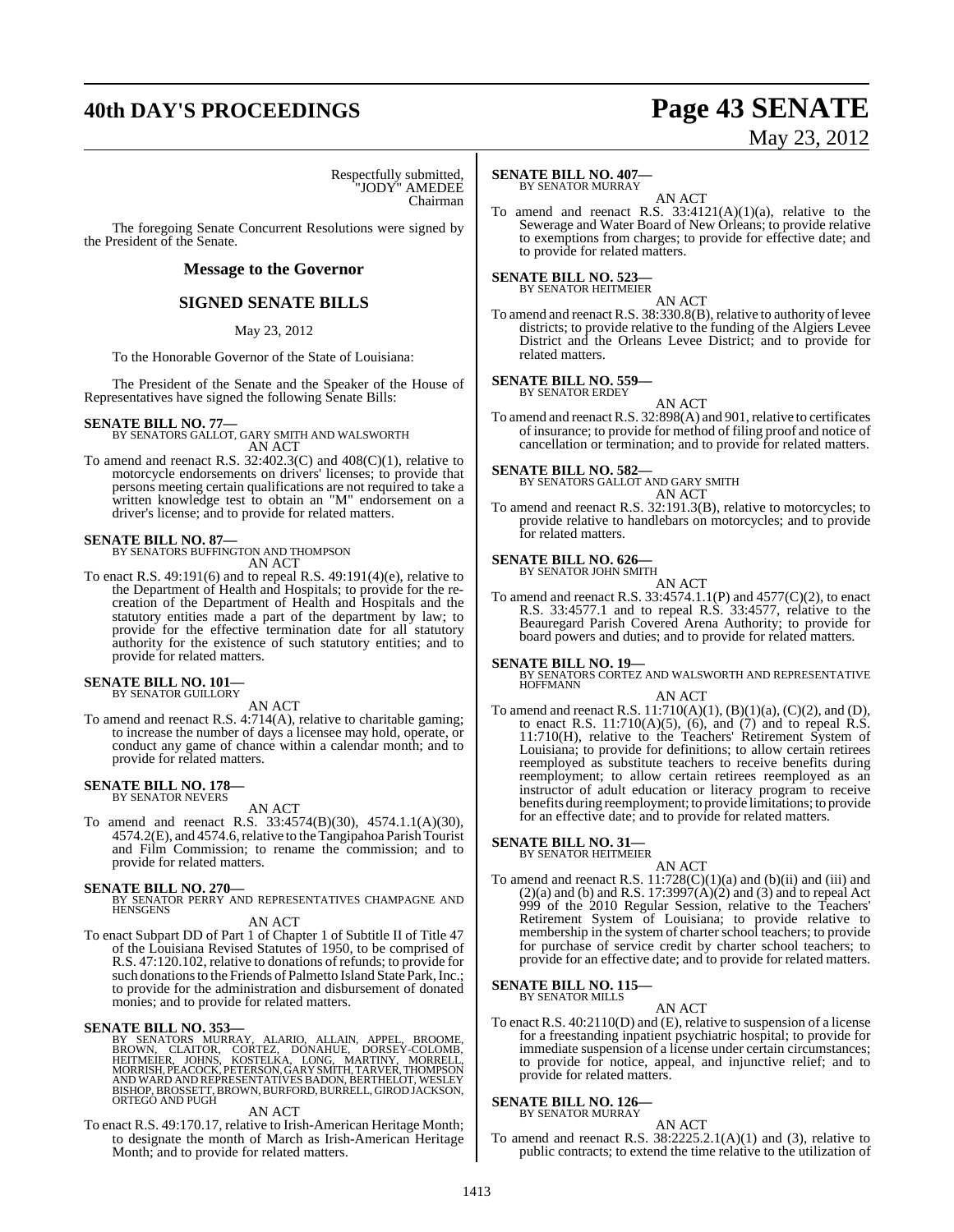## **Page 44 SENATE 40th DAY'S PROCEEDINGS**

### May 23, 2012

design-build contracts under certain circumstances; to provide applicability; and to provide for related matters.

#### **SENATE BILL NO. 128—** BY SENATOR CLAITOR

AN ACT

To amend and reenact R.S. 37:711.2(5), 711.15(A)(4)(b), and 711.23(C)(2), to enact R.S. 37:711.3(K) and 711.4(E), and to repeal R.S. 37:711.4(D), relative to the Louisiana Professional Geoscience Practice Act; to provide for the definition of geoscience; to exempt petroleum geoscientists; to provide for license eligibility; to provide for exemptions from examination requirements; to provide for board membership; to repeal certain prohibitions and limitations upon the receipt and use of state funds; and to provide for related matters.

#### **SENATE BILL NO. 130—**

ALARIO, APPEL, KOSTELKA, LONG, THOMPSON AND WALSWORTH AN ACT

To enact R.S. 40:989.3, relative to violations of the Controlled

Dangerous Substances Law; to create the crime of unlawful distribution of products containing Mitragyna speciosa to minors; to provide for penalties; and to provide for related matters.

### **SENATE BILL NO. 146—** BY SENATOR LONG

AN ACT

To enact R.S. 22:1706(H)(10), relative to standards of conduct of certain public adjusters; to prohibit a public adjuster fromacting as an appraiser on claims he or she is adjusting; and to provide for related matters.

**SENATE BILL NO. 157—**<br>BY SENATORS ADLEY, ALARIO, ALLAIN, AMEDEE, APPEL, BROOME,<br>BROWN, BUFFINGTON, CHABERT, CORTEZ, CROWE, DONAHUE,<br>DORSEY-COLOMB, ERDEY, GUILLORY, HEITMEIER, JOHNS, LONG,<br>MILLS, MORRISH, MURRAY, NEVERS, P WARD AND WHITE

#### AN ACT

To enact R.S.  $32:412(K)$  and R.S.  $40:1321(K)$ , relative to veteran designation on a driver's license and identification card; to provide for the exhibition of the word "Veteran" on a driver's license and identification card; and to provide for related matters.

#### **SENATE BILL NO. 195—** BY SENATOR MILLS

#### AN ACT

To enact R.S.  $40:964$ (Schedule I)(D)(4) and (F)(9) and (10), relative to controlled dangerous substances; to provide relative to substances having a depressant effect on the central nervous system, specifically phenazepam; to add certain substances to Schedule I of the Uniform Controlled Dangerous Substances Law; and to provide for related matters.

### **SENATE BILL NO. 341—** BY SENATOR CLAITOR

#### AN ACT

To amend and reenact R.S. 56:699.5(A) and (B) and 699.6 and to repeal R.S. 56:699.1 and 699.2, relative to the firearm and hunter education courses; to provide for firearm and hunter education requirements; to provide terms and conditions for exceptions from firearm and hunter education; and to provide for related matters.

#### **SENATE BILL NO. 399—**

BY SENATORS WHITE, NEVERS AND THOMPSON AN ACT

To amend and reenact R.S. 12:403(2) and 407, relative to electric cooperatives; to provide relative to powers and bylaws; to provide for perpetual existence of cooperatives in certain circumstances; to provide relative to adoption, amendment, or repeal of bylaws; to provide certain terms, conditions, and requirements; to provide for the board of directorstaking certain

actions without authorization of the members of the cooperative; and to provide for related matters.

#### **SENATE BILL NO. 625— (Substitute of Senate Bill No. 609 by Senator Murray)**

BY SENATOR MURRAY AN ACT

To amend and reenact R.S. 13:477(introductory paragraph), 691(A), 1306, 1307, 1311, 1312, 1381.2, and 1594, and R.S. 44:181, to enact R.S. 13:1213.2, to repeal R.S. 13:474.1, 477(41), 621.41 through 621.46, 714.1, 714.2, 751.1 through 751.5, 841.3, 983, 996.62 through 996.64, R.S. 44:181.5 and 181.6, and Sections 6, 8, 9, 22, and 31 of Act No. 621 of the 2006 Regular Session of the Legislature, and to provide for certain provisions of Section 19 of Act No. 621 of the 2006 Regular Session of the Legislature as amended by Act No. 675 and Act No. 873 of the 2008 Regular Session of the Legislature and Act No. 340 of the 2011 Regular Session of the Legislature, relative to courts and judicial procedure; to provide relative to the civil and criminal district courts and juvenile court of the parish of Orleans; to repeal provisions relative to the consolidation of the civil and criminal district courts of Orleans Parish into the Forty-First Judicial District Court and their respective clerks; to repeal effective dates for repeals of provisions related to the civil and criminal district courts and the abolition of the juvenile court of Orleans Parish; to provide that certain provisions of law that would have otherwise been repealed shall remain in effect; to provide for the distribution of fees collected in the Civil District Court; to provide for the salaries of the civil and criminal district court judges and certain family and juvenile court judges; to provide exclusive jurisdiction to the magistrate and criminal district court judges and commissioners to set certain bonds and release certain defendants; to provide relative to terms of office and elections for Orleans Parish Juvenile Court judges; to direct the Louisiana State LawInstitute to redesignate certain statutory provisions; and to provide for related matters.

#### **SENATE BILL NO. 627—** BY SENATOR BROOME

AN ACT

To enact R.S. 33:9097.13, relative to neighborhood improvement districts; to create the Live Oak Trace Subdivision Crime Prevention and Improvement District in the city of Zachary in East Baton Rouge Parish; to provide for the boundaries and purpose of the district; to provide for the powers and duties of the district and its board of commissioners; to provide for the levy of a parcel fee upon voter approval; to provide for the district's budget; to provide with respect to termination of the district; and to provide for related matters.

#### **SENATE BILL NO. 632—**

BY SENATOR MARTINY

To amend and reenact R.S. 33:9124(E), relative to the Jefferson Parish Communication District; to provide for the authority to fund certain dispatching services; to provide for an effective date; and to provide for related matters.

#### **SENATE BILL NO. 746— (Substitute of Senate Bill No. 547 by Senator Peacock)**

BY SENATOR PEACOCK AN ACT

To enact R.S. 12:1308.3, relative to limited liability companies; to provide for the manner of converting the state of organization of domestic and foreign limited liability companies; to provide certain terms, conditions, procedures, requirements, and effects; to provide for the content and requirements for certain certificates; and to provide for related matters.

### **SENATE BILL NO. 208—** BY SENATOR MORRISH

AN ACT

To enact R.S.  $22:2171(C)(2)$  and (8), relative to the Louisiana Property and Casualty Commission; to provide for the addition of representatives to the commission membership; and to provide for related matters.

AN ACT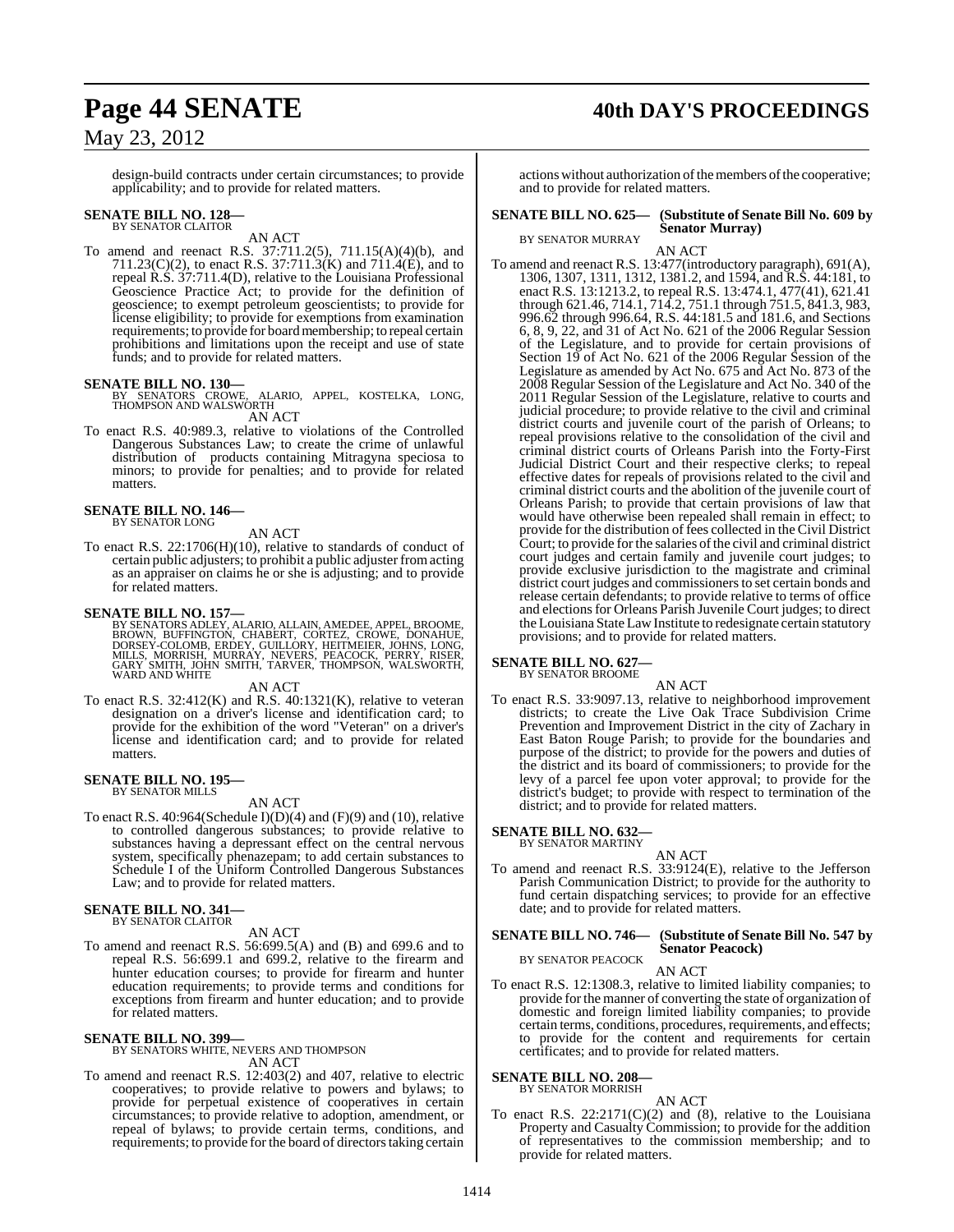## **40th DAY'S PROCEEDINGS Page 45 SENATE**

#### **SENATE BILL NO. 196—** BY SENATOR MILLS

AN ACT

To enact R.S. 40:964(Schedule V)(D)(3), relative to controlled dangerous substances; to add Ezogabine as a Schedule V controlled dangerous substance; and to provide for related matters.

#### **SENATE BILL NO. 206—** BY SENATOR MORRISH

AN ACT

To amend and reenact R.S. 22:1060.3(A), 1068(D)(2), and 1074(D)(2), relative to health benefit plans; to provide with respect to the continuation of coverage; to provide for guaranteed renewability of coverage in the group and individual market with regard to modifications affecting drug coverage; and to provide for related matters.

### **SENATE BILL NO. 230—** BY SENATOR BROWN

AN ACT

To amend and reenact R.S.  $22:611(8)(b)$ , (c), and (d) and 613(A)(1)(b) and (c), relative to risk-based capital for domestic insurers; to provide for definitions; to provide with respect to a company-action level event; and to provide for related matters.

## **SENATE BILL NO. 232—** BY SENATOR BROOME

AN ACT

To amend and reenact R.S. 22:18(A), relative to the suspension or revocation of insurers' licenses; to provide for the issuance of cease and desist orders by the commissioner; and to provide for related matters.

### **SENATE BILL NO. 667—** BY SENATOR GARY SMITH

AN ACT

To amend and reenact R.S. 32:402.1(A)(1)(a) and the introductory paragraph of  $402.1(A)(2)$ , relative to driver education; to provide relative to the requirements for driver education for persons who are less than eighteen years of age and for persons who are eighteen years of age or older; to provide relative to classroom instruction and actual driving instruction; and to provide for related matters.

**SENATE BILL NO. 97—**<br>BY SENATORS MORRELL, ALARIO, JOHNS, LAFLEUR AND GARY<br>BY SENATORS MORRELL, ALARIO, JOHNS, ANDERS, ARMES, ARNOLD,<br>BADON, BERTHELOT, BILLIOT, BROSSETT, BROWN, HENRY BURNS,<br>CARMODY, CHANEY, COX, DIXON, DO

AN ACT

To enact Part IV of Chapter 35 of Title 13 of the Louisiana Revised Statutes of 1950, to be comprised of R.S. 13:5631 through 5636 and R.S. 36:4(B)(1)(ff), to create and provide relative to the Louisiana Sheriff's Executive Management Institute; to provide relative to the board of directors, their qualifications and appointment; to provide for Senate confirmation; to provide for the necessary conditions required to receive an increase in compensation; and to provide for related matters.

#### **SENATE BILL NO. 167—** BY SENATOR GARY SMITH

AN ACT

To enact R.S. 22:821(B)(34) and 1431, and Part VIII-A of Chapter 5 of Title 22 of the Louisiana Revised Statutes of 1950, to be comprised of R.S. 22:1781.1 through 1781.6, relative to portable electronics insurance; to provide definitions; to provide with respect to the vendors of portable electronic devices; to provide for the requirements for the sale of portable electronics insurance; to provide with respect to termination of portable electronics insurance; and to provide for related matters.

To enact R.S. 22:1006.1, relative to prior authorization forms; to provide with respect to the issuance and use of prior authorization forms; to provide for an effective date; and to provide for related matters.

**SENATE BILL NO. 271—**<br>BY SENATOR PERRY AND REPRESENTATIVES BERTHELOT,<br>CHAMPAGNE AND HENSGENS AN ACT

To enact Subpart DD of Part 1 of Chapter 1 of Subtitle II of Title 47 of the Louisiana Revised Statutes of 1950, to be comprised of R.S. 47:120.102, relative to donations of refunds; to provide for such donations to the Dreams Come True, Inc.; to provide for the administration and disbursement of donated monies; and to provide for related matters.

#### **SENATE BILL NO. 324—** BY SENATOR PERRY

AN ACT To amend and reenact R.S. 13:783(D)(1)(a) and (7), relative to clerks of court; to provide relative to the clerk of court of Cameron Parish, East Feliciana Parish, Franklin Parish, St. Charles Parish, Vermilion Parish, West Baton Rouge Parish, and West Feliciana Parish; to provide for an automobile expense allowance for the clerk of court ofCameron Parish,East Feliciana Parish, Franklin Parish, St. Charles Parish, Vermilion Parish, West Baton Rouge Parish, and West Feliciana Parish; and to provide for related matters.

**SENATE BILL NO. 234—**<br>BY SENATOR GARY SMITH AND REPRESENTATIVES BILLIOT,<br>BROWN, GUILLORY, GIROD JACKSON, MILLER, ST. GERMAIN AND **WILLMOTT** 

AN ACT

To amend and reenact R.S. 26:932(1) and (5) through (9), 933(B)(2), (D) and (E), 934(2) and (3), 935(A), (B)(1)(a), and (C), 936(B), and 937 and to enact R.S. 26:932(10) and 933(F), relative to alcoholic beverages and tobacco; to provide regarding the Louisiana Responsible Vendor Program; to create server permits for security personnel; to provide for definitions; to provide for training requirements and for certification; to provide for security personnel liability and for penalties, fines, suspension or revocation of a permit; to provide for permit fees; to provide for exemption from local training and licensing regulation in certain instances; and to provide for related matters.

- **SENATE BILL NO. 61—**<br>BY SENATORS MILLS AND THOMPSON AND REPRESENTATIVES<br>ADAMS, BARROW, BROSSETT, BROWN, HENRY BURNS, CARMODY,<br>CHAMPAGNE, CHANEY, CONNICK, HAVARD, HAZEL, HENRY,<br>HENSGENS, HODGES, HOFFMANN, HOWARD, HUVAL, GI AN ACT
- To enact R.S. 40:996.1 through 996.7, relative to dangerous substances; to authorize the secretary of the Department of Health and Hospitals to determine whether a substance is a dangerous substance; to permit the secretary to issue dangerous substance stop orders; to provide for rulemaking authority; to provide for penalties; to exempt the Louisiana Pesticide Law; and to provide for related matters.

and they are hereby presented for executive approval.

Respectfully submitted, GLENN A. KOEPP Secretary of the Senate

# May 23, 2012

**SENATE BILL NO. 231—**<br>BY SENATORS MURRAY, MILLS AND THOMPSON AND<br>REPRESENTATIVE THIBAUT AN ACT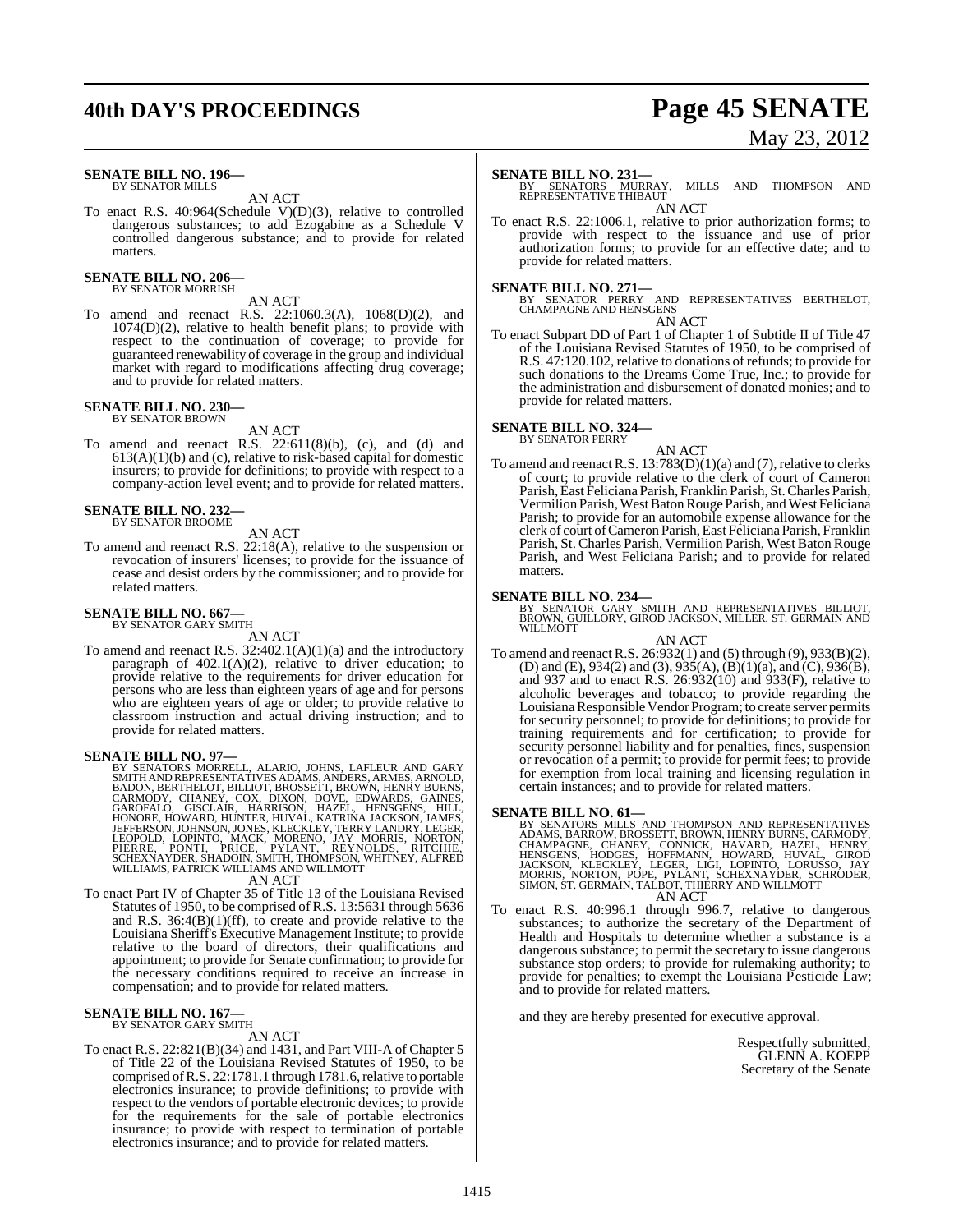# **Page 46 SENATE 40th DAY'S PROCEEDINGS**

### May 23, 2012

### **Message from the House**

#### **SIGNED HOUSE CONCURRENT RESOLUTIONS**

#### May 22, 2012

To the Honorable President and Members of the Senate:

I am directed to inform your honorable body that the Speaker of the House of Representatives has signed the following House Concurrent Resolutions:

## **HOUSE CONCURRENT RESOLUTION NO. 5—** BY REPRESENTATIVE SCHRODER

A CONCURRENT RESOLUTION

To continue and provide with respect to the Task Force on Legal Representation in Child Protection Cases created in the 2003 Regular Session pursuant to House Concurrent Resolution No. 44 and continued pursuant to House Concurrent Resolution No. 59 of the 2004 Regular Session, House Concurrent Resolution No. 105 of the 2005 Regular Session, and House Concurrent Resolution No. 137 of the 2007 Regular Session of the Legislature.

**HOUSE CONCURRENT RESOLUTION NO. 11—**<br>BY REPRESENTATIVE HOFFMANN AND SENATORS APPEL, CORTEZ, CROWE, DONAHUE, ERDEY, JOHNS, KOSTELKA, LONG, MARTINY,<br>MILLS, PEACOCK, PERRY, RISER, TARVER, THOMPSON,<br>WALSWORTH, WARD, AND WHITE

To memorialize the United States Congress to take such actions as are necessary to defund and appropriate no future funding to Planned Parenthood.

# **HOUSE CONCURRENT RESOLUTION NO. 29—** BY REPRESENTATIVE MACK A CONCURRENT RESOLUTION

To urge and request the Department of Transportation and Development to study the feasibility of adding two lanes to US 190, beginning at the Tangipahoa Parish line and ending at the East Baton Rouge Parish line.

# **HOUSE CONCURRENT RESOLUTION NO. 30—** BY REPRESENTATIVE KATRINA JACKSON A CONCURRENT RESOLUTION

To urge and request the Louisiana Department of Transportation and Development to install a traffic light at the intersection of LA 594 and Millhaven Road and the entrance to Millhaven Estates Subdivision in Ouachita Parish.

**HOUSE CONCURRENT RESOLUTION NO. 52—** BY REPRESENTATIVES KATRINA JACKSON, BARROW, AND NORTON

#### A CONCURRENT RESOLUTION

To urge and request the office of public health in the Department of Health and Hospitals to study the feasibility of establishing a breast milk bank at a hospital in Northeast Louisiana with a level three neonatal intensive care unit.

#### **HOUSE CONCURRENT RESOLUTION NO. 58—** BY REPRESENTATIVE NORTON

A CONCURRENT RESOLUTION

To urge and request the presiding officers of the Legislature of Louisiana to ensure that appropriate recognition of the sacrifices of Louisianians who have served as members of the Armed Forces of the United States in the War on Terror be displayed on the website of the legislature.

## **HOUSE CONCURRENT RESOLUTION NO. 69—** BY REPRESENTATIVE LIGI

#### A CONCURRENT RESOLUTION

To amend the Department of Health and Hospitals, Board of Medical Examiners, rule (LAC 46:XLV.3149), which provides for limitations on examinations of an applicant for certification as an athletic trainer, and to direct the office of the state register to print the amendments in the Louisiana Administrative Code.

**HOUSE CONCURRENT RESOLUTION NO. 84**<br>BY REPRESENTATIVES KATRINA JACKSON, ARMES, ARNOLD,<br>BADON, BARROW, BROSSETT, BROWN, BURRELL, CHAMPAGNE,<br>DIXON, HENSGENS, HONORE, HUNTER, NANCY LANDRY, LEBAS,<br>LEGER, MORENO, JAY MORRIS, O A CONCURRENT RESOLUTION

To urge and request the Department of Health and Hospitals and the Louisiana Hospital Association to promote and encourage public hospitals, hospitals receiving state funding, and medical clinics to promote the Text4baby initiative in Louisiana.

# **HOUSE CONCURRENT RESOLUTION NO. 105—** BY REPRESENTATIVE LORUSSO

A CONCURRENT RESOLUTION To urge and request the Louisiana Department of Veterans Affairsto study Veterans Treatment Courts and the feasibility of creating and implementing such courts in the state of Louisiana.

### **HOUSE CONCURRENT RESOLUTION NO. 132—** BY REPRESENTATIVE HODGES

A CONCURRENT RESOLUTION

To express support for the people of Israel and for their right to live in freedom and to defend themselves, to recognize the longstanding friendship between the people of Israel and the people of Louisiana, and to extend best wishes to the people of Israel for peace, security, and prosperity.

# **HOUSE CONCURRENT RESOLUTION NO. 155—BY REPRESENTATIVE HUNTER AND SENATOR THOMPSON A CONCURRENT RESOLUTION**

To urge and request the legislative auditor to examine the allocation of funds provided to the Department of Children and Family Services relative to furthering access to visitation and to report its findings to the legislature on or before January 1, 2013.

# **HOUSE CONCURRENT RESOLUTION NO. 156—**<br>BY REPRESENTATIVE HUNTER AND SENATOR THOMPSON A CONCURRENT RESOLUTION

To urge and request the Louisiana State Law Institute to study certain procedures for implementing visitation orders in conjunction with support orders and to report its findings and recommendations in the form of specific proposed legislation to the legislature on or before January 1, 2013.

and asked that the President of the Senate affix his signature to the same.

> Respectfully submitted, ALFRED W. SPEER Clerk of the House of Representatives

The House Concurrent Resolutions contained herein were signed by the President of the Senate.

#### **Message from the House**

#### **SIGNED HOUSE BILLS AND JOINT RESOLUTIONS**

May 23, 2012

To the Honorable President and Members of the Senate:

I am directed to inform your honorable body that the Speaker of the House of Representatives has signed the following House Bills and Joint Resolutions:

### **HOUSE BILL NO. 65—** BY REPRESENTATIVE BROSSETT

AN ACT

To amend and reenact R.S. 14:62.8(B), relative to the crime of home invasion; to provide for increased penalties when the offender is armed with a dangerous weapon; and to provide for related matters.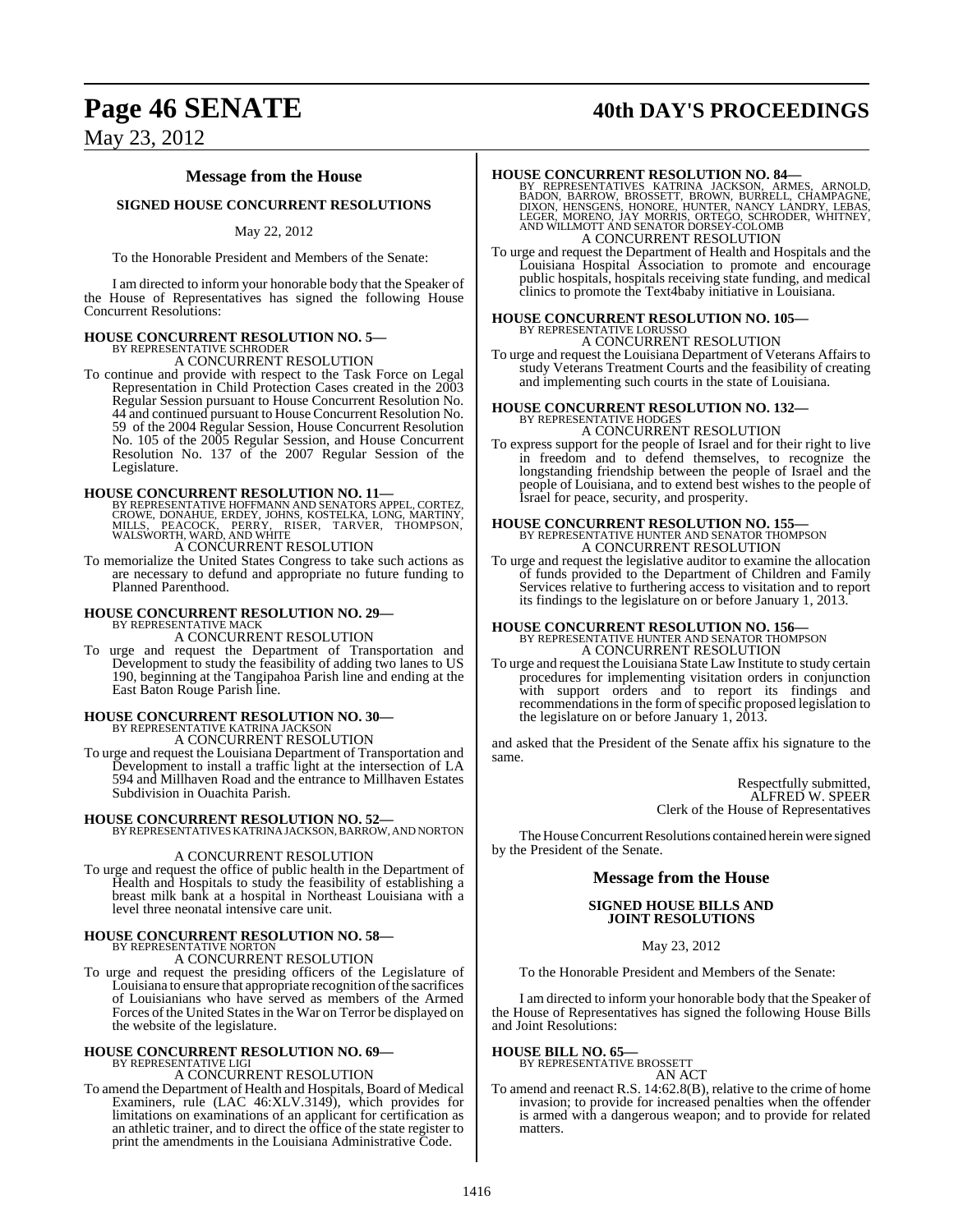## **40th DAY'S PROCEEDINGS Page 47 SENATE**

# May 23, 2012

**HOUSE BILL NO. 73—** BY REPRESENTATIVE LIGI

AN ACT

To amend and reenact R.S. 40:41(D)(1) and (2)(introductory paragraph), relative to disclosure of records in the vital records registry; to authorize the use of certain records by judicial district courts; to provide forspecified uses of vital records; and to provide for related matters.

#### **HOUSE BILL NO. 80—**

BY REPRESENTATIVE TIM BURNS AN ACT

To amend and reenact R.S. 40:2115(C), relative to smoking in hospitals; to eliminate the requirement for accommodation of smoking by inpatients in psychiatric facilities of the Department of Health and Hospitals; to establish proceduresfor treatment of smokers with mental illness in such facilities; and to provide for related matters.

### **HOUSE BILL NO. 271—** BY REPRESENTATIVE LOPINTO

AN ACT

To amend and reenact R.S. 27:44.1(D)(1)(a) and (I), relative to alternative inspections for riverboats; to provide with respect to inspection standards utilizing United States Coast Guard criteria; to require submission of riverboat gaming vessel certificates of compliance be sent to the certain legislative committees; and to provide for related matters.

**HOUSE BILL NO. 292—** BY REPRESENTATIVES PUGH,CHAMPAGNE, HENRY,LORUSSO, AND TALBOT

#### AN ACT

To enact R.S. 17:60.4, relative to term limits for school board members; to require local option elections in certain school districts to determine if a district's school board members shall have term limits; to specify the term limitations for school board members if approved by the electors voting in a school district; to provide for applicability; to provide relative to the conduct of such elections and the costs thereof; and to provide for related matters.

### **HOUSE BILL NO. 314—**

BY REPRESENTATIVE BERTHELOT AN ACT

To amend and reenact R.S. 25:380.145(A) and R.S. 39:21.3(A)(2)(e) and  $(B)(2)(e)$  and  $22(1)$  and to repeal R.S. 17:2758(A)(4), 3129.2, 3138, and 3453(F), R.S. 25:380.142 and 380.143, R.S.  $36:4(B)(1)(q)$ ,  $209(J)(3)$  and  $(Y)$ ,  $309(C)(3)$ ,  $650(B)$ ,  $651(N)$ ,  $(R)$ , and  $(V)$ , and  $769(K)$ , and R.S. 49:667, relative to boards, commissions, authorities, districts, and like entities; to provide relative to the functional organization of state government by abolishing certain boards, commissions, authorities, and like entities; to transfer certain powers, functions, and duties; to remove references to certain abolished entities; to remove references to, provisions for, and the powers, functions, and duties of the Advisory Council of the Louisiana Universities Marine Consortium for Research and Education, Board of Directors for the Louisiana Infrastructure Bank, Board of Directors for Regional Education Service Centers, Council of 100, Executive Committee of the Louisiana Systemic Initiatives ProgramCouncil, Governor's State Manpower Services Council, Louisiana Higher Education Executive Advisory Committee, Louisiana Political Museum and Hall of Fame Advisory Board, Minority Health Professions Education Foundation, Ozarks Regional Commission, and Postsecondary Education Review Commission; and to provide for related matters.

## **HOUSE BILL NO. 319—** BY REPRESENTATIVE MONTOUCET

AN ACT

To enact R.S.  $47:1907(A)(4)$ , relative to assessors; to provide relative to the salary for the assessor of Lafayette Parish; to provide for an effective date; and to provide for related matters.

#### **HOUSE BILL NO. 357—**

BY REPRESENTATIVE BROWN

AN ACT To amend and reenact R.S. 13:2618, relative to the LaSalle Parish justice of the peace courts; to provide for the territorial jurisdiction of such courts; to provide relative to the election to the offices of justice of the peace and constable; to provide for effectiveness; and to provide for related matters.

#### **HOUSE BILL NO. 368—**

BY REPRESENTATIVES THOMPSON AND NORTON AN ACT

To amend and reenact Code of Civil Procedure Article 971(C), relative to the special motion to strike; to provide for certain procedures; to provide delays for filing a motion to strike; to authorize the filing of the motion under certain circumstances; and to provide for related matters.

### **HOUSE BILL NO. 369—** BY REPRESENTATIVE FOIL

AN ACT To amend and reenact R.S. 10:9-102(a)(7)(B), (10), (50), and (68) through (80), 9-105, 9-307(f)(introductory paragraph) and (2), 9-311(a)(introductory paragraph) and  $(3)$ , 9-317(b) and  $(d)$ , 9-326, 9-406(e), 9-408(b), 9-503(a)(1) through (4), and (b)(introductory paragraph) and (2), 9-507(c), 9-515(f), 9- 516(b)(3)(B)(introductory paragraph) and (C), and (5), 9-518(a), (b)(introductory paragraph) and  $(2)$ , and  $(c)$ , and  $9-523(g)$  and to enact R.S.  $10:9-102(a)(81)$ ,  $9-316(h)$  and  $(i)$ ,  $9-503(a)(5)$  and (6), and (f) through (h),  $9-518(d)$  and (e), and Part 8 of Title 10 of the Louisiana Revised Statutes of 1950, to be comprised of R.S. 10:9-801 through 9-809, relative to secured transactions; to provide for definitions; to provide for control of electronic chattel paper; to provide for location of the debtor; to provide for perfection of security interests; to provide for continued perfection of security interests following change in governing law; to provide for discharge of account debtor; to provide for interests that take priority over or take free of security interests or agricultural liens; to provide for priority of security interests created by a new debtor; to provide for restrictions on assignments; to provide for sufficiency of a debtor's name; to provide for duration and effectiveness of the financing statement; to provide for filing and effectiveness of filing; to provide for claims concerning inaccurate or wrongfully filed records; to provide relative to information received from the filing office; to provide for transitional provisions; to provide for applicability and retroactivity; to provide for an effective date; and to provide for related matters.

#### **HOUSE BILL NO. 385—**

BY REPRESENTATIVE MORENO AN ACT

To amend and reenact R.S. 18:101(F), relative to voter registration and voting; to provide relative to qualifications for registration and voting; to provide relative to the residence of persons involuntarily displaced by the effects of certain states of emergency for such purposes; and to provide for related matters.

#### **HOUSE BILL NO. 402—**

BY REPRESENTATIVES EDWARDS AND MACK AN ACT

To amend and reenact R.S. 13:996.7 and 996.8, relative to the judicial expense fund for the Twenty-First Judicial District; to prohibit the allocation of funds from the Twenty-First Judicial District's judicial expense fund for payment of salaries for personnel or judges in the Twenty-Second Judicial District and other expenses; and to provide for related matters.

**HOUSE BILL NO. 457—** BY REPRESENTATIVES KATRINA JACKSON, CHAMPAGNE, NANCY LANDRY, MORENO, NORTON, AND SMITH AND SENATORS BROOME AND PETERSON

#### AN ACT

To amend and reenact R.S. 46:1804 and 1806(A), relative to crime victims reparations; to provide for notification requirements by the Crime Victims Reparations Board; to provide relative to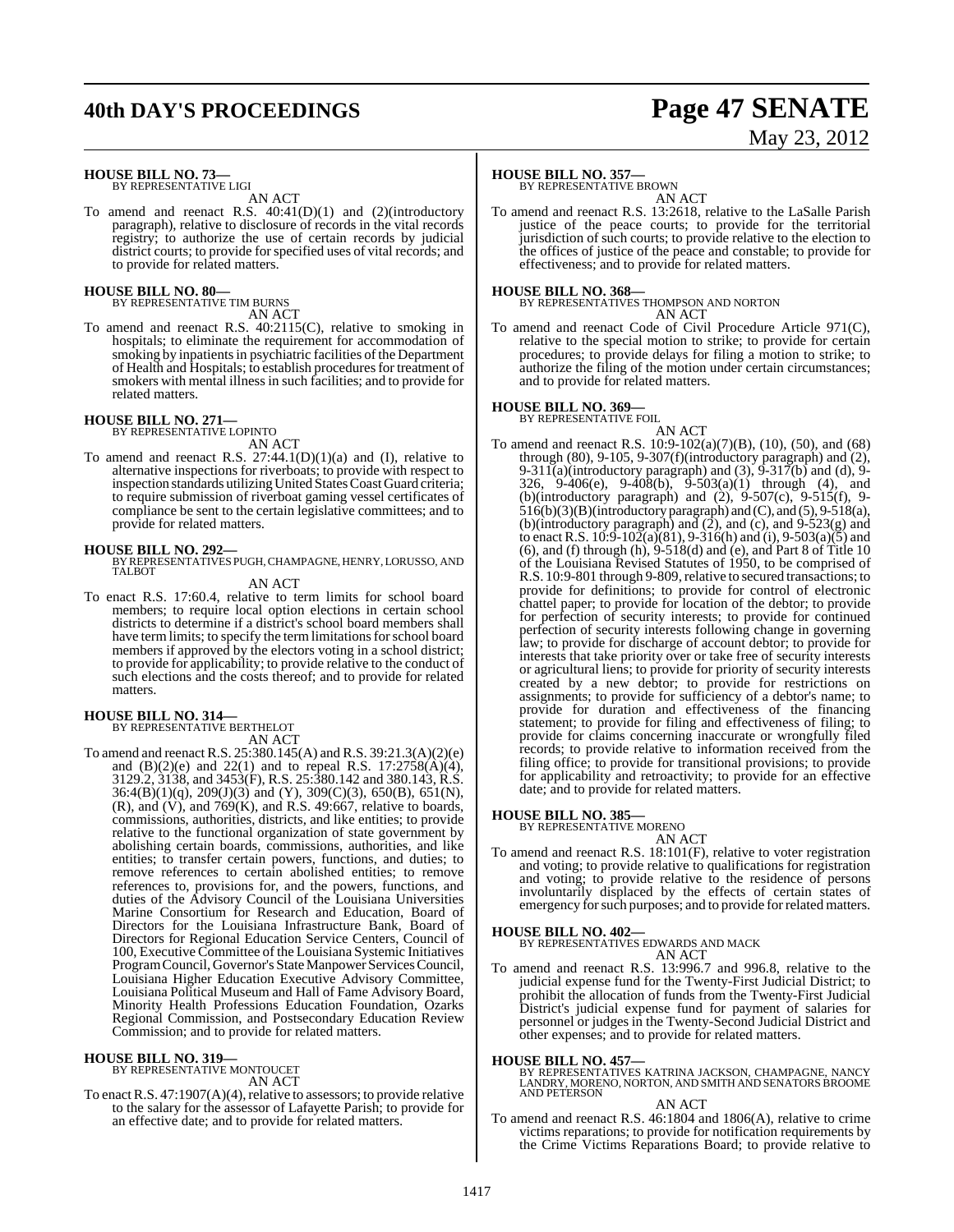## **Page 48 SENATE 40th DAY'S PROCEEDINGS**

### May 23, 2012

applications for reparations; to extend the time in which an application for reparations is to be filed by certain applicants; and to provide for related matters.

**HOUSE BILL NO. 510—** BY REPRESENTATIVES BURFORD AND COX AN ACT

To enact R.S. 13:2621, relative to the DeSoto Parish justice of the peace courts; to provide for the territorial jurisdiction of such courts; to provide relative to the election to the offices of justice of the peace and constable; to provide for effective dates; and to provide for related matters.

#### **HOUSE BILL NO. 521—**

BY REPRESENTATIVES MORENO, ADAMS, ARMES, ARNOLD, BADON, BERTHELOT, BELLIOT, BROADWATER, BROSSETT, BROWN, HENRY<br>BURNS, BURRELL, CARMODY, CONNICK, COX, EDWARDS, FOIL,<br>GAINES, GAROFALO, GISCLAIR, HARRIS, HOLLIS, HONORE,<br>HOWAR AND WHITNEY

#### AN ACT

To amend and reenact Chapter 34 of Title 13 of the Louisiana Revised Statutes of 1950, to be comprised of R.S. 13:5401, to enact Chapter 34-A of Title 13 of the Louisiana Revised Statutes of 1950, to be comprised of R.S. 13:5501, and to repeal R.S. 13:621.41(J) and 1343(C), relative to reentry courts; to authorize the creation of reentry divisions of court in certain judicial district courts in the state; to provide for the implementation of the workforce development sentencing program in the reentry division; to provide for conditions and procedures; to provide for applicability; to repeal provisions related to the Criminal District Court of Orleans Parish or the Forty-First Judicial District workforce development program; and to provide for related matters.

**HOUSE BILL NO. 526—**<br>BY REPRESENTATIVES MONTOUCET, ARMES, BARROW,<br>BERTHELOT, WESLEY BISHOP, BROWN, BURFORD, HENRY BURNS,<br>BURRELL, CHAMPAGNE, CHANEY, CONNICK, COX, DIXON,<br>EDWARDS, GAROFALO, GUILLORY, HARRIS, HARRISON, HENS

AN ACT

To amend and reenact R.S. 33:2002(A)(1) and to enact R.S. 33:2002(A)(5), relative to eligibility for state supplemental pay for firefighters; to provide for eligibility for certain firefighters who are ordered to active military duty; to waive certain requirements as to length of employment; and to provide for related matters.

#### **HOUSE BILL NO. 543—**

- BY REPRESENTATIVES SMITH, ARMES, ARNOLD, BADON, BARROW, WESLEY BISHOP, BURRELL, COX, DIXON, EDWARDS, FRANKLIN,<br>GAINES, GISCLAIR, HOFFMANN, HONORE, HOWARD, HUNTER,<br>GIROD JACKSON, KATRINA JACKSON, JAMES, JEFFERSON, TERRY<br>LANDRY, LEGER, MORENO, NORTON, ORTEGO, PIERRE, PRICE,<br>REYNO AN ACT
- To amend and reenact R.S. 15:574.4(B), relative to parole; to amend provisions relative to parole eligibility for certain offenders; to provide for parole eligibility for offenders sentenced to life imprisonment; to provide for exceptions; to provide for conditions for eligibility; and to provide for related matters.

#### **HOUSE BILL NO. 594—** BY REPRESENTATIVE LOPINTO

AN ACT

To enact Code of Criminal Procedure Article 718.1 and to repeal R.S. 46:1845, relative to discovery; to provide relative to discovery proceduresin certain criminal cases; to prohibit the reproduction of certain evidence in certain cases involving pornography involving juveniles, video voyeurism, and obscenity; and to provide for related matters.

- **HOUSE BILL NO. 600—**<br>BY REPRESENTATIVES NORTON, ADAMS, BADON, BARROW,<br>BILLIOT, WESLEY BISHOP, BROWN, BURRELL, CHANEY, COX,<br>DIXON, GAROFALO, GISCLAIR, GUILLORY, HENRY, HOFFMANN,<br>HOLLIS, HONORE, HOWARD, KLECKLEY, TERRY LAND ROBIDEAUX, SEABAUGH, SMITH, TALBOT, THOMPSON, ALFRED<br>WILLIAMS, AND WILLMOTT AND SENATORS ALLAIN, AMEDEE,<br>APPEL, BROOME, BROWN, DONAHUE, DORSEY-COLOMB, ERDEY,<br>JOHNS, KOSTELKA, LONG, MILLS, MURRAY, NEVERS, PEACOCK,<br>PETERSON, AN ACT
- To amend and reenact R.S. 14:403.3(D) and to enact R.S. 14:403.3(E), 403.7, and 403.8, relative to offenses affecting law enforcement; to increase the penalty for communicating false information to law enforcement regarding a missing child under certain circumstances; to create the crimes of failure to report a missing child and failure to report the death of a child; to provide for definitions; to provide for penalties; and to provide for related matters.

#### **HOUSE BILL NO. 616—**

BY REPRESENTATIVE ANDERS AN ACT

To enact R.S. 14:133.6, relative to offenses affecting organized government; to create the crime of filing a false lien against a law enforcement or court officer; to provide for criminal penalties; to authorize restitution; to provide for definitions; and to provide for related matters.

**HOUSE BILL NO. 639—** BY REPRESENTATIVE PATRICK WILLIAMS AN ACT

To amend and reenact R.S. 37:791(B) and to enact R.S. 37:770(F), 791(A)(3) and (4), and 795(B)(2)(v) and (3)(m), relative to the well-being program for dentists and dental hygienists; to provide for the assessment and collection of a fee to be used for the treatment of dentists and dental hygienists suffering from mental illness, physical deficiencies, or substance abuse; to provide for the limitation of liability of the Louisiana State Board of Dentistry and certain other specified people involved in the identification, investigation, and treatment of dentists and<br>dental by elements suffering from certain illnesses or hygienists suffering from certain illnesses or deficiencies; to authorize the recovery of the cost of defending a frivolous lawsuit under certain circumstances; to establish minimum and maximum fees to be collected from dentists and dental hygienists to support the well-being program; and to provide for related matters.

HOUSE BILL NO. 693—<br>
BY REPRESENTATIVES CROMER, ADAMS, ANDERS, ARNOLD,<br>
BADON, BERTHELOT, BILLIOT, WESLEY BISHOP, BROSSETT,<br>
BROWN, BURFORD, HENRY BURNS, CARTER, CHANEY, CONNICK,<br>
COX, DIXON, DOVE, EDWARDS, FANNIN, FOUL, G

AN ACT<br>To enact R.S. 22:999.1, relative to health insurance issuers which provide coverage for cancer treatment; to require that such issuers provide for parity for orally administered anti-cancer medications with intravenously administered or injected anticancer medications; to provide for definitions; to provide for applicability; and to provide for related matters.

### **HOUSE BILL NO. 710—** BY REPRESENTATIVE BARROW

AN ACT

To amend and reenact R.S. 18:1484(2)(a), relative to campaign finance; to provide for persons required to file reports; to change the threshold for a candidate for any other office to be required to file; and to provide for related matters.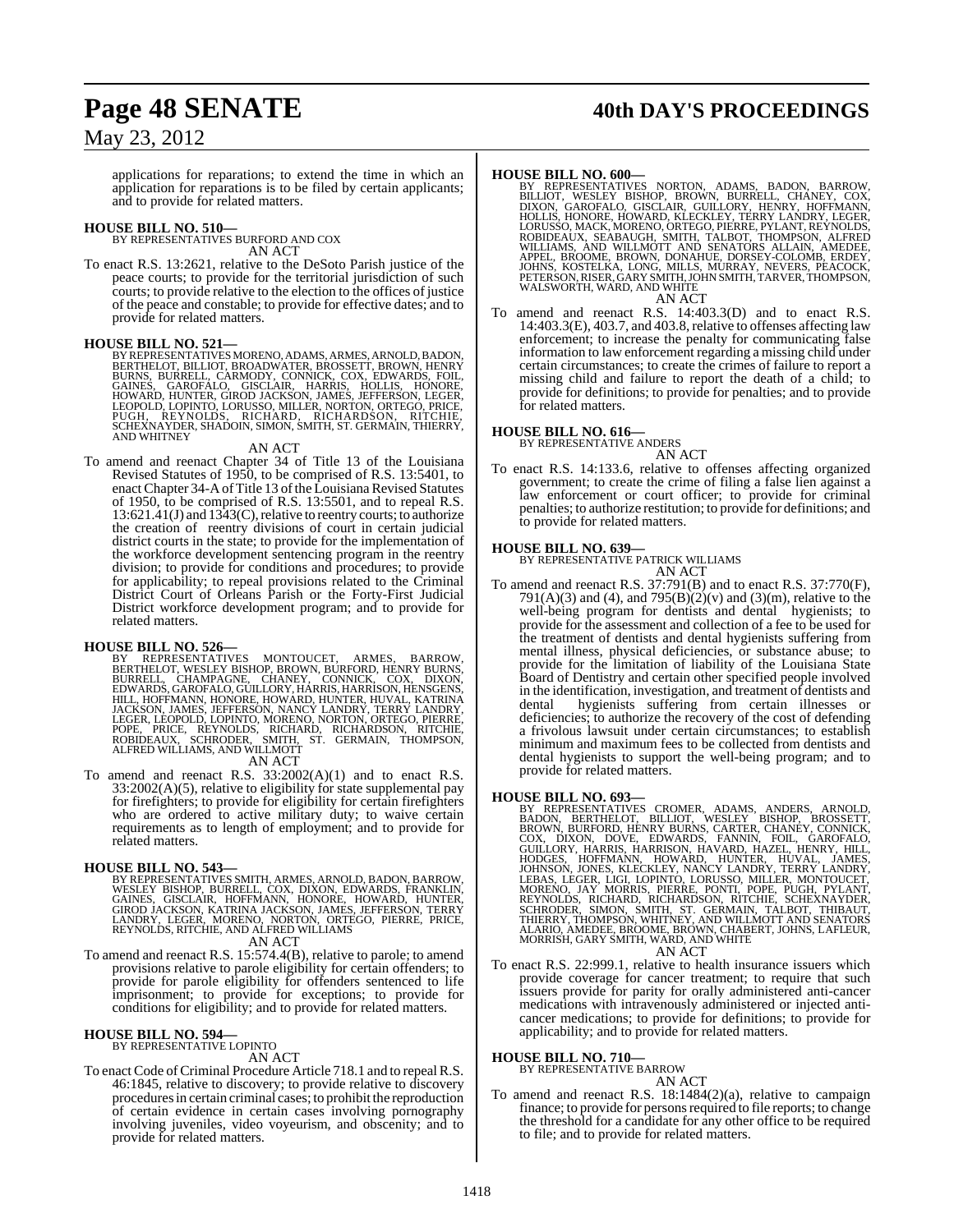## **40th DAY'S PROCEEDINGS Page 49 SENATE**

# May 23, 2012

#### **HOUSE BILL NO. 715—** BY REPRESENTATIVE LEGER

AN ACT

To enact R.S. 49:222(B)(13), relative to the powers of the secretary of state; to provide relative to the fees chargeable by the secretary of state; to authorize fees relative to cable service or video service; and to provide for related matters.

### **HOUSE BILL NO. 718—** BY REPRESENTATIVE WESLEY BISHOP

AN ACT

To amend and reenact R.S.  $32:295.1(G)(2)$  and to enact R.S.  $15:571.11(A)(1)(d)$  and R.S.  $32:295.1(G)(3)$ , relative to the disposition of fines collected for safety belt violations; to provide for an additional penalty for safety belt violations in Orleans Parish; to provide for the use of funds received from that assessment; and to provide for related matters.

### **HOUSE BILL NO. 721—** BY REPRESENTATIVE MORENO

AN ACT

To amend and reenact R.S. 13:5073(A)(1), relative to the certification of tobacco product manufacturers; to provide for a fee for certification for tobacco product manufacturers; to provide for the use of the fees; and to provide for related matters.

**HOUSE BILL NO. 729—**<br>BY REPRESENTATIVES ROBIDEAUX, ADAMS, BARRAS, WESLEY<br>BISHOP, BROADWATER, GUILLORY, HAZEL, HOFFMANN, JOHNSON,<br>LORUSSO, THIBAUT, AND PATRICK WILLIAMS

AN ACT

To enact Chapter 5 of Subtitle V of Title 47 of the Louisiana Revised Statutes of 1950, to be comprised of R.S. 47:4401, relative to corporation income and franchise taxes; to authorize the establishment of the Corporate Tax Apportionment Program and to provide for the administration thereof; to provide for certain definitions; to provide for contracts; to provide for certain eligibility requirements, limitations, and restrictions of such program; to prohibit the approval of certain contracts after a certain date; to provide with respect to applications; to authorize the promulgation of rules and regulations; to provide for an effective date; and to provide for related matters.

#### **HOUSE BILL NO. 767—**

BY REPRESENTATIVE GIROD JACKSON AN ACT

To amend and reenact R.S. 13:477(24) and 621.24, relative to the Twenty-Fourth Judicial District; to provide for election sections for the Twenty-Fourth Judicial District; to provide for the assignment of judgeships for election purposes; to provide for the election of judges; to provide for effectiveness; and to provide for related matters.

#### **HOUSE BILL NO. 844—**

BY REPRESENTATIVE KATRINA JACKSON AND SENATORS ALLAIN AND THOMPSON

#### AN ACT

To repeal R.S. 3:4341 and 4342, relative to forests and forestry; to repeal provisions relative to severance taxes; and to provide for related matters.

#### **HOUSE BILL NO. 846—**

BY REPRESENTATIVES SIMON, BADON, BERTHELOT, BILLIOT,<br>WESLEYBISHOP, BROWN,HENRYBURNS,COX,DOVE,GAROFALO,<br>GISCLAIR, HARRIS, HOFFMANN, HOWARD, JAMES, JEFFERSON,<br>LEGER,LIGI,MORENO,POPE,REYNOLDS,RICHARD,RICHARDSON,<br>SHADOIN,AND T

AN ACT

To amend and reenact R.S. 28:2(14), (17), and (29)(a)(introductory paragraph), 52(A) and (C), 52.1(A), 52.2(A), 52.3(A), 53(A)(1), 55(J), 64(D), and 772(E) and to enact R.S. 28:171.1, relative to mental health law; to provide for definitions; to establish principles for the state mental health system; and to provide for related matters.

### **HOUSE BILL NO. 849—**

BY REPRESENTATIVE TALBOT

AN ACT To amend and reenact R.S. 22:651 and 652(2) and (3)(a), relative to reinsurance credits; to clarify terms, duties, and obligations; to provide for new accreditation requirements; to provide relative to the assumption of insurers' duties and obligations; to provide relative to trust requirements; and to provide for related matters.

#### **HOUSE BILL NO. 867—**

BY REPRESENTATIVE ORTEGO AND SENATORS ALLAIN, GUILLORY, MILLS, AND PERRY

AN ACT

To enact R.S. 17:1519.18, relative to a partnership for health care; to authorize certain functions of the University Medical Center in Lafayette; to provide for a pilot program for coordinated school health and wellness centers; to provide for goals and requirements of the program; to provide for conditions relative to funding availability; and to provide for related matters.

### **HOUSE BILL NO. 1014—**

BY REPRESENTATIVE HOFFMANN AN ACT

To amend and reenact R.S. 37:3397(B)(4), 3401(D), 3410, 3415.3(B)(10) and (11), 3415.13, and 3415.21 and to enactR.S. 37:3415.2(11), (12), and (13), 3415.3(C) and (D), and 3415.15, relative to real estate appraisals; to repeal the maximum time an individual may hold a real estate appraiser trainee license; to provide for reciprocity for real estate appraiser licenses; to define certain terms; to require an appraiser's license to perform appraisal reviews; to provide that administrative reviews of an appraisal do not require an appraiser's license; to require a surety bond; to provide for the competency of appraisers; to provide for customary and reasonable fees for appraisers; to provide for disclosure of fees paid to appraisers by appraisal management companies; to provide for the disclosure of administration fees charged by appraisal management companies; to require that administrative rules receive affirmative approval from the Louisiana Legislature; to repeal an outdated grandfathering clause; to provide for applicability; to provide for an effective date; and to provide for related matters.

### **HOUSE BILL NO. 1016—** BY REPRESENTATIVE POPE

AN ACT To amend and reenact R.S. 46:1409(A), 1413(N), and 1414 and to enact R.S. 46:1409(B)(10) and 1413(A)(7), relative to child day care; to provide for rules, regulations, and standards for licensed day care centers; to provide for certain duties of the Department of Children and Family Services relative to regulation of day care centers; to provide for requirements of the Louisiana Advisory Council on Child Care and Early Education; and to provide for related matters.

### **HOUSE BILL NO. 1025—** BY REPRESENTATIVE POPE

AN ACT

To enact R.S. 37:1281.2, relative to the allied practitioner health program; to establish an annual assessment for the identification, monitoring, assistance, and procurement of treatment of medical psychologists, physician assistants, and podiatrists suffering from certain conditions; to provide for a self-reporting waiver applicable to a violation related to the individual's ability to practice his profession with reasonable skill and safety by reason of substance abuse or psychiatric condition; to extend protected actions and communications to certain enumerated individuals and entities; and to provide for related matters.

#### **HOUSE BILL NO. 1065—**

BY REPRESENTATIVE BROADWATER AN ACT

To amend and reenact R.S. 12:1607(A) and (D), relative to the professional licenses of business entities after a conversion; to clarify the provisions of law regarding the updating of a